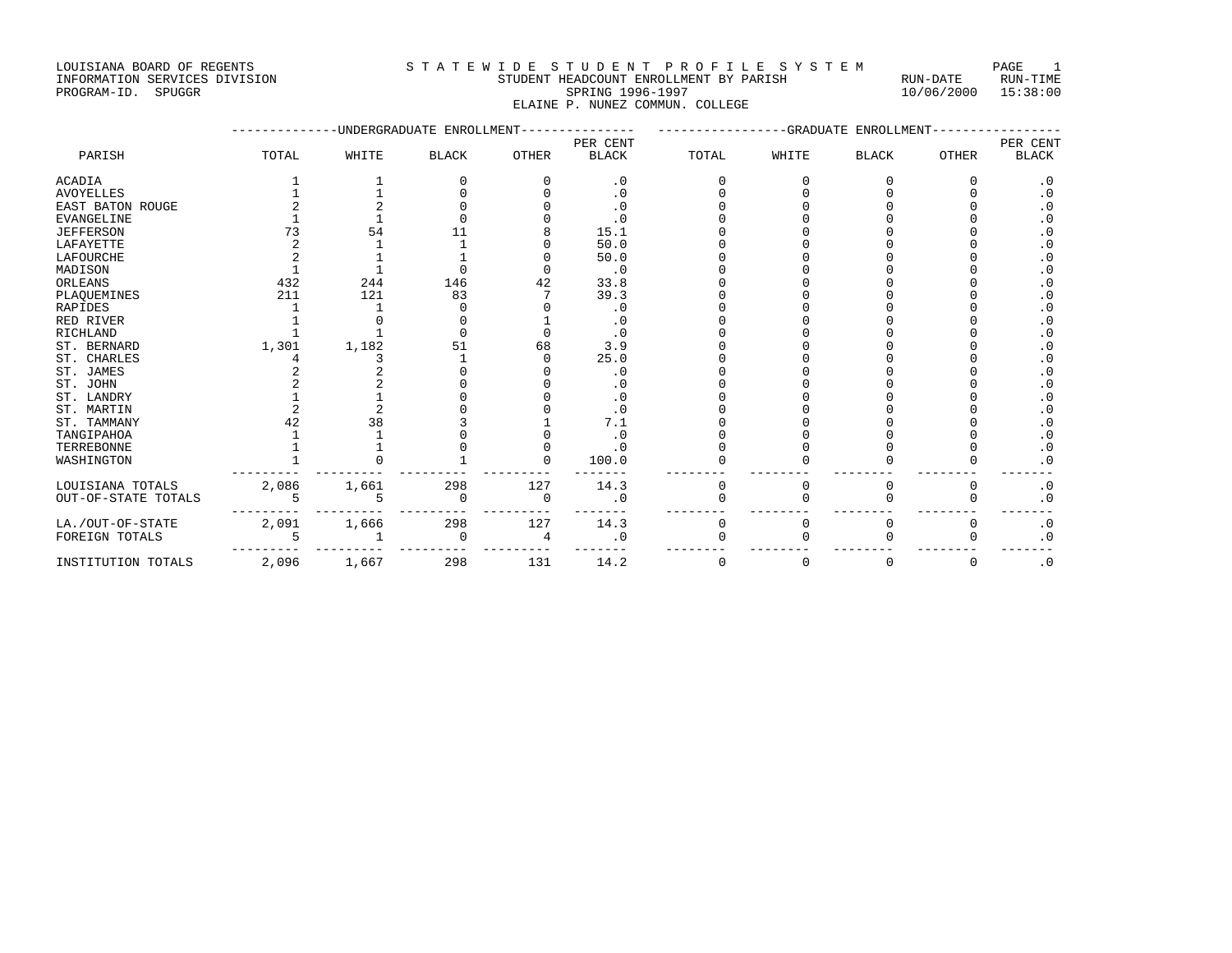# INFORMATION SERVICES DIVISION STUDENT HEADCOUNT ENROLLMENT BY PARISH RUN-DATE RUN-TIME PROGRAM-ID. SPUGGR SPUGGR SPUGGR SPUGGRAM-ID. SPUGGRAM-ID. SPUGGRAM-ID. SPUGGRAM-ID. SPUGGRAM-ID. SPUGGRAM-ID. SPUGGRAM-ID. SPUGGRAM-ID. SPUGGRAM-ID. SPUGGRAM-ID. SPUGGRAM-ID. SPUGGRAM-ID. SPUGGRAM-ID. SPUGGRAM-ID. SPUGGRA

DELGADO COMMUNITY COLLEGE

|                  |                |                | ------------UNDERGRADUATE ENROLLMENT--------------- |                | ---------------GRADUATE ENROLLMENT---------------- |              |              |              |              |              |
|------------------|----------------|----------------|-----------------------------------------------------|----------------|----------------------------------------------------|--------------|--------------|--------------|--------------|--------------|
|                  |                |                |                                                     |                | PER CENT                                           |              |              |              |              | PER CENT     |
| PARISH           | TOTAL          | WHITE          | <b>BLACK</b>                                        | <b>OTHER</b>   | <b>BLACK</b>                                       | TOTAL        | WHITE        | <b>BLACK</b> | <b>OTHER</b> | <b>BLACK</b> |
| ACADIA           | 9              | 5              | 3                                                   | 1              | 33.3                                               | $\mathbf 0$  | $\mathbf{0}$ | $\mathbf 0$  | $\mathbf 0$  | $\cdot$ 0    |
| ALLEN            | $\sqrt{2}$     | $\mathbf 0$    | $\mathbf 0$                                         | 2              | $\cdot$ 0                                          | 0            | $\mathbf{0}$ | 0            | $\mathbf 0$  | $\cdot$ 0    |
| ASCENSION        | 25             | 17             | 6                                                   | $\overline{a}$ | 24.0                                               | $\Omega$     | $\mathbf{0}$ | $\Omega$     | $\Omega$     | $\cdot$ 0    |
| ASSUMPTION       | 6              | $\overline{2}$ | 4                                                   | $\Omega$       | 66.7                                               | $\Omega$     | $\Omega$     | $\Omega$     | $\mathbf 0$  | $\cdot$ 0    |
| AVOYELLES        | 3              | 3              | $\Omega$                                            | O              | $\cdot$ 0                                          | 0            | $\Omega$     | $\Omega$     | 0            | $\cdot$ 0    |
| BEAUREGARD       | 1              | 1              | $\Omega$                                            | ∩              | $\cdot$ 0                                          | <sup>0</sup> | $\cap$       | $\Omega$     | $\Omega$     | $\cdot$ 0    |
| BOSSIER          | $\overline{2}$ | $\overline{2}$ | $\Omega$                                            | $\Omega$       | $\cdot$ 0                                          | $\Omega$     | $\Omega$     | $\Omega$     | $\Omega$     | $\cdot$ 0    |
| CADDO            | 3              | 3              | $\mathbf 0$                                         | O              | $\cdot$ 0                                          | 0            | $\Omega$     | $\Omega$     | 0            | $\cdot$ 0    |
| CALCASIEU        | 13             | 11             | 1                                                   |                | 7.7                                                | $\Omega$     | $\Omega$     | $\Omega$     | $\Omega$     | $\cdot$ 0    |
| CALDWELL         | 1              | $\mathbf{1}$   | $\Omega$                                            | $\Omega$       | $\cdot$ 0                                          | $\Omega$     | $\Omega$     | $\Omega$     | $\Omega$     | $\cdot$ 0    |
| CAMERON          | $\mathbf{1}$   | $\Omega$       | 1                                                   | $\Omega$       | 100.0                                              | 0            | $\Omega$     | $\Omega$     | $\Omega$     | $\cdot$ 0    |
| CLAIBORNE        | 1              | 1              | $\Omega$                                            | O              | $\cdot$ 0                                          | $\Omega$     | $\Omega$     | $\Omega$     | $\Omega$     | $\cdot$ 0    |
| CONCORDIA        | 3              | $\overline{2}$ | $\mathbf{1}$                                        | ∩              | 33.3                                               | $\Omega$     | $\Omega$     | $\Omega$     | $\Omega$     | $\cdot$ 0    |
| DE SOTO          | $\overline{2}$ | 1              | 1                                                   | ∩              | 50.0                                               | $\Omega$     | $\Omega$     | $\Omega$     | U            | $\cdot$ 0    |
| EAST BATON ROUGE | 59             | 33             | 18                                                  | 8              | 30.5                                               | $\Omega$     | $\Omega$     | $\Omega$     | $\Omega$     | $\cdot$ 0    |
| EAST FELICIANA   | 3              | $\overline{2}$ | $\mathbf{1}$                                        | $\Omega$       | 33.3                                               | $\Omega$     | $\Omega$     | $\Omega$     | O            | $\cdot$ 0    |
| EVANGELINE       | 3              | $\overline{2}$ | $\mathbf{1}$                                        | $\Omega$       | 33.3                                               | $\Omega$     | $\Omega$     | $\cap$       | O            | $\cdot$ 0    |
| FRANKLIN         | $\overline{2}$ | $\Omega$       | 2                                                   | 0              | 100.0                                              | 0            | $\Omega$     | $\Omega$     | U            | $\cdot$ 0    |
| IBERIA           | 8              | 5              | $\mathcal{D}$                                       | 1              | 25.0                                               | $\Omega$     | $\Omega$     | $\Omega$     | U            | $\cdot$ 0    |
| IBERVILLE        | 5              | 5              | $\Omega$                                            | $\mathbf 0$    | $\cdot$ 0                                          | $\Omega$     | $\Omega$     | $\Omega$     | 0            | $\cdot$ 0    |
| JACKSON          | $\overline{c}$ | $\overline{2}$ | $\Omega$                                            | $\Omega$       | $\cdot$ 0                                          | <sup>0</sup> | $\Omega$     | $\Omega$     | O            | $\cdot$ 0    |
| JEFFERSON        | 5,475          | 3,568          | 1,038                                               | 869            | 19.0                                               | <sup>0</sup> | $\Omega$     | U            | U            | $\cdot$ 0    |
| JEFFERSON DAVIS  | 1              | 1              | $\Omega$                                            | $\Omega$       | $\cdot$ 0                                          | $\Omega$     | $\Omega$     | $\Omega$     | $\Omega$     | $\cdot$ 0    |
| LAFAYETTE        | 31             | 26             | 4                                                   | 1              | 12.9                                               | $\Omega$     | $\Omega$     | $\Omega$     | 0            | $\cdot$ 0    |
| LAFOURCHE        | 107            | 97             | 5                                                   | 5              | 4.7                                                | ∩            | $\Omega$     | C            | U            | $\cdot$ 0    |
| LA SALLE         | 2              | $\overline{2}$ | $\Omega$                                            | O              | $\cdot$ 0                                          | $\Omega$     | $\Omega$     | $\Omega$     | O            | $\cdot$ 0    |
| LINCOLN          | 1              | 1              | $\Omega$                                            | O              | $\cdot$ 0                                          | <sup>0</sup> | $\Omega$     | $\Omega$     | $\Omega$     | $\cdot$ 0    |
| LIVINGSTON       | 7              | 5              | $\mathbf{1}$                                        | $\mathbf{1}$   | 14.3                                               | <sup>0</sup> | $\Omega$     | $\Omega$     | $\Omega$     | $\cdot$ 0    |
| MADISON          | 3              | $\mathbf{1}$   | $\overline{a}$                                      | $\Omega$       | 66.7                                               | $\Omega$     | $\Omega$     | $\cap$       | $\Omega$     | $\cdot$ 0    |
| MOREHOUSE        | 1              | 1              | $\Omega$                                            | $\Omega$       | $\cdot$ 0                                          | $\Omega$     | $\Omega$     | $\Omega$     | U            | $\cdot$ 0    |
| NATCHITOCHES     | 2              | 1              | $\mathbf{1}$                                        | $\Omega$       | 50.0                                               | <sup>0</sup> | $\Omega$     | $\Omega$     | $\Omega$     | $\cdot$ 0    |
| ORLEANS          | 5,542          | 1,384          | 3,644                                               | 514            | 65.8                                               | $\Omega$     | $\Omega$     | $\Omega$     | $\Omega$     | $\cdot$ 0    |
| OUACHITA         | 6              | 4              | 1                                                   | 1              | 16.7                                               | $\Omega$     | $\Omega$     | $\Omega$     | $\mathbf 0$  | $\cdot$ 0    |
| PLAQUEMINES      | 245            | 163            | 61                                                  | 21             | 24.9                                               | 0            | $\Omega$     | $\Omega$     | $\Omega$     | $\cdot$ 0    |
| POINTE COUPEE    | 1              | 1              | $\Omega$                                            | $\Omega$       | $\cdot$ 0                                          | $\Omega$     | $\Omega$     | $\Omega$     | $\Omega$     | $\cdot$ 0    |
| RAPIDES          | 10             | 8              | $\mathbf{1}$                                        | $\mathbf{1}$   | 10.0                                               | $\Omega$     | $\Omega$     | $\Omega$     | $\Omega$     | $\cdot$ 0    |
| RED RIVER        | 1              | $\Omega$       | 1                                                   | 0              | 100.0                                              | 0            | $\Omega$     | $\Omega$     | 0            | $\cdot$ 0    |
| RICHLAND         | 1              |                | $\Omega$                                            | $\Omega$       | $\cdot$ 0                                          | $\Omega$     | $\Omega$     | $\Omega$     | $\Omega$     | $\cdot$ 0    |
| SABINE           | 4              | 3              | $\Omega$                                            | 1              | $\cdot$ 0                                          | $\Omega$     | $\Omega$     | $\Omega$     | $\Omega$     | $\cdot$ 0    |
| ST. BERNARD      | 247            | 213            | 16                                                  | 18             | 6.5                                                | 0            | $\Omega$     | $\Omega$     | $\Omega$     | $\cdot$ 0    |
| ST. CHARLES      | 253            | 177            | 64                                                  | 12             | 25.3                                               | $\Omega$     | $\Omega$     | $\Omega$     | $\Omega$     | $\cdot$ 0    |
| ST. HELENA       | 6              | 2              | 4                                                   | $\Omega$       | 66.7                                               | $\Omega$     | $\Omega$     | $\Omega$     | O            | $\cdot$ 0    |
| ST. JAMES        | 42             | 30             | 10                                                  | 2              | 23.8                                               | $\Omega$     | $\Omega$     | $\Omega$     | U            | $\cdot$ 0    |
| ST. JOHN         | 251            | 129            | 98                                                  | 24             | 39.0                                               | <sup>0</sup> | $\Omega$     | $\Omega$     | $\Omega$     | $\cdot$ 0    |
| ST. LANDRY       | 8              | 5              | 2                                                   | 1              | 25.0                                               | $\Omega$     | $\Omega$     | $\Omega$     | U            | $\cdot$ 0    |
| ST. MARTIN       | 6              | $\overline{4}$ | $\overline{2}$                                      | $\Omega$       | 33.3                                               | <sup>0</sup> | $\Omega$     | C            | O            | $\cdot$ 0    |
| ST. MARY         | 44             | 34             | 5                                                   | 5              | 11.4                                               | $\Omega$     | $\Omega$     | O            | U            | $\cdot$ 0    |
| ST. TAMMANY      | 941            | 779            | 94                                                  | 68             | 10.0                                               |              | $\cap$       |              | U            | $\cdot$ 0    |
| TANGIPAHOA       | 43             | 29             | 13                                                  | 1              | 30.2                                               | <sup>0</sup> | $\Omega$     | O            | U            | $\cdot$ 0    |
| TENSAS           | 5              | -1             | 3                                                   | 1              | 60.0                                               | $\Omega$     | $\Omega$     | $\Omega$     | $\Omega$     | $\cdot$ 0    |
|                  |                |                |                                                     |                |                                                    |              |              |              |              |              |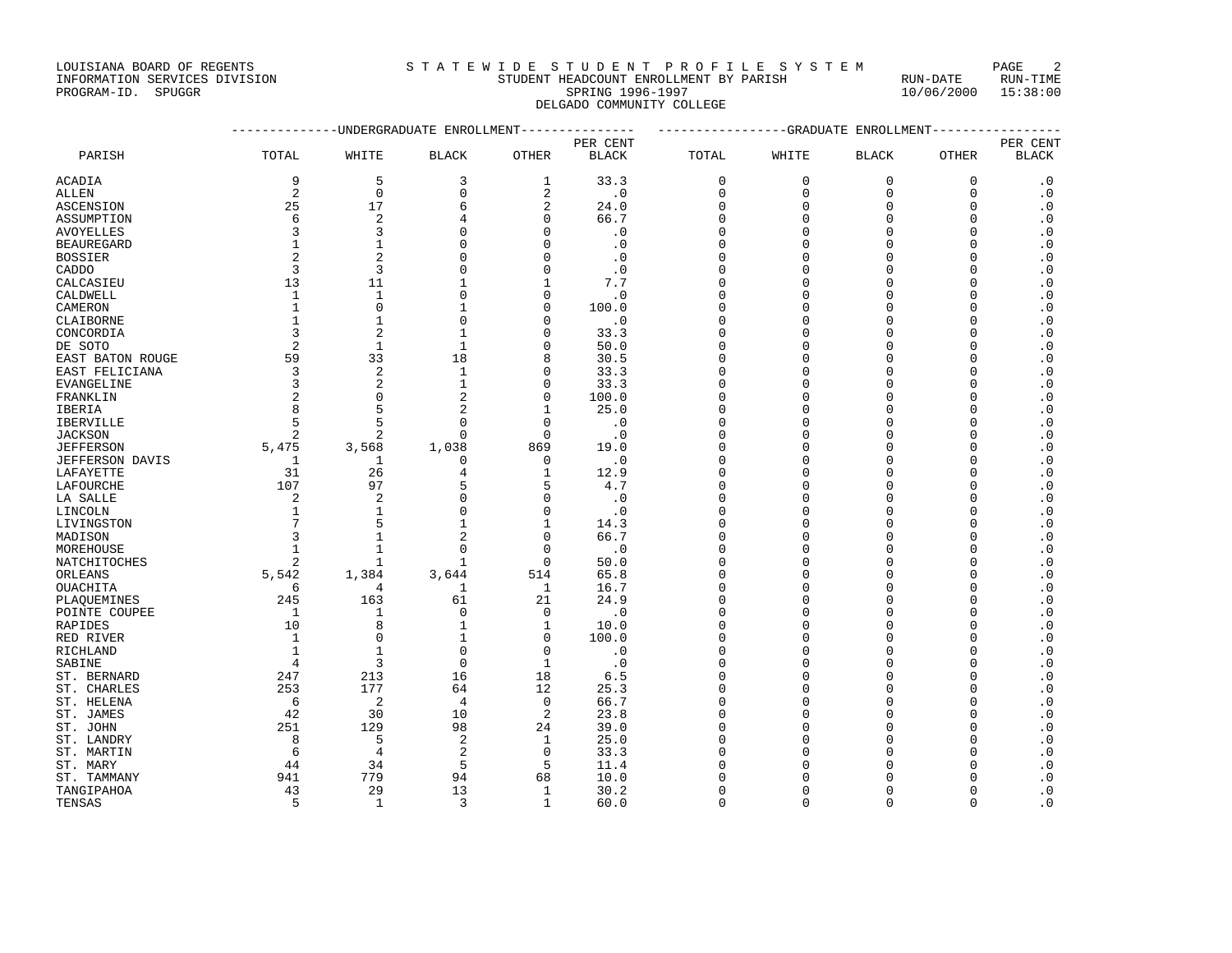#### LOUISIANA BOARD OF REGENTS STATEWIDE STUDENT PROFILE SYSTEM PAGE 3 INFORMATION SERVICES DIVISION STUDENT HEADCOUNT ENROLLMENT BY PARISH RUN-DATE RUN-TIME

| DOOLDIAMA DOANO OF NEGENID    |                                        |            | . 200    |
|-------------------------------|----------------------------------------|------------|----------|
| INFORMATION SERVICES DIVISION | STUDENT HEADCOUNT ENROLLMENT BY PARISH | RIJN-DATE  | RUN-TIME |
| SPUGGR<br>PROGRAM-ID.         | SPRING 1996-1997                       | 10/06/2000 | 15:38:00 |
|                               | DELGADO COMMUNITY COLLEGE              |            |          |

|                     |        |       | -UNDERGRADUATE ENROLLMENT- |       | -GRADUATE ENROLLMENT- |       |       |       |       |           |
|---------------------|--------|-------|----------------------------|-------|-----------------------|-------|-------|-------|-------|-----------|
|                     |        |       |                            |       | PER CENT              |       |       |       |       | PER CENT  |
| PARISH              | TOTAL  | WHITE | <b>BLACK</b>               | OTHER | <b>BLACK</b>          | TOTAL | WHITE | BLACK | OTHER | BLACK     |
| TERREBONNE          | 145    | 124   | 12                         |       | 8.3                   |       |       |       |       | . 0       |
| UNION               |        |       |                            |       |                       |       |       |       |       | $\cdot$ 0 |
| VERMILLION          |        |       |                            |       | 16.7                  |       |       |       |       | $\cdot$ 0 |
| VERNON              |        |       |                            |       | 16.7                  |       |       |       |       | . 0       |
| WASHINGTON          |        |       |                            |       | 50.0                  |       |       |       |       | $\cdot$ 0 |
| WEBSTER             |        |       |                            |       |                       |       |       |       |       | $\cdot$ 0 |
| WEST BATON ROUGE    |        |       |                            |       |                       |       |       |       |       | $\cdot$ 0 |
| WINN                |        |       |                            |       | 50.0                  |       |       |       |       | $\cdot$ 0 |
| LOUISIANA TOTALS    | 13,627 | 6,918 | 5,136                      | 1,573 | 37.7                  |       |       |       |       | $\cdot$ 0 |
| OUT-OF-STATE TOTALS | 367    | 257   | 44                         | 66    | 12.0                  |       |       |       |       | $\cdot$ 0 |
| LA./OUT-OF-STATE    | 13,994 | 7,175 | 5,180                      | 1,639 | 37.0                  |       |       |       |       | $\cdot$ 0 |
| FOREIGN TOTALS      | 191    | 34    | 13                         | 144   | 6.8                   |       |       |       |       | $\cdot$ 0 |
| INSTITUTION TOTALS  | 14,185 | 7,209 | 5,193                      | 1,783 | 36.6                  |       |       |       |       | $\cdot$ 0 |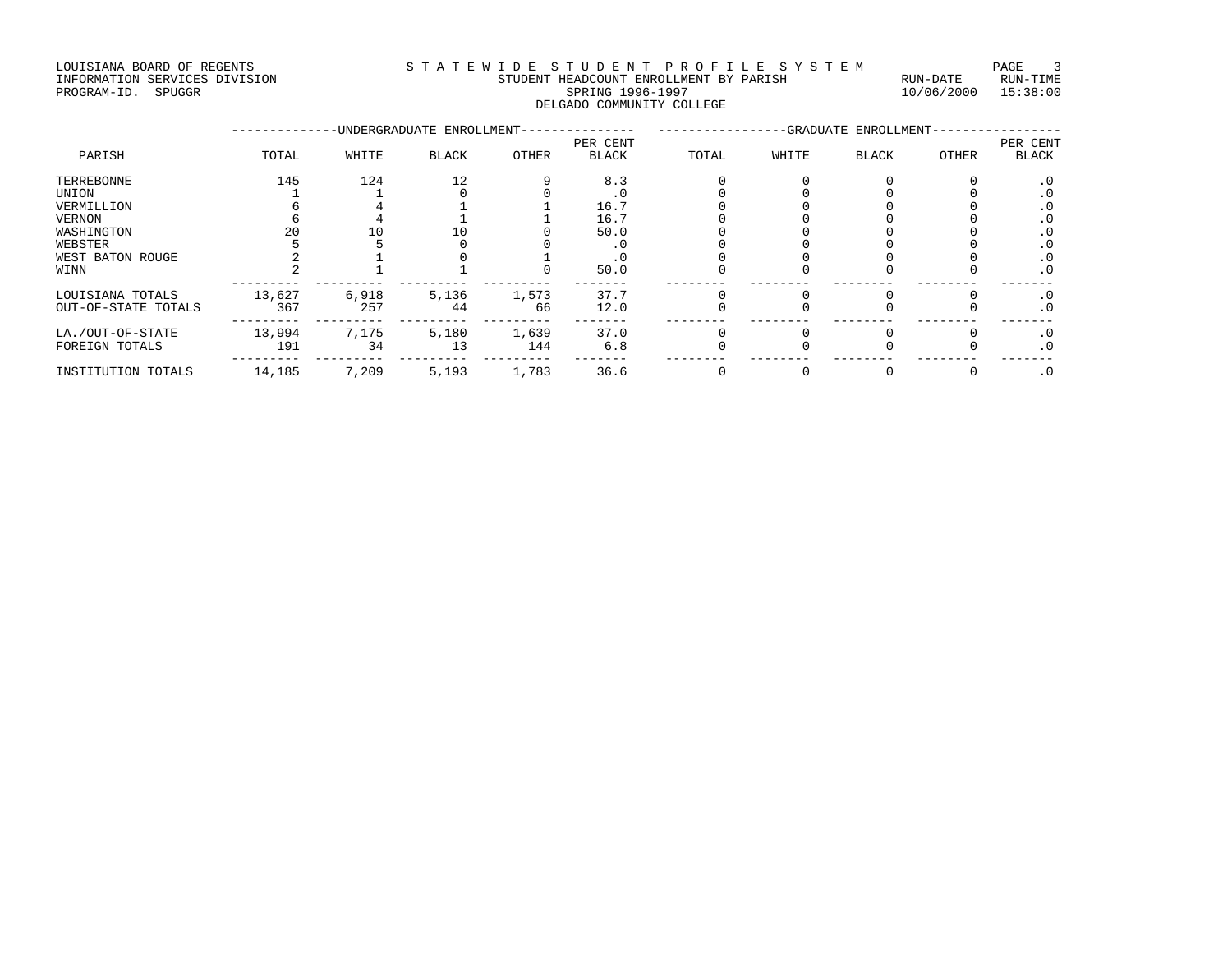INFORMATION SERVICES DIVISION STUDENT HEADCOUNT ENROLLMENT BY PARISH RUN-DATE RUN-TIME

#### LOUISIANA BOARD OF REGENTS STA TEWIDE STUDENT PROFILE SYSTEM PAGE 4

PROGRAM-ID. SPUGGR SPRING 1996-1997 10/06/2000 15:38:00 GRAMBLING STATE UNIVERSITY

|                  | --------------DNDERGRADUATE ENROLLMENT--------------- | ---------------GRADUATE ENROLLMENT-------------- |                |                |              |              |                |                |              |              |
|------------------|-------------------------------------------------------|--------------------------------------------------|----------------|----------------|--------------|--------------|----------------|----------------|--------------|--------------|
|                  |                                                       |                                                  |                |                | PER CENT     |              |                |                |              | PER CENT     |
| PARISH           | TOTAL                                                 | WHITE                                            | <b>BLACK</b>   | OTHER          | <b>BLACK</b> | TOTAL        | WHITE          | <b>BLACK</b>   | OTHER        | <b>BLACK</b> |
| ACADIA           | 26                                                    | 0                                                | 26             | 0              | 100.0        | 2            | 1              | 1              | 0            | 50.0         |
| ALLEN            | 13                                                    | $\mathbf{0}$                                     | 13             | $\Omega$       | 100.0        | 1            | $\mathbf 0$    | $\mathbf{1}$   | $\mathbf 0$  | 100.0        |
| ASCENSION        | 16                                                    | $\mathbf{0}$                                     | 16             | $\Omega$       | 100.0        | 0            | $\mathbf{0}$   | $\mathbf 0$    | $\Omega$     | $\cdot$ 0    |
| ASSUMPTION       | 8                                                     | $\Omega$                                         | 8              | ∩              | 100.0        | 3            | $\Omega$       | 3              | $\Omega$     | 100.0        |
| AVOYELLES        | 28                                                    | 1                                                | 27             | $\Omega$       | 96.4         | $\mathbf{1}$ | $\mathbf{0}$   | $\mathbf{1}$   | $\mathbf 0$  | 100.0        |
| BEAUREGARD       | 8                                                     | $\Omega$                                         | 8              | O              | 100.0        | $\mathbf{1}$ | $\mathbf{0}$   | $\mathbf{1}$   | 0            | 100.0        |
| BIENVILLE        | 94                                                    | $\overline{c}$                                   | 91             |                | 96.8         | 14           | $\Omega$       | 13             | 1            | 92.9         |
| BOSSIER          | 54                                                    | 7                                                | 44             | 3              | 81.5         | 5            | $\overline{2}$ | 3              | $\mathbf 0$  | 60.0         |
| CADDO            | 315                                                   | 7                                                | 300            | 8              | 95.2         | 44           | $\overline{2}$ | 41             | $\mathbf{1}$ | 93.2         |
| CALCASIEU        | 58                                                    | $\mathbf{1}$                                     | 57             | $\Omega$       | 98.3         | 7            | 1              | 6              | $\mathbf 0$  | 85.7         |
| CALDWELL         | 5                                                     | 1                                                | 4              | $\Omega$       | 80.0         | $\mathbf 0$  | $\Omega$       | $\Omega$       | $\Omega$     | $\cdot$ 0    |
| CAMERON          | 1                                                     | $\Omega$                                         | 1              | $\Omega$       | 100.0        | $\Omega$     | $\Omega$       | $\Omega$       | $\Omega$     | $\cdot$ 0    |
| CATAHOULA        | 16                                                    | $\Omega$                                         | 15             | 1              | 93.8         | 4            | $\Omega$       | 4              | $\Omega$     | 100.0        |
| CLAIBORNE        | 92                                                    | 2                                                | 89             | 1              | 96.7         | 11           | $\mathbf 0$    | 11             | 0            | 100.0        |
| CONCORDIA        | 27                                                    | $\Omega$                                         | 27             | $\Omega$       | 100.0        | $\Omega$     | $\Omega$       | $\Omega$       | $\Omega$     | $\cdot$ 0    |
| DE SOTO          | 37                                                    | $\mathbf{0}$                                     | 35             | $\overline{a}$ | 94.6         | 4            | $\mathbf{0}$   | $\overline{4}$ | $\mathbf 0$  | 100.0        |
| EAST BATON ROUGE | 82                                                    | $\mathbf{1}$                                     | 79             | 2              | 96.3         | 6            | 1              | 5              | U            | 83.3         |
| EAST CARROLL     | 46                                                    | $\mathbf{1}$                                     | 44             | 1              | 95.7         | 7            | $\mathbf{0}$   | 7              | $\Omega$     | 100.0        |
| EAST FELICIANA   | 4                                                     | $\Omega$                                         | 4              | 0              | 100.0        | 1            | $\mathbf 0$    | 1              | 0            | 100.0        |
| EVANGELINE       | 17                                                    | $\Omega$                                         | 17             | $\Omega$       | 100.0        | 2            | $\Omega$       |                | $\Omega$     | 100.0        |
| FRANKLIN         | 32                                                    | 1                                                | 30             | 1              | 93.8         | 8            | 1              | 7              | 0            | 87.5         |
| GRANT            | 13                                                    | $\Omega$                                         | 12             | 1              | 92.3         | 1            | $\Omega$       | $\mathbf{1}$   | $\Omega$     | 100.0        |
| IBERIA           | 36                                                    | $\Omega$                                         | 36             | $\mathbf 0$    | 100.0        | 1            | $\Omega$       | $\mathbf{1}$   | $\mathbf 0$  | 100.0        |
| IBERVILLE        | 10                                                    | $\Omega$                                         | 10             | $\Omega$       | 100.0        | 1            | $\Omega$       | $\mathbf{1}$   | $\Omega$     | 100.0        |
| JACKSON          | 75                                                    | 3                                                | 70             | 2              | 93.3         | 12           | $\Omega$       | 12             | $\Omega$     | 100.0        |
| <b>JEFFERSON</b> | 61                                                    | 1                                                | 58             | 2              | 95.1         | 4            | $\Omega$       | 4              | $\Omega$     | 100.0        |
| JEFFERSON DAVIS  | 18                                                    | $\mathbf{0}$                                     | 18             | 0              | 100.0        | 1            | $\Omega$       | $\mathbf{1}$   | 0            | 100.0        |
| LAFAYETTE        | 33                                                    | $\Omega$                                         | 33             | $\Omega$       | 100.0        | 2            | $\Omega$       | $\overline{2}$ | $\Omega$     | 100.0        |
| LAFOURCHE        | $\overline{4}$                                        | $\mathbf{0}$                                     | $\overline{4}$ | $\Omega$       | 100.0        | $\mathbf 0$  | $\Omega$       | $\Omega$       | $\Omega$     | $\cdot$ 0    |
| LA SALLE         | -1                                                    | $\Omega$                                         | $\Omega$       | $\mathbf{1}$   | $\cdot$ 0    | $\Omega$     | $\cap$         | $\Omega$       | $\Omega$     | $\cdot$ 0    |
| LINCOLN          | 346                                                   | 21                                               | 312            | 13             | 90.2         | 66           | $\mathbf{1}$   | 62             | 3            | 93.9         |
| LIVINGSTON       | 8                                                     | $\mathbf 0$                                      | 7              | 1              | 87.5         | 0            | $\Omega$       | $\mathbf 0$    | 0            | $\cdot$ 0    |
| MADISON          | 67                                                    | 1                                                | 66             | $\Omega$       | 98.5         | 6            | $\Omega$       | 6              | $\Omega$     | 100.0        |
| MOREHOUSE        | 105                                                   | 6                                                | 99             | $\Omega$       | 94.3         | 9            | $\Omega$       | 9              | $\mathbf 0$  | 100.0        |
| NATCHITOCHES     | 27                                                    | $\Omega$                                         | 27             | 0              | 100.0        | 7            | 1              | 5              | $\mathbf{1}$ | 71.4         |
| ORLEANS          | 193                                                   | $\mathbf 0$                                      | 191            | $\overline{c}$ | 99.0         | 9            | $\mathbf{0}$   | 9              | $\mathbf 0$  | 100.0        |
| OUACHITA         | 280                                                   | 42                                               | 234            | 4              | 83.6         | 27           | 3              | 23             | 1            | 85.2         |
| PLAOUEMINES      | 5                                                     | $\mathbf{1}$                                     | $\overline{4}$ | $\Omega$       | 80.0         | $\mathbf{1}$ | $\Omega$       | $\mathbf{1}$   | $\Omega$     | 100.0        |
| POINTE COUPEE    | 8                                                     | $\Omega$                                         | 8              | $\Omega$       | 100.0        | $\mathbf{1}$ | $\Omega$       | $\mathbf{1}$   | $\Omega$     | 100.0        |
| RAPIDES          | 129                                                   | $\mathbf{1}$                                     | 126            | 2              | 97.7         | 11           | $\Omega$       | 11             | $\Omega$     | 100.0        |
| RED RIVER        | 15                                                    | $\Omega$                                         | 15             | $\mathbf 0$    | 100.0        | 0            | $\Omega$       | $\Omega$       | $\mathbf 0$  | $\cdot$ 0    |
| RICHLAND         | 47                                                    | 10                                               | 36             | 1              | 76.6         | 6            | $\Omega$       | 6              | $\mathbf 0$  | 100.0        |
| SABINE           | $\overline{4}$                                        | 1                                                | 3              | <sup>0</sup>   | 75.0         | 1            | $\Omega$       | -1             | $\Omega$     | 100.0        |
| ST. BERNARD      | 3                                                     | $\Omega$                                         | $\overline{3}$ | $\Omega$       | 100.0        | 0            | $\Omega$       | $\Omega$       | $\mathbf 0$  | $\cdot$ 0    |
| ST. CHARLES      | 9                                                     | $\mathbf 0$                                      | 8              | 1              | 88.9         | 1            | $\Omega$       | $\mathbf{1}$   | 0            | 100.0        |
| ST. HELENA       | 13                                                    | $\Omega$                                         | 13             | $\cap$         | 100.0        |              | $\Omega$       |                | $\Omega$     | 100.0        |
| ST. JAMES        | 9                                                     | $\Omega$                                         | 9              | ∩              | 100.0        | 0            | $\Omega$       |                | U            | $\cdot$ 0    |
| ST. JOHN         | 17                                                    | 1                                                | 16             |                | 94.1         | ∩            | $\Omega$       |                | $\Omega$     | $\cdot$ 0    |
| ST. LANDRY       | 78                                                    | $\Omega$                                         | 78             | $\Omega$       | 100.0        | 4            | $\Omega$       |                | 0            | 100.0        |
| ST. MARTIN       | $7\phantom{.0}$                                       | $\Omega$                                         | 7              | $\Omega$       | 100.0        | $\Omega$     | $\Omega$       | $\Omega$       | $\Omega$     | $\cdot$ 0    |
|                  |                                                       |                                                  |                |                |              |              |                |                |              |              |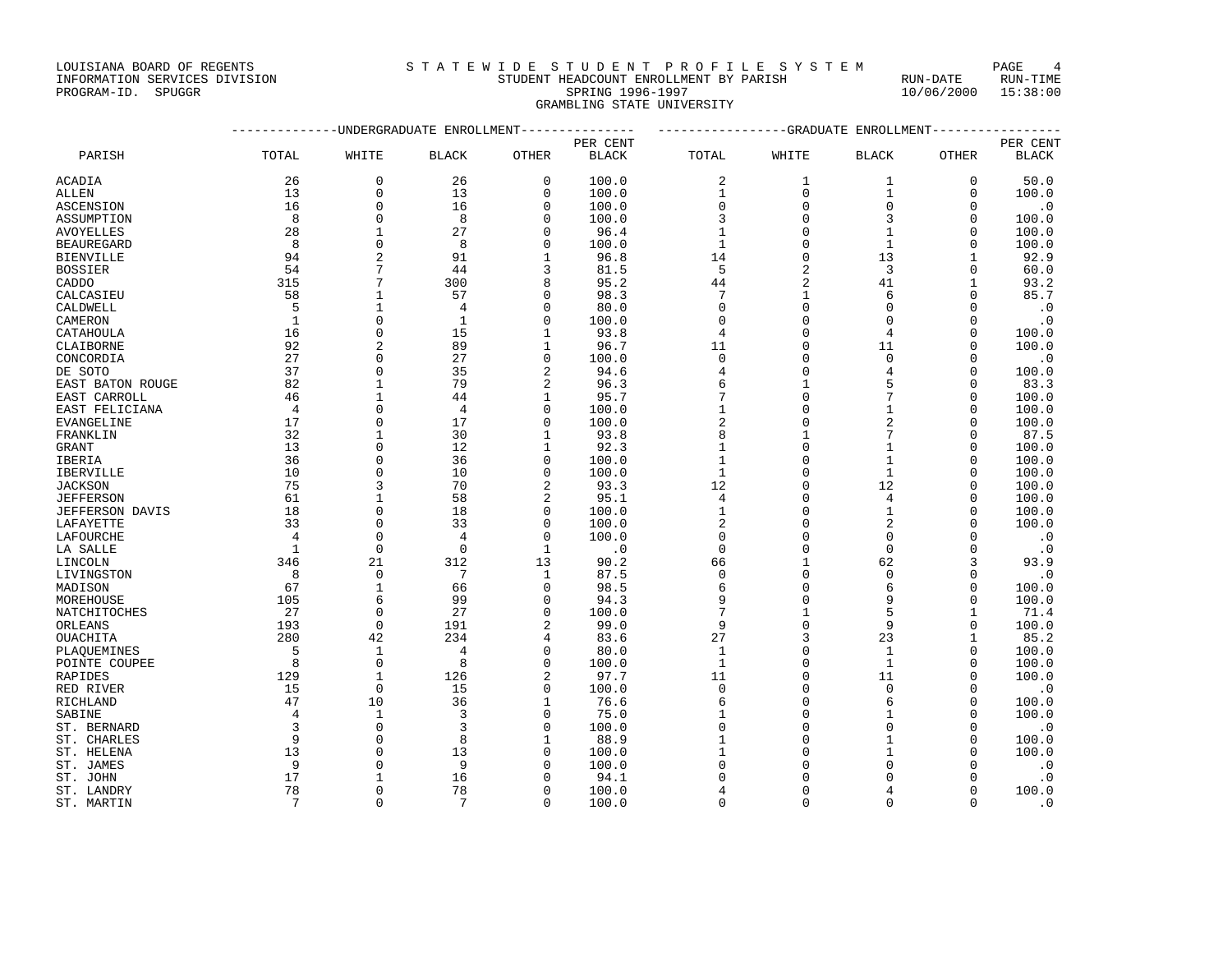LOUISIANA BOARD OF REGENTS STRITE WIDE STUDENT HEADCOUNT ENROLLMENT BY PARISH AUN-DATE RUN-TIME FUN-TIME STUDENT HEADCOUNT ENROLLMENT BY PARISH RUN-DATE RUN-TIME

#### INFORMATION SERVICES DIVISION STUDENT HEADCOUNT ENROLLMENT BY PARISH RUN-DATE RUN-TIME PROGRAM-ID. SPUGGR SPRING 1996-1997 10/06/2000 15:38:00 GRAMBLING STATE UNIVERSITY

|                     |       |       | -UNDERGRADUATE ENROLLMENT-- |       | -------------GRADUATE ENROLLMENT-- |       |       |              |       |           |
|---------------------|-------|-------|-----------------------------|-------|------------------------------------|-------|-------|--------------|-------|-----------|
|                     |       |       |                             |       | PER CENT                           |       |       |              |       | PER CENT  |
| PARISH              | TOTAL | WHITE | <b>BLACK</b>                | OTHER | <b>BLACK</b>                       | TOTAL | WHITE | <b>BLACK</b> | OTHER | BLACK     |
| ST. MARY            | 37    |       | 36                          |       | 97.3                               |       |       |              |       | . 0       |
| ST. TAMMANY         | 14    |       | 13                          |       | 92.9                               |       |       |              |       | $\cdot$ 0 |
| TANGIPAHOA          | 35    |       | 35                          |       | 100.0                              |       |       |              |       | 100.0     |
| TENSAS              | 28    |       | 25                          |       | 89.3                               |       |       |              |       | 75.0      |
| TERREBONNE          | 26    |       | 26                          |       | 100.0                              |       |       |              |       | $\cdot$ 0 |
| UNION               | 48    |       | 44                          |       | 91.7                               |       |       |              |       | 90.0      |
| VERMILLION          |       |       |                             |       | 100.0                              |       |       |              |       | 100.0     |
| VERNON              |       |       |                             |       | 100.0                              |       |       |              |       | 100.0     |
| WASHINGTON          | 19    |       | 18                          |       | 94.7                               |       |       |              |       | 100.0     |
| WEBSTER             | 101   |       | 97                          |       | 96.0                               |       |       |              |       | 87.5      |
| WEST BATON ROUGE    |       |       |                             |       | 100.0                              |       |       |              |       | . 0       |
| WEST CARROLL        |       |       |                             |       | 60.0                               |       |       |              |       | 100.0     |
| WEST FELICIANA      |       |       |                             |       | 100.0                              |       |       |              |       | $\cdot$ 0 |
| WINN                | 24    |       | 23                          |       | 95.8                               |       |       |              |       | 100.0     |
| LOUISIANA TOTALS    | 2,958 | 126   | 2,777                       | 55    | 93.9                               | 339   | 16    | 315          | 8     | 92.9      |
| OUT-OF-STATE TOTALS | 2,664 |       | 2,616                       | 40    | 98.2                               | 152   | 12    | 126          | 14    | 82.9      |
| LA./OUT-OF-STATE    | 5,622 | 134   | 5,393                       | 95    | 95.9                               | 491   | 28    | 441          | 22    | 89.8      |
| FOREIGN TOTALS      | 41    |       | 17                          | 24    | 41.5                               | 18    |       |              | 14    | 22.2      |
| INSTITUTION TOTALS  | 5,663 | 134   | 5,410                       | 119   | 95.5                               | 509   | 28    | 445          | 36    | 87.4      |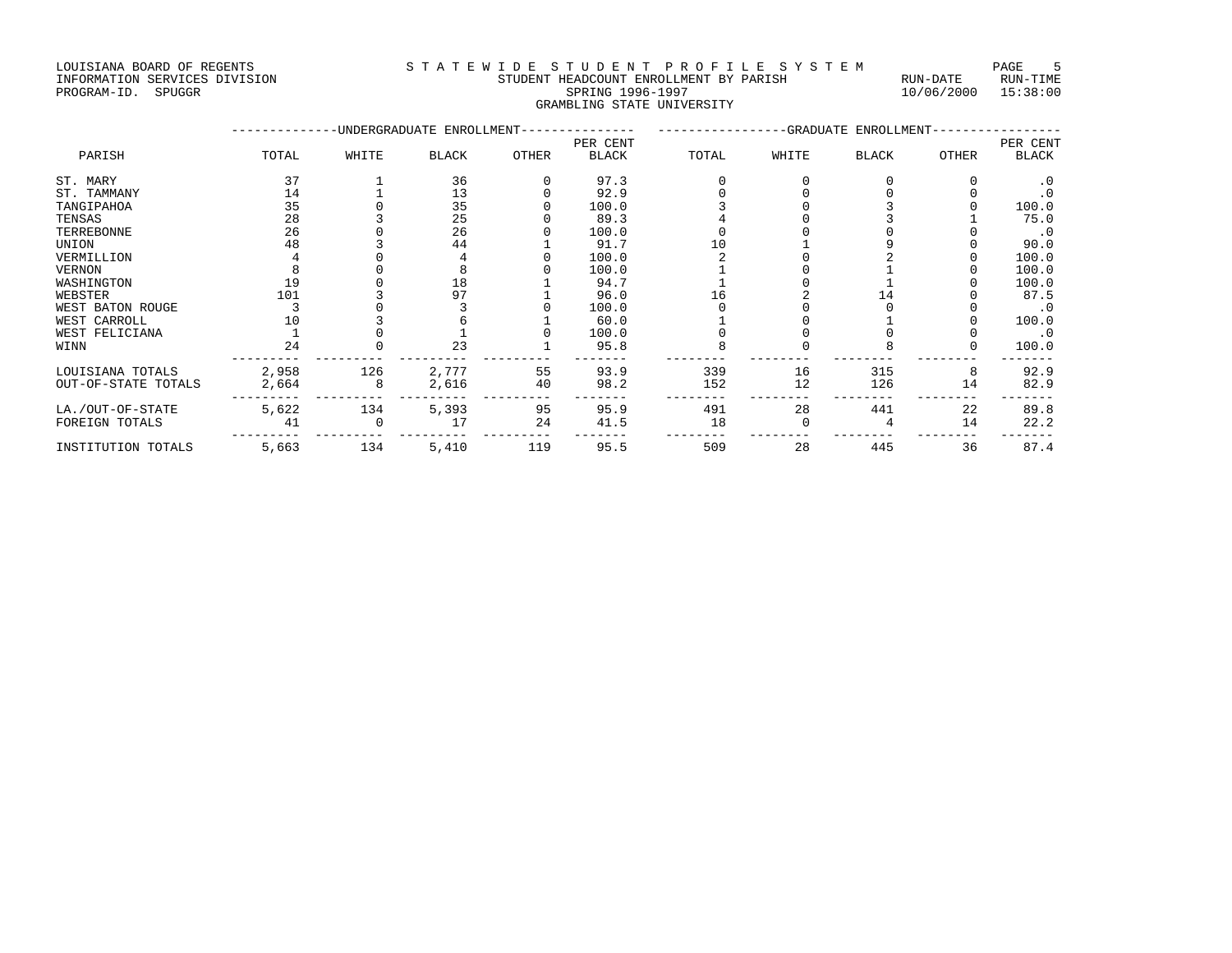# INFORMATION SERVICES DIVISION STUDENT HEADCOUNT ENROLLMENT BY PARISH RUN-DATE RUN-TIME

# PROGRAM-ID. SPUGGR SERVICES DIVISION AND REALLY AND STUDENT HEADCOUNT ENROLLMENT BY PARISH THAT SAND-DATE RUN-DATE RUN-TIME (2000 15:38:00 LOUISIANA TECH UNIVERSITY

|                  | -------------DNDERGRADUATE ENROLLMENT--------------- | ----------------GRADUATE ENROLLMENT---------------- |                |                |              |              |                |                |              |              |
|------------------|------------------------------------------------------|-----------------------------------------------------|----------------|----------------|--------------|--------------|----------------|----------------|--------------|--------------|
|                  |                                                      |                                                     |                |                | PER CENT     |              |                |                |              | PER CENT     |
| PARISH           | TOTAL                                                | WHITE                                               | <b>BLACK</b>   | <b>OTHER</b>   | <b>BLACK</b> | TOTAL        | WHITE          | <b>BLACK</b>   | <b>OTHER</b> | <b>BLACK</b> |
| ACADIA           | 5                                                    | 4                                                   | 1              | $\mathbf 0$    | 20.0         | 5            | 5              | $\mathbf 0$    | 0            | $\cdot$ 0    |
| ALLEN            | 21                                                   | 16                                                  | 5              | $\Omega$       | 23.8         | $\mathbf 0$  | $\mathbf{0}$   | $\Omega$       | $\Omega$     | $\cdot$ 0    |
| ASCENSION        | 23                                                   | 20                                                  | $\overline{c}$ | $\mathbf{1}$   | 8.7          | $\Omega$     | $\mathbf{0}$   | $\Omega$       | O            | $\cdot$ 0    |
| ASSUMPTION       | 14                                                   | 14                                                  | $\Omega$       | $\Omega$       | $\cdot$ 0    | 0            | $\Omega$       | $\Omega$       | 0            | $\cdot$ 0    |
| AVOYELLES        | 15                                                   | 14                                                  | $\Omega$       | $\mathbf{1}$   | $\cdot$ 0    | 5            | 4              | $\mathbf{1}$   | $\Omega$     | 20.0         |
| BEAUREGARD       | 57                                                   | 49                                                  | 5              | 3              | 8.8          | 1            | $\mathbf{1}$   | $\Omega$       | O            | $\cdot$ 0    |
| BIENVILLE        | 124                                                  | 89                                                  | 21             | 14             | 16.9         | 17           | 15             | $\mathbf{1}$   | $\mathbf{1}$ | 5.9          |
| BOSSIER          | 654                                                  | 481                                                 | 82             | 91             | 12.5         | 111          | 93             | 12             | 6            | 10.8         |
| CADDO            | 806                                                  | 583                                                 | 164            | 59             | 20.3         | 184          | 139            | 37             | R            | 20.1         |
| CALCASIEU        | 87                                                   | 81                                                  | 4              | 2              | 4.6          | 3            | 3              | $\Omega$       | $\Omega$     | $\cdot$ 0    |
| CALDWELL         | 20                                                   | 17                                                  | 3              | $\Omega$       | 15.0         | 3            | 3              | $\Omega$       | $\Omega$     | $\cdot$ 0    |
| CAMERON          | 2                                                    | 2                                                   | $\mathbf 0$    | $\Omega$       | $\cdot$ 0    | 0            | $\mathbf{0}$   | $\Omega$       | O            | $\cdot$ 0    |
| CATAHOULA        | 47                                                   | 42                                                  | 3              | $\overline{2}$ | 6.4          | $\Omega$     | $\Omega$       | $\Omega$       | $\Omega$     | $\cdot$ 0    |
| CLAIBORNE        | 91                                                   | 75                                                  | 13             | 3              | 14.3         | 15           | 13             | $\mathbf{1}$   | $\mathbf{1}$ | 6.7          |
| CONCORDIA        | 83                                                   | 72                                                  | 9              | 2              | 10.8         | 4            | 4              | $\Omega$       | $\mathbf 0$  | $\cdot$ 0    |
| DE SOTO          | 41                                                   | 24                                                  | 16             | $\mathbf{1}$   | 39.0         | 4            | $\mathbf{1}$   |                | $\Omega$     | 75.0         |
| EAST BATON ROUGE | 312                                                  | 276                                                 | 23             | 13             | 7.4          | 17           | 17             | $\Omega$       | $\Omega$     | $\cdot$ 0    |
| EAST CARROLL     | 19                                                   | 16                                                  | 3              | $\Omega$       | 15.8         | 4            | 2              |                | $\Omega$     | 50.0         |
| EAST FELICIANA   | 10                                                   | 10                                                  | $\Omega$       | $\Omega$       | $\cdot$ 0    | $\mathbf{1}$ | $\mathbf{1}$   | $\Omega$       | $\Omega$     | $\cdot$ 0    |
| EVANGELINE       | 8                                                    | 8                                                   | $\Omega$       | $\Omega$       | $\cdot$ 0    | 1            | $\mathbf{1}$   | $\Omega$       | 0            | $\cdot$ 0    |
| FRANKLIN         | 68                                                   | 58                                                  | 9              | 1              | 13.2         | 5            | 4              | $\Omega$       | 1            | $\cdot$ 0    |
| GRANT            | 30                                                   | 26                                                  | 3              | 1              | 10.0         | 5            | 5              | $\Omega$       | U            | $\cdot$ 0    |
| IBERIA           | 15                                                   | 12                                                  | 3              | $\Omega$       | 20.0         | 1            | 1              | $\Omega$       | U            | $\cdot$ 0    |
| IBERVILLE        | 8                                                    | 6                                                   | $\mathbf{1}$   | 1              | 12.5         | $\mathbf 0$  | $\Omega$       | $\Omega$       | $\Omega$     | $\cdot$ 0    |
| JACKSON          | 202                                                  | 155                                                 | 38             | 9              | 18.8         | 17           | 15             |                | $\Omega$     | 11.8         |
| JEFFERSON        | 106                                                  | 77                                                  | 15             | 14             | 14.2         | 3            | $\mathbf{1}$   |                | $\mathbf 0$  | 66.7         |
| JEFFERSON DAVIS  | $\overline{4}$                                       | $\overline{4}$                                      | $\Omega$       | $\Omega$       | $\cdot$ 0    | 0            | $\mathbf 0$    | $\Omega$       | $\Omega$     | $\cdot$ 0    |
| LAFAYETTE        | 57                                                   | 50                                                  | 7              | $\Omega$       | 12.3         | 6            | 5              | $\Omega$       | 1            | $\cdot$ 0    |
| LAFOURCHE        | 14                                                   | 12                                                  | $\mathbf{1}$   | $\mathbf{1}$   | 7.1          | 3            | 3              | $\Omega$       | O            | $\cdot$ 0    |
| LA SALLE         | 19                                                   | 17                                                  | $\Omega$       | $\overline{a}$ | $\cdot$ 0    | $\mathbf{1}$ | $\mathbf{1}$   | $\Omega$       | $\Omega$     | $\cdot$ 0    |
| LINCOLN          | 1,188                                                | 1,046                                               | 106            | 36             | 8.9          | 137          | 113            | 18             | 6            | 13.1         |
| LIVINGSTON       | 38                                                   | 37                                                  | $\mathbf 0$    | 1              | $\cdot$ 0    | 0            | $\mathbf 0$    | $\Omega$       | $\Omega$     | $\cdot$ 0    |
| MADISON          | 27                                                   | 14                                                  | 12             | $\mathbf{1}$   | 44.4         | $\Omega$     | $\Omega$       | $\Omega$       | $\Omega$     | $\cdot$ 0    |
| MOREHOUSE        | 70                                                   | 44                                                  | 25             | 1              | 35.7         | 7            | 5              | $\overline{2}$ | 0            | 28.6         |
| NATCHITOCHES     | 59                                                   | 48                                                  | 8              | 3              | 13.6         | 3            | $\overline{2}$ | $\mathbf{1}$   | $\Omega$     | 33.3         |
| ORLEANS          | 92                                                   | 54                                                  | 28             | 10             | 30.4         | 7            | 3              | 3              | $\mathbf{1}$ | 42.9         |
| OUACHITA         | 463                                                  | 401                                                 | 45             | 17             | 9.7          | 55           | 47             |                | 3            | 9.1          |
| PLAOUEMINES      | 18                                                   | 14                                                  | $\mathbf{1}$   | 3              | 5.6          | $\Omega$     | $\Omega$       |                | $\Omega$     | $\cdot$ 0    |
| POINTE COUPEE    | 10                                                   | 10                                                  | $\mathbf 0$    | 0              | $\cdot$ 0    | $\mathbf 0$  | $\mathbf 0$    | $\Omega$       | 0            | $\cdot$ 0    |
| RAPIDES          | 249                                                  | 205                                                 | 31             | 13             | 12.4         | 14           | 14             | $\Omega$       | $\mathbf 0$  | $\cdot$ 0    |
| RED RIVER        | 12                                                   | 7                                                   | 5              | $\Omega$       | 41.7         | 1            | $\Omega$       | $\mathbf{1}$   | $\Omega$     | 100.0        |
| RICHLAND         | 63                                                   | 47                                                  | 15             | $\mathbf{1}$   | 23.8         | 4            | $\overline{4}$ | $\Omega$       | $\Omega$     | $\cdot$ 0    |
| SABINE           | 34                                                   | 27                                                  | 3              | 4              | 8.8          | 5            | 4              |                | $\Omega$     | 20.0         |
| ST. BERNARD      | 9                                                    | 6                                                   | $\Omega$       | 3              | $\cdot$ 0    | 0            | $\Omega$       | $\Omega$       | $\Omega$     | $\cdot$ 0    |
| ST. CHARLES      | 29                                                   | 21                                                  | 5              | 3              | 17.2         |              | 1              |                | U            | $\cdot$ 0    |
| ST. JAMES        | 3                                                    | $\mathbf{1}$                                        | $\overline{2}$ | ∩              | 66.7         | $\Omega$     | $\Omega$       |                | U            | $\cdot$ 0    |
| ST. JOHN         | 29                                                   | 24                                                  |                |                | 13.8         |              | 1              |                | U            | $\cdot$ 0    |
| ST. LANDRY       | 12                                                   | 9                                                   | 3              | $\Omega$       | 25.0         | 8            | 6              | O              | 2            | $\cdot$ 0    |
| ST. MARTIN       | $\overline{4}$                                       | $\mathbf{1}$                                        | 3              | $\Omega$       | 75.0         | $\Omega$     | $\Omega$       | $\Omega$       | $\Omega$     | $\cdot$ 0    |

ST. MARY 13 9 3 1 23.1 0 0 0 0 .0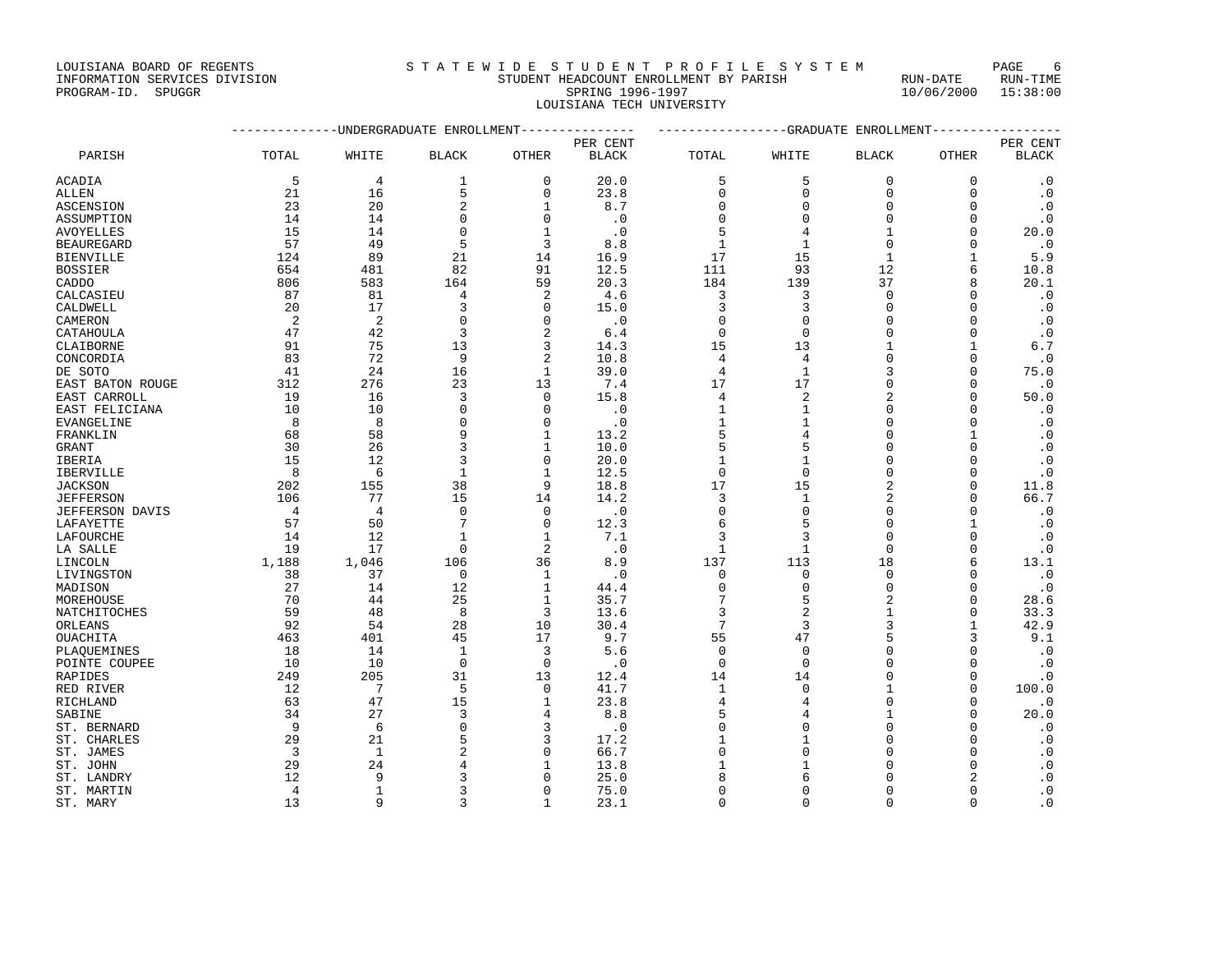# INFORMATION SERVICES DIVISION STUDENT HEADCOUNT ENROLLMENT PROGRAM-ID. SPUGGRAM-ID. SERUNG BY PARISH RUN-DATE RUN-

| LOUISIANA BOARD OF REGENTS    | STATEWIDE STUDENT PROFILE SYSTEM       |          | PAGE     |
|-------------------------------|----------------------------------------|----------|----------|
| INFORMATION SERVICES DIVISION | STUDENT HEADCOUNT ENROLLMENT BY PARISH | RUN-DATE | RUN-TIME |

# LOUISIANA TECH UNIVERSITY

|                     |       |       | -UNDERGRADUATE ENROLLMENT- |              | -GRADUATE ENROLLMENT- |       |       |              |       |              |
|---------------------|-------|-------|----------------------------|--------------|-----------------------|-------|-------|--------------|-------|--------------|
|                     |       |       |                            |              | PER CENT              |       |       |              |       | PER CENT     |
| PARISH              | TOTAL | WHITE | <b>BLACK</b>               | <b>OTHER</b> | <b>BLACK</b>          | TOTAL | WHITE | <b>BLACK</b> | OTHER | <b>BLACK</b> |
| ST. TAMMANY         | 92    | 82    |                            |              | 8.7                   |       |       |              |       | $\cdot$ 0    |
| TANGIPAHOA          | 15    | 13    |                            |              | 13.3                  |       |       |              |       | 50.0         |
| TENSAS              |       | h     |                            |              | 11.1                  |       |       |              |       | $\cdot$ 0    |
| TERREBONNE          | 51    | 48    |                            |              | 3.9                   |       |       |              |       | 33.3         |
| UNION               | 195   | 163   | 24                         |              | 12.3                  | 30    |       |              |       | 10.0         |
| VERMILLION          |       |       |                            |              | 12.5                  |       |       |              |       | $\cdot$ 0    |
| <b>VERNON</b>       | 63    | 50    |                            |              | 11.1                  |       |       |              |       | $\cdot$ 0    |
| WASHINGTON          | 22    | 22    |                            |              | $\cdot$ 0             |       |       |              |       | $\cdot$ 0    |
| WEBSTER             | 228   | 196   |                            |              | 11.8                  | 48    |       |              |       | 4.2          |
| WEST BATON ROUGE    |       |       |                            |              | . 0                   |       |       |              |       | $\cdot$ 0    |
| WEST CARROLL        | 56    | 51    |                            |              | 5.4                   |       |       |              |       | $\cdot$ 0    |
| WEST FELICIANA      | 16    | 15    |                            |              | $\cdot$ 0             |       |       |              |       | $\cdot$ 0    |
| WINN                | 71    | 62    |                            |              | 11.3                  |       |       |              |       | $\cdot$ 0    |
| LOUISIANA TOTALS    | 6,213 | 5,053 | 813                        | 347          | 13.1                  | 758   | 628   | 99           | 31    | 13.1         |
| OUT-OF-STATE TOTALS | 1,026 | 755   | 213                        | 58           | 20.8                  | 170   | 149   | 10           | 11    | 5.9          |
| LA./OUT-OF-STATE    | 7,239 | 5,808 | 1,026                      | 405          | 14.2                  | 928   | 777   | 109          | 42    | 11.7         |
| FOREIGN TOTALS      | 120   |       |                            | 114          | $\cdot$ 0             | 221   |       |              | 219   | $\cdot$ 0    |
| INSTITUTION TOTALS  | 7,359 | 5,814 | 1,026                      | 519          | 13.9                  | 1,149 | 779   | 109          | 261   | 9.5          |

 $10/06/2000$   $15:38:00$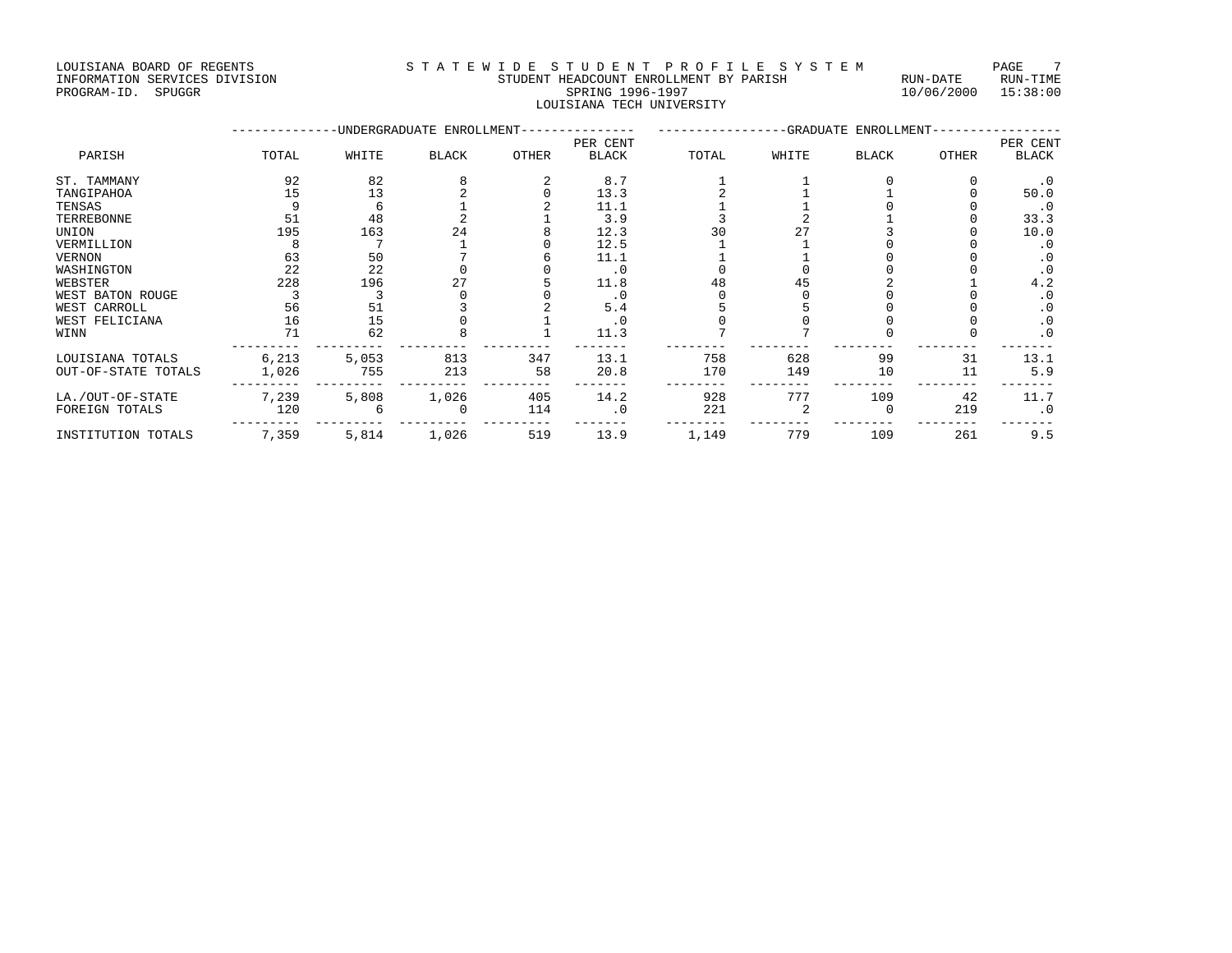#### INFORMATION SERVICES DIVISION STUDENT HEADCOUNT ENROLLMENT BY PARISH RUN-DATE RUN-TIME THE ADCOUNT ENROLLMENT BY PARISH THE RUN-DATE RUN-DATE RUN-DATE RUN-TIME RUN-DATE RUN-TIME RUN-TIME RUN-TIME RUN<br>PROGRAM-ID. SPUGGR 1996-1997 10/06/2000 15:38:00 MCNEESE STATE UNIVERSITY

|                  | -------------DNDERGRADUATE ENROLLMENT-------------- | ----------------GRADUATE ENROLLMENT---------------- |                |                |              |              |                |                |                |              |
|------------------|-----------------------------------------------------|-----------------------------------------------------|----------------|----------------|--------------|--------------|----------------|----------------|----------------|--------------|
|                  |                                                     |                                                     |                |                | PER CENT     |              |                |                |                | PER CENT     |
| PARISH           | TOTAL                                               | WHITE                                               | <b>BLACK</b>   | <b>OTHER</b>   | <b>BLACK</b> | TOTAL        | WHITE          | <b>BLACK</b>   | <b>OTHER</b>   | <b>BLACK</b> |
| ACADIA           | 174                                                 | 144                                                 | 29             | $\mathbf{1}$   | 16.7         | 26           | 23             | 3              | $\mathbf 0$    | 11.5         |
| ALLEN            | 181                                                 | 167                                                 | 10             | 4              | 5.5          | 49           | 47             | $\overline{c}$ | $\Omega$       | 4.1          |
| ASCENSION        | 9                                                   | 6                                                   | 3              | $\Omega$       | 33.3         | $\Omega$     | $\mathbf 0$    | $\Omega$       | $\Omega$       | $\cdot$ 0    |
| ASSUMPTION       | 5                                                   | $\overline{2}$                                      | 3              | $\Omega$       | 60.0         | $\Omega$     | $\mathbf{0}$   | $\cap$         | $\Omega$       | $\cdot$ 0    |
| AVOYELLES        | 11                                                  | 10                                                  | $\mathbf{1}$   | $\Omega$       | 9.1          | 2            | 2              | C              | U              | $\cdot$ 0    |
| BEAUREGARD       | 338                                                 | 304                                                 | 24             | 10             | 7.1          | 60           | 55             |                | 2              | 5.0          |
| BIENVILLE        | 2                                                   | $\mathbf{1}$                                        | $\mathbf{1}$   | $\Omega$       | 50.0         | $\Omega$     | $\Omega$       | $\Omega$       | $\Omega$       | $\cdot$ 0    |
| BOSSIER          | 13                                                  | 11                                                  | $\overline{a}$ | $\Omega$       | 15.4         | $\Omega$     | $\Omega$       | $\Omega$       | $\Omega$       | $\cdot$ 0    |
| CADDO            | 20                                                  | 13                                                  | 7              | $\Omega$       | 35.0         | 6            | 6              | $\Omega$       | $\Omega$       | $\cdot$ 0    |
| CALCASIEU        | 3,591                                               | 2,902                                               | 594            | 95             | 16.5         | 568          | 472            | 86             | 10             | 15.1         |
| CALDWELL         | $\Omega$                                            | $\Omega$                                            | $\mathbf 0$    | $\Omega$       | $\cdot$ 0    | 1            | 1              | $\Omega$       | $\Omega$       | $\cdot$ 0    |
| CAMERON          | 179                                                 | 172                                                 | 5              | $\overline{c}$ | 2.8          | 25           | 24             | $\Omega$       | 1              | $\cdot$ 0    |
| CATAHOULA        | 2                                                   | $\overline{2}$                                      | $\Omega$       | $\Omega$       | $\cdot$ 0    | $\mathbf 0$  | $\mathbf{0}$   | $\Omega$       | $\mathbf 0$    | $\cdot$ 0    |
| CONCORDIA        | $\Omega$                                            | $\Omega$                                            | $\Omega$       | O              | $\cdot$ 0    | 1            | $\mathbf{1}$   | $\Omega$       | $\Omega$       | $\cdot$ 0    |
| DE SOTO          | 4                                                   | $\Omega$                                            | $\overline{4}$ | $\Omega$       | 100.0        | $\mathbf{1}$ | $\Omega$       | $\mathbf{1}$   | $\Omega$       | 100.0        |
| EAST BATON ROUGE | 67                                                  | 53                                                  | 12             | $\overline{2}$ | 17.9         | 12           | 10             | $\overline{c}$ | U              | 16.7         |
| EAST FELICIANA   | 1                                                   | 1                                                   | $\mathbf 0$    | O              | $\cdot$ 0    | $\mathbf 0$  | $\mathbf 0$    | $\Omega$       | 0              | $\cdot$ 0    |
| EVANGELINE       | 89                                                  | 85                                                  | $\overline{4}$ | $\cap$         | 4.5          | 28           | 24             |                | $\Omega$       | 14.3         |
| FRANKLIN         | $\Omega$                                            | $\mathbf{0}$                                        | $\Omega$       | $\Omega$       | $\cdot$ 0    | 2            | $\mathbf{1}$   |                | $\Omega$       | 50.0         |
| GRANT            | 2                                                   | $\mathbf{1}$                                        | $\mathbf{1}$   | $\cap$         | 50.0         | $\Omega$     | $\Omega$       | $\Omega$       | U              | $\cdot$ 0    |
| IBERIA           | 58                                                  | 36                                                  | 22             | ∩              | 37.9         |              | 6              |                | U              | 14.3         |
| IBERVILLE        | 1                                                   | $\Omega$                                            | $\mathbf{1}$   | <sup>0</sup>   | 100.0        | $\Omega$     | $\Omega$       | $\Omega$       | $\Omega$       | $\cdot$ 0    |
| <b>JACKSON</b>   | 3                                                   | 3                                                   | $\Omega$       | ∩              | $\cdot$ 0    | $\Omega$     | $\mathbf{0}$   | $\Omega$       | U              | $\cdot$ 0    |
| JEFFERSON        | 25                                                  | 18                                                  | $\overline{4}$ |                | 16.0         | 2            | $\overline{2}$ | $\Omega$       | $\mathbf 0$    | $\cdot$ 0    |
| JEFFERSON DAVIS  | 420                                                 | 372                                                 | 42             | 6              | 10.0         | 92           | 83             | 9              | $\mathbf 0$    | 9.8          |
| LAFAYETTE        | 43                                                  | 30                                                  | 12             |                | 27.9         | 8            | 7              |                | $\Omega$       | 12.5         |
| LAFOURCHE        | 10                                                  | $\mathsf{R}$                                        | $\mathbf{1}$   |                | 10.0         | 4            | $\overline{4}$ | $\Omega$       | U              | $\cdot$ 0    |
| LA SALLE         | 2                                                   | $\overline{2}$                                      | $\Omega$       | ∩              | $\cdot$ 0    | $\Omega$     | $\Omega$       | $\Omega$       | $\Omega$       | $\cdot$ 0    |
| LINCOLN          | 1                                                   | 1                                                   | $\Omega$       | ∩              | $\cdot$ 0    | 1            | $\Omega$       | $\mathbf{1}$   | $\Omega$       | 100.0        |
| LIVINGSTON       | 8                                                   | 5                                                   | 3              | $\Omega$       | 37.5         | 1            | 1              | $\Omega$       | $\Omega$       | $\cdot$ 0    |
| MOREHOUSE        | 1                                                   | $\mathbf{1}$                                        | $\mathbf 0$    | $\Omega$       | $\cdot$ 0    | 1            | $\mathbf{1}$   | $\Omega$       | 0              | $\cdot$ 0    |
| NATCHITOCHES     | 12                                                  | 9                                                   | $\overline{3}$ | O              | 25.0         | 7            | 7              | $\Omega$       | $\Omega$       | $\cdot$ 0    |
| ORLEANS          | 33                                                  | 13                                                  | 19             |                | 57.6         | 8            | 5              |                | $\overline{a}$ | 12.5         |
| OUACHITA         | 16                                                  | 10                                                  | 6              | O              | 37.5         | 4            | 4              | $\Omega$       | U              | $\cdot$ 0    |
| PLAQUEMINES      | 1                                                   | 1                                                   | $\Omega$       | O              | $\cdot$ 0    |              | 1              | C              | U              | $\cdot$ 0    |
| POINTE COUPEE    | $\mathbf{1}$                                        | $\Omega$                                            | $\mathbf{1}$   | $\Omega$       | 100.0        | $\mathbf{1}$ | $\mathbf 1$    | $\Omega$       | $\Omega$       | $\cdot$ 0    |
| RAPIDES          | 37                                                  | 29                                                  | 8              | ∩              | 21.6         | 16           | 14             |                | $\Omega$       | 12.5         |
| RED RIVER        | $\overline{a}$                                      | $\overline{2}$                                      | $\Omega$       | ∩              | $\cdot$ 0    | $\Omega$     | $\Omega$       | $\Omega$       | $\Omega$       | $\cdot$ 0    |
| RICHLAND         | 1                                                   | 1                                                   | $\Omega$       | ∩              | $\cdot$ 0    | $\Omega$     | $\mathbf{0}$   | $\Omega$       | 0              | $\cdot$ 0    |
| SABINE           | 11                                                  | 10                                                  | $\Omega$       | 1              | $\cdot$ 0    | 3            | 1              | $\mathbf{1}$   | 1              | 33.3         |
| ST. BERNARD      | 5                                                   | 3                                                   | 1              | 1              | 20.0         |              | 1              | $\Omega$       | $\Omega$       | $\cdot$ 0    |
| ST. CHARLES      | 9                                                   | 7                                                   | 2              | $\Omega$       | 22.2         |              | $\mathbf{1}$   | $\Omega$       | O              | $\cdot$ 0    |
| ST. JAMES        | $\overline{2}$                                      | $\Omega$                                            | $\overline{2}$ | $\Omega$       | 100.0        | 0            | $\mathbf{0}$   | $\cap$         | O              | $\cdot$ 0    |
| ST. JOHN         | 5                                                   | 4                                                   | $\mathbf{1}$   | ∩              | 20.0         | $\mathbf{1}$ | $\mathbf{1}$   | $\cap$         | $\Omega$       | $\cdot$ 0    |
| ST. LANDRY       | 97                                                  | 75                                                  | 21             |                | 21.6         | 34           | 30             |                | $\Omega$       | 11.8         |
| ST. MARTIN       | 16                                                  | 6                                                   | 10             |                | 62.5         | 1            | 1              |                | U              | $\cdot$ 0    |
| ST. MARY         | 18                                                  | 12                                                  | 6              |                | 33.3         | 5            | 5              |                | U              | $\cdot$ 0    |
| ST. TAMMANY      | 20                                                  | 14                                                  | 6              | $\Omega$       | 30.0         | 1            | $\mathbf{1}$   | $\Omega$       | $\Omega$       | $\cdot$ 0    |

TANGIPAHOA 4 0 3 1 75.0 2 1 0 1 .0 TENSAS 1 1 1 0 0 .0 0 0 0 0 0 0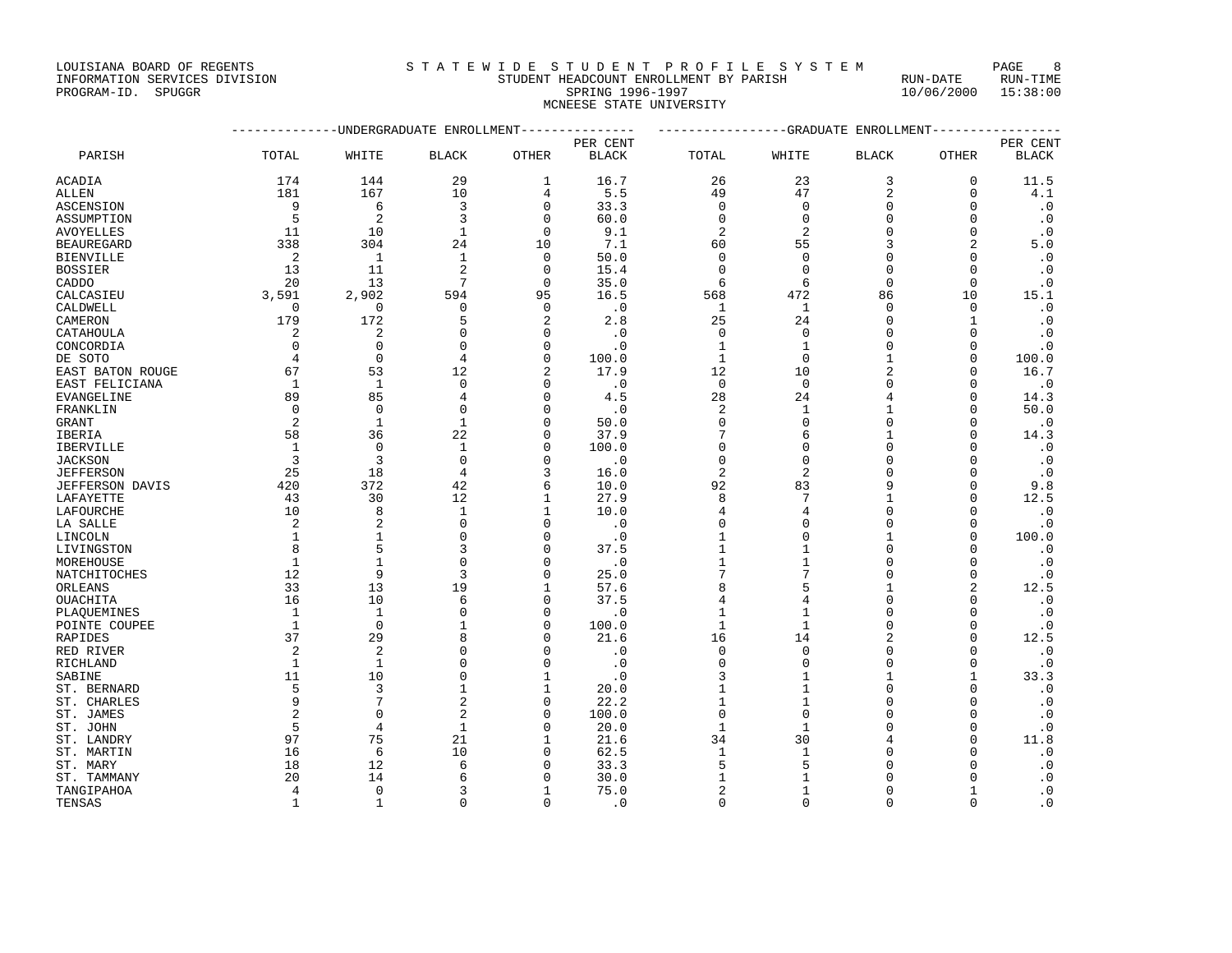LOUISIANA BOARD OF REGENTS STA TEWIDE STUDENT PROFILE SYSTEM PAGE 9 INFORMATION SERVICES DIVISION STUDENT HEADCOUNT ENROLLMENT BY PARISH RUN-DATE RUN-TIME ENTERNATION SERVICES DIVISION **EXAMPLE AND STRIDENT HEADCOUNT ENROLLMENT** BY PARISH THE RUN-DATE RUN-TIME RUN-TIME<br>PROGRAM-ID. SPUGGR PROGRAM-ID. SPUGGR

# MCNEESE STATE UNIVERSITY

|                     |       |       | -UNDERGRADUATE ENROLLMENT- |       | -GRADUATE ENROLLMENT- |       |       |       |       |              |
|---------------------|-------|-------|----------------------------|-------|-----------------------|-------|-------|-------|-------|--------------|
|                     |       |       |                            |       | PER CENT              |       |       |       |       | PER CENT     |
| PARISH              | TOTAL | WHITE | <b>BLACK</b>               | OTHER | <b>BLACK</b>          | TOTAL | WHITE | BLACK | OTHER | <b>BLACK</b> |
| TERREBONNE          | 16    |       |                            |       | 43.8                  |       |       |       |       | 25.0         |
| UNION               |       |       |                            |       |                       |       |       |       |       | . 0          |
| VERMILLION          | 89    | 88    |                            |       | 1.1                   | 16    |       |       |       | 6.3          |
| <b>VERNON</b>       | 120   | 108   |                            |       | 6.7                   | 21    | 20    |       |       | 4.8          |
| WASHINGTON          |       |       |                            |       |                       |       |       |       |       | . 0          |
| WEBSTER             |       |       |                            |       | . U                   |       |       |       |       | $\cdot$ 0    |
| WEST BATON ROUGE    |       |       |                            |       |                       |       |       |       |       | $\cdot$ 0    |
| WEST FELICIANA      |       |       |                            |       |                       |       |       |       |       | . 0          |
| WINN                |       |       |                            |       |                       |       |       |       |       | 33.3         |
| LOUISIANA TOTALS    | 5,791 | 4,767 | 890                        | 134   | 15.4                  | 1,034 | 891   | 126   | 17    | 12.2         |
| OUT-OF-STATE TOTALS | 443   | 329   | 92                         | 22    | 20.8                  | 55    | 45    |       |       | 12.7         |
| LA./OUT-OF-STATE    | 6,234 | 5,096 | 982                        | 156   | 15.8                  | 1,089 | 936   | 133   | 20    | 12.2         |
| FOREIGN TOTALS      | 79    |       | $\Omega$                   | 78    | . 0                   | 28    |       |       | 26    | $\cdot$ 0    |
| INSTITUTION TOTALS  | 6,313 | 5,097 | 982                        | 234   | 15.6                  | 1,117 | 938   | 133   | 46    | 11.9         |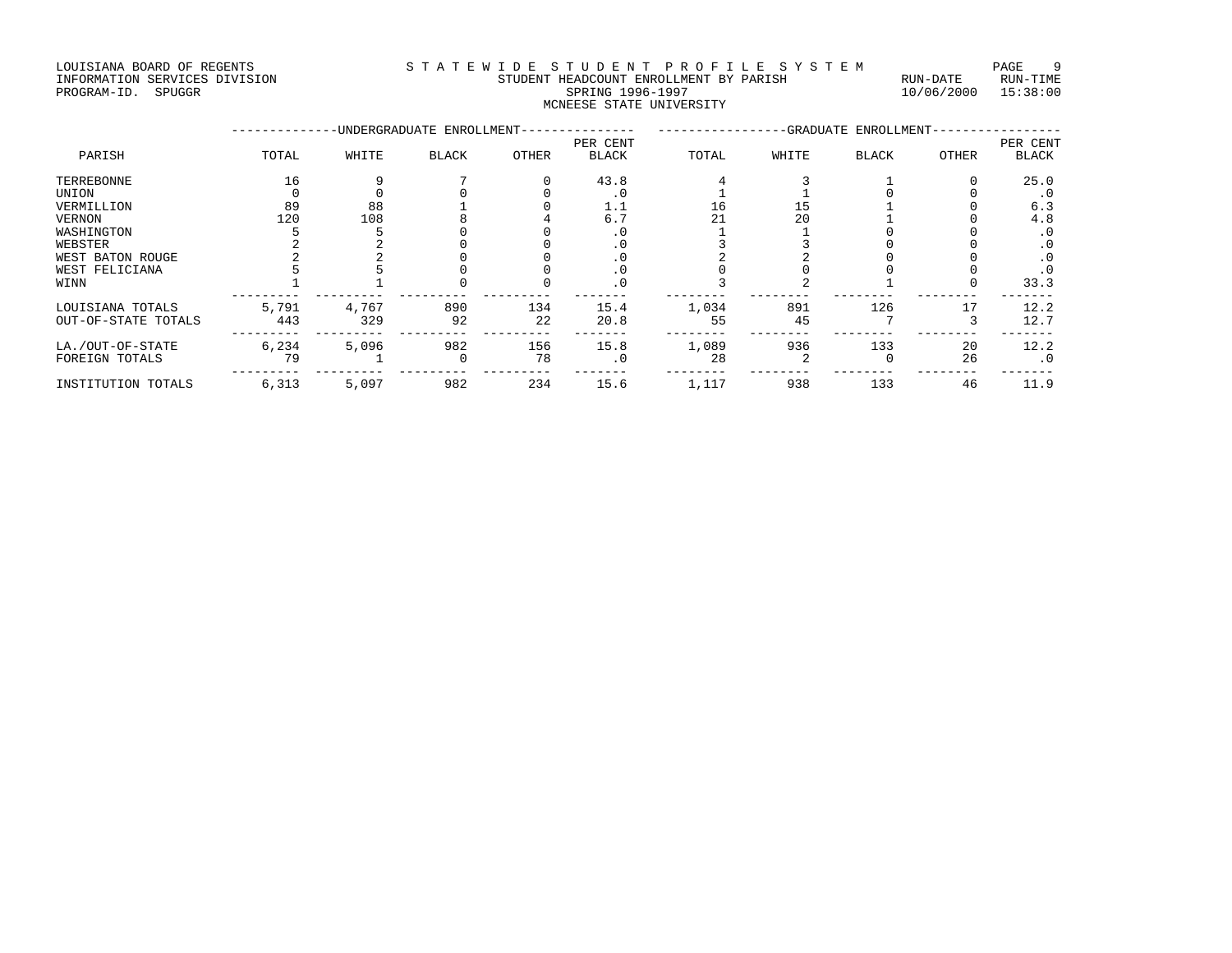#### INFORMATION SERVICES DIVISION STUDENT HEADCOUNT ENROLLMENT BY PARISH RUN-DATE RUN-TIME ENTERNATION SERVICES DIVISION **EXAMPLE AND STOP STOPENT HEADCOUNT ENROLLMENT** BY PARISH THE RUN-DATE RUN-TIME RUN<br>PROGRAM-ID. SPUGGR PROGRAM-ID. SPUGGR SPRING 1996-1997 STOPENT STRING 1996-1997 10/06/2000 15:38:00 NICHOLLS STATE UNIVERSITY

|                     |                 | -----------UNDERGRADUATE ENROLLMENT--------------- |                |                | ---------------GRADUATE ENROLLMENT---------------- |                |                |              |              |              |
|---------------------|-----------------|----------------------------------------------------|----------------|----------------|----------------------------------------------------|----------------|----------------|--------------|--------------|--------------|
|                     |                 |                                                    |                |                | PER CENT                                           |                |                |              |              | PER CENT     |
| PARISH              | TOTAL           | WHITE                                              | <b>BLACK</b>   | OTHER          | <b>BLACK</b>                                       | TOTAL          | WHITE          | <b>BLACK</b> | OTHER        | <b>BLACK</b> |
| ACADIA              | $7\phantom{.0}$ | 6                                                  | 1              | $\mathbf{0}$   | 14.3                                               | $\mathbf 0$    | $\mathbf 0$    | $\mathbf 0$  | 0            | $\cdot$ 0    |
| ASCENSION           | 137             | 112                                                | 22             | 3              | 16.1                                               | 15             | 11             | 4            | $\Omega$     | 26.7         |
| ASSUMPTION          | 290             | 237                                                | 48             | 5              | 16.6                                               | 57             | 39             | 18           | $\Omega$     | 31.6         |
| BIENVILLE           | 1               | 1                                                  | $\mathbf 0$    | $\Omega$       | $\cdot$ 0                                          | $\Omega$       | $\Omega$       | $\Omega$     | $\Omega$     | $\cdot$ 0    |
| BOSSIER             | 2               | 1                                                  | 1              | $\Omega$       | 50.0                                               | 1              | 1              | 0            | n            | $\cdot$ 0    |
| CADDO               |                 | $\overline{A}$                                     | ζ              | $\Omega$       | 42.9                                               | $\Omega$       | $\cap$         | $\Omega$     | $\cap$       | $\cdot$ 0    |
| CALCASIEU           | 8               |                                                    | 6              | $\Omega$       | 75.0                                               | $\Omega$       | O              | O            |              | $\cdot$ 0    |
| CAMERON             | 1               | $\Omega$                                           | 1              | $\Omega$       | 100.0                                              | $\Omega$       | O              | O            |              | $\cdot$ 0    |
| CATAHOULA           | 6               | 5                                                  | $\mathbf{1}$   | $\Omega$       | 16.7                                               | 1              |                | $\Omega$     | U            | $\cdot$ 0    |
| CONCORDIA           | 1               | $\mathbf{1}$                                       | $\Omega$       | $\Omega$       | $\cdot$ 0                                          | $\Omega$       | O              | O            |              | $\cdot$ 0    |
| DE SOTO             | 0               | $\mathbf 0$                                        | $\mathbf 0$    | $\Omega$       | $\cdot$ 0                                          | 1              | 1              | 0            | n            | $\cdot$ 0    |
| EAST BATON ROUGE    | 65              | 47                                                 | 16             | $\overline{2}$ | 24.6                                               | 3              | $\overline{2}$ | 1            | $\Omega$     | 33.3         |
| IBERIA              | 27              | 8                                                  | 19             | $\Omega$       | 70.4                                               | 7              | 5              | 2            | $\Omega$     | 28.6         |
| IBERVILLE           | 44              | 34                                                 | 10             | $\Omega$       | 22.7                                               | $\overline{2}$ | 1              | 1            | $\Omega$     | 50.0         |
| <b>JEFFERSON</b>    | 286             | 207                                                | 64             | 15             | 22.4                                               | 19             | 15             | 3            | -1           | 15.8         |
| LAFAYETTE           | 5               | 3                                                  | 2              | $\Omega$       | 40.0                                               | $\mathbf{1}$   | 1              | 0            | $\Omega$     | $\cdot$ 0    |
| LAFOURCHE           | 1,703           | 1,487                                              | 151            | 65             | 8.9                                                | 293            | 260            | 25           |              | 8.5          |
| LA SALLE            | 3               | 2                                                  | 1              | $\Omega$       | 33.3                                               | $\Omega$       | $\Omega$       | $\Omega$     | $\cap$       | $\cdot$ 0    |
| LINCOLN             | 1               | $\mathbf{1}$                                       | $\Omega$       | $\Omega$       | $\cdot$ 0                                          | $\Omega$       | $\Omega$       | $\Omega$     | $\Omega$     | $\cdot$ 0    |
| LIVINGSTON          | 6               | 6                                                  | $\Omega$       | $\cap$         | $\cdot$ 0                                          | 1              | 1              | 0            |              | $\cdot$ 0    |
| MADISON             | 1               | $\mathbf{1}$                                       | $\Omega$       | $\cap$         | $\cdot$ 0                                          | $\Omega$       | $\cap$         | O            |              | $\cdot$ 0    |
| NATCHITOCHES        | 5               | 3                                                  | 1              | -1             | 20.0                                               | $\Omega$       | ∩              | U            | $\Omega$     | $\cdot$ 0    |
| ORLEANS             | 195             | 30                                                 | 160            | 5              | 82.1                                               | $\overline{c}$ | O              | 1            | 1            | 50.0         |
| OUACHITA            | 2               | 1                                                  | 1              | $\Omega$       | 50.0                                               | $\Omega$       | $\cap$         | $\Omega$     | $\Omega$     | $\cdot$ 0    |
| PLAQUEMINES         | 53              | 45                                                 | 7              | $\mathbf{1}$   | 13.2                                               | $\mathsf{R}$   | 8              | O            |              | $\cdot$ 0    |
| RAPIDES             | 3               | 1                                                  | 2              | $\Omega$       | 66.7                                               | $\Omega$       | O              | 0            | Ω            | $\cdot$ 0    |
| SABINE              | $\mathbf{1}$    | $\mathbf{1}$                                       | $\Omega$       | $\Omega$       | $\cdot$ 0                                          | $\Omega$       | $\cap$         | $\Omega$     | $\cap$       | $\cdot$ 0    |
| ST. BERNARD         | 21              | 18                                                 | 2              | 1              | 9.5                                                | $\mathbf 0$    | $\mathbf 0$    | O            | $\Omega$     | $\cdot$ 0    |
| ST. CHARLES         | 244             | 201                                                | 36             | 7              | 14.8                                               | 21             | 18             | 2            |              | 9.5          |
| ST. HELENA          | 1               | 1                                                  | $\Omega$       | $\Omega$       | $\cdot$ 0                                          | $\Omega$       | $\Omega$       | $\Omega$     | $\Omega$     | $\cdot$ 0    |
| ST. JAMES           | 192             | 139                                                | 52             | $\mathbf{1}$   | 27.1                                               | 24             | 20             | 4            | $\Omega$     | 16.7         |
| ST. JOHN            | 71              | 38                                                 | 33             | $\mathbf 0$    | 46.5                                               | 4              | 1              | 3            | n            | 75.0         |
| ST. LANDRY          | 10              | 8                                                  | $\overline{2}$ | $\Omega$       | 20.0                                               | $\Omega$       | $\Omega$       | $\Omega$     | $\cap$       | $\cdot$ 0    |
| ST. MARTIN          | 11              | 7                                                  | $\overline{4}$ | $\Omega$       | 36.4                                               | $\Omega$       | $\Omega$       | $\Omega$     | $\Omega$     | $\cdot$ 0    |
| ST. MARY            | 440             | 357                                                | 57             | 26             | 13.0                                               | 92             | 79             | 9            |              | 9.8          |
| ST. TAMMANY         | 36              | 27                                                 | 6              | ζ              | 16.7                                               | $\mathbf{1}$   | $\mathbf{1}$   | $\Omega$     | $\Omega$     | $\cdot$ 0    |
| TANGIPAHOA          | 13              | 10                                                 | 3              | $\Omega$       | 23.1                                               | $\Omega$       | $\Omega$       | 0            | $\Omega$     | $\cdot$ 0    |
| TENSAS              | 4               | 3                                                  | $\mathbf{1}$   | $\Omega$       | 25.0                                               | $\overline{2}$ | $\overline{2}$ | $\Omega$     | $\Omega$     | $\cdot$ 0    |
| TERREBONNE          | 1,637           | 1,424                                              | 132            | 81             | 8.1                                                | 218            | 181            | 35           | 2            | 16.1         |
| UNION               | 0               | $\Omega$                                           | $\Omega$       | $\Omega$       | $\cdot$ 0                                          | 2              | 2              | $\Omega$     | $\Omega$     | $\cdot$ 0    |
| VERMILLION          | 6               |                                                    | 2              | $\mathbf 0$    | 33.3                                               | $\Omega$       | $\mathbf 0$    | 0            | $\Omega$     | $\cdot$ 0    |
| WASHINGTON          |                 | 5                                                  | $\overline{a}$ | $\Omega$       | 28.6                                               | $\Omega$       | $\cap$         | O            |              | $\cdot$ 0    |
| WEBSTER             | q               | 8                                                  | $\Omega$       | 1              | $\cdot$ 0                                          | $\overline{2}$ | $\overline{2}$ | U            | $\cap$       | $\cdot$ 0    |
| WEST BATON ROUGE    | 7               | 5                                                  | 2              | $\Omega$       | 28.6                                               | $\Omega$       | $\Omega$       | O            | $\Omega$     | $\cdot$ 0    |
| WEST CARROLL        | $\mathbf{1}$    | $\mathbf{1}$                                       | $\Omega$       | $\Omega$       | $\cdot$ 0                                          | $\Omega$       | $\Omega$       | $\Omega$     | $\Omega$     | $\cdot$ 0    |
| WEST FELICIANA      | $\overline{a}$  | $\overline{2}$                                     | O              | $\Omega$       | $\cdot$ 0                                          | $\Omega$       | $\Omega$       | $\Omega$     | $\mathbf{0}$ | $\cdot$ 0    |
| WINN                | 33              | 28                                                 | 2              | 3              | 6.1                                                | 3              | 2              | 0            | 1            | $\cdot$ 0    |
| LOUISIANA TOTALS    | 5,605           | 4,532                                              | 853            | 220            | 15.2                                               | 780            | 654            | 108          | 18           | 13.8         |
| OUT-OF-STATE TOTALS | 167             | 119                                                | 34             | 14             | 20.4                                               | 13             | 9              | 2            | 2            | 15.4         |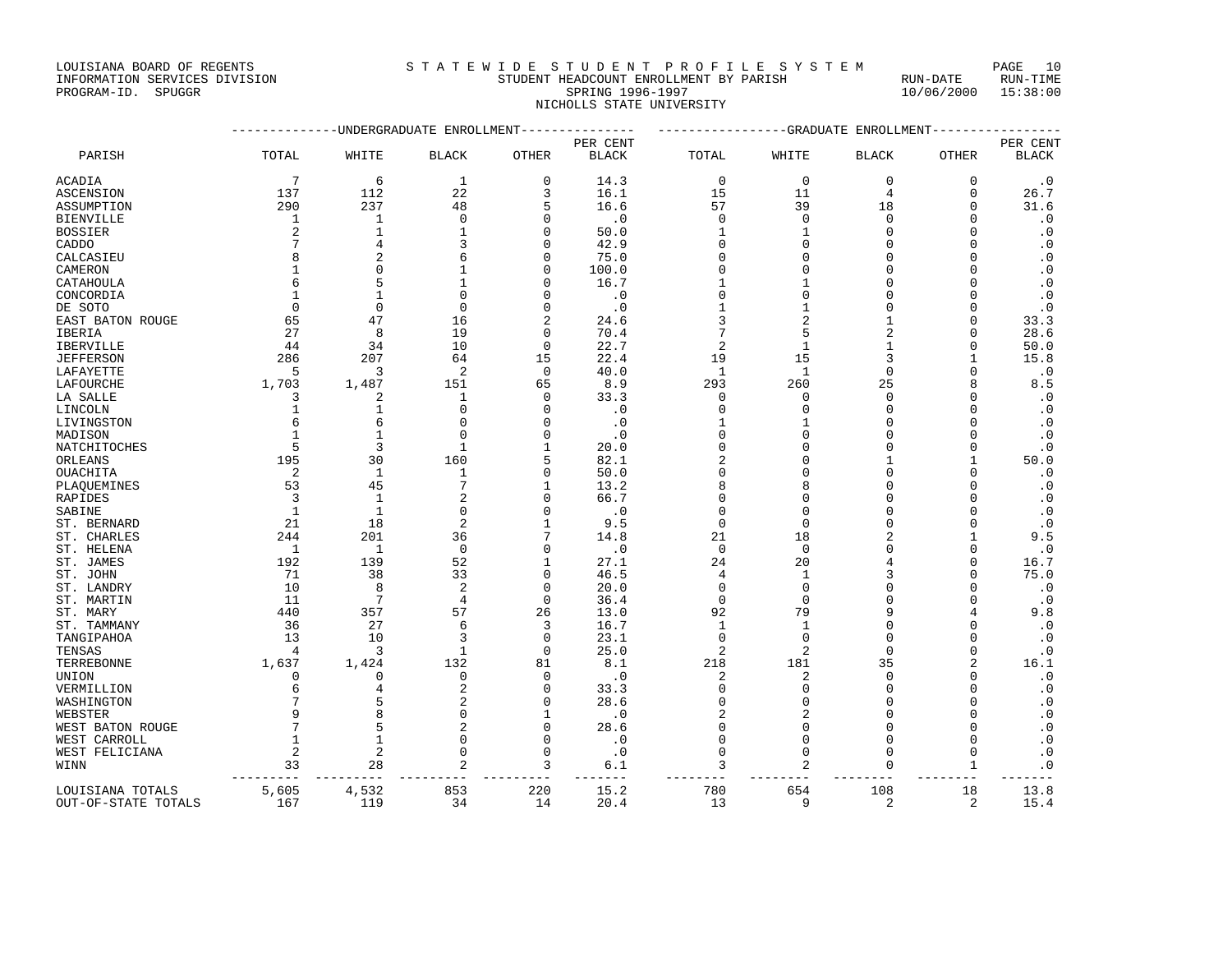LOUISIANA BOARD OF REGENTS S T A T E W I D E S T U D E N T P R O F I L E S Y S T E M PAGE 11

### INFORMATION SERVICES DIVISION STUDENT HEADCOUNT ENROLLMENT BY PARISH RUN-DATE RUN-TIME PROGRAM-ID. SPUGGR SPUGGR SPUGGR SPUGGRAM-ID. SPUGGRAM-ID. SPUGGRAM-ID. SPUGGRAM-ID. SPUGGRAM-ID. SPUGGRAM-ID. SPUGGRAM-ID. SPUGGRAM-ID. SPUGGRAM-ID. SPUGGRAM-ID. SPUGGRAM-ID. SPUGGRAM-ID. SPUGGRAM-ID. SPUGGRAM-ID. SPUGGRA NICHOLLS STATE UNIVERSITY

|                                    | -UNDERGRADUATE ENROLLMENT-- |       |              |            |                          | -GRADUATE ENROLLMENT-- |       |              |          |                          |
|------------------------------------|-----------------------------|-------|--------------|------------|--------------------------|------------------------|-------|--------------|----------|--------------------------|
| PARISH                             | TOTAL                       | WHITE | <b>BLACK</b> | OTHER      | PER CENT<br><b>BLACK</b> | TOTAL                  | WHITE | <b>BLACK</b> | OTHER    | PER CENT<br><b>BLACK</b> |
| LA./OUT-OF-STATE<br>FOREIGN TOTALS | 5,772<br>116                | 4,651 | 887          | 234<br>116 | 15.4                     | 793<br>46              | 663   | 110          | 20<br>46 | 13.9                     |
| INSTITUTION TOTALS                 | 5,888                       | 4,651 | 887          | 350        | 15.1                     | 839                    | 663   | ⊥10          | 66       | 13.1                     |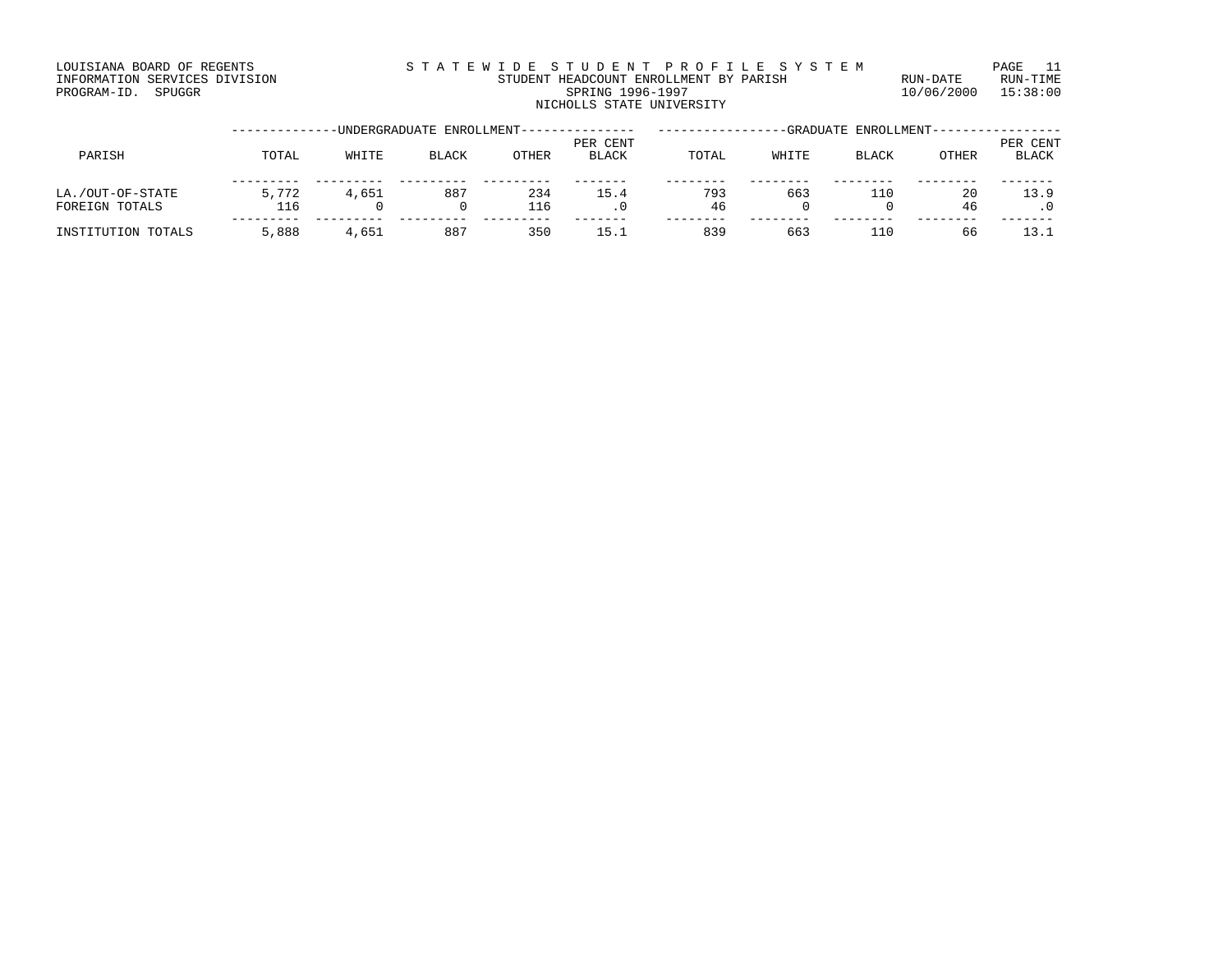INFORMATION SERVICES DIVISION STUDENT HEADCOUNT ENROLLMENT BY PARISH RUN-DATE RUN-TIME

| LOUISIANA BOARD OF REGENTS | STATEWIDE STUDENT PROFILE SYSTEM | PAGE 12 |  |
|----------------------------|----------------------------------|---------|--|
|----------------------------|----------------------------------|---------|--|

PROGRAM-ID. SPUGGR SPRING 1996-1997 SPRING 1996-1997 10/06/2000 15:38:00 UNIVERSITY OF LA. IN MONROE

--------------UNDERGRADUATE ENROLLMENT--------------- -----------------GRADUATE ENROLLMENT----------------- PER CENT PER CENT PARISH TOTAL WHITE BLACK OTHER BLACK TOTAL WHITE BLACK OTHER BLACK ACADIA 38 32 6 0 15.8 0 0 0 0 .0 ALLEN 15 11 4 0 26.7 0 0 0 0 .0 ASCENSION 29 27 1 1 3.4 0 0 0 0 .0 ASSUMPTION 14 10 4 0 28.6 1 1 0 0 .0 AVOYELLES 46 44 2 0 4.3 1 1 0 0 .0 BEAUREGARD 21 15 5 1 23.8 2 2 0 0 .0 BIENVILLE 27 11 15 1 55.6 7 4 3 0 42.9 BOSSIER 200 140 57 3 28.5 11 9 1 1 9.1 CADDO 352 144 201 7 57.1 20 10 10 0 50.0 CALCASIEU 61 38 23 0 37.7 5 4 1 0 20.0 CALDWELL 164 140 16 8 9.8 13 12 1 0 7.7 CAMERON 3 3 0 0 .0 0 0 0 0 .0 CATAHOULA 133 101 32 0 24.1 25 23 1 1 4.0 CLAIBORNE 38 25 13 0 34.2 4 3 1 0 25.0 CONCORDIA 147 106 41 0 27.9 19 12 7 0 36.8 DE SOTO 38 15 23 0 60.5 2 2 0 0 .0 EAST BATON ROUGE 196 125 27 44 13.8 14 12 1 1 1 7.1 EAST CARROLL 83 43 40 0 48.2 13 4 9 0 69.2 EAST FELICIANA 8 8 0 0 .0 0 0 0 0 .0 EVANGELINE 46 38 7 1 15.2 0 0 0 0 .0 FRANKLIN 345 245 97 3 28.1 84 69 15 0 17.9 GRANT 37 31 4 2 10.8 3 3 0 0 .0 IBERIA 53 44 6 3 11.3 1 1 0 0 .0 IBERVILLE 9 4 4 1 44.4 1 1 0 0 .0 JACKSON 68 53 15 0 22.1 20 19 1 0 5.0 JEFFERSON 156 64 24 68 15.4 10 9 0 1 .0 JEFFERSON DAVIS 14 14 0 0 .0 0 0 0 0 .0 LAFAYETTE 59 47 8 4 13.6 2 1 1 0 50.0 LAFOURCHE 42 33 1 8 2.4 0 0 0 0 .0 LA SALLE 111 109 2 0 1.8 9 9 0 0 .0 LINCOLN 113 78 33 2 29.2 33 26 7 0 21.2 LIVINGSTON 23 23 0 0 .0 1 1 0 0 .0 MADISON 163 86 75 2 46.0 32 6 26 0 81.3 MOREHOUSE 491 330 159 2 32.4 47 27 20 0 42.6 NATCHITOCHES 47 30 16 1 34.0 2 1 1 0 50.0 ORLEANS 129 35 37 57 28.7 3 1 2 0 66.7 OUACHITA 3,442 2,545 801 96 23.3 463 365 88 10 19.0 PLAQUEMINES 10 2 0 8 .0 0 0 0 0 .0 POINTE COUPEE 16 14 0 2 .0 1 1 0 0 0 .0 RAPIDES 311 235 63 13 20.3 28 23 5 0 17.9 RED RIVER 11 5 6 0 54.5 0 0 0 0 0

RICHLAND 388 311 74 3 19.1 50 40 10 0 20.0 SABINE 17 14 1 2 5.9 1 1 0 0 0 ST. BERNARD 17 14 0 3 .0 0 0 0 0 .0 ST. CHARLES 16 14 0 2 .0 0 0 0 0 .0 ST. CHARLES<br>
ST. CHARLES<br>
ST. HELENA 4 2 2 0 50.0 0 0 0 0 0<br>
ST. JAMES 6 4 1 1 16.7 1 1 0 0 .0<br>
ST. JOHN 39 36 3 0 7.7 3 3 0 0 .0<br>
ST. JOHN 39 36 3 0 7.7 3 3 0 0 .0<br>
ST. LANDRY 44 37 7 0 15.9 1 1 0 0 .0 ST. JAMES 6 6 4 1 1 16.7 1 1 1 1 0 0 0 ST. JOHN 39 36 3 0 7.7 3 3 0 0 .0 ST. LANDRY 44 37 7 0 15.9 1 1 0 0 .0 ST. MARTIN 11 10 1 0 9.1 0 0 0 0 .0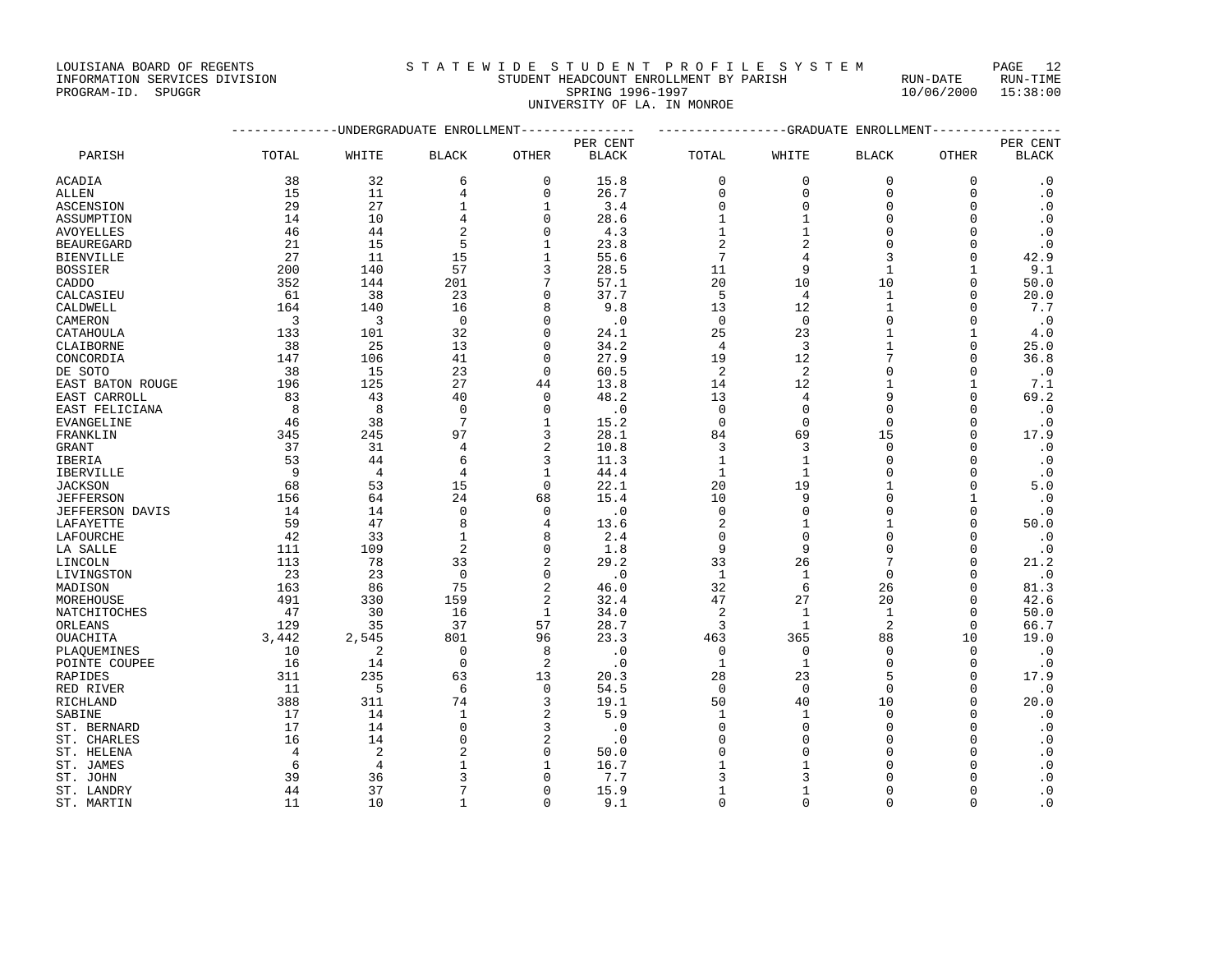#### INFORMATION SERVICES DIVISION STUDENT HEADCOUNT ENROLLMENT BY PARISH RUN-DATE RUN-TIME PROGRAM-ID. SPUGGR SPRING 1996-1997 10/06/2000 15:38:00 UNIVERSITY OF LA. IN MONROE

|                     | ----------- |       | -UNDERGRADUATE ENROLLMENT-- |       | _____________            | ----------------GRADUATE ENROLLMENT- |       |              |       |                          |
|---------------------|-------------|-------|-----------------------------|-------|--------------------------|--------------------------------------|-------|--------------|-------|--------------------------|
| PARISH              | TOTAL       | WHITE | <b>BLACK</b>                | OTHER | PER CENT<br><b>BLACK</b> | TOTAL                                | WHITE | <b>BLACK</b> | OTHER | PER CENT<br><b>BLACK</b> |
| ST. MARY            | 23          |       |                             |       | 21.7                     |                                      |       |              |       | $\cdot$ 0                |
| ST. TAMMANY         | 53          | 45    |                             |       | 11.3                     |                                      |       |              |       | 33.3                     |
| TANGIPAHOA          | 47          | 39    |                             |       | 17.0                     |                                      |       |              |       | .0                       |
| TENSAS              | 87          | 45    | 41                          |       | 47.1                     | 15                                   |       |              |       | 20.0                     |
| TERREBONNE          | 47          | 28    |                             | 10    | 19.1                     |                                      |       |              |       | $\cdot$ 0                |
| UNION               | 186         | 155   | 29                          |       | 15.6                     | 15                                   |       |              |       | 13.3                     |
| VERMILLION          | 45          | 39    |                             |       | $\cdot$ 0                |                                      |       |              |       | $\cdot$ 0                |
| VERNON              | 58          | 44    |                             |       | 13.8                     |                                      |       |              |       | 50.0                     |
| WASHINGTON          | 26          | 26    |                             |       | $\cdot$ 0                |                                      |       |              |       | . 0                      |
| WEBSTER             | 84          | 60    | 24                          |       | 28.6                     |                                      |       |              |       | $\cdot$ 0                |
| WEST BATON ROUGE    |             |       |                             |       | $\cdot$ 0                |                                      |       |              |       | $\cdot$ 0                |
| WEST CARROLL        | 212         | 184   | 26                          |       | 12.3                     | 22                                   |       |              |       | 13.6                     |
| WEST FELICIANA      | 16          | 16    |                             |       | $\cdot$ 0                |                                      |       |              |       | $\cdot$ 0                |
| WINN                | 85          | 71    | 14                          |       | 16.5                     |                                      |       |              |       | $\cdot$ 0                |
| LOUISIANA TOTALS    | 8,823       | 6,309 | 2,127                       | 387   | 24.1                     | 1,014                                | 779   | 221          | 14    | 21.8                     |
| OUT-OF-STATE TOTALS | 448         | 328   | 97                          | 23    | 21.7                     | 118                                  | 103   | 13           |       | 11.0                     |
| LA./OUT-OF-STATE    | 9,271       | 6,637 | 2,224                       | 410   | 24.0                     | 1,132                                | 882   | 234          | 16    | 20.7                     |
| FOREIGN TOTALS      | 110         |       |                             | 110   | $\cdot$ 0                | 123                                  |       |              | 123   | $\cdot$ 0                |
| INSTITUTION TOTALS  | 9,381       | 6,637 | 2,224                       | 520   | 23.7                     | 1,255                                | 882   | 234          | 139   | 18.6                     |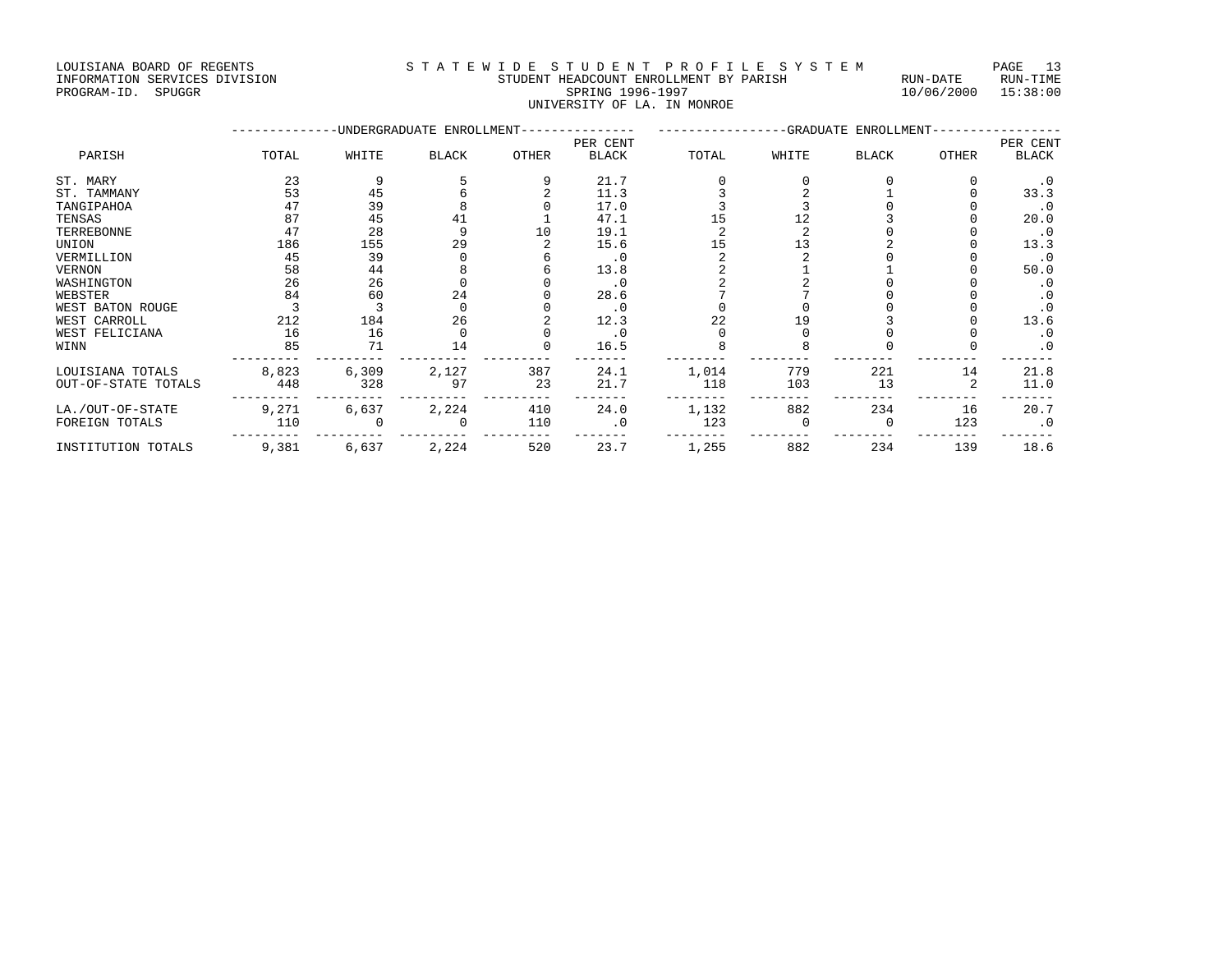## INFORMATION SERVICES DIVISION STUDENT HEADCOUNT ENROLLMENT BY PARISH RUN-DATE RUN-TIME PROGRAM-ID. SPUGGR SERVICES DIVISION AND REALLY AND STUDENT HEADCOUNT ENROLLMENT BY PARISH THAT SUN-DATE RUN-TIME<br>PROGRAM-ID. SPUGGR 1996-1997 10/06/2000 15:38:00

# NORTHWESTERN STATE UNIVERSITY

--------------UNDERGRADUATE ENROLLMENT--------------- -----------------GRADUATE ENROLLMENT-----------------

PER CENT PER CENT PARISH TOTAL WHITE BLACK OTHER BLACK TOTAL WHITE BLACK OTHER BLACK ACADIA 18 13 5 0 27.8 1 1 0 0 0 .0

| ACADIA                  | ⊥∪    | ᅩコ             |                | ν                    | 41.0      |                |                    |          |          | . U       |
|-------------------------|-------|----------------|----------------|----------------------|-----------|----------------|--------------------|----------|----------|-----------|
| ALLEN                   | 34    | 25             | 5              | 4                    | 14.7      | 7              | 7                  |          |          | $\cdot$ 0 |
| <b>ASCENSION</b>        | 16    | 15             | $\mathbf 0$    | $\mathbf 1$          | $\cdot$ 0 | $\Omega$       | $\Omega$           |          |          | $\cdot$ 0 |
| ASSUMPTION              | 4     | $\overline{2}$ | $\overline{2}$ | $\Omega$             | 50.0      | $\Omega$       | $\Omega$           |          |          | $\cdot$ 0 |
| <b>AVOYELLES</b>        | 79    | 57             | 16             | 6                    | 20.3      | 27             | 21                 |          | O        | 22.2      |
| <b>BEAUREGARD</b>       | 155   | 119            | 26             | 10                   | 16.8      | 26             | 23                 |          | O        | 11.5      |
| <b>BIENVILLE</b>        | 70    | 47             | 21             | $\overline{2}$       | 30.0      | 1              | $\mathbf{1}$       |          | O        | $\cdot$ 0 |
| <b>BOSSIER</b>          | 346   | 273            | 44             | 29                   | 12.7      | 28             | 24                 |          | 2        | $7\,.1$   |
| CADDO                   | 794   | 500            | 247            | 47                   | 31.1      | 65             | 58                 | 6        |          | 9.2       |
| CALCASIEU               | 85    | 50             | 26             | 9                    | 30.6      | 8              | 7                  | n        |          | $\cdot$ 0 |
| CALDWELL                | 7     | 5              | 0              | 2                    | $\cdot$ 0 | 3              | 3                  |          |          | $\cdot$ 0 |
| CAMERON                 | 1     | $\mathbf 1$    | $\mathbf 0$    | $\mathbf{0}$         | $\cdot$ 0 | $\Omega$       | $\cap$             |          |          | $\cdot$ 0 |
| CATAHOULA               | 100   | 84             | 11             | 5                    | 11.0      |                |                    |          |          | $\cdot$ 0 |
| CLAIBORNE               | 26    | 26             | $\mathbf 0$    | $\mathbf{0}$         | $\cdot$ 0 | $\overline{2}$ | $\overline{c}$     |          |          | $\cdot$ 0 |
| CONCORDIA               | 52    | 36             | 12             | 4                    | 23.1      | 7              | $\sqrt{2}$         |          |          | 14.3      |
| DE SOTO                 | 217   | 136            | 69             | 12                   | 31.8      | 27             | 23                 |          |          | 14.8      |
| EAST BATON ROUGE        | 176   | 123            | 42             | 11                   | 23.9      | 14             | 13                 |          |          | 7.1       |
| EAST CARROLL            | 3     | 1              | 2              | 0                    | 66.7      | $\Omega$       | $\Omega$           | $\cap$   |          | $\cdot$ 0 |
| EAST FELICIANA          | 10    | 6              | $\Omega$       | 4                    | $\cdot$ 0 | $\Omega$       | $\Omega$           |          |          | $\cdot$ 0 |
| EVANGELINE              | 15    | 14             | 0              | 1                    | $\cdot$ 0 | 8              | 8                  |          |          | $\cdot$ 0 |
| FRANKLIN                | 14    | 10             | 4              | $\mathbf 0$          | 28.6      | $\mathbf{1}$   | $\mathbf{1}$       |          |          | $\cdot$ 0 |
| GRANT                   | 159   | 124            | 21             | 14                   | 13.2      | 32             | 29                 |          |          | 9.4       |
| IBERIA                  | 13    | 7              | 3              | 3                    | 23.1      | $\overline{2}$ | $\overline{c}$     |          |          | $\cdot$ 0 |
| IBERVILLE               | 11    | 6              | $\overline{2}$ | 3                    | 18.2      | $\Omega$       | $\Omega$           |          |          | $\cdot$ 0 |
| <b>JACKSON</b>          | 35    | 24             | 11             | $\mathbf{0}$         | 31.4      | $\overline{2}$ | $\overline{c}$     |          |          | $\cdot$ 0 |
| <b>JEFFERSON</b>        | 92    | 62             | 20             | 10                   | 21.7      | 7              | 5                  |          |          | 28.6      |
| JEFFERSON DAVIS         | 9     | 6              | 3              | $\mathbf{0}$         | 33.3      | $\mathbf 0$    | $\mathbf{0}$       | $\cap$   |          | $\cdot$ 0 |
| LAFAYETTE               | 53    | 42             | 7              | 4                    | 13.2      | 11             | 11                 |          |          | $\cdot$ 0 |
| LAFOURCHE               | 44    | 41             | $\Omega$       | 3                    | $\cdot$ 0 | $\overline{2}$ | $\overline{2}$     | $\cap$   |          | $\cdot$ 0 |
| LA SALLE                | 174   | 145            | 11             | 18                   | 6.3       | 18             | 17                 |          |          | 5.6       |
| LINCOLN                 | 45    | 16             | 26             | 3                    | 57.8      | 6              | 6                  | $\cap$   |          | $\cdot$ 0 |
| LIVINGSTON              | 33    | 29             | $\mathbf{1}$   | 3                    | 3.0       | $\Omega$       | $\Omega$           | $\Omega$ |          | $\cdot$ 0 |
| MADISON                 | 3     | 1              | 2              | $\Omega$             | 66.7      | $\Omega$       | $\Omega$           | $\cap$   |          | $\cdot$ 0 |
| MOREHOUSE               | 10    | $\overline{4}$ | 6              | $\Omega$             | 60.0      | $\Omega$       | $\Omega$           | $\Omega$ |          | $\cdot$ 0 |
|                         | 1,057 | 630            | 338            |                      | 32.0      | 173            | 127                |          | 3        | 24.9      |
| NATCHITOCHES<br>ORLEANS | 48    | 10             | 36             | 89<br>$\overline{2}$ | 75.0      | 21             | 4                  | 43<br>12 | 5        | 57.1      |
| <b>OUACHITA</b>         | 55    | 36             | 17             | 2                    | 30.9      | 15             |                    | 1        | U        | 6.7       |
|                         | 10    | 7              | $\overline{2}$ | $\mathbf{1}$         | 20.0      | $\mathbf{1}$   | 14<br>$\mathbf{1}$ | $\Omega$ | O        | $\cdot$ 0 |
| PLAOUEMINES             | 33    | 29             | 3              | $\mathbf 1$          | 9.1       | $\Omega$       | $\Omega$           | $\Omega$ | U        | $\cdot$ 0 |
| POINTE COUPEE           | 722   |                | 183            | 63                   | 25.3      |                | 157                | 47       | 8        |           |
| RAPIDES                 |       | 476            |                |                      |           | 212            |                    | $\cap$   |          | 22.2      |
| RED RIVER               | 157   | 88             | 58             | 11                   | 36.9      | 23             | 23                 |          |          | $\cdot$ 0 |
| RICHLAND                | 15    | 9              | 6              | $\mathbf 0$          | 40.0      | $\mathbf 0$    | $\Omega$           |          | q        | $\cdot$ 0 |
| SABINE                  | 493   | 361            | 63             | 69                   | 12.8      | 63             | 51<br>$\Omega$     |          |          | 4.8       |
| ST. BERNARD             | 11    | 11             | $\mathbf 0$    | $\mathbf{0}$         | $\cdot$ 0 | 0              |                    |          |          | $\cdot$ 0 |
| ST. CHARLES             | 16    | 16             | $\Omega$       | $\Omega$             | $\cdot$ 0 |                |                    |          | U        | 100.0     |
| ST. HELENA              | 4     | $\overline{4}$ | $\Omega$       | $\Omega$             | $\cdot$ 0 |                |                    |          |          | $\cdot$ 0 |
| ST. JAMES               | 2     | $\overline{2}$ | $\Omega$       | O                    | $\cdot$ 0 |                |                    |          |          | $\cdot$ 0 |
| ST. JOHN                | 6     | 3              | 3              | O                    | 50.0      |                |                    |          |          | $\cdot$ 0 |
| ST. LANDRY              | 73    | 53             | 17             | 3                    | 23.3      |                |                    |          |          | $\cdot$ 0 |
| ST. MARTIN              | 11    | 4              | 7              | $\Omega$             | 63.6      | -1             | $\mathbf{1}$       | $\Omega$ | $\Omega$ | $\cdot$ 0 |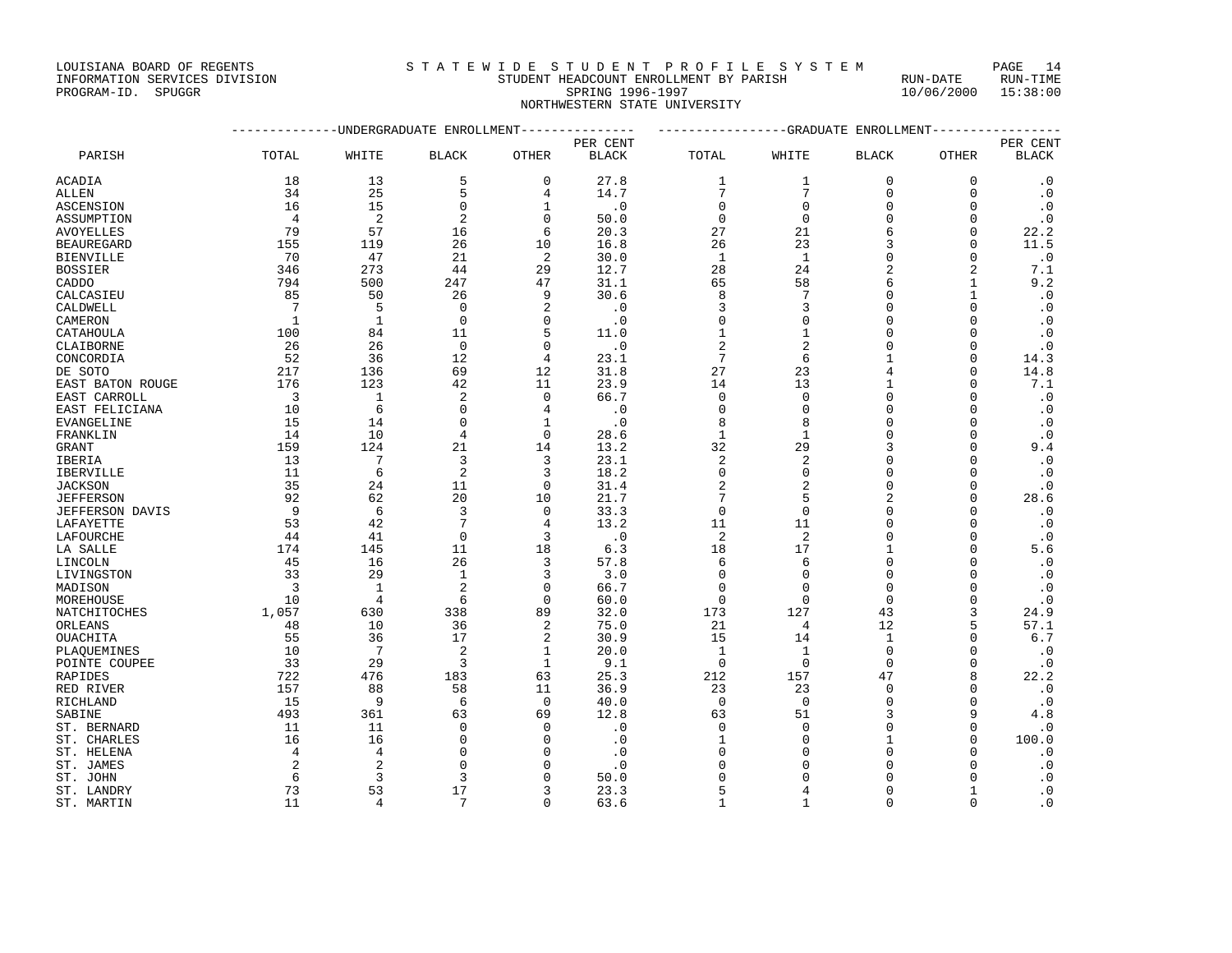LOUISIANA BOARD OF REGENTS S T A T E W I D E S T U D E N T P R O F I L E S Y S T E M PAGE 15

### INFORMATION SERVICES DIVISION STUDENT HEADCOUNT ENROLLMENT BY PARISH RUN-DATE RUN-TIME PROGRAM-ID. SPUGGR SPRING 1996-1997 10/06/2000 15:38:00 NORTHWESTERN STATE UNIVERSITY

|                     |       |       | -UNDERGRADUATE ENROLLMENT- |              |              |       | -GRADUATE ENROLLMENT- |              |       |              |
|---------------------|-------|-------|----------------------------|--------------|--------------|-------|-----------------------|--------------|-------|--------------|
|                     |       |       |                            |              | PER CENT     |       |                       |              |       | PER CENT     |
| PARISH              | TOTAL | WHITE | <b>BLACK</b>               | <b>OTHER</b> | <b>BLACK</b> | TOTAL | WHITE                 | <b>BLACK</b> | OTHER | <b>BLACK</b> |
| ST. MARY            | 15    | 10    |                            |              | 33.3         |       |                       |              |       | 100.0        |
| ST. TAMMANY         | 57    | 49    |                            |              | 5.3          |       |                       |              |       | 25.0         |
| TANGIPAHOA          | 15    | 14    |                            |              | 6.7          |       |                       |              |       | . 0          |
| TENSAS              |       |       |                            |              | . 0          |       |                       |              |       | $\cdot$ 0    |
| TERREBONNE          | 29    | 25    |                            |              | 3.4          |       |                       |              |       | $\cdot$ 0    |
| UNION               |       |       |                            |              | 42.9         |       |                       |              |       | $\cdot$ 0    |
| VERMILLION          | 30    | 20    |                            |              | 30.0         |       |                       |              |       | $\cdot$ 0    |
| VERNON              | 1,111 | 745   | 201                        | 165          | 18.1         | 148   | 124                   | 14           | 10    | 9.5          |
| WASHINGTON          |       |       |                            |              | $\cdot$ 0    |       |                       |              |       | $\cdot$ 0    |
| WEBSTER             | 88    | 54    | 25                         |              | 28.4         |       |                       |              |       | . 0          |
| WEST BATON ROUGE    | 10    |       |                            |              | 10.0         |       |                       |              |       | $\cdot$ 0    |
| WEST CARROLL        |       |       |                            |              | $\cdot$ 0    |       |                       |              |       | $\cdot$ 0    |
| WEST FELICIANA      |       | 10    |                            |              | 9.1          |       |                       |              |       | $\cdot$ 0    |
| WINN                | 336   | 234   | 80                         | 22           | 23.8         | 42    | 36                    |              |       | 14.3         |
| LOUISIANA TOTALS    | 7,337 | 4,974 | 1,708                      | 655          | 23.3         | 1,021 | 821                   | 158          | 42    | 15.5         |
| OUT-OF-STATE TOTALS | 484   | 331   | 110                        | 43           | 22.7         | 61    | 54                    |              |       | 6.6          |
| LA./OUT-OF-STATE    | 7,821 | 5,305 | 1,818                      | 698          | 23.2         | 1,082 | 875                   | 162          | 45    | 15.0         |
| FOREIGN TOTALS      | 30    |       |                            | 29           | $\cdot$ 0    | 10    |                       |              | 10    | $\cdot$ 0    |
| INSTITUTION TOTALS  | 7,851 | 5,306 | 1,818                      | 727          | 23.2         | 1,092 | 875                   | 162          | 55    | 14.8         |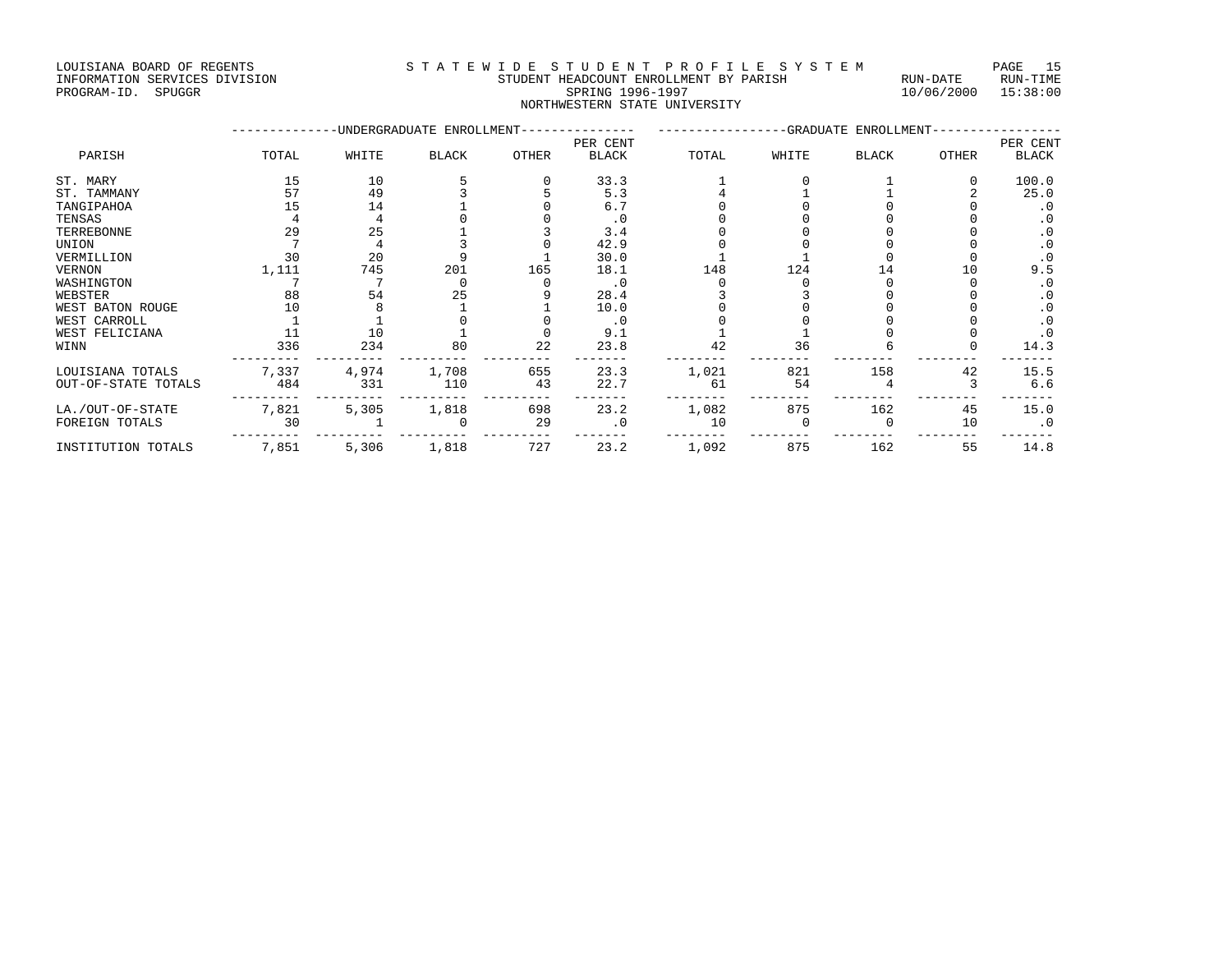## INFORMATION SERVICES DIVISION STUDENT HEADCOUNT ENROLLMENT BY PARISH RUN-DATE RUN-TIME PROGRAM-ID. SPUGGR SPRING 1996-1997 10/06/2000 15:38:00 SOUTHEASTERN LA. UNIVERSITY --------------UNDERGRADUATE ENROLLMENT--------------- -----------------GRADUATE ENROLLMENT-----------------

|                        |                |                |                |                | PER CENT     |                |                             |              |                | PER CENT               |
|------------------------|----------------|----------------|----------------|----------------|--------------|----------------|-----------------------------|--------------|----------------|------------------------|
| PARISH                 | TOTAL          | WHITE          | <b>BLACK</b>   | OTHER          | <b>BLACK</b> | TOTAL          | WHITE                       | <b>BLACK</b> | OTHER          | <b>BLACK</b>           |
| <b>ACADIA</b>          | 4              | 4              | $\Omega$       | $\mathbf{0}$   | $\cdot$ 0    | $\overline{2}$ | $\overline{2}$              | $\Omega$     | 0              | $\cdot$ 0              |
| <b>ALLEN</b>           | 3              | 3              | $\mathbf 0$    | $\mathbf 0$    | $\cdot$ 0    | $\mathbf{0}$   | $\mathbf{0}$                | $\mathbf 0$  | $\Omega$       | $\cdot$ 0              |
| ASCENSION              | 548            | 519            | 25             | 4              | 4.6          | 28             | 27                          | $\mathbf{1}$ | $\Omega$       | 3.6                    |
| ASSUMPTION             | 17             | 15             | $\mathbf{1}$   | $\mathbf{1}$   | 5.9          | $\mathbf{1}$   | $\mathbf{1}$                | $\Omega$     | $\Omega$       | $\cdot$ 0              |
| <b>AVOYELLES</b>       | 16             | 14             | $\overline{2}$ | $\mathsf 0$    | 12.5         | 3              | $\overline{2}$              | 1            | $\Omega$       | 33.3                   |
| <b>BEAUREGARD</b>      | 6              | 5              | $\mathbf{1}$   | $\mathbf 0$    | 16.7         | $\Omega$       | $\mathbf{0}$                | $\Omega$     | $\Omega$       | $\cdot$ 0              |
| <b>BIENVILLE</b>       | 3              | $\mathbf{1}$   | $\overline{2}$ | $\mathbf 0$    | 66.7         | $\mathbf{0}$   | $\mathbf{0}$                | $\Omega$     | $\Omega$       | $\cdot$ 0              |
| <b>BOSSIER</b>         | 5              | 5              | $\Omega$       | $\Omega$       | $\cdot$ 0    | $\mathbf{1}$   | $\mathbf{1}$                | $\Omega$     | $\Omega$       | $\cdot$ 0              |
| CADDO                  | 19             | 17             | 2              | 0              | 10.5         | $\Omega$       | $\mathbf{0}$                | $\Omega$     | $\Omega$       | $\cdot$ 0              |
| CALCASIEU              | 31             | 20             | 10             | 1              | 32.3         | $\overline{2}$ | $\overline{a}$              | $\cap$       | U              | $\cdot$ 0              |
| CALDWELL               | $\overline{2}$ | $\overline{2}$ | $\mathbf 0$    | $\mathbf 0$    | $\cdot$ 0    | $\Omega$       | $\mathbf{0}$                | $\Omega$     | $\Omega$       | $\cdot$ 0              |
| CATAHOULA              | $\overline{a}$ | $\Omega$       | $\overline{a}$ | $\Omega$       | 100.0        | $\mathbf{1}$   | $\mathbf{1}$                | $\Omega$     | $\Omega$       | $\cdot$ 0              |
|                        | 3              | 3              | $\Omega$       | $\Omega$       |              | $\overline{a}$ |                             | $\mathbf{1}$ | $\Omega$       |                        |
| CONCORDIA              | 2              |                | $\mathbf{1}$   |                | $\cdot$ 0    | $\mathbf{0}$   | $\mathbf{1}$<br>$\mathbf 0$ | $\mathbf 0$  | $\Omega$       | 50.0                   |
| DE SOTO                |                | $\mathbf 1$    |                | 0              | 50.0         |                |                             |              |                | $\cdot$ 0              |
| EAST BATON ROUGE       | 2,364          | 2,179          | 121            | 64             | 5.1          | 212            | 189                         | 21           | $\overline{2}$ | 9.9                    |
| EAST CARROLL           | $\mathbf{1}$   | $\mathbf{0}$   | $\mathbf{1}$   | $\mathbf 0$    | 100.0        | $\mathbf{0}$   | $\mathbf 0$                 | $\Omega$     | $\Omega$       | $\cdot$ 0              |
| EAST FELICIANA         | 71             | 56             | 15             | $\mathbf 0$    | 21.1         | 7              | 7                           | $\Omega$     | $\Omega$       | $\cdot$ 0              |
| EVANGELINE             | 10             | 9              | $\Omega$       | 1              | $\cdot$ 0    | $\overline{2}$ | $\overline{2}$              | $\Omega$     | $\Omega$       | $\cdot$ 0              |
| FRANKLIN               | $\overline{2}$ | $\overline{a}$ | $\Omega$       | $\mathbf 0$    | $\cdot$ 0    | $\Omega$       | $\mathbf{0}$                | $\Omega$     | O              | $\cdot$ 0              |
| <b>GRANT</b>           | $\overline{2}$ | $\overline{2}$ | $\Omega$       | $\mathbf 0$    | $\cdot$ 0    | 0              | $\Omega$                    | $\Omega$     | $\Omega$       | $\cdot$ 0              |
| IBERIA                 | $\mathsf{Q}$   | 8              | $\mathbf{1}$   | $\mathbf 0$    | 11.1         | $\mathbf{1}$   | $\mathbf{1}$                | $\Omega$     | $\Omega$       | $\cdot$ 0              |
| <b>IBERVILLE</b>       | 82             | 73             | 9              | $\Omega$       | 11.0         | 12             | 8                           | 4            | $\Omega$       | 33.3                   |
| <b>JACKSON</b>         | $\mathbf{1}$   | $\mathbf{1}$   | $\Omega$       | $\mathbf 0$    | $\cdot$ 0    | $\mathbf{1}$   | $1\,$                       | $\mathbf 0$  | $\Omega$       | $\cdot$ 0              |
| <b>JEFFERSON</b>       | 842            | 757            | 40             | 45             | 4.8          | 135            | 106                         | 24           | 5              | 17.8                   |
| <b>JEFFERSON DAVIS</b> | $\overline{4}$ | $\overline{4}$ | $\mathbf{0}$   | $\mathbf 0$    | $\cdot$ 0    | $\mathbf{0}$   | $\mathbf{0}$                | $\Omega$     | $\Omega$       | $\cdot$ 0              |
| LAFAYETTE              | 18             | 14             | $\overline{2}$ | $\overline{2}$ | 11.1         | 5              | 5                           | $\Omega$     | $\Omega$       | $\cdot$ 0              |
| LAFOURCHE              | 25             | 21             | $\overline{a}$ | 2              | 8.0          | 2              | $\overline{2}$              | $\Omega$     | $\Omega$       | $\cdot$ 0              |
| LA SALLE               | $\mathbf{1}$   | $\mathbf{1}$   | $\Omega$       | $\mathbf 0$    | $\cdot$ 0    | $\Omega$       | $\mathbf{0}$                | $\Omega$     | $\Omega$       | $\cdot$ 0              |
| LINCOLN                | $\mathbf{1}$   | $\mathbf{1}$   | $\Omega$       | $\Omega$       | $\cdot$ 0    | $\Omega$       | $\Omega$                    | $\Omega$     | $\Omega$       | $\cdot$ 0              |
| LIVINGSTON             | 1,282          | 1,222          | 43             | 17             | 3.4          | 147            | 142                         | 5            | $\Omega$       | 3.4                    |
| MADISON                | $\overline{2}$ | 1              | $\mathbf{1}$   | $\mathbf 0$    | 50.0         | 0              | $\mathbf{0}$                | $\Omega$     | $\Omega$       | $\cdot$ 0              |
| MOREHOUSE              | $\overline{2}$ | $1\,$          | $\mathbf{1}$   | $\mathbf 0$    | 50.0         | 0              | $\mathbf 0$                 | $\Omega$     | $\Omega$       | $\cdot$ 0              |
| NATCHITOCHES           | 12             | 9              | $\mathbf{1}$   | $\sqrt{2}$     | 8.3          | $\mathbf{0}$   | $\mathbf{0}$                | $\Omega$     | $\Omega$       | $\cdot$ 0              |
| ORLEANS                | 459            | 371            | 71             | 17             | 15.5         | 89             | 68                          | 18           | 3              | 20.2                   |
| OUACHITA               | 9              | 7              | 2              | $\mathbf 0$    | 22.2         | 1              | $\mathbf 1$                 | $\mathbf 0$  | $\Omega$       | $\cdot$ 0              |
| PLAOUEMINES            | 84             | 74             | 9              | $\mathbf{1}$   | 10.7         | $\overline{4}$ | 3                           | $\mathbf{1}$ | $\Omega$       | 25.0                   |
| POINTE COUPEE          | 54             | 52             | $\mathbf{1}$   | $\mathbf{1}$   | 1.9          | 5              | $\overline{4}$              | $\Omega$     | $\mathbf{1}$   | $\cdot$ 0              |
| RAPIDES                | 23             | 22             | $\Omega$       | $\mathbf{1}$   | $\cdot$ 0    | 4              | 4                           | $\Omega$     | $\Omega$       | $\cdot$ 0              |
| RICHLAND               | $\overline{2}$ | $\overline{2}$ | $\Omega$       | $\Omega$       | $\cdot$ 0    | $\Omega$       | $\Omega$                    | $\Omega$     | O              | $\cdot$ 0              |
| SABINE                 | $\mathbf{1}$   | $\mathbf{1}$   | $\Omega$       | $\mathbf 0$    | $\cdot$ 0    | $\Omega$       | $\mathbf{0}$                | $\Omega$     | $\Omega$       | $\cdot$ 0              |
| ST. BERNARD            | 184            | 170            | $\Omega$       | 14             | $\cdot$ 0    | 5              | 5                           | $\Omega$     | $\Omega$       | $\boldsymbol{\cdot}$ 0 |
| ST. CHARLES            | 174            | 150            | 19             | 5              | 10.9         | 38             | 30                          | 8            | $\Omega$       | 21.1                   |
| ST. HELENA             | 76             | 20             | 56             | 0              | 73.7         | 10             | 6                           | 4            | $\Omega$       | 40.0                   |
| ST. JAMES              | 35             | 30             | 5              | $\mathbf 0$    | 14.3         | 1              | $\mathbf{1}$                | $\Omega$     | $\Omega$       | $\cdot$ 0              |
| ST. JOHN               | 326            | 287            | 31             | 8              | 9.5          | 27             | 22                          | 5            | $\Omega$       | 18.5                   |
| ST. LANDRY             | 15             | 13             | $\overline{a}$ | $\Omega$       | 13.3         | 5              | 5                           | $\cap$       | O              | $\cdot$ 0              |
| ST. MARTIN             | $\mathbf{1}$   | $\mathbf{1}$   | $\Omega$       | $\mathbf 0$    | $\cdot$ 0    | 4              | 4                           | $\Omega$     | $\Omega$       | $\cdot$ 0              |
| ST. MARY               | 19             | 17             | $\overline{a}$ | $\Omega$       | 10.5         | $\mathfrak{D}$ | $\mathbf{1}$                | $\mathbf{1}$ | $\Omega$       | 50.0                   |
| ST. TAMMANY            | 2,085          | 1,882          | 147            | 56             | 7.1          | 361            | 338                         | 14           | 9              | 3.9                    |
| TANGIPAHOA             | 2,755          | 2,246          | 450            | 59             | 16.3         | 338            | 281                         | 53           | 4              | 15.7                   |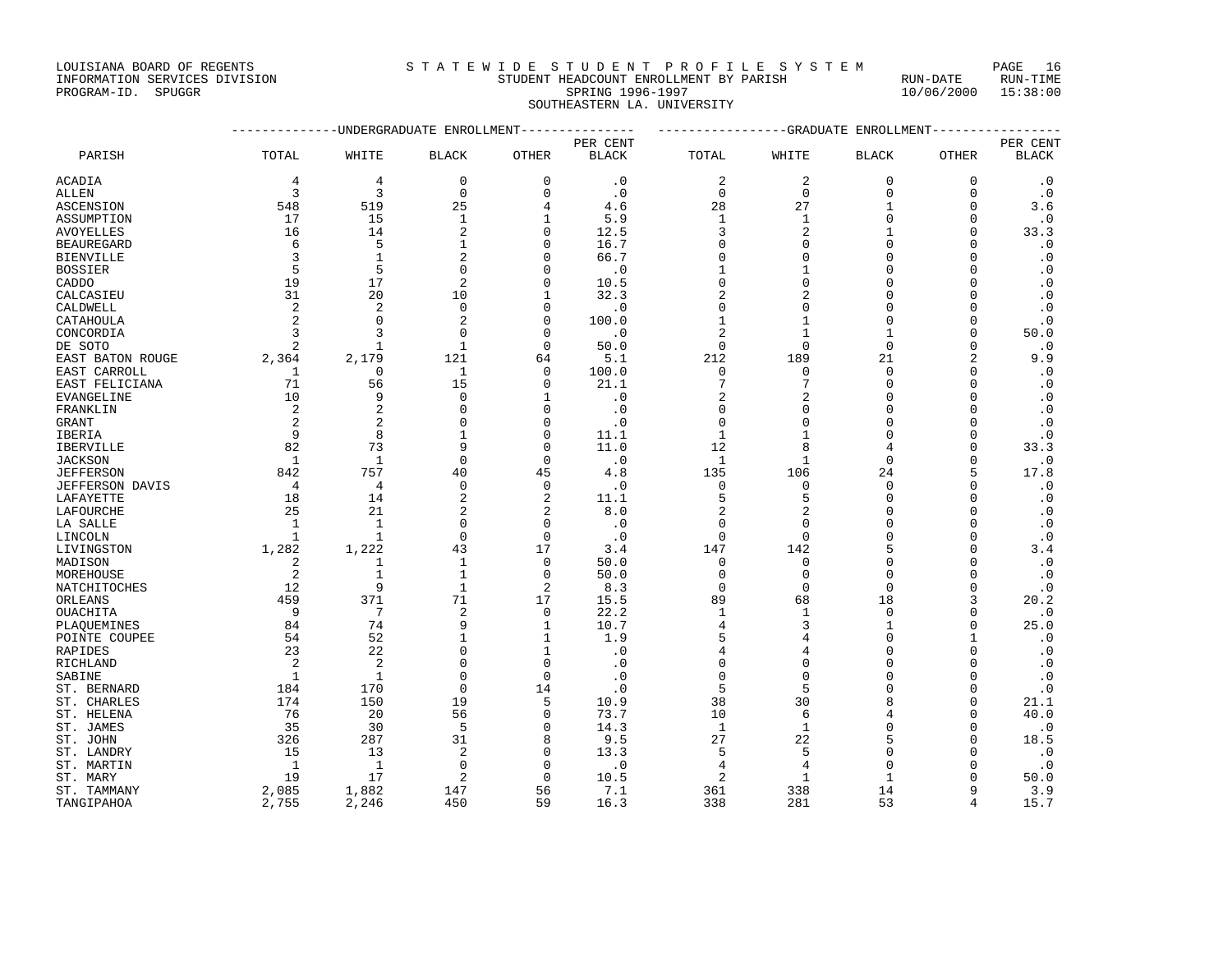LOUISIANA BOARD OF REGENTS<br>S T A T E W I D E S T U D E N T P R O F I L E S Y S T E M PAGE 17<br>STUDENT HEADCOUNT ENROLLMENT BY PARISH RUN-DATE RUN-TIME INFORMATION SERVICES DIVISION STUDENT HEADCOUNT ENROLLMENT BY PARISH RUN-DATE RUN-TIME

#### PROGRAM-ID. SPUGGR SPRING 1996-1997 10/06/2000 15:38:00 SOUTHEASTERN LA. UNIVERSITY

|                     |        |        | -UNDERGRADUATE ENROLLMENT- | -GRADUATE ENROLLMENT- |              |       |       |       |       |              |
|---------------------|--------|--------|----------------------------|-----------------------|--------------|-------|-------|-------|-------|--------------|
|                     |        |        |                            |                       | PER CENT     |       |       |       |       | PER CENT     |
| PARISH              | TOTAL  | WHITE  | <b>BLACK</b>               | OTHER                 | <b>BLACK</b> | TOTAL | WHITE | BLACK | OTHER | <b>BLACK</b> |
| TENSAS              |        |        |                            |                       | $\cdot$ 0    |       |       |       |       | 100.0        |
| TERREBONNE          | 29     | 25     |                            |                       | 10.3         |       |       |       |       | . 0          |
| UNION               |        |        |                            |                       | . 0          |       |       |       |       | . 0          |
| VERMILLION          |        |        |                            |                       | 25.0         |       |       |       |       | $\cdot$ 0    |
| VERNON              |        |        |                            |                       | . 0          |       |       |       |       | 33.3         |
| WASHINGTON          | 467    | 360    | 106                        |                       | 22.7         | 88    | 70    |       |       | 20.5         |
| WEBSTER             |        |        |                            |                       | $\cdot$ 0    |       |       |       |       | 33.3         |
| WEST BATON ROUGE    | 74     | 72     |                            |                       | 1.4          |       |       |       |       | . 0          |
| WEST FELICIANA      | 31     | 28     |                            |                       | 6.5          |       |       |       |       | $\cdot$ 0    |
| WINN                |        |        |                            |                       | 33.3         |       |       |       |       | $\cdot$ 0    |
| LOUISIANA TOTALS    | 12,313 | 10,815 | 1,192                      | 306                   | 9.7          | 1,563 | 1,356 | 182   | 25    | 11.6         |
| OUT-OF-STATE TOTALS | 198    | 158    | 24                         | 16                    | 12.1         | 72    | 69    |       |       | 2.8          |
| LA./OUT-OF-STATE    | 12,511 | 10,973 | 1,216                      | 322                   | 9.7          | 1,635 | 1,425 | 184   | 26    | 11.3         |
| FOREIGN TOTALS      | 59     |        |                            | 59                    | $\cdot$ 0    | 47    |       |       | 47    | $\cdot$ 0    |
| INSTITUTION TOTALS  | 12,570 | 10,973 | 1,216                      | 381                   | 9.7          | 1,682 | 1,425 | 184   | 73    | 10.9         |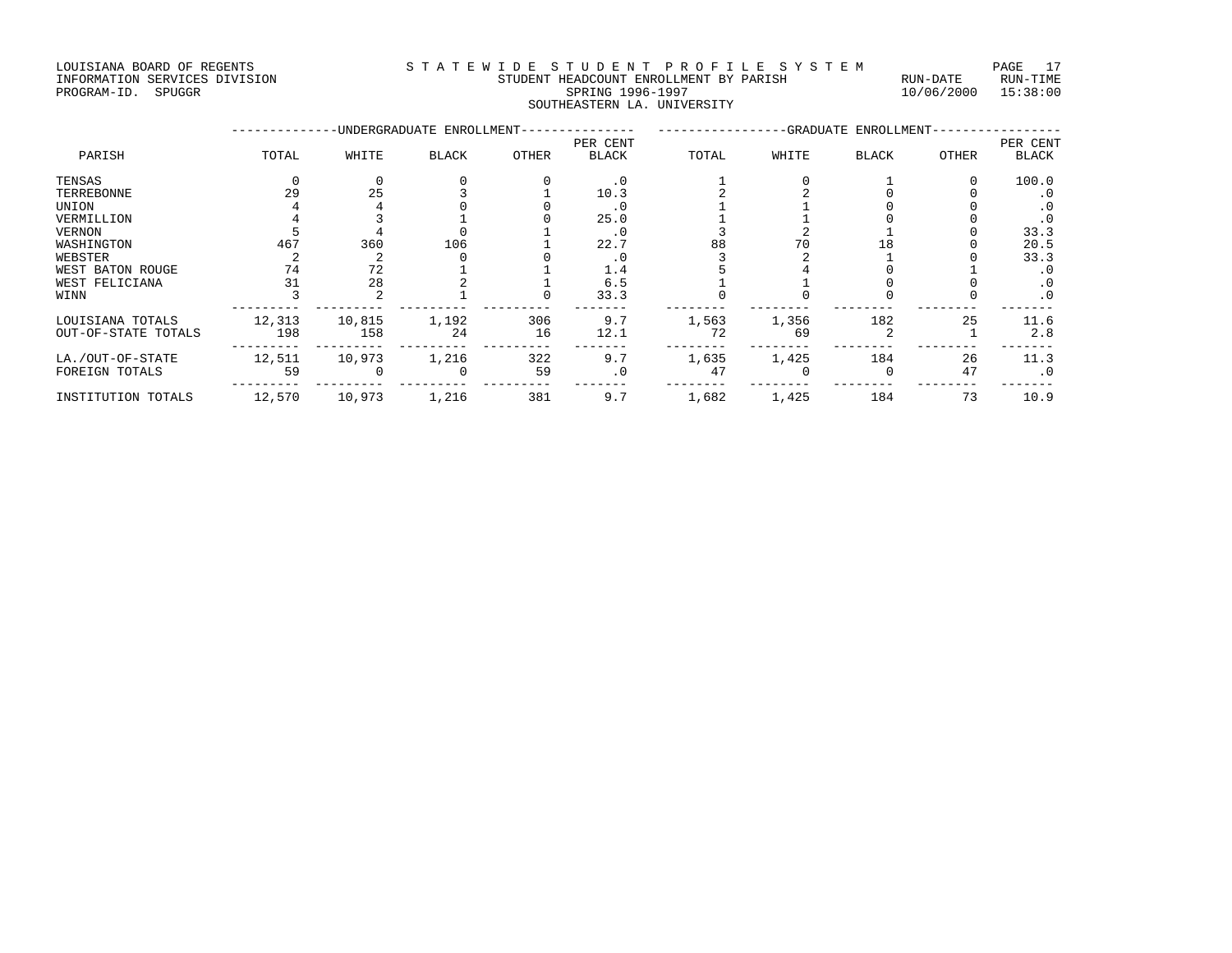### INFORMATION SERVICES DIVISION STUDENT HEADCOUNT ENROLLMENT BY PARISH RUN-DATE RUN-TIME PROGRAM-ID. SPUGGR SPRING 1996-1997 10/06/2000 15:38:00 UNIVERSITY OF LA. IN LAFAYETTE

|                  | --------------DNDERGRADUATE ENROLLMENT--------------- |                |                |                |              | ---------------GRADUATE ENROLLMENT---------------- |                          |              |                |              |
|------------------|-------------------------------------------------------|----------------|----------------|----------------|--------------|----------------------------------------------------|--------------------------|--------------|----------------|--------------|
|                  |                                                       |                |                |                | PER CENT     |                                                    |                          |              |                | PER CENT     |
| PARISH           | TOTAL                                                 | WHITE          | <b>BLACK</b>   | <b>OTHER</b>   | <b>BLACK</b> | TOTAL                                              | WHITE                    | <b>BLACK</b> | <b>OTHER</b>   | <b>BLACK</b> |
| ACADIA           | 507                                                   | 426            | 72             | 9              | 14.2         | 30                                                 | 25                       | 3            | 2              | 10.0         |
| ALLEN            | 13                                                    | 6              | 5              | $\overline{2}$ | 38.5         | 3                                                  | 3                        | $\mathbf 0$  | $\mathbf 0$    | $\cdot$ 0    |
| ASCENSION        | 82                                                    | 60             | 20             | $\overline{c}$ | 24.4         | $\Omega$                                           | 0                        | 0            | $\mathbf 0$    | $\cdot$ 0    |
| ASSUMPTION       | 15                                                    | 5              | 10             | $\Omega$       | 66.7         | $\Omega$                                           | 0                        | 0            | $\Omega$       | $\cdot$ 0    |
| AVOYELLES        | 124                                                   | 92             | 29             | 3              | 23.4         | 6                                                  | 6                        | 0            | $\Omega$       | $\cdot$ 0    |
| BEAUREGARD       | 14                                                    | 7              | 6              | 1              | 42.9         | $\Omega$                                           | O                        | 0            | $\Omega$       | $\cdot$ 0    |
| BIENVILLE        | 2                                                     | $\mathbf 0$    | $\overline{a}$ | $\Omega$       | 100.0        | $\Omega$                                           | $\Omega$                 | 0            | $\Omega$       | $\cdot$ 0    |
| BOSSIER          | 18                                                    | 11             | 6              | $\mathbf{1}$   | 33.3         | $\Omega$                                           | $\Omega$                 | 0            | $\Omega$       | $\cdot$ 0    |
| CADDO            | 61                                                    | 29             | 32             | $\Omega$       | 52.5         | 2                                                  | 1                        | 1            | $\mathbf 0$    | 50.0         |
| CALCASIEU        | 113                                                   | 42             | 67             | $\overline{4}$ | 59.3         | 14                                                 | 10                       | -1           | 3              | 7.1          |
| CAMERON          | 4                                                     | 4              | $\Omega$       | $\cap$         | $\cdot$ 0    | 2                                                  | $\overline{a}$           | O            | $\Omega$       | $\cdot$ 0    |
| CLAIBORNE        | $\overline{c}$                                        | 0              | $\overline{2}$ | $\Omega$       | 100.0        | $\Omega$                                           | 0                        | 0            | $\Omega$       | $\cdot$ 0    |
| CONCORDIA        | 3                                                     | $\overline{2}$ | 1              | $\cap$         | 33.3         | $\Omega$                                           | $\Omega$                 | $\Omega$     | $\Omega$       | $\cdot$ 0    |
| DE SOTO          | $7\phantom{.0}$                                       | 4              | 3              | $\Omega$       | 42.9         | 0                                                  | 0                        | 0            | $\Omega$       | $\cdot$ 0    |
| EAST BATON ROUGE | 291                                                   | 198            | 84             | q              | 28.9         | 14                                                 | 11                       | 0            | 3              | $\cdot$ 0    |
| EAST CARROLL     | 1                                                     | 1              | $\Omega$       | $\cap$         | $\cdot$ 0    | $\Omega$                                           | $\Omega$                 | O            | $\Omega$       | $\cdot$ 0    |
| EAST FELICIANA   | 12                                                    | 8              | $\overline{4}$ | $\Omega$       | 33.3         | $\mathbf 0$                                        | 0                        | 0            | $\Omega$       | $\cdot$ 0    |
| EVANGELINE       | 118                                                   | 94             | 24             | $\Omega$       | 20.3         | 13                                                 | 11                       | 0            | 2              | $\cdot$ 0    |
| FRANKLIN         | $\mathbf{1}$                                          | $\mathbf{1}$   | $\Omega$       | $\Omega$       | $\cdot$ 0    | $\mathbf 0$                                        | $\mathbf{0}$             | 0            | $\Omega$       | $\cdot$ 0    |
| GRANT            | 9                                                     | 3              | 5              | 1              | 55.6         | 0                                                  | 0                        | 0            | $\mathbf 0$    | $\cdot$ 0    |
| IBERIA           | 1,303                                                 | 969            | 273            | 61             | 21.0         | 73                                                 | 58                       | 8            | 7              | 11.0         |
| IBERVILLE        | 35                                                    | 25             | 10             | $\mathbf 0$    | 28.6         | 2                                                  | 1                        | 1            | $\mathbf 0$    | 50.0         |
| JACKSON          | 4                                                     | 1              | 3              | $\Omega$       | 75.0         | $\Omega$                                           | $\Omega$                 | 0            | $\Omega$       | $\cdot$ 0    |
| JEFFERSON        | 317                                                   | 213            | 68             | 36             | 21.5         | $\overline{2}$                                     | $\overline{2}$           | $\mathbf 0$  | $\Omega$       | $\cdot$ 0    |
| JEFFERSON DAVIS  | 72                                                    | 58             | 12             | 2              | 16.7         | 6                                                  | 4                        | 0            | $\overline{c}$ | $\cdot$ 0    |
| LAFAYETTE        | 6,217                                                 | 4,952          | 931            | 334            | 15.0         | 698                                                | 588                      | 41           | 69             | 5.9          |
| LAFOURCHE        | 86                                                    | 66             | 18             | 2              | 20.9         | 4                                                  | 3                        | $\Omega$     | 1              | $\cdot$ 0    |
| LA SALLE         | 3                                                     | $\overline{2}$ | 1              | $\mathbf 0$    | 33.3         | $\Omega$                                           | 0                        | 0            | 0              | $\cdot$ 0    |
| LINCOLN          | 6                                                     | $\overline{2}$ | 3              | 1              | 50.0         | $\Omega$                                           | O                        | 0            | $\Omega$       | $\cdot$ 0    |
| LIVINGSTON       | 20                                                    | 18             | 1              | 1              | 5.0          | 3                                                  | 3                        | U            | <sup>0</sup>   | $\cdot$ 0    |
| MADISON          | $\mathbf 0$                                           | $\mathbf 0$    | $\mathbf 0$    | $\Omega$       | $\cdot$ 0    | 1                                                  | $\mathbf{1}$             | 0            | $\Omega$       | $\cdot$ 0    |
| MOREHOUSE        | $\mathbf{1}$                                          | 1              | $\Omega$       | $\Omega$       | $\cdot$ 0    | $\Omega$                                           | $\Omega$                 | 0            | $\Omega$       | $\cdot$ 0    |
| NATCHITOCHES     | 25                                                    | 11             | 13             | $\mathbf{1}$   | 52.0         | 3                                                  | 3                        | 0            | $\mathbf 0$    | $\cdot$ 0    |
| ORLEANS          | 210                                                   | 53             | 143            | 14             | 68.1         | $\overline{4}$                                     | 1                        | 1            | 2              | 25.0         |
| OUACHITA         | 28                                                    | 10             | 18             | $\Omega$       | 64.3         | 1                                                  | $\mathbf{1}$             | O            | O              | $\cdot$ 0    |
| PLAOUEMINES      | 17                                                    | 13             | 3              | $\mathbf{1}$   | 17.6         | $\mathbf 0$                                        | $\Omega$                 | O            | $\Omega$       | $\cdot$ 0    |
| POINTE COUPEE    | 97                                                    | 81             | 14             | 2              | 14.4         | $\overline{2}$                                     | 2                        | 0            | $\Omega$       | $\cdot$ 0    |
| RAPIDES          | 210                                                   | 113            | 88             | 9              | 41.9         | 12                                                 | 8                        | 1            | 3              | 8.3          |
| RED RIVER        | 1                                                     | $\mathbf 0$    | 1              | $\Omega$       | 100.0        | 1                                                  | 1                        | 0            | $\Omega$       | $\cdot$ 0    |
| SABINE           | 3                                                     | 2              | $\Omega$       |                | $\cdot$ 0    | $\Omega$                                           | $\Omega$                 | $\Omega$     | $\Omega$       | $\cdot$ 0    |
| ST. BERNARD      | 43                                                    | 42             | $\mathbf{1}$   | $\Omega$       | 2.3          | 1                                                  | $1\,$                    | O            | $\Omega$       | . 0          |
| ST. CHARLES      | 62                                                    | 49             | 11             | $\overline{2}$ | 17.7         | 1                                                  | $\mathbf{1}$             | O            | $\Omega$       | $\cdot$ 0    |
| ST. JAMES        | 22                                                    | 15             | 5              | $\overline{2}$ | 22.7         | 1                                                  | $\mathbf{1}$             | 0            | $\Omega$       | $\cdot$ 0    |
| ST. JOHN         | 53                                                    | 28             | 25             | $\Omega$       | 47.2         | $\mathbf{1}$                                       | $\mathbf{1}$             | $\mathbf 0$  | $\Omega$       | $\cdot$ 0    |
| ST. LANDRY       | 846                                                   | 552            | 271            | 23             | 32.0         | 68                                                 | 51                       | 14           | 3              | 20.6         |
| ST. MARTIN       | 810                                                   | 577            | 205            | 28             | 25.3         | 51                                                 | 38                       | 8            | 5              | 15.7         |
| ST. MARY         | 358                                                   | 211            | 129            | 18             | 36.0         | 26                                                 | 19                       | 4            |                | 15.4         |
| ST. TAMMANY      | 163                                                   | 130            | 20             | 13             | 12.3         | 6                                                  | 6                        | 0            | 0              | $\cdot$ 0    |
| TANGIPAHOA       | 33                                                    | 18             | 11             | 4              | 33.3         | $\overline{2}$                                     | $\overline{\mathcal{L}}$ | $\Omega$     | $\Omega$       | $\cdot$ 0    |

TERREBONNE 148 96 47 5 31.8 5 4 0 1 .0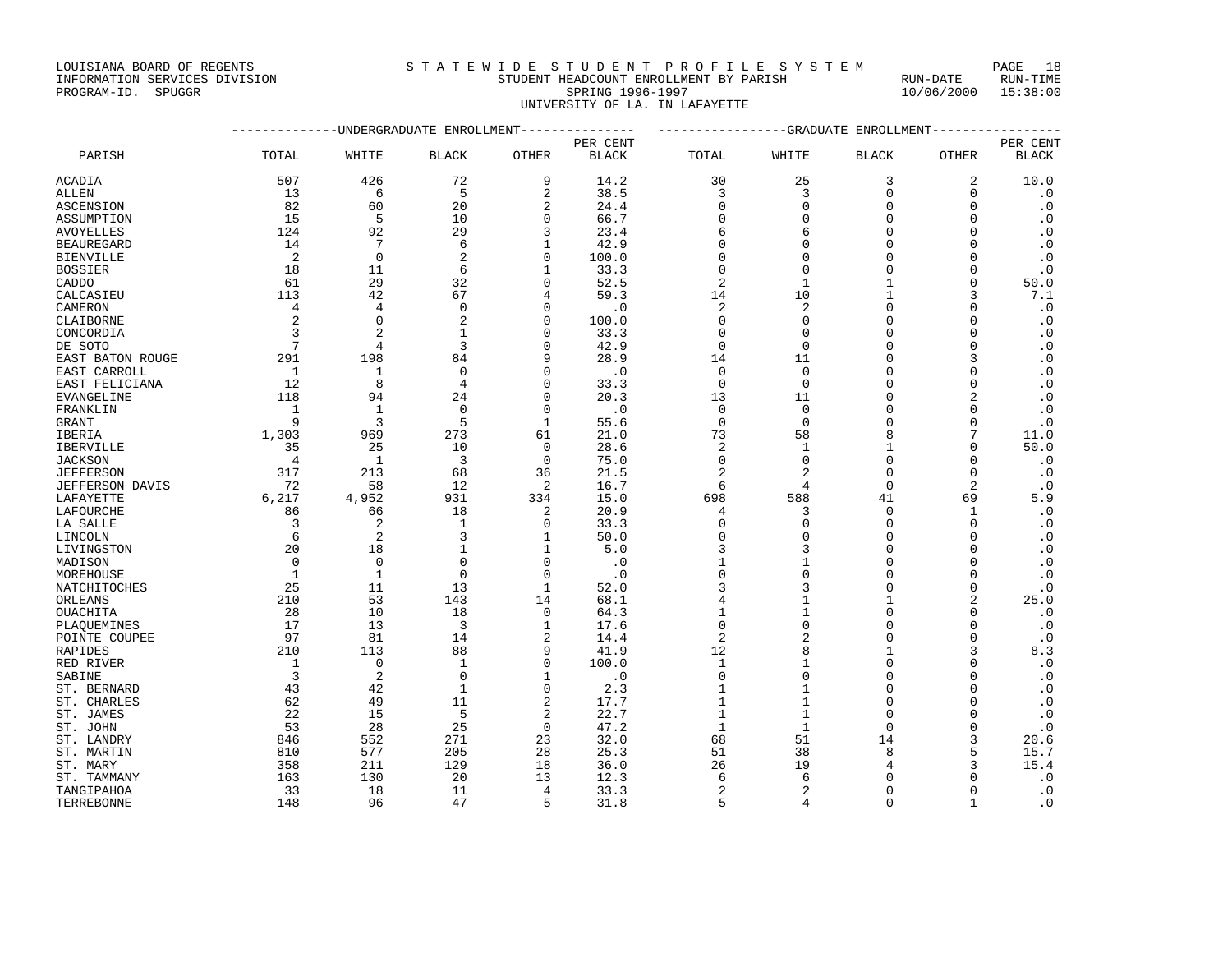LOUISIANA BOARD OF REGENTS S T A T E W I D E S T U D E N T P R O F I L E S Y S T E M PAGE 19 INFORMATION SERVICES DIVISION STUDENT HEADCOUNT ENROLLMENT BY PARISH RUN-DATE RUN-TIME

# REDRAM-TION SERVICES DIVISION AND STODENT HEADCOUNT ENROLLMENT BY PARISH THE RUN-DATE RUN-TIME IN TIME RUN-TIME<br>PROGRAM-ID. SPUGGR 15:38:00 UNIVERSITY OF LA. IN LAFAYETTE

|                     |        |          | -UNDERGRADUATE ENROLLMENT- |       |              |       |       | -GRADUATE ENROLLMENT- |       |              |
|---------------------|--------|----------|----------------------------|-------|--------------|-------|-------|-----------------------|-------|--------------|
|                     |        |          |                            |       | PER CENT     |       |       |                       |       | PER CENT     |
| PARISH              | TOTAL  | WHITE    | <b>BLACK</b>               | OTHER | <b>BLACK</b> | TOTAL | WHITE | <b>BLACK</b>          | OTHER | <b>BLACK</b> |
| UNION               |        | $\Omega$ |                            |       | . 0          |       |       |                       |       | . 0          |
| VERMILLION          | 897    | 753      | 100                        | 44    | 11.1         |       | 40    |                       |       | 8.9          |
| VERNON              | 27     | 15       |                            |       | 22.2         |       |       |                       |       | . 0          |
| WASHINGTON          |        |          |                            |       | 44.4         |       |       |                       |       | 100.0        |
| WEBSTER             |        |          |                            |       | 50.0         |       |       |                       |       | . 0          |
| WEST BATON ROUGE    | 33     | 28       |                            |       | 12.1         |       |       |                       |       | $\cdot$ 0    |
| WEST CARROLL        |        |          |                            |       | . 0          |       |       |                       |       | $\cdot$ 0    |
| WEST FELICIANA      |        |          |                            |       | 44.4         |       |       |                       |       | $\cdot$ 0    |
| WINN                |        |          |                            |       | 28.6         |       |       |                       |       | $\cdot$ 0    |
| LOUISIANA TOTALS    | 13,578 | 10,115   | 2,819                      | 644   | 20.8         | 1,108 | 911   | 88                    | 109   | 7.9          |
| OUT-OF-STATE TOTALS | 233    | 167      | 49                         | 17    | 21.0         | 62    | 53    |                       | 8     | 1.6          |
| LA./OUT-OF-STATE    | 13,811 | 10,282   | 2,868                      | 661   | 20.8         | 1,170 | 964   | 89                    | 117   | 7.6          |
| FOREIGN TOTALS      | 259    |          | $\Omega$                   | 259   | $\cdot$ 0    | 277   |       |                       | 277   | $\cdot$ 0    |
| INSTITUTION TOTALS  | 14,070 | 10,282   | 2,868                      | 920   | 20.4         | 1,447 | 964   | 89                    | 394   | 6.2          |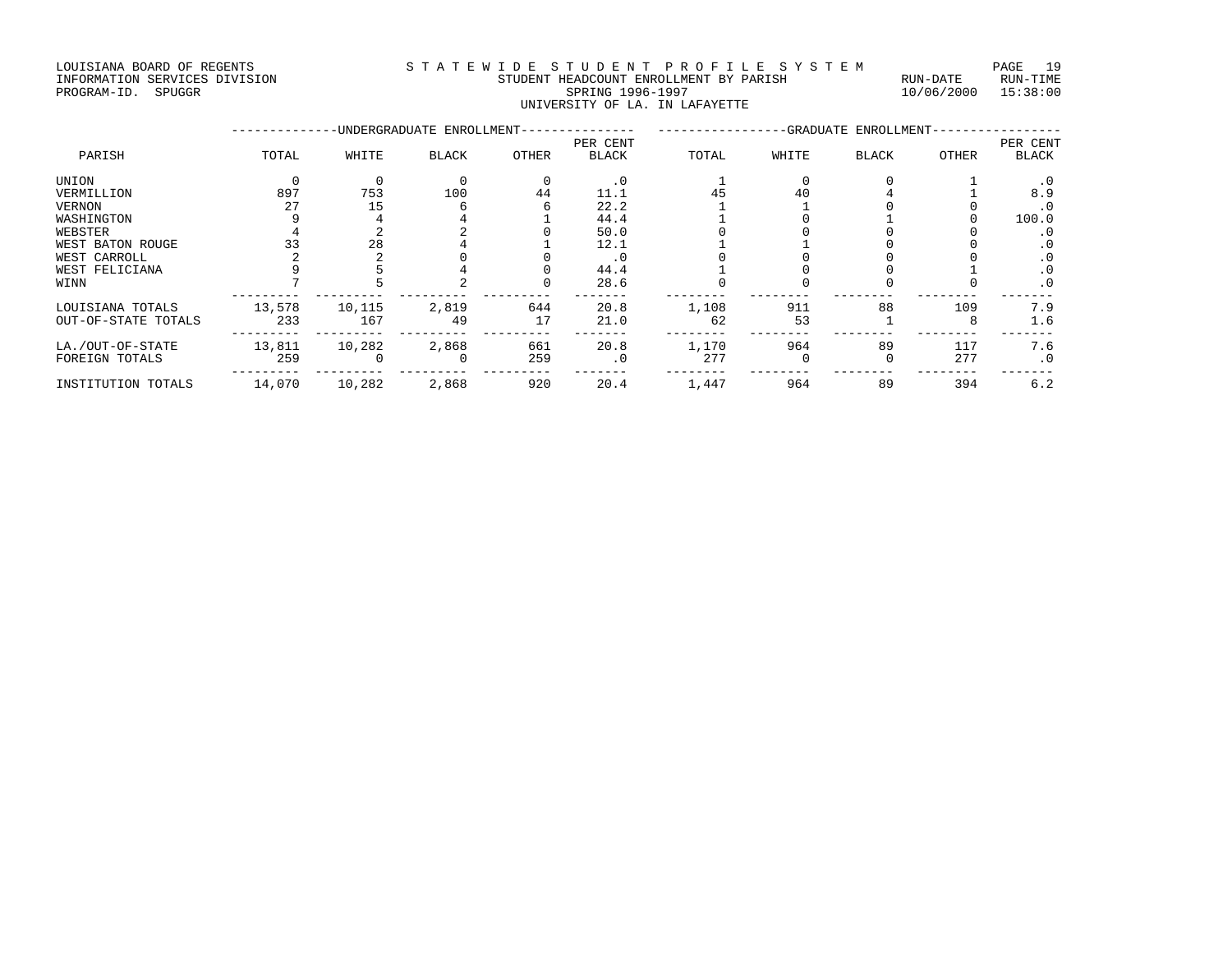#### INFORMATION SERVICES DIVISION STUDENT HEADCOUNT ENROLLMENT BY PARISH RUN-DATE RUN-TIME PROGRAM-ID. SPUGGR SERVICES DIVISION AND STRIDENT HEADCOUNT ENROLLMENT BY PARISH THAT STRIDEN TO RUN-DATE RUN<br>PROGRAM-ID. SPUGGR SPRING 1996-1997 SPRING 1996-1997 10/06/2000 15:38:00 L.S.U. AT ALEXANDRIA

|                                |                |                                | -----------UNDERGRADUATE ENROLLMENT--------------- |                      |                          | ----------------GRADUATE ENROLLMENT---------------- |                      |                      |             |                          |
|--------------------------------|----------------|--------------------------------|----------------------------------------------------|----------------------|--------------------------|-----------------------------------------------------|----------------------|----------------------|-------------|--------------------------|
| PARISH                         | TOTAL          | WHITE                          | <b>BLACK</b>                                       | OTHER                | PER CENT<br><b>BLACK</b> | TOTAL                                               | WHITE                | <b>BLACK</b>         | OTHER       | PER CENT<br><b>BLACK</b> |
| ACADIA                         | 1              | 1                              | $\mathbf 0$                                        | $\mathbf 0$          | $\cdot$ 0                | $\mathbf 0$                                         | 0                    | $\mathbf 0$          | $\mathbf 0$ | $\cdot$ 0                |
| ALLEN                          | 47             | 42                             | 5                                                  | 0                    | 10.6                     | 0                                                   | $\mathbf{0}$         | $\mathbf 0$          | $\mathbf 0$ | $\cdot$ 0                |
| ASCENSION                      | 2              | $\overline{2}$                 | $\Omega$                                           | ∩                    | $\cdot$ 0                | <sup>0</sup>                                        | $\Omega$             | $\Omega$             | $\Omega$    | $\cdot$ 0                |
|                                | 366            | 317                            | 42                                                 |                      | 11.5                     | <sup>0</sup>                                        | $\Omega$             | $\Omega$             | $\Omega$    | $\cdot$ 0                |
| AVOYELLES                      | 3              | 3                              | 0                                                  | ∩                    |                          | $\Omega$                                            | $\Omega$             | O                    | 0           |                          |
| BEAUREGARD                     | $\overline{c}$ | $\overline{c}$                 | $\Omega$                                           | ∩                    | $\cdot$ 0                | $\Omega$                                            | $\Omega$             | $\cap$               | $\Omega$    | $\cdot$ 0                |
| BOSSIER                        | q              | 9                              | $\Omega$                                           | O                    | $\cdot$ 0                | <sup>0</sup>                                        | $\Omega$             | $\cap$               | U           | $\cdot$ 0                |
| CADDO                          | q              | 8                              | 1                                                  | O                    | $\cdot$ 0                | <sup>0</sup>                                        | $\Omega$             | O                    | U           | $\cdot$ 0                |
| CALCASIEU                      | 8              | 8                              | $\Omega$                                           | O                    | 11.1<br>$\cdot$ 0        | <sup>0</sup>                                        | $\Omega$             | $\Omega$             | O           | $\cdot$ 0                |
| CALDWELL                       | 45             | 41                             | 4                                                  | $\Omega$             | 8.9                      | $\Omega$                                            | $\Omega$             | $\Omega$             | U           | $\cdot$ 0<br>$\cdot$ 0   |
| CATAHOULA                      | 9              |                                | 1                                                  | ∩                    |                          | ∩                                                   | $\Omega$             | C                    | U           |                          |
| CONCORDIA                      |                | 8                              | $\Omega$                                           |                      | 11.1                     |                                                     | $\Omega$             | $\Omega$             | O           | $\cdot$ 0                |
| EAST BATON ROUGE               | 22             | 22                             |                                                    | O                    | $\cdot$ 0                | <sup>0</sup>                                        |                      |                      |             | $\cdot$ 0                |
| EAST CARROLL                   | 1              | $\mathbf{1}$<br>79             | $\Omega$                                           | O<br>∩               | $\cdot$ 0                | <sup>0</sup>                                        | $\Omega$<br>$\Omega$ | $\Omega$<br>$\Omega$ | U<br>O      | $\cdot$ 0                |
| EVANGELINE                     | 83             |                                | 4<br>$\Omega$                                      | ∩                    | 4.8                      | <sup>0</sup>                                        | $\Omega$             |                      | U           | $\cdot$ 0                |
| FRANKLIN                       | $\overline{4}$ | $\overline{4}$                 |                                                    |                      | $\cdot$ 0                | <sup>0</sup>                                        | $\Omega$             | $\Omega$             | U           | $\cdot$ 0                |
| GRANT                          | 128            | 118                            | 6<br>$\Omega$                                      |                      | 4.7                      | <sup>0</sup><br>$\Omega$                            | $\Omega$             | O<br>$\cap$          | O           | $\cdot$ 0                |
| IBERIA                         | 4<br>1         | 4<br>1                         | $\Omega$                                           | ∩                    | $\cdot$ 0                | <sup>0</sup>                                        | $\Omega$             | $\cap$               | U           | $\cdot$ 0                |
| JACKSON                        | ঽ              | 3                              | $\Omega$                                           | ∩                    | $\cdot$ 0                | n                                                   | ∩                    | C                    | U           | $\cdot$ 0                |
| JEFFERSON                      |                |                                | 1                                                  |                      | $\cdot$ 0                |                                                     | $\Omega$             |                      | U           | $\cdot$ 0                |
| LAFAYETTE                      | 8              | 6                              |                                                    |                      | 12.5                     | <sup>0</sup>                                        |                      | $\Omega$             |             | $\cdot$ 0                |
| LAFOURCHE                      | $\overline{2}$ | $\overline{2}$                 | $\Omega$<br>$\Omega$                               | $\Omega$             | $\cdot$ 0                | <sup>0</sup><br>$\Omega$                            | $\Omega$<br>$\Omega$ | $\Omega$<br>$\cap$   | 0<br>O      | $\cdot$ 0                |
| LA SALLE                       | 45<br>२        | 45                             | 1                                                  | O                    | $\cdot$ 0                |                                                     | $\Omega$             | $\Omega$             | U           | $\cdot$ 0                |
| LINCOLN                        |                | 2                              | $\Omega$                                           | O                    | 33.3                     | O                                                   | $\Omega$             | $\Omega$             | U           | $\cdot$ 0                |
| LIVINGSTON                     | 2              | $\overline{2}$<br>$\mathsf{R}$ | 1                                                  | O                    | $\cdot$ 0                | <sup>0</sup>                                        |                      | $\Omega$             | $\cap$      | $\cdot$ 0                |
| NATCHITOCHES                   |                | 5                              | $\mathbf 0$                                        | ∩<br>$\Omega$        | 11.1                     | O<br>O                                              | $\Omega$<br>$\Omega$ | $\Omega$             | 0           | $\cdot$ 0                |
| ORLEANS                        | 5              |                                | $\overline{c}$                                     |                      | $\cdot$ 0                | n                                                   | O                    | C                    | U           | $\cdot$ 0                |
| OUACHITA                       | 8<br>5         | 6<br>4                         | $\mathbf{1}$                                       | $\Omega$<br>$\Omega$ | 25.0<br>20.0             | O                                                   | $\Omega$             | $\Omega$             | O           | $\cdot$ 0<br>$\cdot$ 0   |
| POINTE COUPEE                  |                | 985                            | 219                                                | 49                   | 17.5                     | O                                                   | $\Omega$             | $\Omega$             | U           |                          |
| RAPIDES<br>RICHLAND            | 1,253<br>2     | $\overline{2}$                 | $\Omega$                                           | $\Omega$             | $\cdot$ 0                | O                                                   | $\Omega$             | ∩                    | U           | $\cdot$ 0<br>$\cdot$ 0   |
| SABINE                         | 6              | 5                              | $\Omega$                                           | 1                    |                          | O                                                   | $\Omega$             | ∩                    | U           | $\cdot$ 0                |
| ST. BERNARD                    |                | 3                              | 1                                                  | 0                    | $\cdot$ 0<br>25.0        | $\Omega$                                            | $\Omega$             | O                    | U           | $\cdot$ 0                |
|                                | 1              | $\Omega$                       | $\mathbf{1}$                                       | $\Omega$             | 100.0                    | O                                                   | $\Omega$             | $\cap$               | $\Omega$    | $\cdot$ 0                |
| ST. JOHN<br>ST. LANDRY         | 28             | 22                             | 5                                                  |                      | 17.9                     | $\Omega$                                            | $\Omega$             | $\Omega$             | O           | $\cdot$ 0                |
| ST. MARTIN                     | 2              | $\overline{2}$                 | $\Omega$                                           | ∩                    | $\cdot$ 0                | n                                                   | ∩                    | $\Omega$             | U           | $\cdot$ 0                |
| ST. MARY                       | 3              | $\mathbf{1}$                   | $\mathcal{D}$                                      | O                    | 66.7                     | <sup>0</sup>                                        | $\Omega$             | $\Omega$             | U           | $\cdot$ 0                |
| ST. TAMMANY                    |                | 4                              | $\Omega$                                           | $\Omega$             | $\cdot$ 0                | <sup>0</sup>                                        | $\Omega$             | $\Omega$             | U           | $\cdot$ 0                |
| TANGIPAHOA                     |                | $\Omega$                       | 1                                                  | $\Omega$             | 100.0                    | <sup>0</sup>                                        | $\Omega$             | $\cap$               | O           | $\cdot$ 0                |
| TERREBONNE                     |                | 4                              | $\Omega$                                           | O                    | $\cdot$ 0                | <sup>0</sup>                                        | $\Omega$             | C                    | U           | $\cdot$ 0                |
| UNION                          |                | २                              | 1                                                  | O                    | 25.0                     | <sup>0</sup>                                        | $\Omega$             | $\Omega$             | U           | $\cdot$ 0                |
| VERMILLION                     | $\mathbf{1}$   | 1                              | $\Omega$                                           | O                    | $\cdot$ 0                | <sup>0</sup>                                        | $\Omega$             | $\Omega$             | O           | $\cdot$ 0                |
| VERNON                         | 34             | 28                             | 2                                                  | 4                    | 5.9                      | $\Omega$                                            | $\Omega$             | $\Omega$             | $\Omega$    | $\cdot$ 0                |
|                                | -1             | 1                              | $\Omega$                                           | ∩                    | $\cdot$ 0                | <sup>0</sup>                                        | O                    | C                    | $\Omega$    | $\cdot$ 0                |
| WASHINGTON<br>WEBSTER          | $\mathbf{1}$   | $\mathbf{1}$                   | $\Omega$                                           | O                    | $\cdot$ 0                | <sup>0</sup>                                        | $\Omega$             | $\Omega$             | O           | $\cdot$ 0                |
|                                |                | 3                              | $\Omega$                                           | O                    |                          | <sup>0</sup>                                        | $\Omega$             | $\Omega$             | U           | $\cdot$ 0                |
| WEST BATON ROUGE               | -1             |                                | $\Omega$                                           | ∩                    | $\cdot$ 0                | $\Omega$                                            | $\Omega$             | $\Omega$             | $\Omega$    |                          |
| WEST CARROLL<br>WEST FELICIANA | 5              | 4                              | $\mathbf{1}$                                       | ∩                    | $\cdot$ 0<br>20.0        | $\Omega$                                            | $\Omega$             | $\Omega$             | U           | $\cdot$ 0<br>$\cdot$ 0   |
| WINN                           | 9              | 8                              | 1                                                  | 0                    | 11.1                     | 0                                                   | $\mathbf 0$          | $\Omega$             | $\Omega$    | $\cdot$ 0                |
|                                |                |                                |                                                    |                      |                          |                                                     |                      |                      |             |                          |
|                                |                |                                |                                                    |                      |                          |                                                     |                      |                      |             |                          |

LOUISIANA TOTALS 2,201 1,831 303 67 13.8 0 0 0 0 .0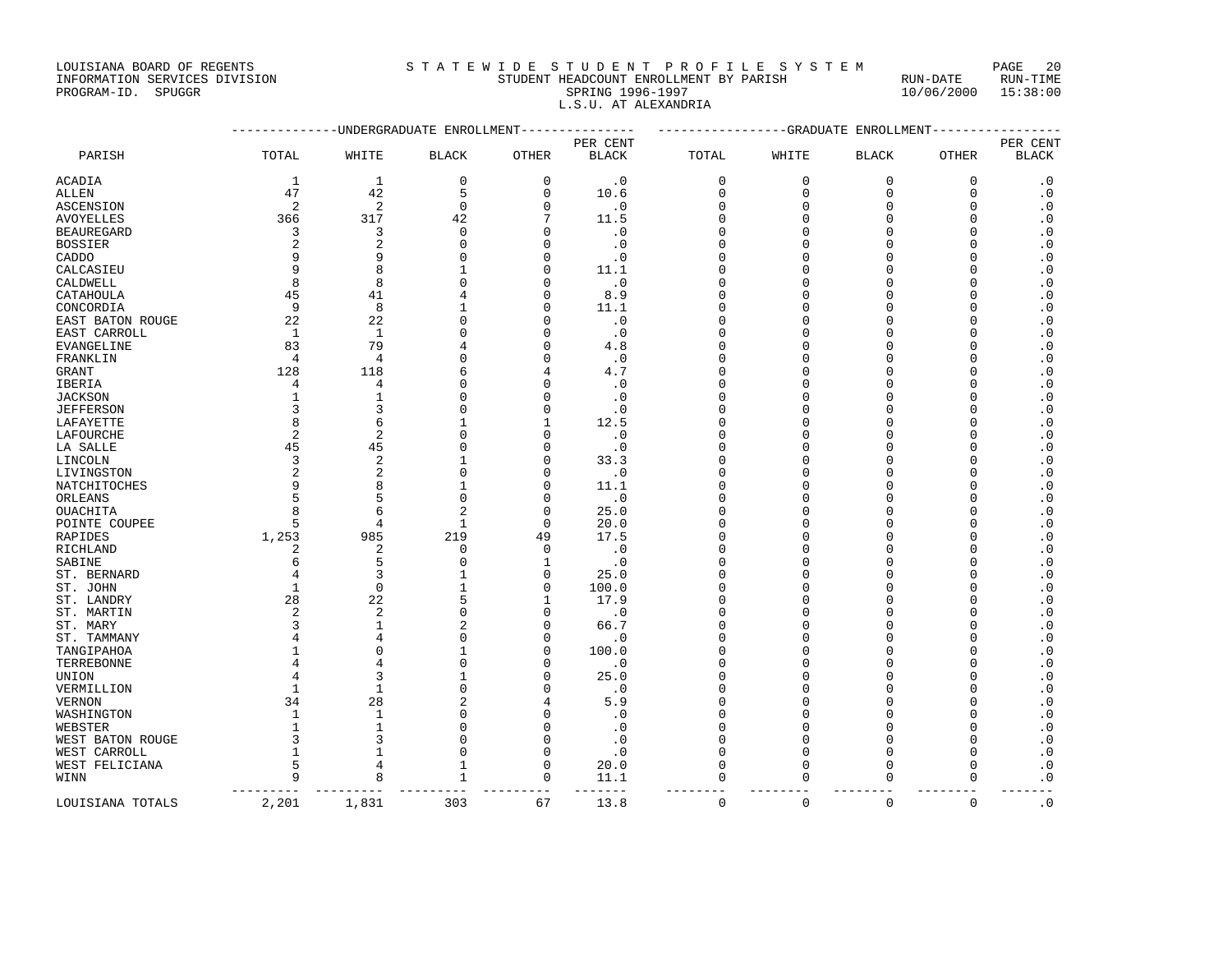#### LOUISIANA BOARD OF REGENTS STATEWIDE STUDENT PROFILE SYSTEM PAGE 21 INFORMATION SERVICES DIVISION STUDENT HEADCOUNT ENROLLMENT BY PARISH RUN-DATE RUN-TIME EXTENDENT BOARD OF THE MATRICLES DIVISION AND THE STUDENT HEADCOUNT ENROLLMENT BY PARISH NUM-DATE RUN-TIME RUN<br>PROGRAM-ID. SPUGGR SPRING 1996-1997 SPUGGRAM-ID. SPUGGR L.S.U. AT ALEXANDRIA

|                                    |       |       | -UNDERGRADUATE ENROLLMENT--- |       |                          |       |       | -GRADUATE ENROLLMENT- |       |                          |
|------------------------------------|-------|-------|------------------------------|-------|--------------------------|-------|-------|-----------------------|-------|--------------------------|
| PARISH                             | TOTAL | WHITE | BLACK                        | OTHER | PER CENT<br><b>BLACK</b> | TOTAL | WHITE | <b>BLACK</b>          | OTHER | PER CENT<br><b>BLACK</b> |
| OUT-OF-STATE TOTALS                | 14    | 12    |                              |       | 14.3                     |       |       |                       |       |                          |
| LA./OUT-OF-STATE<br>FOREIGN TOTALS | 2,215 | 1,843 | 305                          | 67    | 13.8<br>50.0             |       |       |                       |       | $\cdot$ 0                |
| INSTITUTION TOTALS                 | 2,217 | 1,844 | 306                          | 67    | 13.8                     |       |       |                       |       |                          |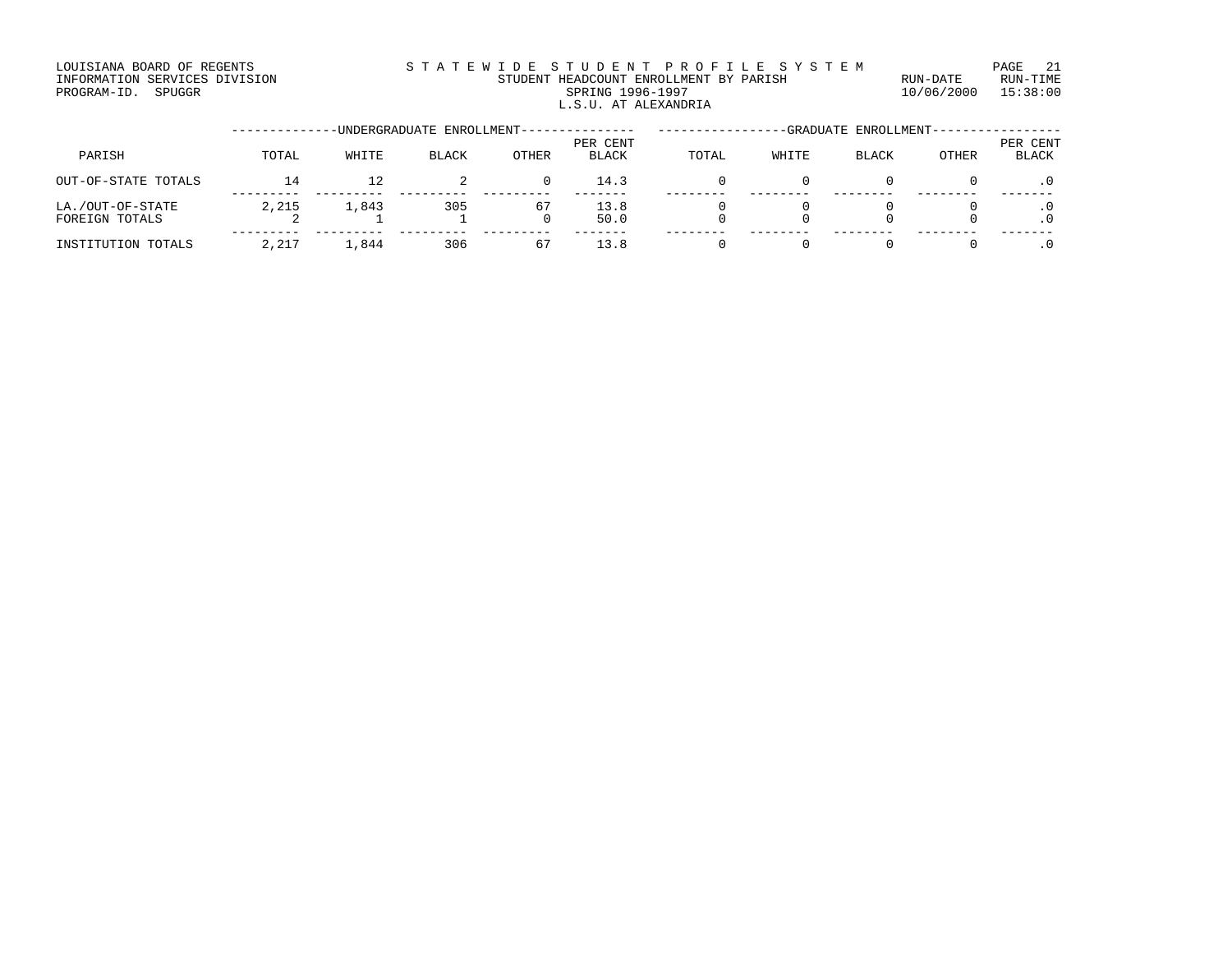| DONTSTAMA DOARD OF REGENIS    | o I A I B W I D B D I U D B N I F A U F I B B I B I B M |          | 5 HULL<br>44 |
|-------------------------------|---------------------------------------------------------|----------|--------------|
| INFORMATION SERVICES DIVISION | STUDENT HEADCOUNT ENROLLMENT BY PARISH                  | RUN-DATE | RUN-TIME     |

#### PROGRAM-ID. SPUGGR SPRING 1996-1997 10/06/2000 15:38:00 L.S.U. IN BATON ROUGE

|                  | --------------DNDERGRADUATE ENROLLMENT--------------- |                |                |                |              | ---------------GRADUATE ENROLLMENT-------------- |                 |                |              |              |
|------------------|-------------------------------------------------------|----------------|----------------|----------------|--------------|--------------------------------------------------|-----------------|----------------|--------------|--------------|
|                  |                                                       |                |                |                | PER CENT     |                                                  |                 |                |              | PER CENT     |
| PARISH           | TOTAL                                                 | WHITE          | <b>BLACK</b>   | <b>OTHER</b>   | <b>BLACK</b> | TOTAL                                            | WHITE           | <b>BLACK</b>   | OTHER        | <b>BLACK</b> |
| ACADIA           | 101                                                   | 93             | 6              | 2              | 5.9          | 19                                               | 19              | 0              | 0            | $\cdot$ 0    |
| ALLEN            | 34                                                    | 28             | 5              | $\mathbf{1}$   | 14.7         | 8                                                | $7\phantom{.0}$ | $\mathbf 1$    | $\mathbf 0$  | 12.5         |
| ASCENSION        | 605                                                   | 548            | 32             | 25             | 5.3          | 88                                               | 79              | 9              | U            | 10.2         |
| ASSUMPTION       | 53                                                    | 49             | $\overline{c}$ | 2              | 3.8          | 7                                                | 4               |                | U            | 42.9         |
| AVOYELLES        | 128                                                   | 118            | 7              | 3              | 5.5          | 19                                               | 16              | 3              | $\Omega$     | 15.8         |
| BEAUREGARD       | 71                                                    | 59             | 8              |                | 11.3         | 8                                                | 7               | $\Omega$       | 1            | $\cdot$ 0    |
| BIENVILLE        | <sup>1</sup>                                          | -1             | $\Omega$       | $\Omega$       | $\cdot$ 0    | 5                                                | 5               | $\Omega$       | U            | $\cdot$ 0    |
| BOSSIER          | 99                                                    | 88             | 7              | 4              | 7.1          | 28                                               | 28              | $\mathbf 0$    | O            | $\cdot$ 0    |
| CADDO            | 322                                                   | 272            | 40             | 10             | 12.4         | 97                                               | 78              | 17             | 2            | 17.5         |
| CALCASIEU        | 363                                                   | 307            | 42             | 14             | 11.6         | 55                                               | 46              | 8              | $\mathbf{1}$ | 14.5         |
| CALDWELL         | 5                                                     | $\overline{4}$ | 1              | 0              | 20.0         | 1                                                | 1               | $\Omega$       | $\Omega$     | $\cdot$ 0    |
| CAMERON          | 14                                                    | 11             | 2              | 1              | 14.3         | 4                                                | 4               | $\Omega$       | $\Omega$     | $\cdot$ 0    |
| CATAHOULA        | 11                                                    | 9              | $\overline{c}$ | $\Omega$       | 18.2         | 1                                                | $\Omega$        | $\mathbf{1}$   | $\Omega$     | 100.0        |
| CLAIBORNE        | 7                                                     | 7              | $\Omega$       | $\mathbf 0$    | $\cdot$ 0    | 3                                                | 3               | $\Omega$       | 0            | $\cdot$ 0    |
| CONCORDIA        | 45                                                    | 41             | $\overline{2}$ | $\overline{2}$ | 4.4          | 8                                                | 6               |                | $\mathbf 0$  | 25.0         |
| DE SOTO          | 17                                                    | 11             | 6              | $\Omega$       | 35.3         | 7                                                | 6               | $\mathbf{1}$   | $\mathbf 0$  | 14.3         |
| EAST BATON ROUGE | 6,516                                                 | 5,373          | 574            | 569            | 8.8          | 1,493                                            | 1,212           | 163            | 118          | 10.9         |
| EAST CARROLL     | 17                                                    | 15             | $\mathbf{1}$   | 1              | 5.9          | 1                                                | 1               | $\Omega$       | 0            | $\cdot$ 0    |
| EAST FELICIANA   | 84                                                    | 62             | 18             | 4              | 21.4         | 14                                               | 11              | 3              | 0            | 21.4         |
| EVANGELINE       | 99                                                    | 93             | 5              | 1              | 5.1          | 11                                               | 10              | $\mathbf{1}$   | $\Omega$     | 9.1          |
| FRANKLIN         | 26                                                    | 18             | 6              | 2              | 23.1         | 5                                                | 4               | 1              | U            | 20.0         |
| GRANT            | 13                                                    | 11             | $\overline{2}$ | $\Omega$       | 15.4         | 3                                                | $\overline{2}$  | $\mathbf{1}$   | $\Omega$     | 33.3         |
| IBERIA           | 177                                                   | 151            | 20             | 6              | 11.3         | 40                                               | 29              | 10             | 1            | 25.0         |
| IBERVILLE        | 220                                                   | 169            | 39             | 12             | 17.7         | 26                                               | 18              | 7              | 1            | 26.9         |
| <b>JACKSON</b>   | 10                                                    | 5              | 5              | $\Omega$       | 50.0         | 5                                                | 5               | $\Omega$       | $\Omega$     | $\cdot$ 0    |
| <b>JEFFERSON</b> | 1,261                                                 | 887            | 71             | 303            | 5.6          | 176                                              | 132             | 8              | 36           | 4.5          |
| JEFFERSON DAVIS  | 60                                                    | 58             | 1              | 1              | 1.7          | 5                                                | 4               | 1              | 0            | 20.0         |
| LAFAYETTE        | 499                                                   | 429            | 47             | 23             | 9.4          | 110                                              | 97              | 9              | 4            | 8.2          |
| LAFOURCHE        | 297                                                   | 266            | 6              | 25             | 2.0          | 55                                               | 49              | 3              | 3            | 5.5          |
| LA SALLE         | 22                                                    | 22             | $\Omega$       | $\Omega$       | $\cdot$ 0    | 6                                                | 5               | U              | 1            | $\cdot$ 0    |
| LINCOLN          | 34                                                    | 31             | $\overline{c}$ | $\mathbf{1}$   | 5.9          | 20                                               | 17              |                | $\Omega$     | 15.0         |
| LIVINGSTON       | 476                                                   | 453            | 6              | 17             | 1.3          | 74                                               | 73              | $\Omega$       | 1            | $\cdot$ 0    |
| MADISON          | 24                                                    | 24             | $\Omega$       | $\Omega$       | $\cdot$ 0    | 2                                                | $\mathbf{1}$    |                | $\Omega$     | 50.0         |
| MOREHOUSE        | 17                                                    | 13             | 3              | $\mathbf{1}$   | 17.6         | 2                                                | $\mathbf 0$     | $\overline{2}$ | $\mathbf 0$  | 100.0        |
| NATCHITOCHES     | 205                                                   | 167            | 12             | 26             | 5.9          | 30                                               | 27              | $\overline{2}$ | $\mathbf{1}$ | 6.7          |
| ORLEANS          | 1,704                                                 | 1,194          | 273            | 237            | 16.0         | 246                                              | 183             | 42             | 21           | 17.1         |
| OUACHITA         | 167                                                   | 137            | 25             | 5              | 15.0         | 25                                               | 22              | 3              | 0            | 12.0         |
| PLAOUEMINES      | 47                                                    | 38             | 5              | $\overline{4}$ | 10.6         | 6                                                | 6               | $\Omega$       | $\Omega$     | $\cdot$ 0    |
| POINTE COUPEE    | 188                                                   | 173            | 12             | 3              | 6.4          | 32                                               | 24              | 7              | $\mathbf{1}$ | 21.9         |
| RAPIDES          | 332                                                   | 289            | 32             | 11             | 9.6          | 52                                               | 42              | 7              | ζ            | 13.5         |
| RED RIVER        | 6                                                     | 4              | $\overline{2}$ | $\mathbf 0$    | 33.3         | 4                                                | $\overline{4}$  | $\Omega$       | $\mathbf 0$  | $\cdot$ 0    |
| RICHLAND         | 20                                                    | 19             | $\mathbf{1}$   | 0              | 5.0          | 7                                                | 7               | $\Omega$       | $\Omega$     | $\cdot$ 0    |
| SABINE           | 18                                                    | 17             | $\Omega$       | 1              | $\cdot$ 0    | $\mathbf{1}$                                     | 1               | $\Omega$       | $\Omega$     | $\cdot$ 0    |
| ST. BERNARD      | 163                                                   | 151            | $\mathbf{1}$   | 11             | .6           | 14                                               | 13              | $\Omega$       | $\mathbf{1}$ | $\cdot$ 0    |
| ST. CHARLES      | 169                                                   | 143            | 12             | 14             | 7.1          | 7                                                | 4               |                | 1            | 28.6         |
| ST. HELENA       | 7                                                     | $\Omega$       | 7              | $\Omega$       | 100.0        | $\Omega$                                         | $\Omega$        | $\Omega$       | $\Omega$     | $\cdot$ 0    |
| ST. JAMES        | 50                                                    | 46             | 3              | 1              | 6.0          | 9                                                | 7               | 2              | U            | 22.2         |
| ST. JOHN         | 167                                                   | 141            | 10             | 16             | 6.0          | 15                                               | 13              | 2              | U            | 13.3         |
| ST. LANDRY       | 214                                                   | 176            | 28             | 10             | 13.1         | 41                                               | 29              | 11             | 1            | 26.8         |
| ST. MARTIN       | 59                                                    | 45             | 9              | 5              | 15.3         | 26                                               | 22              | 3              | 1            | 11.5         |
|                  |                                                       |                |                |                |              |                                                  |                 |                |              |              |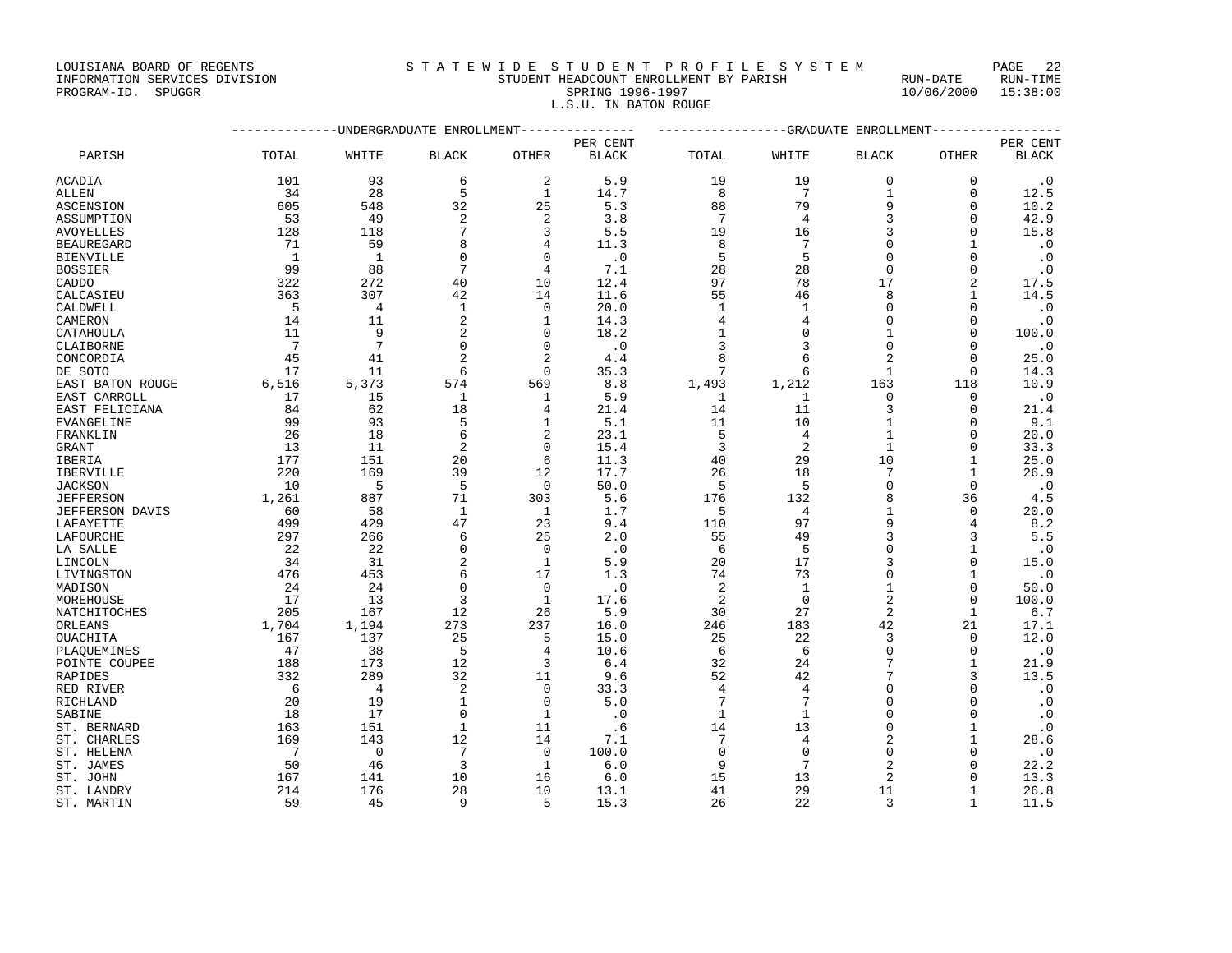# INFORMATION SERVICES DIVISION STUDENT HEADCOUNT ENROLLMENT BY PARISH RUN-DATE RUN-TIME PROGRAM-ID. SPUGGR SPRING 1996-1997 10/06/2000 15:38:00

| L.S.U. IN BATON ROUGE                                                                                 |                   |       |        |              |              |                          |  |  |  |  |
|-------------------------------------------------------------------------------------------------------|-------------------|-------|--------|--------------|--------------|--------------------------|--|--|--|--|
| ------------UNDERGRADUATE ENROLLMENT--------------- ---------------GRADUATE ENROLLMENT--------------- |                   |       |        |              |              |                          |  |  |  |  |
| TOTAL<br><b>BLACK</b><br>WHITE<br>OTHER                                                               | PER CENT<br>BLACK | TOTAL | WHTTE. | <b>BLACK</b> | <b>OTHER</b> | PER CENT<br><b>BLACK</b> |  |  |  |  |

|                     |        |        |              |       | PER CENT     |       |       |              |       | PER CENT     |
|---------------------|--------|--------|--------------|-------|--------------|-------|-------|--------------|-------|--------------|
| PARISH              | TOTAL  | WHITE  | <b>BLACK</b> | OTHER | <b>BLACK</b> | TOTAL | WHITE | <b>BLACK</b> | OTHER | <b>BLACK</b> |
| ST. MARY            | 229    | 174    | 26           | 29    | 11.4         | 18    | 16    |              |       | 11.1         |
| ST. TAMMANY         | 877    | 803    | 25           | 49    | 2.9          | 110   | 106   |              |       | 1.8          |
| TANGIPAHOA          | 213    | 189    | 13           | 11    | 6.1          | 50    | 44    |              |       | 4.0          |
| TENSAS              |        |        |              |       | 22.2         |       |       |              |       | $\cdot$ 0    |
| TERREBONNE          | 267    | 238    |              | 23    | 2.2          | 45    | 44    |              |       | $\cdot$ 0    |
| UNION               |        |        |              |       | 14.3         |       |       |              |       | 16.7         |
| VERMILLION          | 118    | 88     |              | 21    | 7.6          | 16    | 15    |              |       | $\cdot$ 0    |
| <b>VERNON</b>       | 55     | 32     |              | 16    | 12.7         | 27    | 23    |              |       | 7.4          |
| WASHINGTON          | 91     | 63     |              |       | 29.7         | 12    |       |              |       | 16.7         |
| WEBSTER             | 31     | 28     |              |       | 6.5          |       |       |              |       | $\cdot$ 0    |
| WEST BATON ROUGE    | 159    | 143    | 10           |       | 6.3          | 22    |       |              |       | 18.2         |
| WEST CARROLL        |        |        |              |       | $\cdot$ 0    |       |       |              |       | $\cdot$ 0    |
| WEST FELICIANA      | 64     | 61     |              |       | 4.7          |       |       |              |       | $\cdot$ 0    |
| WINN                |        |        |              |       | $\cdot$ 0    |       |       |              |       | $\cdot$ 0    |
| LOUISIANA TOTALS    | 17,382 | 14,316 | 1,531        | 1,535 | 8.8          | 3,258 | 2,693 | 354          | 211   | 10.9         |
| OUT-OF-STATE TOTALS | 1,883  | 1,472  | 218          | 193   | 11.6         | 1,042 | 905   | 65           | 72    | 6.2          |
| LA./OUT-OF-STATE    | 19,265 | 15,788 | 1,749        | 1,728 | 9.1          | 4,300 | 3,598 | 419          | 283   | 9.7          |
| FOREIGN TOTALS      | 675    |        |              | 675   | $\cdot$ 0    | 1,052 |       | $\Omega$     | 1,052 | $\cdot$ 0    |
| INSTITUTION TOTALS  | 19,940 | 15,788 | 1,749        | 2,403 | 8.8          | 5,352 | 3,598 | 419          | 1,335 | 7.8          |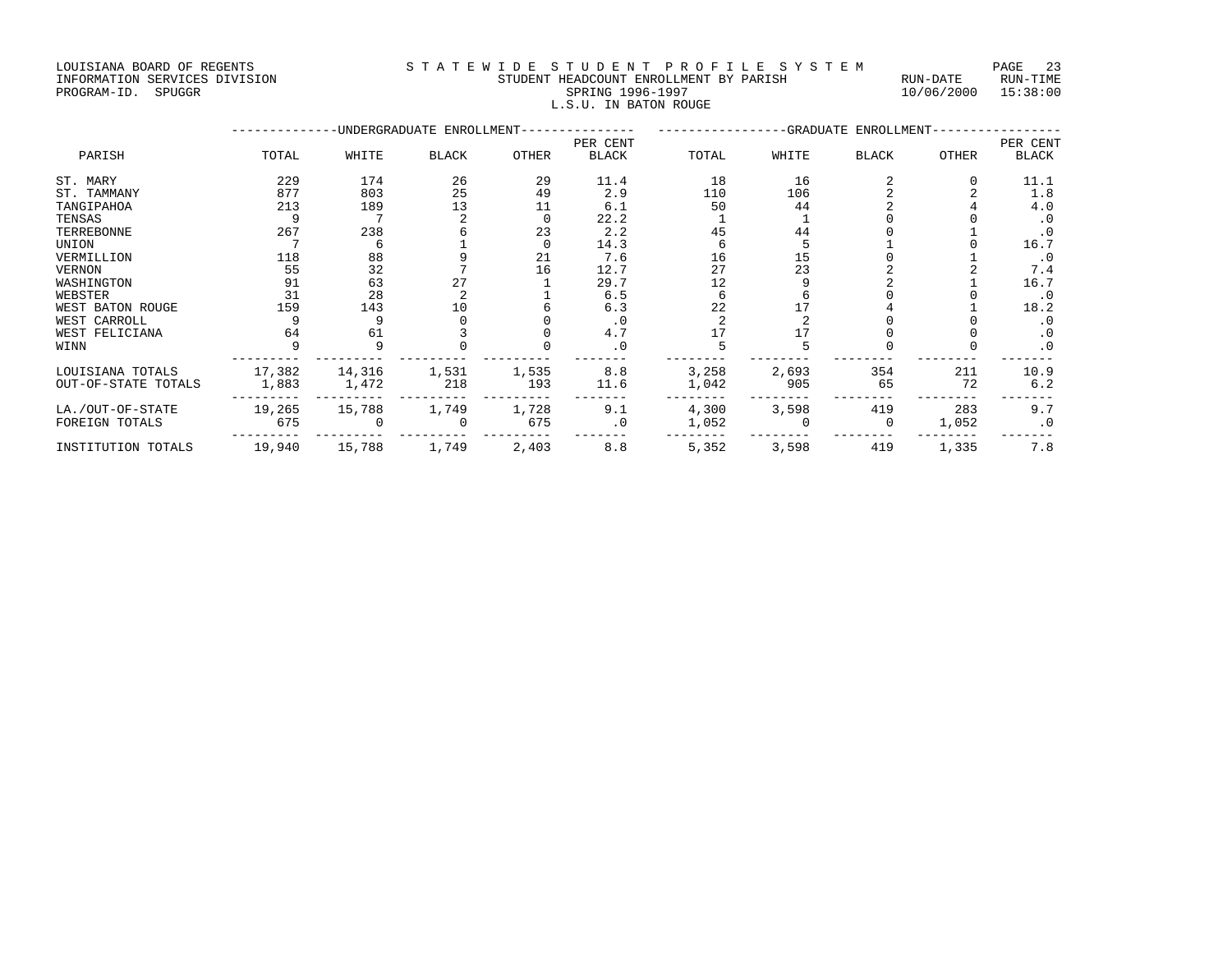#### INFORMATION SERVICES DIVISION STUDENT HEADCOUNT ENROLLMENT BY PARISH RUN-DATE RUN-TIME ENTERNATION SERVICES DIVISION <br>
FINE STUDENT HEADCOUNT ENROLLMENT BY PARISH RUN-DATE RUN-TIME RUN-TIME<br>
PROGRAM-ID. SPUGGR SPRING 1996-1997 10/06/2000 15:38:00 L.S.U. AT EUNICE

|                         |                | -UNDERGRADUATE | ENROLLMENT   |              |              |              | --GRADUATE   | ENROLLMENT   |              |                |
|-------------------------|----------------|----------------|--------------|--------------|--------------|--------------|--------------|--------------|--------------|----------------|
|                         |                |                |              |              | PER CENT     |              |              |              |              | PER CENT       |
| PARISH                  | TOTAL          | WHITE          | <b>BLACK</b> | <b>OTHER</b> | <b>BLACK</b> | TOTAL        | WHITE        | <b>BLACK</b> | <b>OTHER</b> | <b>BLACK</b>   |
| <b>ACADIA</b>           | 526            | 482            | 39           | 5            | 7.4          | <sup>0</sup> | $\Omega$     | $\Omega$     | $\Omega$     | $\cdot$ 0      |
| ALLEN                   | 59             | 42             | 14           |              | 23.7         |              | $\cap$       | U            | U            | $\cdot$ 0      |
| <b>ASCENSION</b>        | $\overline{c}$ | $\overline{2}$ | n            |              | $\cdot$ 0    |              |              |              |              | $\cdot$ 0      |
| ASSUMPTION              | $\overline{2}$ | $\mathbf{2}$   |              |              | $\cdot$ 0    |              |              |              |              | $\cdot$ 0      |
| <b>AVOYELLES</b>        | 10             | 10             |              |              | $\cdot$ 0    |              |              |              |              | . 0            |
| <b>BEAUREGARD</b>       | 3              | 3              |              |              | $\cdot$ 0    |              |              |              |              | $\overline{0}$ |
| CADDO                   |                |                |              |              | $\cdot$ 0    |              |              |              |              | $\cdot$ 0      |
| CALCASIEU               | 32             | 29             |              |              | 9.4          |              |              |              |              | . 0            |
| CAMERON                 |                | $\mathbf{1}$   |              |              | $\cdot$ 0    |              |              |              |              | . 0            |
| <b>EAST BATON ROUGE</b> | 34             | 24             | 10           |              | 29.4         |              |              |              |              | $\cdot$ 0      |
| EAST FELICIANA          | $\mathbf{1}$   | $\mathbf{1}$   | $\Omega$     |              | $\cdot$ 0    |              |              |              |              | $\cdot$ 0      |
| <b>EVANGELINE</b>       | 380            | 311            | 65           |              | 17.1         |              |              |              |              | $\overline{0}$ |
| <b>IBERIA</b>           | 38             | 23             | 15           |              | 39.5         |              |              |              |              | . 0            |
| <b>JEFFERSON</b>        | 3              | 2              | 1            |              | 33.3         |              |              |              |              | $\cdot$ 0      |
| JEFFERSON DAVIS         | 79             | 63             | 12           |              | 15.2         |              |              |              |              | $\cdot$ 0      |
| LAFAYETTE               | 222            | 171            | 44           |              | 19.8         |              |              |              |              | . 0            |
| LAFOURCHE               | 5              | 4              | $\cap$       |              | $\cdot$ 0    |              |              |              |              | $\cdot$ 0      |
| LIVINGSTON              |                | $\overline{2}$ |              |              | . 0          |              |              |              |              | . 0            |
| <b>NATCHITOCHES</b>     |                | $\mathbf{1}$   |              |              | $\cdot$ 0    |              |              |              |              | $\overline{0}$ |
| <b>OUACHITA</b>         | 45             | 32             | 13           |              | 28.9         |              |              |              |              | $\cdot$ 0      |
| PLAQUEMINES             | $\mathbf{1}$   | $\mathbf{1}$   | $\Omega$     |              | $\cdot$ 0    |              |              |              |              | $\overline{0}$ |
| POINTE COUPEE           | 11             | 11             |              |              | $\cdot$ 0    |              |              |              |              | $\cdot$ 0      |
| <b>RAPIDES</b>          | 23             | 18             |              |              | 17.4         |              |              |              |              | . 0            |
| ST. LANDRY              | 874            | 666            | 199          |              | 22.8         |              |              |              |              | $\cdot$ 0      |
| ST. MARTIN              | 38             | 30             | R            |              | 21.1         |              |              |              |              | $\overline{0}$ |
| ST. MARY                | $\overline{1}$ | 1              |              |              | $\cdot$ 0    |              |              |              |              | $\cdot$ 0      |
| VERMILLION              | 67             | 64             |              |              | 4.5          |              |              |              |              | . 0            |
| <b>VERNON</b>           |                | $\overline{2}$ |              |              | $\cdot$ 0    |              |              |              |              | $\cdot$ 0      |
| WEST BATON ROUGE        |                | 3              |              |              | 25.0         |              |              |              | U            | $\cdot$ 0      |
| WEST FELICIANA          | $\overline{c}$ | 2              |              |              | $\cdot$ 0    |              | $\cap$       |              | U            | $\cdot$ 0      |
| WINN                    | 21             | 17             |              |              | 9.5          |              | $\Omega$     |              | $\Omega$     | $\cdot$ 0      |
|                         |                |                |              |              |              |              |              |              |              |                |
| LOUISIANA TOTALS        | 2,490          | 2,021          | 433          | 36           | 17.4         | $\mathbf 0$  | $\mathbf 0$  | $\mathsf 0$  | 0            | $\cdot$ 0      |
| OUT-OF-STATE TOTALS     | $\overline{4}$ | $\overline{4}$ | $\Omega$     | $\mathbf 0$  | $\cdot$ 0    | $\mathbf 0$  | $\mathbf{0}$ | $\mathbf 0$  | 0            | $\cdot$ 0      |
| LA./OUT-OF-STATE        | 2,494          | 2,025          | 433          | 36           | 17.4         | $\Omega$     | $\Omega$     | $\Omega$     | $\Omega$     | $\cdot$ 0      |
| FOREIGN TOTALS          |                | $\Omega$       | $\Omega$     | 4            | .0           | $\Omega$     | $\Omega$     | $\Omega$     | $\Omega$     | $\cdot$ 0      |
| INSTITUTION TOTALS      | 2,498          | 2,025          | 433          | 40           | 17.3         | $\mathbf 0$  | $\mathbf{0}$ | $\mathbf 0$  | 0            | $\cdot$ 0      |
|                         |                |                |              |              |              |              |              |              |              |                |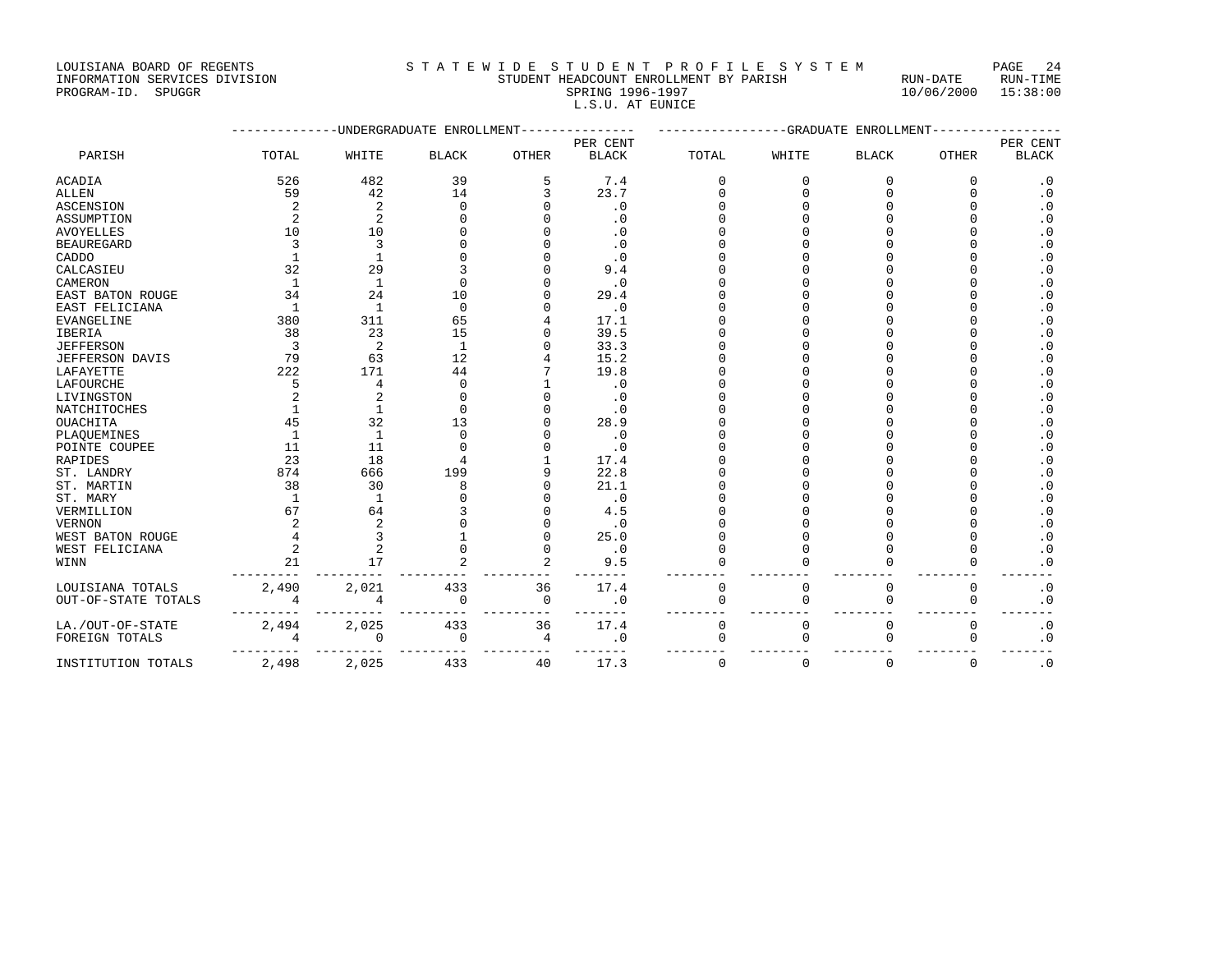#### INFORMATION SERVICES DIVISION STUDENT HEADCOUNT ENROLLMENT BY PARISH RUN-DATE RUN-TIME PROGRAM-ID. SPUGGR SPRING 1996-1997 10/06/2000 15:38:00 L.S.U. IN SHREVEPORT

|                      |                | ----------UNDERGRADUATE ENROLLMENT |                            | -------------- | ----------------GRADUATE ENROLLMENT- |                            |                          |                        |                      |                        |
|----------------------|----------------|------------------------------------|----------------------------|----------------|--------------------------------------|----------------------------|--------------------------|------------------------|----------------------|------------------------|
|                      |                |                                    |                            |                | PER CENT                             |                            |                          |                        |                      | PER CENT               |
| PARISH               | TOTAL          | WHITE                              | <b>BLACK</b>               | OTHER          | <b>BLACK</b>                         | TOTAL                      | WHITE                    | <b>BLACK</b>           | OTHER                | <b>BLACK</b>           |
| <b>ACADIA</b>        | 1              | 1                                  | 0                          | 0              | $\cdot$ 0                            | 1                          | 0                        | 1                      | 0                    | 100.0                  |
| <b>ALLEN</b>         | $\mathbf{1}$   | $\mathbf 1$                        | $\mathbf 0$                | $\Omega$       | $\cdot$ 0                            | 0                          | 0                        | $\mathbf 0$            | $\mathbf 0$          | $\cdot$ 0              |
| ASCENSION            | $\mathbf{1}$   | $\mathbf{1}$                       | $\Omega$                   | $\Omega$       | $\cdot$ 0                            | 1                          | 1                        | $\Omega$               | $\mathbf 0$          | $\cdot$ 0              |
| ASSUMPTION           | 2              | $\Omega$                           | $\overline{2}$             | ∩              | 100.0                                | $\Omega$                   | $\Omega$                 | $\Omega$               | $\Omega$             | $\cdot$ 0              |
| <b>AVOYELLES</b>     | $\mathbf{1}$   | $\mathbf{1}$                       | $\Omega$                   | $\Omega$       | $\cdot$ 0                            | $\overline{2}$             | $\mathbf{1}$             | 1                      | $\mathbf 0$          | 50.0                   |
| <b>BEAUREGARD</b>    | 4              | 4                                  | $\Omega$                   | $\Omega$       | $\cdot$ 0                            | $\overline{2}$             | $\overline{2}$           | $\Omega$               | $\Omega$             | $\cdot$ 0              |
| <b>BIENVILLE</b>     | 18             | 15                                 | 3                          | $\Omega$       | 16.7                                 | 6                          | 5                        | $\mathbf{1}$           | $\Omega$             | 16.7                   |
| <b>BOSSIER</b>       | 632            | 549                                | 48                         | 35             | 7.6                                  | 165                        | 149                      | 15                     | $\mathbf{1}$         | 9.1                    |
| CADDO                | 1,909          | 1,518                              | 323                        | 68             | 16.9                                 | 373                        | 270                      | 90                     | 13                   | 24.1                   |
| CALCASIEU            | 9              | 7                                  | 1                          | 1              | 11.1                                 | 3                          | 3                        | $\mathbf 0$            | $\mathbf 0$          | $\cdot$ 0              |
| CALDWELL             | 2              | 2                                  | $\Omega$                   | $\Omega$       | $\cdot$ 0                            | $\Omega$                   | $\Omega$                 | $\Omega$               | $\Omega$             | $\cdot$ 0              |
| CAMERON              | $\mathbf{1}$   | $\mathbf{1}$                       | $\Omega$                   | $\Omega$       | $\cdot$ 0                            | $\Omega$                   | $\Omega$                 | $\Omega$               | $\mathbf 0$          | $\cdot$ 0              |
| CATAHOULA            | 3              | 3                                  | $\Omega$                   |                | $\cdot$ 0                            | 2                          | 1                        | $\mathbf{1}$           | $\mathbf 0$          | 50.0                   |
| CLAIBORNE            | 5              | 5                                  | $\Omega$                   | $\Omega$       | $\cdot$ 0                            | 6                          | 4                        | $\overline{c}$         | $\Omega$             | 33.3                   |
| CONCORDIA            | 3              | 3                                  | $\Omega$                   | $\Omega$       | $\cdot$ 0                            | $\mathbf{1}$               | $\mathbf{1}$             | $\Omega$               | $\Omega$             | $\cdot$ 0              |
| DE SOTO              | 113            | 86                                 | 23                         | 4              | 20.4                                 | 31                         | 21                       | 9                      | 1                    | 29.0                   |
| EAST BATON ROUGE     | 15             | 9                                  | $\mathbf{1}$               | 5              | 6.7                                  | 7                          | 5                        | $\overline{2}$         | $\Omega$             | 28.6                   |
| EAST CARROLL         | 2              | $\mathbf{1}$                       | $\mathbf{1}$               | $\Omega$       | 50.0                                 | 0                          | $\mathbf 0$              | $\Omega$               | 0                    | $\cdot$ 0              |
| EAST FELICIANA       | $\mathbf{1}$   | $\mathbf{1}$                       | $\Omega$                   | $\Omega$       | $\cdot$ 0                            | $\Omega$                   | $\mathbf 0$              | $\Omega$               | $\mathbf 0$          | $\cdot$ 0              |
| EVANGELINE           | $\mathbf{1}$   | $\mathbf{1}$                       | $\Omega$                   | $\Omega$       | $\cdot$ 0                            | $\Omega$                   | 0                        | $\Omega$               | $\mathbf 0$          | $\cdot$ 0              |
| FRANKLIN             | 3              | $\mathbf{1}$                       | $\mathbf{1}$               | 1              | 33.3                                 | $\Omega$                   | 0                        | $\Omega$               | $\Omega$             | $\cdot$ 0              |
| <b>GRANT</b>         | 5              | 4                                  | $\mathbf{1}$               | $\Omega$       | 20.0                                 | 1                          | $\mathbf{1}$             | $\Omega$               | $\Omega$             | $\cdot$ 0              |
| IBERIA               | 3              | 3                                  | $\mathbf{0}$               | $\Omega$       | $\cdot$ 0                            | 0                          | 0                        | $\Omega$               | 0                    | $\cdot$ 0              |
| <b>IBERVILLE</b>     |                | $\mathbf{1}$                       | $\Omega$                   | $\Omega$       | $\cdot$ 0                            | $\Omega$                   | $\Omega$                 | $\Omega$               | $\mathbf 0$          | $\cdot$ 0              |
| <b>JACKSON</b>       | 5              | $\overline{2}$                     | 3                          | $\Omega$       | 60.0                                 | 1                          | $\mathbf 0$              |                        | $\mathbf 0$          | 100.0                  |
| <b>JEFFERSON</b>     | 9              | 3                                  | 5                          | 1              | 55.6                                 | 8                          | 7                        | $\Omega$               | 1                    | $\cdot$ 0              |
| JEFFERSON DAVIS      | $\Omega$       | $\mathbf{0}$                       | $\Omega$                   | $\Omega$       | $\cdot$ 0                            | $\mathbf{1}$               | $\mathbf{1}$             | $\Omega$               | $\mathbf 0$          | $\cdot$ 0              |
| LAFAYETTE            | 3              | 3                                  | $\Omega$                   | $\Omega$       | $\cdot$ 0                            | $\mathbf{1}$               | 1                        | $\Omega$               | $\mathbf 0$          | $\cdot$ 0              |
| LAFOURCHE            | 10             | 9                                  | $\mathbf{1}$               | $\Omega$       | 10.0                                 | $\mathbf 0$                | 0                        | $\Omega$               | $\Omega$             | $\cdot$ 0              |
| LA SALLE             | 2              | 2                                  | $\Omega$                   | O              | $\cdot$ 0                            | $\overline{c}$             | $\boldsymbol{2}$         | $\Omega$               | $\Omega$             | $\cdot$ 0              |
| LINCOLN              | 7              | 6                                  | $\Omega$                   |                | $\cdot$ 0                            | 10                         | 8                        | 2                      | $\Omega$             | 20.0                   |
| LIVINGSTON           | $\overline{2}$ | $\overline{2}$                     | $\Omega$                   | $\Omega$       | $\cdot$ 0                            | $\mathbf 0$                | 0                        | $\Omega$               | $\mathbf 0$          | $\cdot$ 0              |
| MADISON              | $\mathbf 0$    | $\mathbf 0$                        | $\Omega$                   | $\Omega$       | $\cdot$ 0                            | $\mathbf{1}$               | $\mathbf 0$              |                        | $\mathbf 0$          | 100.0                  |
| MOREHOUSE            | $\mathbf{1}$   | $\mathbf{1}$                       | $\Omega$                   | $\cap$         | $\cdot$ 0                            | 3                          | 3                        | $\Omega$               | $\Omega$             | $\cdot$ 0              |
| NATCHITOCHES         | 23             | 17                                 | $\Omega$                   | 6              | $\cdot$ 0                            | 4                          | 3                        |                        | $\Omega$             | 25.0                   |
| ORLEANS              | 10             | 4                                  | 5                          | 1              | 50.0                                 | 7                          | 4                        | 3                      | $\Omega$             | 42.9                   |
| OUACHITA             | 27             | 24                                 | 3                          | $\Omega$       | 11.1                                 | 10                         | 9                        | $\mathbf{1}$           | $\Omega$             | 10.0                   |
| PLAOUEMINES          | $\mathbf{1}$   | $\mathbf{1}$                       | $\Omega$                   | $\Omega$       | $\cdot$ 0                            | $\Omega$                   | $\Omega$                 | $\Omega$               | $\Omega$             | $\cdot$ 0              |
| RAPIDES              | 32             | 26                                 | 5                          | 1              | 15.6                                 | 13                         | 11                       | $\overline{2}$         | $\Omega$             | 15.4                   |
| RED RIVER            | 20             | 17                                 | 3                          | $\Omega$       | 15.0                                 | 9                          | 4                        | 5                      | $\Omega$             | 55.6                   |
| RICHLAND             | 2              | 1                                  | $\mathbf{1}$               | $\Omega$       | 50.0                                 | $\Omega$                   | $\mathbf 0$              | $\Omega$               | $\Omega$             | $\cdot$ 0              |
| SABINE               | 13             | 10                                 | $\overline{c}$<br>$\Omega$ |                | 15.4                                 | 3                          | $\boldsymbol{2}$         | $\mathbf{1}$<br>$\cap$ | $\mathbf 0$          | 33.3                   |
| ST. BERNARD          | 2<br>2         | $\mathbf{2}$<br>$\mathbf{1}$       | $\mathbf{1}$               | ∩<br>$\Omega$  | $\cdot$ 0<br>50.0                    | $\Omega$<br>$\overline{2}$ | $\Omega$<br>$\mathbf{1}$ | $\mathbf{1}$           | $\Omega$<br>$\Omega$ | $\cdot$ 0              |
| ST. LANDRY           |                |                                    |                            |                |                                      |                            |                          | $\Omega$               |                      | 50.0                   |
| ST. MARTIN           | 2<br>$\Omega$  | $\mathbf{1}$<br>$\mathbf{0}$       | $\mathbf{0}$<br>$\Omega$   | 1<br>$\Omega$  | $\cdot$ 0                            | 0<br>1                     | 0<br>$\mathbf{1}$        | $\Omega$               | $\Omega$<br>$\Omega$ | $\cdot$ 0              |
| ST. MARY             | 3              | 3                                  | $\Omega$                   | ∩              | $\cdot$ 0                            |                            | 3                        | $\mathbf{1}$           | $\Omega$             | $\cdot$ 0              |
| ST. TAMMANY          | -1             | $\mathbf{1}$                       | $\Omega$                   |                | . 0                                  | U                          | O                        | $\Omega$               | $\Omega$             | 25.0                   |
| TENSAS<br>TERREBONNE | 8              | 7                                  | $\Omega$                   |                | . 0<br>$\cdot$ 0                     | 3                          | 3                        | $\Omega$               | 0                    | $\cdot$ 0<br>$\cdot$ 0 |
| UNION                | $\overline{a}$ | 2                                  | $\Omega$                   | $\Omega$       | . 0                                  | $\overline{a}$             | 1                        | $\mathbf{1}$           | $\Omega$             | 50.0                   |
|                      |                |                                    |                            |                |                                      |                            |                          |                        |                      |                        |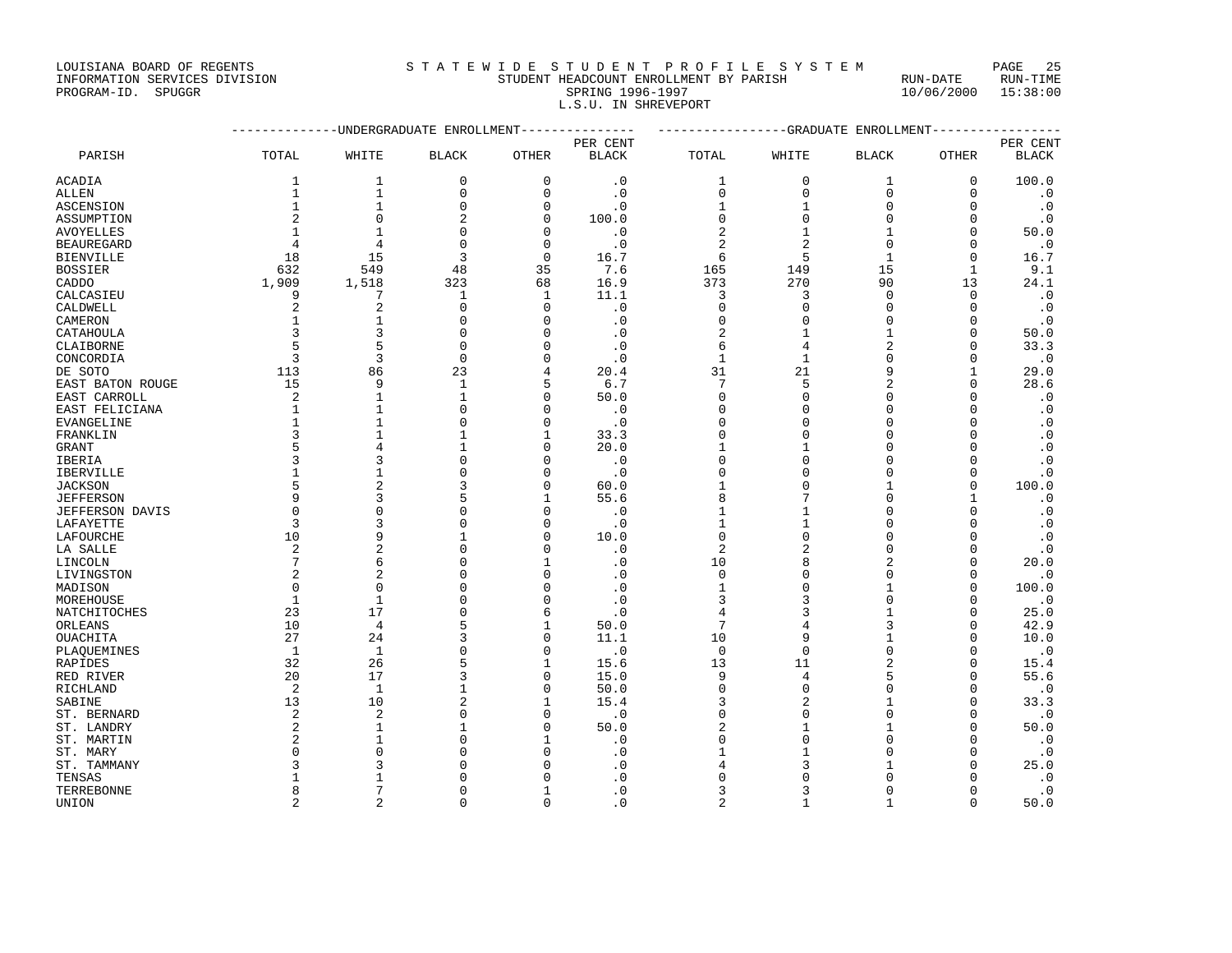#### LOUISIANA BOARD OF REGENTS STATEWIDE STUDENT PROFILE SYSTEM PAGE 26 INFORMATION SERVICES DIVISION STUDENT HEADCOUNT ENROLLMENT BY PARISH RUN-DATE RUN-TIME DIALA STUDENT HEADCOUNT ENROLLMENT BY PARISH NUM-DATE RUN-DATE RUN-TIME RUN-DATE RUN-TIME RUN-TIME STUDENT HEADCOUNT ENROLLMENT BY PARISH 10/06/2000 15:38:00

# L.S.U. IN SHREVEPORT

|                     |       |       | -UNDERGRADUATE ENROLLMENT- |       | -GRADUATE ENROLLMENT- |       |       |              |       |           |
|---------------------|-------|-------|----------------------------|-------|-----------------------|-------|-------|--------------|-------|-----------|
|                     |       |       |                            |       | PER CENT              |       |       |              |       | PER CENT  |
| PARISH              | TOTAL | WHITE | <b>BLACK</b>               | OTHER | <b>BLACK</b>          | TOTAL | WHITE | <b>BLACK</b> | OTHER | BLACK     |
| VERMILLION          |       |       |                            |       | . 0                   |       |       |              |       | $\cdot$ 0 |
| <b>VERNON</b>       | 16    | 15    |                            |       | . 0                   |       |       |              |       | . 0       |
| WASHINGTON          |       |       |                            |       | . 0                   |       |       |              |       | . 0       |
| WEBSTER             | 90    | 79    |                            |       | 10.0                  | 20    |       |              |       | 10.0      |
| WEST BATON ROUGE    |       |       |                            |       | . 0                   |       |       |              |       | . 0       |
| WEST CARROLL        |       |       |                            |       | $\cdot$ 0             |       |       |              |       | . 0       |
| WINN                |       |       |                            |       | 28.6                  |       |       |              |       | 50.0      |
| LOUISIANA TOTALS    | 3,045 | 2,470 | 444                        | 131   | 14.6                  | 713   | 551   | 145          | 17    | 20.3      |
| OUT-OF-STATE TOTALS | 97    | 85    | 9                          |       | 9.3                   | 10    | 10    |              |       | $\cdot$ 0 |
| LA./OUT-OF-STATE    | 3,142 | 2,555 | 453                        | 134   | 14.4                  | 723   | 561   | 145          | 17    | 20.1      |
| FOREIGN TOTALS      |       |       | $\Omega$                   |       | $\cdot$ 0             |       |       |              |       | $\cdot$ 0 |
| INSTITUTION TOTALS  | 3,149 | 2,555 | 453                        | 141   | 14.4                  | 728   | 561   | 145          | 22    | 19.9      |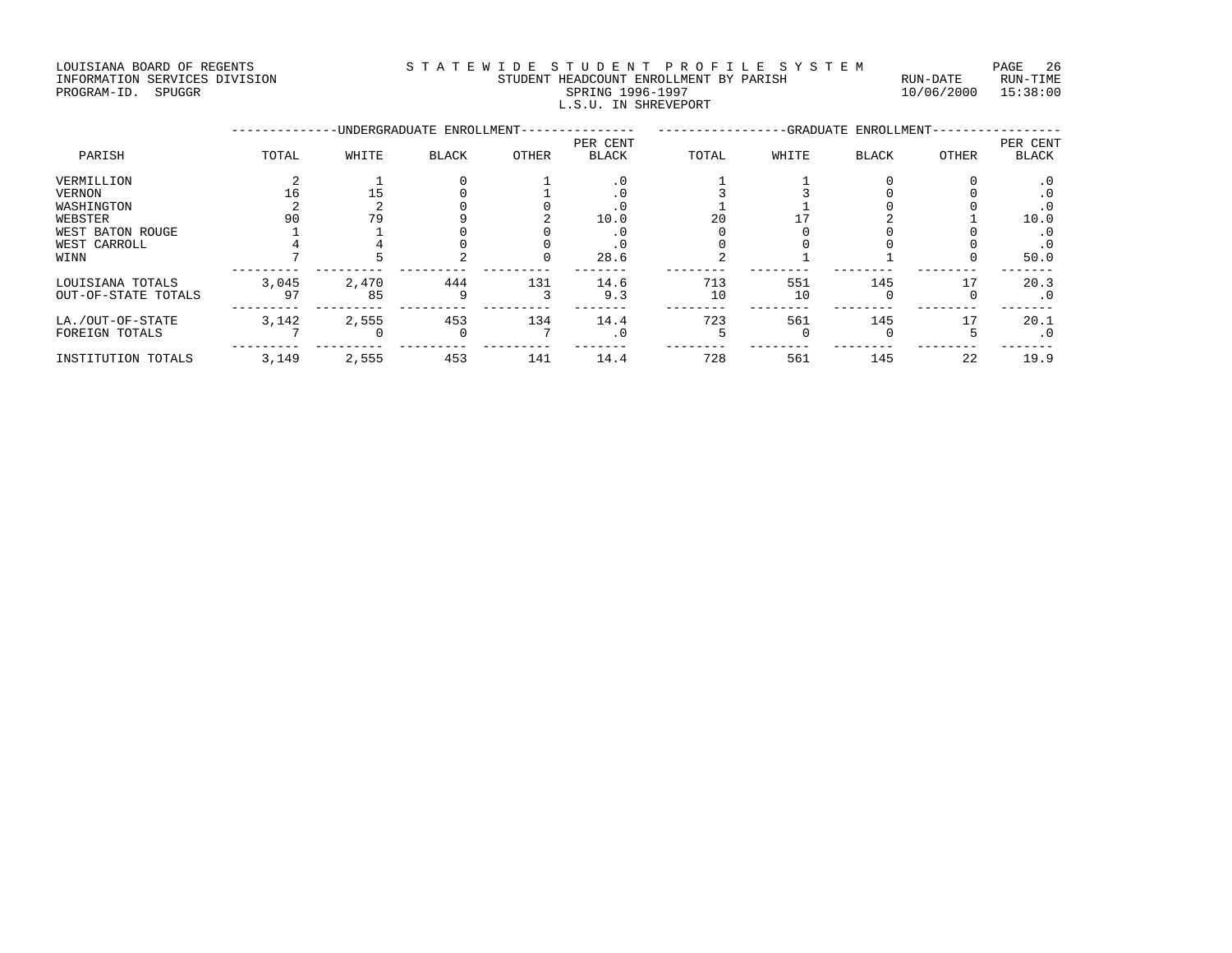INFORMATION SERVICES DIVISION STUDENT HEADCOUNT ENROLLMENT BY PARISH RUN-DATE RUN-TIME

PROGRAM-ID. SPUGGR SPRING 1996-1997 10/06/2000 15:38:00 UNIVERSITY OF NEW ORLEANS

|                     |                      | -----------UNDERGRADUATE ENROLLMENT |                |                    | ------------- | ----------------GRADUATE ENROLLMENT- |                |                      |                  |              |
|---------------------|----------------------|-------------------------------------|----------------|--------------------|---------------|--------------------------------------|----------------|----------------------|------------------|--------------|
|                     |                      |                                     |                |                    | PER CENT      |                                      |                |                      |                  | PER CENT     |
| PARISH              | TOTAL                | WHITE                               | <b>BLACK</b>   | <b>OTHER</b>       | <b>BLACK</b>  | TOTAL                                | WHITE          | <b>BLACK</b>         | OTHER            | <b>BLACK</b> |
| ACADIA              | 9                    | 5                                   | 4              | 0                  | 44.4          | 3                                    | 1              | 2                    | 0                | 66.7         |
| ALLEN               | $\mathbf{1}$         | $\Omega$                            | $\mathbf{1}$   | $\Omega$           | 100.0         | $\mathbf{1}$                         | $\mathbf{1}$   | $\mathbf 0$          | $\Omega$         | $\cdot$ 0    |
| ASCENSION           | 21                   | 10                                  | 9              | 2                  | 42.9          | 3                                    | 2              | $\Omega$             | 1                | $\cdot$ 0    |
| ASSUMPTION          | 6                    | 2                                   | 4              | $\Omega$           | 66.7          | 2                                    | 1              |                      | $\Omega$         | 50.0         |
| AVOYELLES           | 6                    | 4                                   | 1              | 1                  | 16.7          | 2                                    | 2              | $\Omega$             | $\Omega$         | $\cdot$ 0    |
| BEAUREGARD          | -1                   |                                     | $\Omega$       | ∩                  | $\cdot$ 0     | O                                    | 0              | $\Omega$             | $\Omega$         | $\cdot$ 0    |
| BIENVILLE           | 3                    | $\overline{2}$                      | $\mathbf{1}$   | U                  | 33.3          | U                                    | 0              | $\Omega$             | $\Omega$         | $\cdot$ 0    |
| BOSSIER             | 5                    | 4                                   | $\Omega$       | 1                  | $\cdot$ 0     | ζ                                    | 3              | $\Omega$             | $\Omega$         | $\cdot$ 0    |
| CADDO               | 46                   | 12                                  | 32             | $\overline{a}$     | 69.6          | 5                                    | 3              | $\overline{c}$       | $\Omega$         | 40.0         |
| CALCASIEU           | 28                   | 17                                  | 10             | 1                  | 35.7          |                                      | 2              | $\Omega$             | $\Omega$         | $\cdot$ 0    |
| CATAHOULA           | $\mathbf{1}$         | $\Omega$                            | $\mathbf{1}$   | $\Omega$           | 100.0         | $\Omega$                             | 0              | $\Omega$             | $\Omega$         | $\cdot$ 0    |
| CLAIBORNE           | 3                    | 2                                   | $\mathbf{1}$   | O                  | 33.3          | $\Omega$                             | 0              | $\Omega$             | $\Omega$         | $\cdot$ 0    |
| CONCORDIA           | $\overline{2}$       | $\mathbf{1}$                        | $\mathbf{1}$   | $\Omega$           | 50.0          | $\Omega$                             | $\Omega$       | $\sqrt{ }$           | $\Omega$         | $\cdot$ 0    |
| DE SOTO             | $\mathbf{1}$         | $\mathbf{1}$                        | $\mathbf 0$    | $\Omega$           | $\cdot$ 0     | 1                                    | 1              | $\mathcal{C}$        | $\Omega$         | $\cdot$ 0    |
| EAST BATON ROUGE    | 90                   | 58                                  | 24             | 8                  | 26.7          | 40                                   | 27             |                      | 8                | 12.5         |
| EAST CARROLL        | 1                    | 1                                   | $\mathbf 0$    | $\Omega$           | $\cdot$ 0     | $\Omega$                             | $\mathbf 0$    | $\cap$               | $\Omega$         | $\cdot$ 0    |
| EAST FELICIANA      | $\mathbf{1}$         | $\Omega$                            | $\mathbf{1}$   | $\Omega$           | 100.0         | $\Omega$                             | 0              | $\sqrt{ }$           | $\Omega$         | $\cdot$ 0    |
| EVANGELINE          | 4                    | २                                   | $\mathbf{1}$   | $\Omega$           | 25.0          | $\mathbf{1}$                         | 0              |                      | $\Omega$         | 100.0        |
| FRANKLIN            | 1                    |                                     | $\mathbf{1}$   | $\Omega$           | 100.0         | $\Omega$                             | 0              | $\Omega$             | $\Omega$         | $\cdot$ 0    |
| GRANT               | $\Omega$             | $\cap$                              | $\Omega$       | U                  | $\cdot$ 0     |                                      | $\overline{a}$ | $\sqrt{ }$           | $\Omega$         | $\cdot$ 0    |
| IBERIA              | 23                   | 8                                   | 13             | 2                  | 56.5          | 3                                    | 2              | $\Omega$             | 1                | $\cdot$ 0    |
| IBERVILLE           | $\overline{4}$       | 2                                   | 2              | 0                  | 50.0          | $\Omega$                             | 0              | $\Omega$             | $\Omega$         | $\cdot$ 0    |
| JACKSON             | 2                    | 2                                   | $\mathbf 0$    | $\Omega$           | $\cdot$ 0     | 1                                    | 1              | $\overline{0}$       | $\Omega$         | $\cdot$ 0    |
| JEFFERSON           | 3,719                | 2,766                               | 256            | 697                | 6.9           | 1,064                                | 856            | 73                   | 135              | 6.9          |
| JEFFERSON DAVIS     | 9                    | 9                                   | $\Omega$       | $\Omega$           | $\cdot$ 0     | 4                                    | 3              | 1                    | $\Omega$         | 25.0         |
| LAFAYETTE           | 36                   | 22                                  | 10             | 4                  | 27.8          | 11                                   | 8              | 1                    | $\overline{2}$   | 9.1          |
| LAFOURCHE           | 41                   | 32                                  | 3              | 6                  | 7.3           | 19                                   | 18             | $\Omega$             | 1                | $\cdot$ 0    |
| LA SALLE            | 2                    | $\overline{a}$                      | $\Omega$       | $\Omega$           | $\cdot$ 0     | $\Omega$                             | $\mathbf 0$    | $\Omega$             | $\Omega$         | $\cdot$ 0    |
| LINCOLN             | 1<br>8               | $\Omega$                            | 1              | $\Omega$<br>$\cap$ | 100.0         | 1                                    | 0              | $\Omega$<br>$\Omega$ | 1                | $\cdot$ 0    |
| LIVINGSTON          |                      | 8                                   | $\Omega$       | $\Omega$           | $\cdot$ 0     | 4                                    | 4              |                      | $\Omega$         | $\cdot$ 0    |
| MADISON             | $\Omega$<br>$\Omega$ | $\mathbf 0$<br>$\Omega$             | 0<br>$\Omega$  | <sup>0</sup>       | $\cdot$ 0     | 1                                    | $\mathbf 0$    | $\Omega$             | $\mathbf 0$<br>∩ | 100.0        |
| MOREHOUSE           | 14                   |                                     | $\overline{2}$ | $\mathbf{1}$       | $\cdot$ 0     | 1                                    | -1<br>3        |                      | $\overline{c}$   | $\cdot$ 0    |
| NATCHITOCHES        | 4,456                | 11<br>2,463                         | 1,370          | 623                | 14.3<br>30.7  | 6<br>1,567                           | 977            | 1<br>414             | 176              | 16.7<br>26.4 |
| ORLEANS<br>OUACHITA | 22                   | 16                                  | 3              | 3                  | 13.6          | 2                                    | 2              | $\Omega$             | $\Omega$         | $\cdot$ 0    |
| PLAQUEMINES         | 101                  | 71                                  | 19             | 11                 | 18.8          | 38                                   | 30             | 4                    | 4                | 10.5         |
| POINTE COUPEE       | 5                    | $\overline{c}$                      | $\mathbf{1}$   | 2                  | 20.0          | $\Omega$                             | $\mathbf 0$    | $\Omega$             | $\Omega$         | $\cdot$ 0    |
| RAPIDES             | 26                   | 19                                  | 6              | 1                  | 23.1          | 6                                    | 5              | $\Omega$             |                  | $\cdot$ 0    |
| RED RIVER           | 3                    | 1                                   | 2              | $\Omega$           | 66.7          | O                                    | 0              | $\cap$               | $\Omega$         | $\cdot$ 0    |
| RICHLAND            | 1                    | $\mathbf{1}$                        | $\mathbf 0$    | $\Omega$           | $\cdot$ 0     | 1                                    | 1              | $\sqrt{ }$           | $\Omega$         | $\cdot$ 0    |
| SABINE              | -1                   | -1                                  | $\Omega$       | $\Omega$           | $\cdot$ 0     | $\Omega$                             | $\Omega$       | $\sqrt{ }$           | $\Omega$         | $\cdot$ 0    |
| ST. BERNARD         | 387                  | 338                                 | 3              | 46                 | .8            | 110                                  | 97             | 5                    | $\mathsf{R}$     | 4.5          |
| ST. CHARLES         | 183                  | 133                                 | 24             | 26                 | 13.1          | 50                                   | 41             | 6                    | 3                | 12.0         |
| ST. HELENA          | 2                    | $\mathbf{1}$                        | $\mathbf{1}$   | $\mathbf 0$        | 50.0          | $\mathbf 0$                          | $\mathbf 0$    | $\mathcal{C}$        | $\Omega$         | $\cdot$ 0    |
| ST. JAMES           | 15                   | 6                                   | 8              | 1                  | 53.3          | 2                                    | 1              |                      | $\Omega$         | 50.0         |
| ST. JOHN            | 124                  | 87                                  | 27             | 10                 | 21.8          | 29                                   | 22             |                      | 4                | 10.3         |
| ST. LANDRY          | 15                   | 10                                  | 4              | 1                  | 26.7          | 4                                    | 3              |                      | $\Omega$         | 25.0         |
| ST. MARTIN          | 5                    | 3                                   | $\mathfrak{D}$ | $\Omega$           | 40.0          | $\mathbf{1}$                         | $\mathbf{1}$   | $\cap$               |                  | $\cdot$ 0    |
| ST. MARY            | 19                   | 12                                  | 6              | $\mathbf{1}$       | 31.6          | 4                                    | 3              | $\Omega$             | 1                | $\cdot$ 0    |
| ST. TAMMANY         | 644                  | 545                                 | 35             | 64                 | 5.4           | 254                                  | 216            | 10                   | 28               | 3.9          |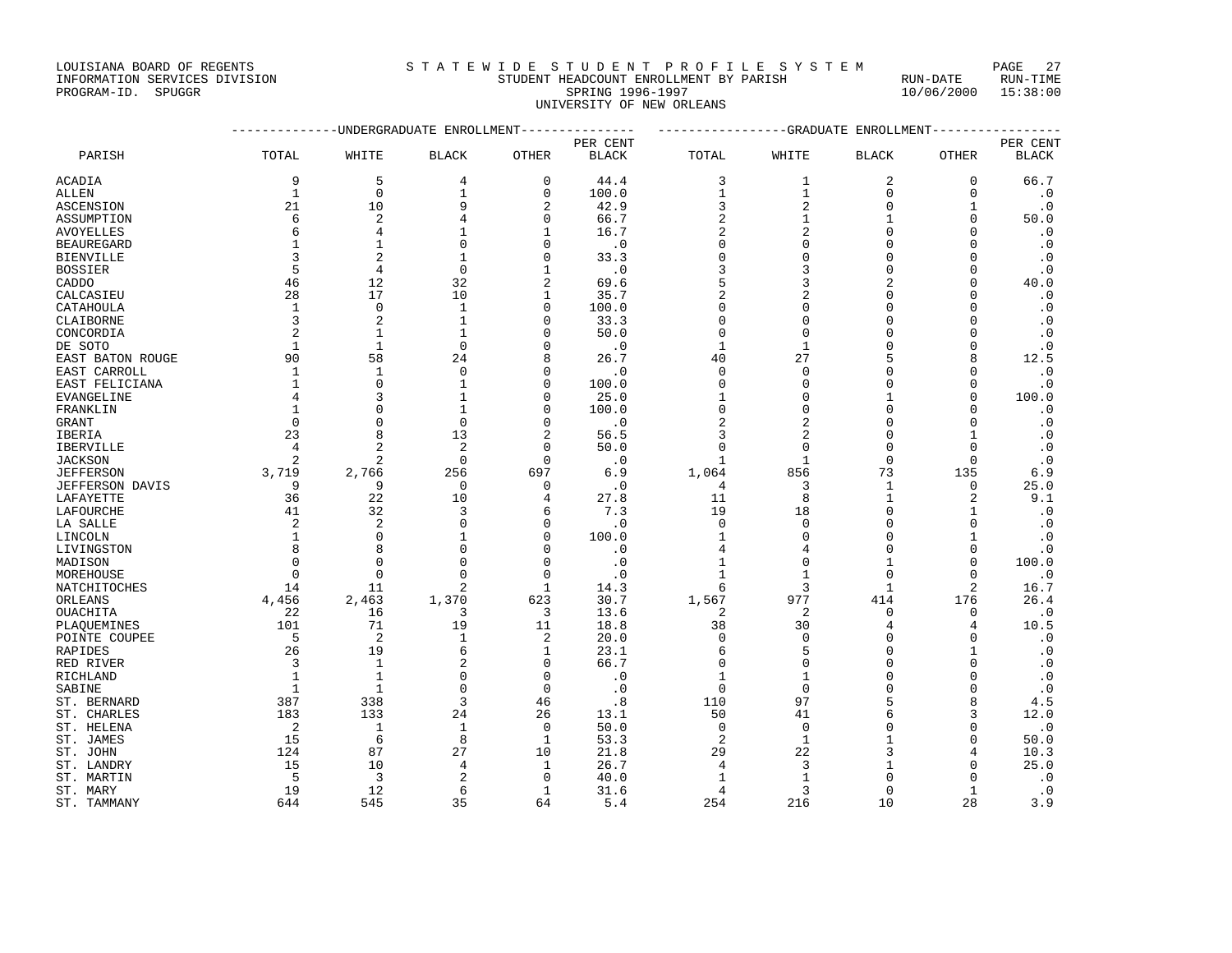LOUISIANA BOARD OF REGENTS STATEWIDE STUDENT PROFILE SYSTEM PAGE 28 INFORMATION SERVICES DIVISION STUDENT HEADCOUNT ENROLLMENT BY PARISH RUN-DATE RUN-TIME

# UNIVERSITY OF NEW ORLEANS

PROGRAM-ID. SPUGGR SPRING 1996-1997 10/06/2000 15:38:00 --------------UNDERGRADUATE ENROLLMENT--------------- -----------------GRADUATE ENROLLMENT-----------------

|                     |        |       |              |       | PER CENT     |       |       |              |       | PER CENT     |
|---------------------|--------|-------|--------------|-------|--------------|-------|-------|--------------|-------|--------------|
| PARISH              | TOTAL  | WHITE | <b>BLACK</b> | OTHER | <b>BLACK</b> | TOTAL | WHITE | <b>BLACK</b> | OTHER | <b>BLACK</b> |
| TANGIPAHOA          | 24     | 15    |              |       | 20.8         |       |       |              |       | 14.3         |
| TENSAS              |        |       |              |       | $\cdot$ 0    |       |       |              |       | 100.0        |
| TERREBONNE          | 59     | 46    |              |       | 10.2         |       |       |              |       | . 0          |
| UNION               |        |       |              |       | $\cdot$ 0    |       |       |              |       | . 0          |
| VERMILLION          |        |       |              |       | 14.3         |       |       |              |       | 33.3         |
| VERNON              |        |       |              |       | 50.0         |       |       |              |       | . 0          |
| WASHINGTON          |        |       |              |       | 42.9         |       |       |              |       | $\cdot$ 0    |
| WEBSTER             |        |       |              |       | 50.0         |       |       |              |       | $\cdot$ 0    |
| WEST CARROLL        |        |       |              |       | . 0          |       |       |              |       | $\cdot$ 0    |
| WEST FELICIANA      |        |       |              |       | $\cdot$ 0    |       |       |              |       | $\cdot$ 0    |
| LOUISIANA TOTALS    | 10,212 | 6,774 | 1,911        | 1,527 | 18.7         | 3,282 | 2,367 | 535          | 380   | 16.3         |
| OUT-OF-STATE TOTALS | 394    | 233   | 74           | 87    | 18.8         | 237   | 182   | 21           | 34    | 8.9          |
| LA./OUT-OF-STATE    | 10,606 | 7,007 | 1,985        | 1,614 | 18.7         | 3,519 | 2,549 | 556          | 414   | 15.8         |
| FOREIGN TOTALS      | 344    | 10    |              | 330   | 1.2          | 380   |       |              | 370   | . 3          |
| INSTITUTION TOTALS  | 10,950 | 7,017 | 1,989        | 1,944 | 18.2         | 3,899 | 2,558 | 557          | 784   | 14.3         |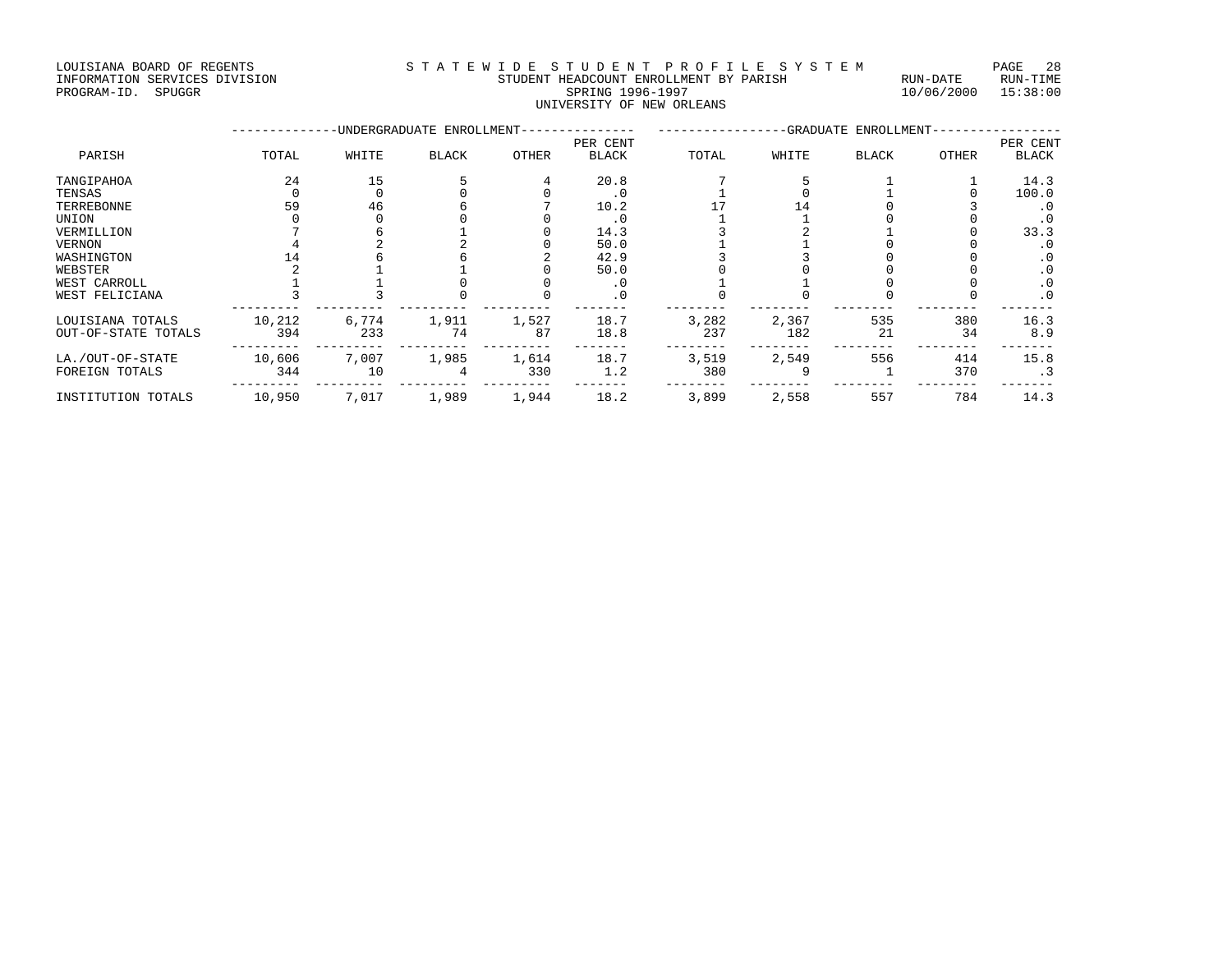LOUISIANA BOARD OF REGENTS S T A T E W I D E S T U D E N T P R O F I L E S Y S T E M PAGE 29

#### INFORMATION SERVICES DIVISION STUDENT HEADCOUNT ENROLLMENT BY PARISH RUN-DATE RUN-TIME PROGRAM-ID. SPUGGR SPRING 1996-1997 10/06/2000 15:38:00 L.S.U. LAW CENTER

|                   | --------    |             | -UNDERGRADUATE ENROLLMENT |              |                |                |                | -----------GRADUATE ENROLLMENT |              |              |
|-------------------|-------------|-------------|---------------------------|--------------|----------------|----------------|----------------|--------------------------------|--------------|--------------|
|                   |             |             |                           | PER CENT     |                |                |                |                                |              | PER CENT     |
| PARISH            | TOTAL       | WHITE       | <b>BLACK</b>              | <b>OTHER</b> | <b>BLACK</b>   | TOTAL          | WHITE          | <b>BLACK</b>                   | <b>OTHER</b> | <b>BLACK</b> |
| ACADIA            | $\mathbf 0$ | $\mathbf 0$ | $\mathbf 0$               | $\mathbf 0$  | $\cdot$ 0      | 8              | 8              | $\mathbf 0$                    | $\mathbf 0$  | $\cdot$ 0    |
| ALLEN             | $\mathbf 0$ | $\mathbf 0$ | $\mathbf 0$               | $\mathbf 0$  | $\cdot$ 0      | 4              | $\overline{4}$ | $\mathbf 0$                    | $\mathbf 0$  | $\cdot$ 0    |
| ASCENSION         | $\Omega$    | $\Omega$    | $\Omega$                  | $\Omega$     | . 0            | 8              | 8              | $\Omega$                       | $\Omega$     | $\cdot$ 0    |
| ASSUMPTION        | $\Omega$    | $\Omega$    | $\Omega$                  | $\Omega$     | $\overline{0}$ | $\mathbf{1}$   | $\mathbf{1}$   | $\mathbf 0$                    | $\Omega$     | $\cdot$ 0    |
| <b>AVOYELLES</b>  | $\Omega$    | $\Omega$    | $\mathbf 0$               | $\Omega$     | $\cdot$ 0      | 3              | 3              | $\Omega$                       | $\Omega$     | $\cdot$ 0    |
| <b>BEAUREGARD</b> | $\Omega$    | $\Omega$    | $\Omega$                  | $\Omega$     | $\cdot$ 0      | $\overline{3}$ | 3              | $\Omega$                       | $\Omega$     | $\cdot$ 0    |
| <b>BOSSIER</b>    | $\Omega$    | $\Omega$    | $\Omega$                  | $\Omega$     | $\cdot$ 0      | $\overline{3}$ | 3              | $\Omega$                       | $\Omega$     | $\cdot$ 0    |
| CADDO             | $\Omega$    | $\Omega$    | $\Omega$                  | $\Omega$     | $\cdot$ 0      | 21             | 21             | $\Omega$                       | $\Omega$     | $\cdot$ 0    |
| CALCASIEU         | $\Omega$    | $\Omega$    | $\mathbf 0$               | $\mathbf{0}$ | $\cdot$ 0      | 13             | 13             | $\Omega$                       | $\Omega$     | $\cdot$ 0    |
| CALDWELL          | $\Omega$    | $\Omega$    | $\Omega$                  | $\Omega$     | $\cdot$ 0      | $\mathbf{1}$   | $\mathbf{1}$   | $\Omega$                       | $\Omega$     | $\cdot$ 0    |
| CAMERON           | $\Omega$    | 0           | $\Omega$                  | $\Omega$     | $\cdot$ 0      | $\overline{3}$ | 3              | $\Omega$                       | $\Omega$     | $\cdot$ 0    |
| CATAHOULA         | $\Omega$    | $\Omega$    | $\Omega$                  | $\Omega$     | $\cdot$ 0      | $\mathbf{1}$   | $\mathbf{1}$   | $\Omega$                       | $\Omega$     | $\cdot$ 0    |
| CONCORDIA         | $\Omega$    | $\Omega$    | $\Omega$                  | $\Omega$     | $\overline{0}$ | $\mathbf{1}$   | $\mathbf{1}$   | $\Omega$                       | $\Omega$     | $\cdot$ 0    |
| DE SOTO           | $\Omega$    | $\mathbf 0$ | $\Omega$                  | $\Omega$     | $\cdot$ 0      | $\mathbf{1}$   | $\mathbf{1}$   | $\Omega$                       | $\Omega$     | $\cdot$ 0    |
| EAST BATON ROUGE  | $\Omega$    | $\Omega$    | $\Omega$                  | $\Omega$     | $\cdot$ 0      | 185            | 170            | 9                              | 6            | 4.9          |
| EAST FELICIANA    | $\Omega$    | $\Omega$    | $\Omega$                  | $\Omega$     | $\cdot$ 0      | $\mathbf{1}$   | $1\,$          | $\Omega$                       | $\Omega$     | $\cdot$ 0    |
| EVANGELINE        | $\Omega$    | $\Omega$    | $\Omega$                  | $\Omega$     | $\cdot$ 0      | $\overline{2}$ | $\overline{c}$ | $\Omega$                       | $\Omega$     | $\cdot$ 0    |
| FRANKLIN          | $\Omega$    | $\Omega$    | $\Omega$                  | $\Omega$     | $\cdot$ 0      | 3              | 3              | $\Omega$                       | $\Omega$     | $\cdot$ 0    |
| <b>GRANT</b>      | $\Omega$    | $\Omega$    | $\Omega$                  | $\cap$       | $\cdot$ 0      | 3              | 3              | $\Omega$                       | $\Omega$     | $\cdot$ 0    |
| IBERIA            | $\Omega$    | $\Omega$    | $\Omega$                  | $\Omega$     | $\cdot$ 0      | 8              | 7              | $\mathbf{1}$                   | $\mathbf{0}$ | 12.5         |
| <b>IBERVILLE</b>  | $\Omega$    | $\Omega$    | $\Omega$                  | $\Omega$     | .0             | 4              | $\overline{4}$ | $\Omega$                       | $\Omega$     | $\cdot$ 0    |
| <b>JEFFERSON</b>  | $\Omega$    | $\Omega$    | $\Omega$                  | $\Omega$     | $\overline{0}$ | 52             | 46             | $\mathbf{1}$                   | 5            | 1.9          |
| JEFFERSON DAVIS   | $\Omega$    | $\Omega$    | $\Omega$                  | $\Omega$     | $\cdot$ 0      | $\sqrt{2}$     | $\sqrt{2}$     | $\Omega$                       | $\Omega$     | $\cdot$ 0    |
| LAFAYETTE         | $\Omega$    | 0           | $\Omega$                  | $\Omega$     | $\overline{0}$ | 27             | 26             | $\mathbf{1}$                   | $\Omega$     | 3.7          |
| LAFOURCHE         | $\Omega$    | $\Omega$    | $\Omega$                  | $\Omega$     | $\cdot$ 0      | 7              | 7              | $\Omega$                       | $\Omega$     | $\cdot$ 0    |
| LA SALLE          | $\Omega$    | $\Omega$    | $\Omega$                  | $\Omega$     | $\cdot$ 0      | $\mathbf{1}$   | 1              | $\mathbf 0$                    | $\Omega$     | $\cdot$ 0    |
| LINCOLN           | $\Omega$    | $\Omega$    | $\Omega$                  | $\Omega$     | $\cdot$ 0      | 7              | 6              | $\mathbf{1}$                   | $\Omega$     | 14.3         |
| LIVINGSTON        | $\Omega$    | $\Omega$    | $\Omega$                  | $\Omega$     | $\cdot$ 0      | 9              | 9              | $\Omega$                       | $\Omega$     | $\cdot$ 0    |
| MADISON           | $\Omega$    | 0           | $\Omega$                  | $\Omega$     | $\cdot$ 0      | $\mathbf{1}$   | $\mathbf{1}$   | $\Omega$                       | $\Omega$     | $\cdot$ 0    |
| MOREHOUSE         | $\Omega$    | $\mathbf 0$ | $\mathbf 0$               | $\Omega$     | $\cdot$ 0      | $\overline{2}$ | $\overline{2}$ | $\Omega$                       | $\Omega$     | $\cdot$ 0    |
| NATCHITOCHES      | $\Omega$    | $\Omega$    | $\Omega$                  | $\Omega$     | $\overline{0}$ | 5              | 5              | $\Omega$                       | $\mathbf{0}$ | $\cdot$ 0    |
| ORLEANS           | $\Omega$    | $\Omega$    | $\Omega$                  | $\Omega$     | $\cdot$ 0      | 30             | 24             | 5                              | $\mathbf{1}$ | 16.7         |
| <b>OUACHITA</b>   | $\Omega$    | $\Omega$    | $\Omega$                  | $\Omega$     | $\overline{0}$ | 22             | 20             | $\mathbf{1}$                   | $\mathbf{1}$ | 4.5          |
| PLAQUEMINES       | $\Omega$    | $\Omega$    | $\Omega$                  | $\Omega$     | $\cdot$ 0      | 6              | 6              | $\Omega$                       | $\mathbf 0$  | $\cdot$ 0    |
| POINTE COUPEE     | $\Omega$    | $\Omega$    | $\Omega$                  | $\Omega$     | $\cdot$ 0      | $\mathbf{1}$   | $\mathbf{1}$   | $\mathbf 0$                    | $\Omega$     | $\cdot$ 0    |
| RAPIDES           | $\Omega$    | $\Omega$    | $\Omega$                  | $\Omega$     | $\cdot$ 0      | 14             | 12             | $\mathbf{1}$                   | $\mathbf{1}$ | 7.1          |
| RICHLAND          | $\Omega$    | $\Omega$    | $\Omega$                  | $\Omega$     | $\cdot$ 0      | $\overline{c}$ | 2              | $\mathbf 0$                    | $\mathbf 0$  | $\cdot$ 0    |
| SABINE            | $\Omega$    | $\Omega$    | $\Omega$                  | $\Omega$     | $\cdot$ 0      | 3              | $\mathbf{1}$   | $\mathbf{1}$                   | $\mathbf{1}$ | 33.3         |
| ST. BERNARD       | $\Omega$    | $\mathbf 0$ | $\mathbf 0$               | $\Omega$     | $\cdot$ 0      | 7              | 7              | $\mathbf 0$                    | $\mathbf 0$  | $\cdot$ 0    |
| ST. CHARLES       | $\Omega$    | $\Omega$    | $\Omega$                  | $\Omega$     | $\overline{0}$ | $\mathbf{1}$   | 1              | $\Omega$                       | $\Omega$     | $\cdot$ 0    |
| ST. JAMES         | $\Omega$    | $\Omega$    | $\Omega$                  | $\Omega$     | $\cdot$ 0      | $\mathbf{1}$   | 1              | $\Omega$                       | $\Omega$     | $\cdot$ 0    |
| ST. LANDRY        | $\Omega$    | $\Omega$    | $\Omega$                  | $\Omega$     | $\overline{0}$ | $\overline{4}$ | $\overline{4}$ | $\Omega$                       | $\Omega$     | $\cdot$ 0    |
| ST. MARTIN        | $\Omega$    | $\Omega$    | $\Omega$                  | $\Omega$     | . 0            | 4              | 4              | $\Omega$                       | $\Omega$     | $\cdot$ 0    |
| ST. MARY          | $\Omega$    | $\Omega$    | $\Omega$                  | $\Omega$     | $\cdot$ 0      | 2              | 2              | $\Omega$                       | <sup>n</sup> | $\cdot$ 0    |
| ST. TAMMANY       | $\Omega$    | $\Omega$    | $\Omega$                  | $\Omega$     | $\cdot$ 0      | 17             | 17             | $\overline{0}$                 | $\Omega$     | $\cdot$ 0    |
| TANGIPAHOA        | $\cap$      | $\Omega$    | $\Omega$                  | $\cap$       | $\cdot$ 0      | 15             | 14             | $\mathbf{1}$                   | $\Omega$     | 6.7          |
| TERREBONNE        | $\cap$      | $\Omega$    | $\Omega$                  | $\cap$       | . 0            | 13             | 12             | $\Omega$                       | $\mathbf{1}$ | $\cdot$ 0    |
| VERMILLION        | U           | $\Omega$    | $\Omega$                  | ∩            | $\cdot$ 0      | 4              | $\overline{4}$ | $\Omega$                       | $\Omega$     | $\cdot$ 0    |
| <b>VERNON</b>     | $\Omega$    | $\Omega$    | $\Omega$                  | $\Omega$     | $\cdot$ 0      | $\overline{2}$ | $\mathbf{1}$   | $\mathbf{1}$                   | $\mathbf{0}$ | 50.0         |
| WASHINGTON        | $\Omega$    | $\Omega$    | $\Omega$                  | $\Omega$     | . 0            | $\mathbf{1}$   | $\mathbf{1}$   | $\Omega$                       | $\Omega$     | $\cdot$ 0    |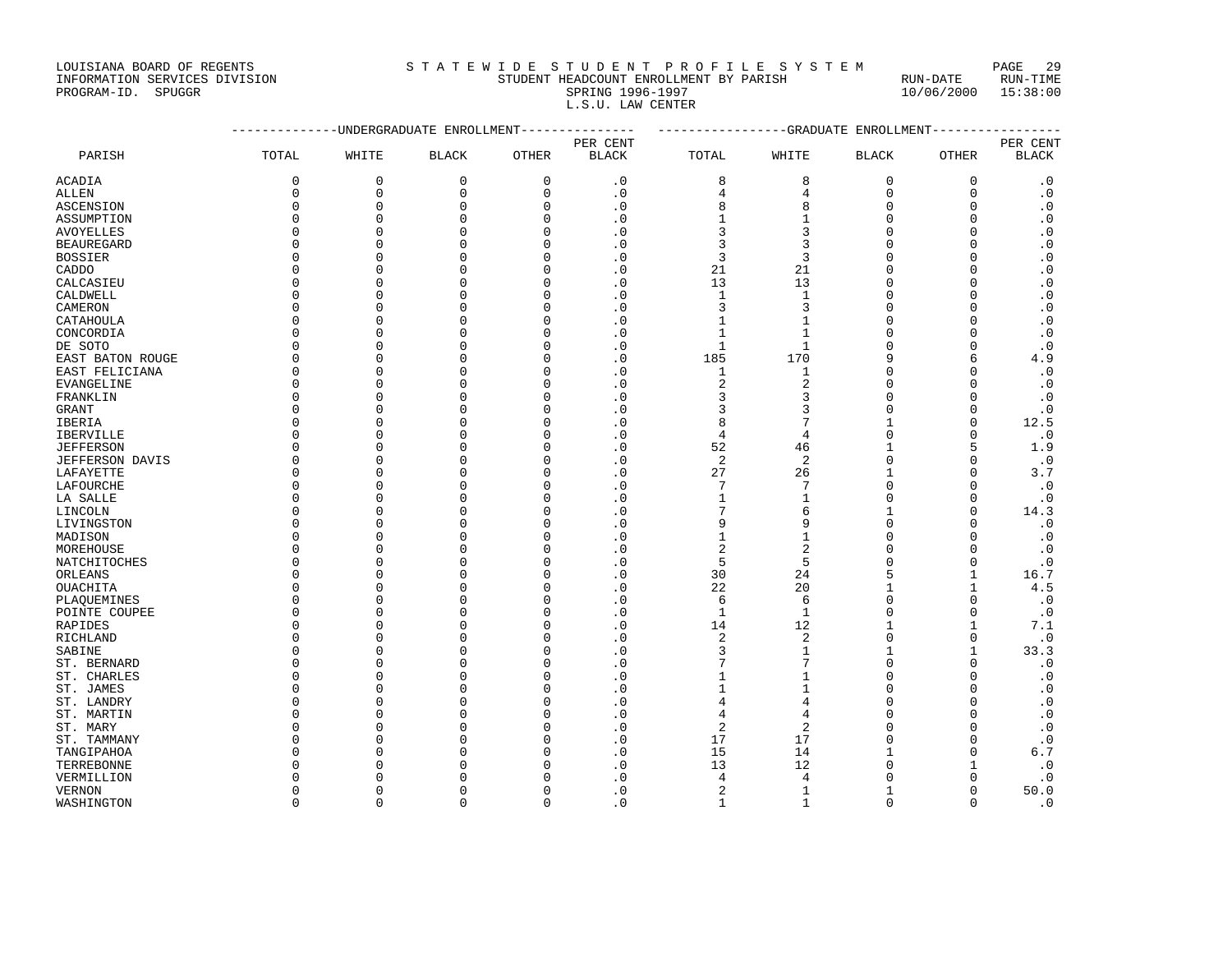#### INFORMATION SERVICES DIVISION STUDENT HEADCOUNT ENROLLMENT BY PARISH RUN-DATE RUN-TIME PROGRAM-ID. SPUGGR SPUISION SERVICES DIVISION SUNGAL SERIES SPUDENT HEADCOUNT ENROLLMENT BY PARISH SPRING 1996-1997<br>PROGRAM-ID. SPUGGR SPRING 1996-1997 SPRING 1996-1997 10/06/2000 15:38:00 L.S.U. LAW CENTER

|                                         |       |       | -UNDERGRADUATE ENROLLMENT- | -GRADUATE ENROLLMENT- |                          |           |           |              |       |                          |
|-----------------------------------------|-------|-------|----------------------------|-----------------------|--------------------------|-----------|-----------|--------------|-------|--------------------------|
| PARISH                                  | TOTAL | WHITE | <b>BLACK</b>               | OTHER                 | PER CENT<br><b>BLACK</b> | TOTAL     | WHITE     | <b>BLACK</b> | OTHER | PER CENT<br><b>BLACK</b> |
| WEST FELICIANA<br>WINN                  |       |       |                            |                       | . 0<br>. 0               |           |           |              |       | . 0<br>. 0               |
| LOUISIANA TOTALS<br>OUT-OF-STATE TOTALS |       |       |                            |                       | . 0                      | 542<br>55 | 503<br>43 | 23<br>10     | 16    | 4.2<br>18.2              |
| LA./OUT-OF-STATE<br>FOREIGN TOTALS      |       |       |                            |                       | $\cdot$ 0<br>. 0         | 597       | 546       | 33           | 18    | 5.5<br>. 0               |
| INSTITUTION TOTALS                      |       |       |                            |                       | $\cdot$ 0                | 608       | 546       | 33           | 29    | 5.4                      |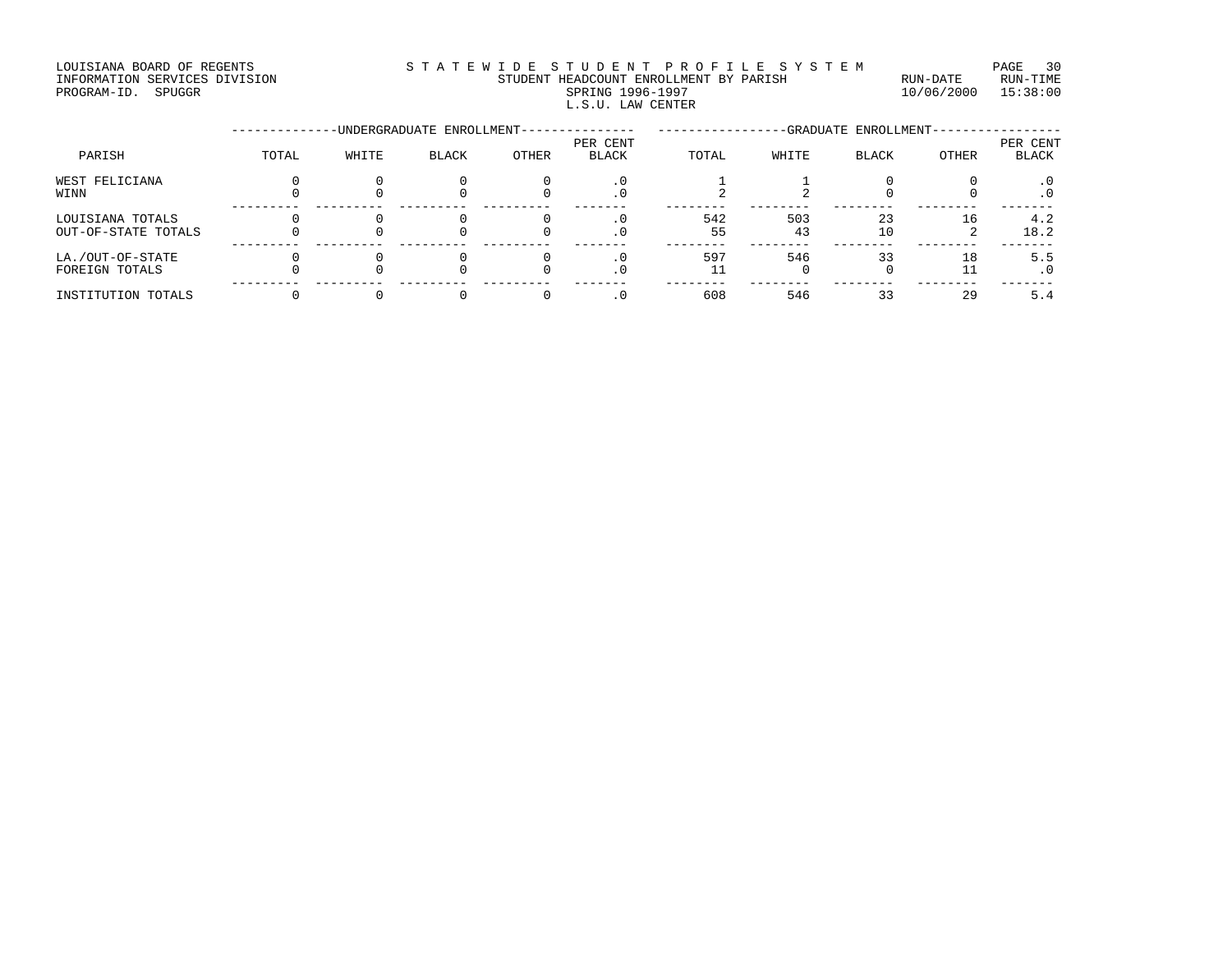|                    | INFORMATION SERVICES DIVISION | STUDENT HEADCOUNT ENROLLMENT BY PARISH |                            | RUN-DATE                | RUN-TIME |
|--------------------|-------------------------------|----------------------------------------|----------------------------|-------------------------|----------|
| PROGRAM-ID. SPUGGR |                               |                                        | SPRING 1996-1997           | $10/06/2000$ $15:38:00$ |          |
|                    |                               |                                        | SOUTHERN U. IN BATON ROUGE |                         |          |

|                  |                 |                | -UNDERGRADUATE ENROLLMENT |              | ----------   | ----------------GRADUATE ENROLLMENT |                |                |          |              |
|------------------|-----------------|----------------|---------------------------|--------------|--------------|-------------------------------------|----------------|----------------|----------|--------------|
|                  |                 |                |                           |              | PER CENT     |                                     |                |                |          | PER CENT     |
| PARISH           | TOTAL           | WHITE          | <b>BLACK</b>              | OTHER        | <b>BLACK</b> | TOTAL                               | WHITE          | <b>BLACK</b>   | OTHER    | <b>BLACK</b> |
| ACADIA           | 32              | 1              | 31                        | $\Omega$     | 96.9         | 9                                   | 4              | 5              | $\Omega$ | 55.6         |
| ALLEN            | 16              | $\mathbf{1}$   | 15                        | $\Omega$     | 93.8         | $\mathbf{1}$                        | $\mathbf 0$    | $\mathbf{1}$   | $\Omega$ | 100.0        |
| ASCENSION        | 149             | 6              | 143                       | 0            | 96.0         | 27                                  | 10             | 17             | 0        | 63.0         |
| ASSUMPTION       | 35              | $\mathbf{1}$   | 34                        | $\Omega$     | 97.1         | 11                                  | 5              | 6              | O        | 54.5         |
| AVOYELLES        | 41              | $\overline{2}$ | 39                        | $\Omega$     | 95.1         | 12                                  | $\overline{2}$ | 10             | 0        | 83.3         |
| BEAUREGARD       | 16              | $\Omega$       | 16                        | O            | 100.0        | 1                                   | 1              | $\Omega$       | $\Omega$ | $\cdot$ 0    |
| BIENVILLE        | 5               | $\Omega$       | 5                         | $\Omega$     | 100.0        | $\mathbf{1}$                        | $\Omega$       | $\mathbf{1}$   | O        | 100.0        |
| BOSSIER          | $7\phantom{.0}$ | 1              | 6                         | ∩            | 85.7         | 6                                   | $\mathbf 1$    | 5              | $\Omega$ | 83.3         |
| CADDO            | 189             | $\mathbf{1}$   | 188                       | $\Omega$     | 99.5         | 30                                  | $\overline{a}$ | 28             | $\Omega$ | 93.3         |
| CALCASIEU        | 108             | $\mathbf 1$    | 106                       | 1            | 98.1         | 22                                  | 6              | 16             | $\Omega$ | 72.7         |
| CALDWELL         | 10              | $\Omega$       | 10                        | $\Omega$     | 100.0        | $\mathbf{1}$                        | $\mathbf{0}$   | $\mathbf{1}$   | $\Omega$ | 100.0        |
| CAMERON          | 2               | $\mathbf{1}$   | $\mathbf{1}$              | $\Omega$     | 50.0         | 2                                   | 1              | $\mathbf{1}$   | U        | 50.0         |
| CATAHOULA        | 16              | $\Omega$       | 16                        | ∩            | 100.0        | 2                                   | $\Omega$       | $\overline{c}$ | $\Omega$ | 100.0        |
| CLAIBORNE        | 11              | 1              | 10                        | $\Omega$     | 90.9         | $\mathbf 0$                         | $\mathbf{0}$   | $\Omega$       | $\Omega$ | $\cdot$ 0    |
| CONCORDIA        | 33              | $\mathbf{1}$   | 32                        | $\Omega$     | 97.0         | 6                                   | $\Omega$       | 6              | $\Omega$ | 100.0        |
| DE SOTO          | 22              | $\Omega$       | 21                        | $\mathbf{1}$ | 95.5         | 4                                   | $\mathbf 1$    | 3              | O        | 75.0         |
| EAST BATON ROUGE | 2,663           | 99             | 2,544                     | 20           | 95.5         | 445                                 | 63             | 376            | 6        | 84.5         |
| EAST CARROLL     | 21              | $\mathbf 0$    | 21                        | $\mathbf 0$  | 100.0        | 7                                   | $\mathbf 0$    | 7              | $\Omega$ | 100.0        |
| EAST FELICIANA   | 107             | 8              | 98                        | 1            | 91.6         | 29                                  | 3              | 26             | U        | 89.7         |
| EVANGELINE       | 35              | $\Omega$       | 35                        | $\Omega$     | 100.0        | 30                                  | 21             | 9              | $\Omega$ | 30.0         |
| FRANKLIN         | 24              | $\Omega$       | 24                        | $\cap$       | 100.0        | 7                                   | $\mathbf{0}$   | 7              | U        | 100.0        |
| GRANT            | 11              | $\mathbf 0$    | 11                        | O            | 100.0        | $\mathbf 0$                         | $\mathbf{0}$   | 0              | 0        | $\cdot$ 0    |
| IBERIA           | 61              | $\Omega$       | 61                        | $\Omega$     | 100.0        | 33                                  | 3              | 30             | $\Omega$ | 90.9         |
| IBERVILLE        | 219             | 5              | 213                       | 1            | 97.3         | 32                                  | $\overline{4}$ | 28             | $\Omega$ | 87.5         |
| JACKSON          | 11              | 1              | 10                        | $\Omega$     | 90.9         | 3                                   | 1              | $\overline{2}$ | U        | 66.7         |
| <b>JEFFERSON</b> | 106             | $\overline{2}$ | 101                       | 3            | 95.3         | 18                                  | 10             | 7              | 1        | 38.9         |
| JEFFERSON DAVIS  | 11              | $\Omega$       | 11                        | $\Omega$     | 100.0        | 8                                   | 3              | 5              | $\Omega$ | 62.5         |
| LAFAYETTE        | 81              | 3              | 78                        | $\Omega$     | 96.3         | 37                                  | 10             | 27             | $\Omega$ | 73.0         |
| LAFOURCHE        | 23              | 1              | 22                        | $\Omega$     | 95.7         | 5                                   | 2              | 3              | 0        | 60.0         |
| LA SALLE         | 5               | $\Omega$       | 5                         | $\cap$       | 100.0        | 4                                   | $\Omega$       | 4              | $\Omega$ | 100.0        |
| LINCOLN          | 6               | $\mathbf{0}$   | 6                         | $\Omega$     | 100.0        | 4                                   | $\mathbf 1$    |                | 0        | 75.0         |
| LIVINGSTON       | 26              | 7              | 18                        | 1            | 69.2         | 13                                  | 6              |                | U        | 53.8         |
| MADISON          | 25              | $\mathbf{1}$   | 24                        | $\Omega$     | 96.0         | $\mathbf{1}$                        | $\Omega$       | $\mathbf{1}$   | $\Omega$ | 100.0        |
| MOREHOUSE        | 28              | $\mathbf{1}$   | 27                        | ∩            | 96.4         | 8                                   | $\Omega$       | 8              | U        | 100.0        |
| NATCHITOCHES     | 24              | $\overline{2}$ | 22                        | $\Omega$     | 91.7         | 9                                   | 3              | 6              | $\Omega$ | 66.7         |
| ORLEANS          | 476             | $\overline{2}$ | 472                       | 2            | 99.2         | 109                                 | 5              | 104            | 0        | 95.4         |
| OUACHITA         | 90              | 3              | 87                        | $\Omega$     | 96.7         | 14                                  | $\overline{2}$ | 12             | O        | 85.7         |
| PLAOUEMINES      | 19              | $\Omega$       | 19                        | $\Omega$     | 100.0        | $\mathbf 0$                         | $\Omega$       | $\Omega$       | U        | $\cdot$ 0    |
| POINTE COUPEE    | 94              | 6              | 87                        | $\mathbf{1}$ | 92.6         | 32                                  | 5              | 27             | $\Omega$ | 84.4         |
| RAPIDES          | 111             | 1              | 110                       | 0            | 99.1         | 30                                  | 6              | 24             | U        | 80.0         |
| RED RIVER        | 5               | $\Omega$       | 5                         | $\Omega$     | 100.0        | 2                                   | $\Omega$       | $\overline{2}$ | $\Omega$ | 100.0        |
| RICHLAND         | 7               | $\Omega$       | 7                         | $\Omega$     | 100.0        | $\mathbf 0$                         | $\Omega$       | $\Omega$       | $\Omega$ | $\cdot$ 0    |
| SABINE           | 5               | $\Omega$       | 5                         | O            | 100.0        | $\Omega$                            | $\Omega$       | $\Omega$       | $\Omega$ | $\cdot$ 0    |
| ST. BERNARD      | $7\phantom{.0}$ | $\Omega$       | 7                         | $\Omega$     | 100.0        | $\mathbf{1}$                        | $\mathbf{0}$   | $\mathbf{1}$   | $\Omega$ | 100.0        |
| ST. CHARLES      | 14              | $\mathbf 0$    | 14                        | O            | 100.0        | 3                                   | $1\,$          | 2              | 0        | 66.7         |
| ST. HELENA       | 53              | $\Omega$       | 53                        | ∩            | 100.0        | 15                                  | $\mathbf{1}$   | 14             | U        | 93.3         |
| ST. JAMES        | 116             | $\Omega$       | 115                       | 1            | 99.1         | 15                                  | 1              | 14             | U        | 93.3         |
| ST. JOHN         | 73              | 1              | 72                        |              | 98.6         | 11                                  | $\Omega$       | 11             | U        | 100.0        |
| ST. LANDRY       | 207             | 4              | 203                       | $\Omega$     | 98.1         | 98                                  | 8              | 90             | 0        | 91.8         |
| ST. MARTIN       | 41              | $\Omega$       | 41                        | $\Omega$     | 100.0        | 10                                  | $\Omega$       | 10             | $\Omega$ | 100.0        |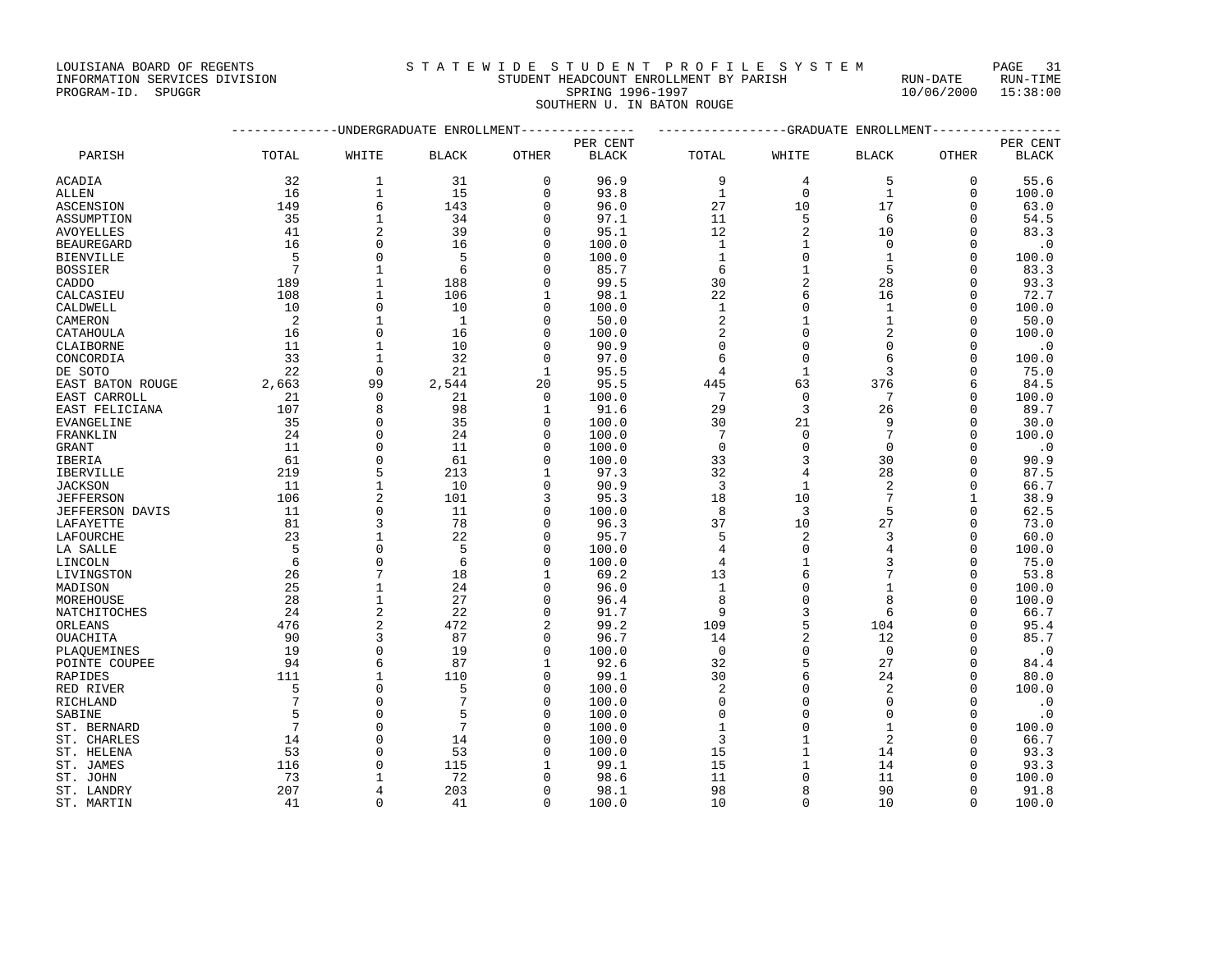INFORMATION SERVICES DIVISION STUDENT HEADCOUNT ENROLLMENT BY PARISH RUN-DATE RUN-TIME PROGRAM-ID. SPUGGR SPRING 1996-1997 10/06/2000 15:38:00

## LOUISIANA BOARD OF REGENTS STATEWIDE STUDENT PROFILE SYSTEM PAGE 32

SOUTHERN U. IN BATON ROUGE<br>SOUTHERN U. IN BATON ROUGE

|                     |       |       | -UNDERGRADUATE ENROLLMENT- |       | -GRADUATE ENROLLMENT- |       |       |              |       |          |
|---------------------|-------|-------|----------------------------|-------|-----------------------|-------|-------|--------------|-------|----------|
|                     |       |       |                            |       | PER CENT              |       |       |              |       | PER CENT |
| PARISH              | TOTAL | WHITE | <b>BLACK</b>               | OTHER | <b>BLACK</b>          | TOTAL | WHITE | <b>BLACK</b> | OTHER | BLACK    |
| ST. MARY            | 86    |       | 84                         |       | 97.7                  | 18    |       | 14           |       | 77.8     |
| ST. TAMMANY         | 63    |       | 60                         |       | 95.2                  |       |       |              |       | 55.6     |
| TANGIPAHOA          | 91    |       | 90                         |       | 98.9                  | 26    |       | 24           |       | 92.3     |
| TENSAS              | 32    |       | 32                         |       | 100.0                 |       |       |              |       | 100.0    |
| TERREBONNE          | 53    |       | 53                         |       | 100.0                 | 16    |       | 14           |       | 87.5     |
| UNION               |       |       |                            |       | 100.0                 |       |       |              |       | 100.0    |
| VERMILLION          | 19    |       | 18                         |       | 94.7                  |       |       |              |       | 62.5     |
| VERNON              | 12    |       | 12                         |       | 100.0                 |       |       |              |       | 40.0     |
| WASHINGTON          | 84    |       | 82                         |       | 97.6                  |       |       |              |       | 100.0    |
| WEBSTER             | 33    |       | 33                         |       | 100.0                 |       |       |              |       | 85.7     |
| WEST BATON ROUGE    | 112   |       | 107                        |       | 95.5                  | 18    |       |              |       | 83.3     |
| WEST CARROLL        | 10    |       | 10                         |       | 100.0                 |       |       |              |       | 100.0    |
| WEST FELICIANA      | 48    |       | 46                         |       | 95.8                  |       |       |              |       | 62.5     |
| WINN                |       |       |                            | 0     | 100.0                 |       |       |              |       | 100.0    |
| LOUISIANA TOTALS    | 6,150 | 180   | 5,938                      | 32    | 96.6                  | 1,298 | 215   | 1,074        |       | 82.7     |
| OUT-OF-STATE TOTALS | 1,706 | 15    | 1,677                      | 14    | 98.3                  | 198   | 19    | 178          |       | 89.9     |
| LA./OUT-OF-STATE    | 7,856 | 195   | 7,615                      | 46    | 96.9                  | 1,496 | 234   | 1,252        | 10    | 83.7     |
| FOREIGN TOTALS      | 113   |       | 38                         | 67    | 33.6                  | 60    |       |              | 53    | 8.3      |
| INSTITUTION TOTALS  | 7,969 | 203   | 7,653                      | 113   | 96.0                  | 1,556 | 236   | 1,257        | 63    | 80.8     |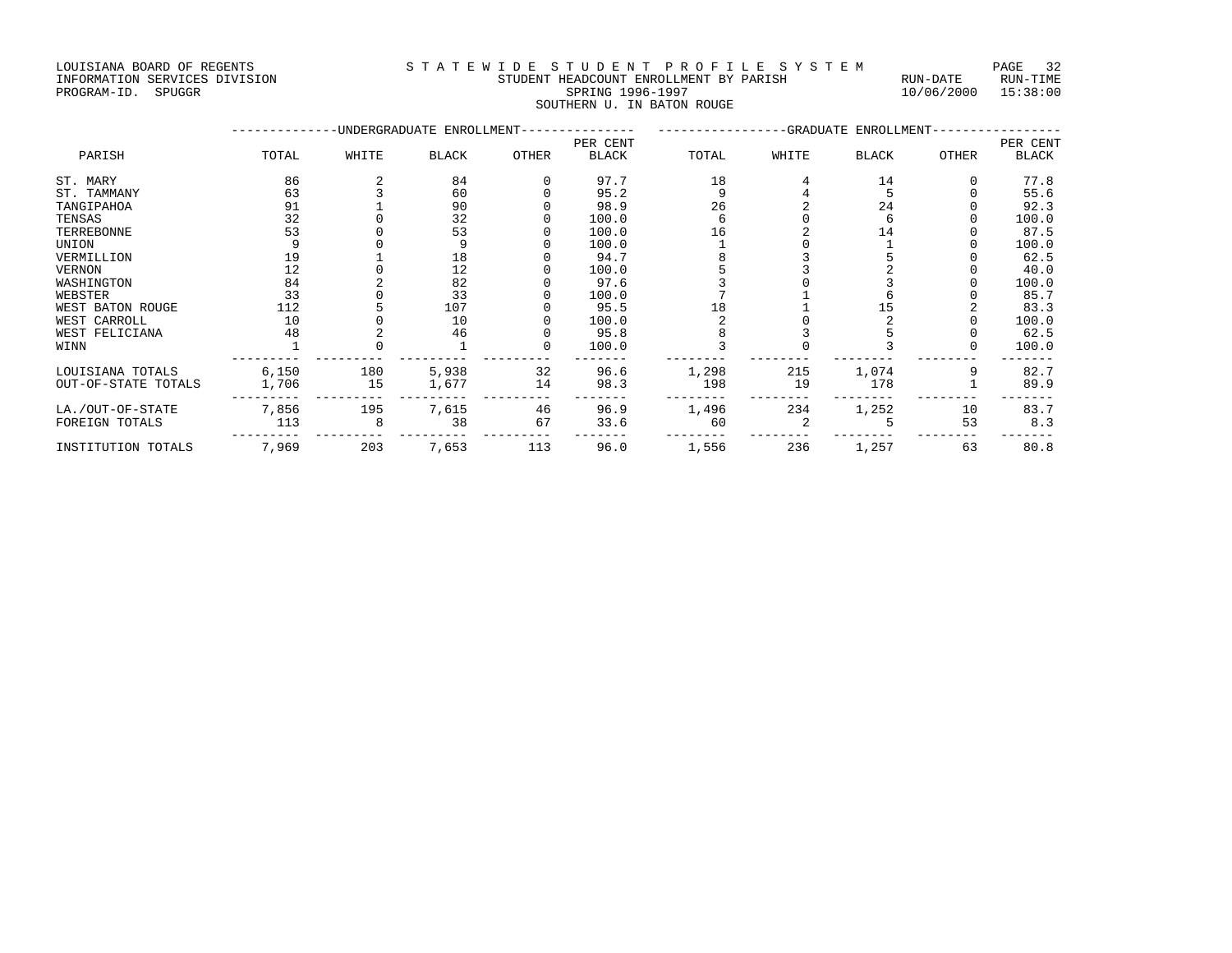INFORMATION SERVICES DIVISION STUDENT HEADCOUNT ENROLLMENT BY PARISH RUN-DATE RUN-TIME PROGRAM-ID. SPUGGR SPRING 1996-1997 10/06/2000 15:38:00

SOUTHERN U. IN NEW ORLEANS

|                        |                |                | -UNDERGRADUATE ENROLLMENT |              |              |                |              | --GRADUATE ENROLLMENT |              |              |
|------------------------|----------------|----------------|---------------------------|--------------|--------------|----------------|--------------|-----------------------|--------------|--------------|
|                        |                |                |                           |              | PER CENT     |                |              |                       |              | PER CENT     |
| PARISH                 | TOTAL          | WHITE          | <b>BLACK</b>              | OTHER        | <b>BLACK</b> | TOTAL          | WHITE        | <b>BLACK</b>          | <b>OTHER</b> | <b>BLACK</b> |
| <b>ACADIA</b>          | 1              | $\mathbf{0}$   | $\mathbf{1}$              | $\mathbf 0$  | 100.0        | $\mathbf 0$    | $\mathbf 0$  | $\Omega$              | $\Omega$     | $\cdot$ 0    |
| <b>ASCENSION</b>       | $\Omega$       | $\mathbf{0}$   | $\Omega$                  | $\mathbf 0$  | $\cdot$ 0    | $\mathbf{1}$   | $\mathbf{1}$ | $\Omega$              | $\Omega$     | $\cdot$ 0    |
| ASSUMPTION             | $\mathbf{1}$   | $\Omega$       | $\mathbf{1}$              | $\mathbf 0$  | 100.0        | $\mathbf{1}$   | $\Omega$     | $\mathbf{1}$          | $\Omega$     | 100.0        |
| <b>AVOYELLES</b>       | $\overline{3}$ | $\overline{c}$ |                           | $\mathbf 0$  | 33.3         | $\mathbf 0$    | $\Omega$     | $\Omega$              | $\Omega$     | $\cdot$ 0    |
| <b>BOSSIER</b>         | $\mathbf{1}$   | $\Omega$       |                           | $\mathbf 0$  | 100.0        | $\mathbf 0$    | $\Omega$     | $\Omega$              | $\Omega$     | $\cdot$ 0    |
| CADDO                  | 6              | $\mathbf{1}$   | 5                         | $\Omega$     | 83.3         | $\mathbf{1}$   | $\cap$       |                       | $\Omega$     | 100.0        |
| CALCASIEU              | 4              | $\Omega$       | 4                         | $\Omega$     | 100.0        | $\Omega$       | $\Omega$     | $\Omega$              | $\Omega$     | $\cdot$ 0    |
| CALDWELL               | $\mathbf{1}$   | O              |                           | $\Omega$     | 100.0        | O              | $\cap$       | C                     | $\Omega$     | $\cdot$ 0    |
| CONCORDIA              | 3              | $\Omega$       | 3                         | $\Omega$     | 100.0        | $\Omega$       | $\Omega$     | $\cap$                | $\Omega$     | $\cdot$ 0    |
| DE SOTO                | $\mathbf{1}$   | O              | $\mathbf{1}$              | $\Omega$     | 100.0        | U              | $\cap$       | ∩                     | $\Omega$     | $\cdot$ 0    |
| EAST BATON ROUGE       | 23             | $\Omega$       | 23                        | 0            | 100.0        | 3              | $\cap$       | ς                     | $\Omega$     | 100.0        |
| EAST CARROLL           | $\overline{2}$ | $\Omega$       | $\overline{2}$            | $\mathbf 0$  | 100.0        | O              | $\Omega$     | C                     | $\Omega$     | $\cdot$ 0    |
| EAST FELICIANA         | $\overline{a}$ | $\Omega$       | $\overline{2}$            | 0            | 100.0        | O              | $\sqrt{ }$   | n                     | $\Omega$     | $\cdot$ 0    |
| EVANGELINE             | $\overline{2}$ | $\Omega$       | 2                         | $\mathbf 0$  | 100.0        | $\mathbf{1}$   |              | C                     | $\Omega$     | $\cdot$ 0    |
| FRANKLIN               | 4              | $\Omega$       | 4                         | $\Omega$     | 100.0        | $\Omega$       | $\cap$       | $\cap$                | $\Omega$     | $\cdot$ 0    |
| IBERIA                 | 7              | $\mathbf{1}$   | 6                         | $\Omega$     | 85.7         | $\Omega$       | $\Omega$     | $\Omega$              | $\Omega$     | $\cdot$ 0    |
| <b>IBERVILLE</b>       | 4              | $\Omega$       | 4                         | $\Omega$     | 100.0        | $\Omega$       | $\cap$       | $\cap$                | $\Omega$     | $\cdot$ 0    |
| <b>JEFFERSON</b>       | 404            | 29             | 365                       | 10           | 90.3         | 13             | 8            |                       | $\Omega$     | 38.5         |
| <b>JEFFERSON DAVIS</b> | $\overline{2}$ | $\mathbf{1}$   | $\mathbf{1}$              | $\mathbf{0}$ | 50.0         | $\mathbf{1}$   | $\mathbf{1}$ | n                     | $\Omega$     | $\cdot$ 0    |
| LAFAYETTE              | $\overline{3}$ | $\Omega$       | $\overline{3}$            | $\mathbf 0$  | 100.0        | $\mathbf{1}$   |              | $\cap$                | $\Omega$     | $\cdot$ 0    |
| LAFOURCHE              | 12             | 2              | 10                        | $\mathbf 0$  | 83.3         | $\mathbf{1}$   | $\mathbf{1}$ | C                     | $\Omega$     | $\cdot$ 0    |
| LA SALLE               | $\mathbf{1}$   | $\Omega$       | $\mathbf{1}$              | $\mathbf 0$  | 100.0        | $\mathbf 0$    | $\Omega$     | $\cap$                | $\Omega$     | $\cdot$ 0    |
| LINCOLN                | $\mathbf{1}$   | $\Omega$       | $\mathbf{1}$              | $\mathbf 0$  | 100.0        | $\Omega$       | $\Omega$     | $\cap$                | $\Omega$     | $\cdot$ 0    |
| MADISON                | $\mathbf{1}$   | $\Omega$       | $\mathbf{1}$              | $\mathbf 0$  | 100.0        | $\Omega$       | $\Omega$     | $\cap$                | $\cap$       | $\cdot$ 0    |
| NATCHITOCHES           | ζ              | $\Omega$       | 3                         | $\Omega$     | 100.0        | $\Omega$       | $\Omega$     | $\Omega$              | $\Omega$     | $\cdot$ 0    |
| ORLEANS                | 3,235          | 60             | 3,121                     | 54           | 96.5         | 259            | 83           | 170                   | 6            | 65.6         |
| OUACHITA               | 3              | $\mathbf 0$    | 3                         | $\mathbf 0$  | 100.0        | $\mathbf 0$    | $\Omega$     | $\Omega$              | $\Omega$     | $\cdot$ 0    |
| PLAOUEMINES            | 26             | $\mathbf{1}$   | 25                        | $\Omega$     | 96.2         | $\Omega$       | $\Omega$     | $\cap$                | $\Omega$     | $\cdot$ 0    |
| POINTE COUPEE          | $\mathbf{1}$   | $\Omega$       | $\mathbf{1}$              | $\mathbf 0$  | 100.0        | $\mathbf{1}$   | $\Omega$     | $\mathbf{1}$          | $\Omega$     | 100.0        |
| RAPIDES                | 3              | $\overline{1}$ | 2                         | $\mathbf 0$  | 66.7         | $\mathbf{1}$   | $\Omega$     | 1                     | $\Omega$     | 100.0        |
| SABINE                 | $\mathbf{1}$   | $\Omega$       | $\mathbf{1}$              | 0            | 100.0        | $\mathbf{1}$   |              | $\Omega$              | $\Omega$     | $\cdot$ 0    |
| ST. BERNARD            | 23             | 4              | 17                        | 2            | 73.9         | 2              |              |                       | $\Omega$     | 50.0         |
| ST. CHARLES            | 50             | $\Omega$       | 50                        | 0            | 100.0        | $\Omega$       | $\Omega$     | $\cap$                | $\Omega$     | $\cdot$ 0    |
| ST. HELENA             | $\overline{2}$ | $\Omega$       | $\overline{2}$            | 0            | 100.0        | $\Omega$       | $\Omega$     | $\Omega$              | $\Omega$     | $\cdot$ 0    |
| ST. JAMES              | 3              | $\Omega$       | 3                         | 0            | 100.0        | 1              | $\cap$       |                       | $\Omega$     | 100.0        |
| ST. JOHN               | 29             | $\overline{1}$ | 28                        | $\Omega$     | 96.6         | 1              | $\cap$       |                       | $\Omega$     | 100.0        |
| ST. LANDRY             | 5              | $\Omega$       | 5                         | $\Omega$     | 100.0        | O              | $\cap$       | $\cap$                | $\Omega$     | $\cdot$ 0    |
| ST. MARTIN             | $\overline{2}$ | $\Omega$       | $\overline{2}$            | $\Omega$     | 100.0        | $\Omega$       | $\Omega$     | $\Omega$              | $\Omega$     | $\cdot$ 0    |
| ST. MARY               | 8              | $\mathbf{1}$   | 7                         | $\Omega$     | 87.5         | $\mathbf{1}$   | $\Omega$     |                       | $\Omega$     | 100.0        |
| ST. TAMMANY            | 29             | $\overline{a}$ | 27                        | $\Omega$     | 93.1         | $\Omega$       | $\Omega$     | $\Omega$              | $\Omega$     | $\cdot$ 0    |
| TANGIPAHOA             | 9              | $\overline{1}$ | 8                         | $\Omega$     | 88.9         | $\mathbf{1}$   | $\Omega$     |                       | $\Omega$     | 100.0        |
| TENSAS                 | $\mathbf{1}$   | $\Omega$       | $\mathbf{1}$              | $\mathbf 0$  | 100.0        | $\mathbf 0$    | $\Omega$     | $\cap$                | $\Omega$     | $\cdot$ 0    |
| TERREBONNE             | 14             | $\overline{1}$ | 12                        | $\mathbf{1}$ | 85.7         | 3              | $\Omega$     | 3                     | $\Omega$     | 100.0        |
| WASHINGTON             | 9              | $\Omega$       | 9                         | $\Omega$     | 100.0        | $\overline{a}$ | $\Omega$     | $\overline{c}$        | $\Omega$     | 100.0        |
| LOUISIANA TOTALS       | 3,945          | 108            | 3,770                     | 67           | 95.6         | 296            | 98           | 192                   | 6            | 64.9         |
| OUT-OF-STATE TOTALS    | 101            | 5              | 86                        | 10           | 85.1         | 3              | $\mathbf{1}$ | 2                     | $\mathsf 0$  | 66.7         |
| LA./OUT-OF-STATE       | 4,046          | 113            | 3,856                     | 77           | 95.3         | 299            | 99           | 194                   | 6            | 64.9         |
| FOREIGN TOTALS         | 71             | $\mathbf 0$    | $\mathbf 0$               | 71           | $\cdot$ 0    | $\mathbf{1}$   | $\mathbf 0$  | $\mathbf 0$           | $\mathbf{1}$ | $\cdot$ 0    |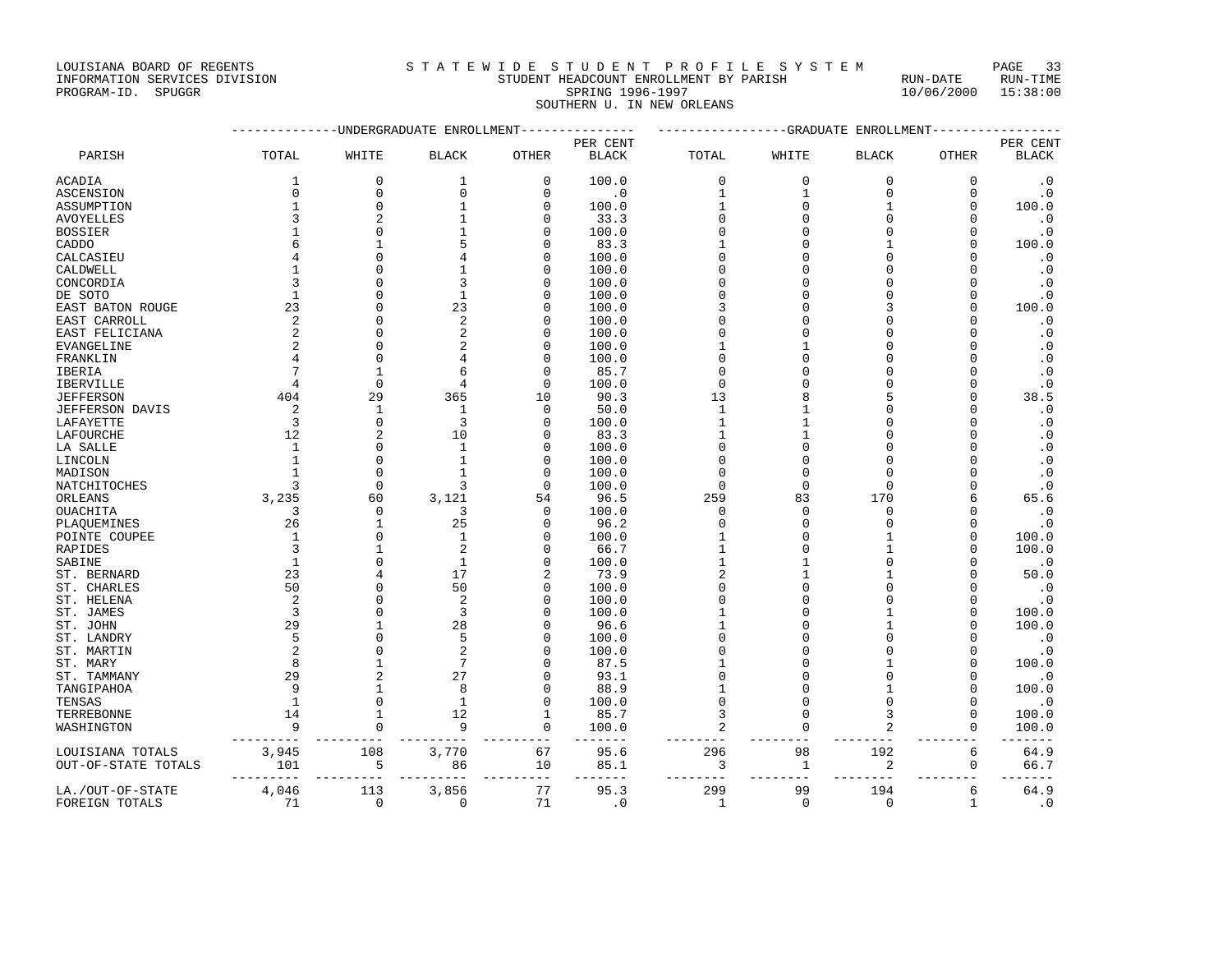| LOUISIANA BOARD OF REGENTS    | STATEWIDE STUDENT PROFILE SYSTEM       |            | PAGE 34  |
|-------------------------------|----------------------------------------|------------|----------|
| INFORMATION SERVICES DIVISION | STUDENT HEADCOUNT ENROLLMENT BY PARISH | RIJN-DATE  | RUN-TIME |
| PROGRAM-ID. SPUGGR            | SPRING 1996-1997                       | 10/06/2000 | 15:38:00 |
|                               | SOUTHERN U. IN NEW ORLEANS             |            |          |

|                    |       |       | -UNDERGRADUATE ENROLLMENT--- |       |                             |       |       | -GRADUATE ENROLLMENT---- |       |                               |
|--------------------|-------|-------|------------------------------|-------|-----------------------------|-------|-------|--------------------------|-------|-------------------------------|
| PARISH             | TOTAL | WHITE | <b>BLACK</b>                 | OTHER | CENT<br>PER<br><b>BLACK</b> | TOTAL | WHITE | <b>BLACK</b>             | OTHER | . CENT<br>PER<br><b>BLACK</b> |
| INSTITUTION TOTALS | 4,11. | + + + | ,856                         | 148   | 93<br>. _ _                 | 300   | 9Q    | 194                      |       | 64.7                          |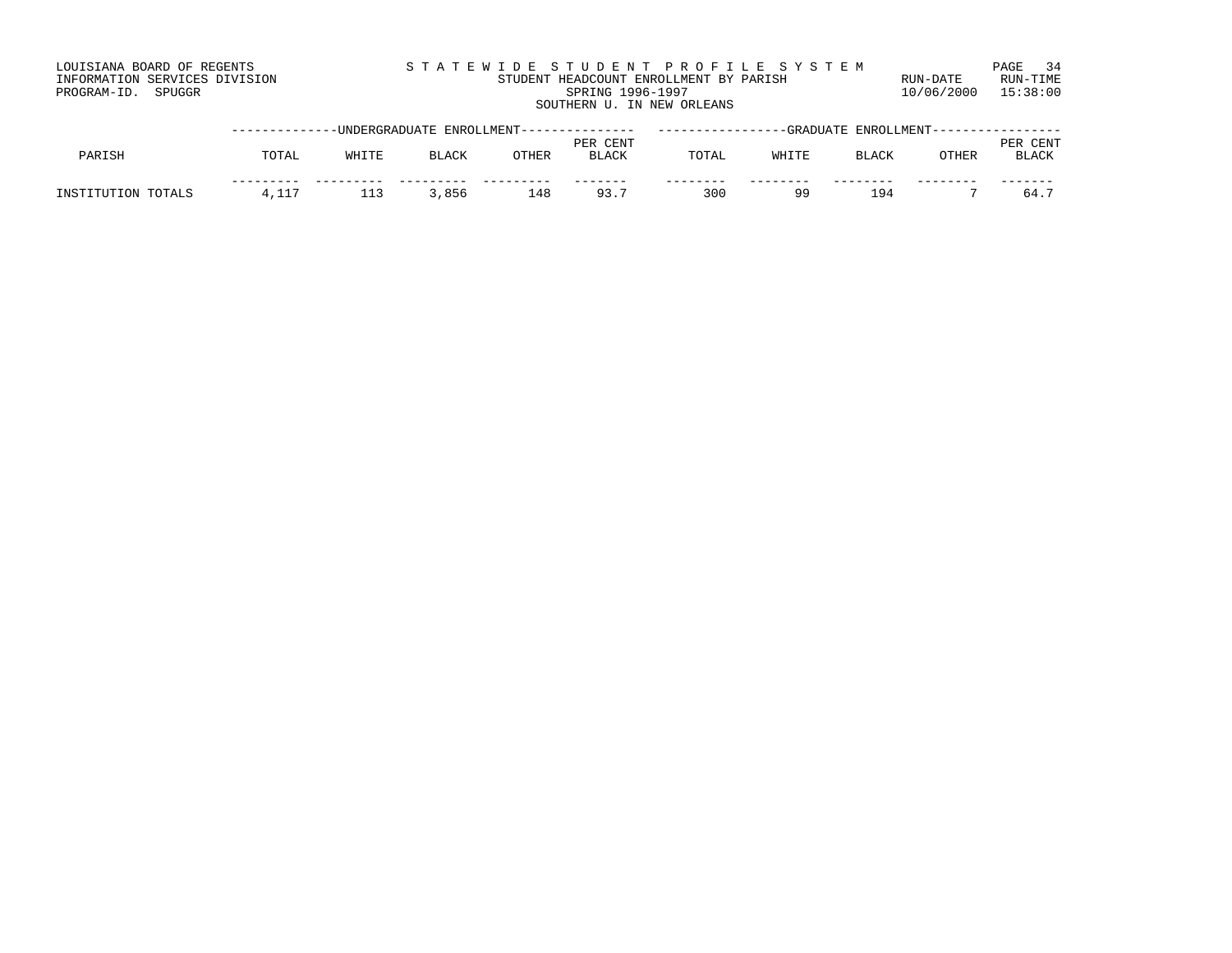INFORMATION SERVICES DIVISION STUDENT HEADCOUNT ENROLLMENT BY PARISH RUN-DATE RUN-TIME

# LOUISIANA BOARD OF REGENTS SOUND THE S T A T E W I D E S T U D E N T P R O F I L E S Y S T E M PAGE 35<br>STUDENT HEADCOUNT ENROLLMENT BY PARISH RUN-DATE RUN-TIME

PROGRAM-ID. SPUGGR SPRING 1996-1997 10/06/2000 15:38:00 SOUTHERN U. IN SHREVEPORT

|                     |                |                          | -UNDERGRADUATE ENROLLMENT |              |              |             | -GRADUATE   | ENROLLMENT   |             |                            |
|---------------------|----------------|--------------------------|---------------------------|--------------|--------------|-------------|-------------|--------------|-------------|----------------------------|
|                     |                |                          |                           |              | PER CENT     |             |             |              |             | PER CENT                   |
| PARISH              | TOTAL          | WHITE                    | <b>BLACK</b>              | <b>OTHER</b> | <b>BLACK</b> | TOTAL       | WHITE       | <b>BLACK</b> | OTHER       | <b>BLACK</b>               |
| ASSUMPTION          | $\mathbf{1}$   | $\mathbf{0}$             | $\mathbf{1}$              | $\mathbf 0$  | 100.0        | $\Omega$    | $\mathbf 0$ | $\Omega$     | $\mathbf 0$ | $\cdot$ 0                  |
| <b>AVOYELLES</b>    | $\mathbf{1}$   | $\mathbf{0}$             | $\mathbf{1}$              | $\mathbf 0$  | 100.0        | $\Omega$    | $\Omega$    | $\Omega$     | $\Omega$    | $\cdot$ 0                  |
| <b>BEAUREGARD</b>   | $\mathbf{1}$   | $\mathbf{1}$             | $\Omega$                  | U            | $\cdot$ 0    | O           | $\Omega$    |              | $\cap$      | $\cdot$ 0                  |
| <b>BIENVILLE</b>    | $\mathsf{Q}$   | $\overline{2}$           | 7                         | U            | 77.8         | U           |             |              | $\cap$      | $\cdot$ 0                  |
| <b>BOSSIER</b>      | 83             | 12                       | 70                        |              | 84.3         | O           |             |              | $\Omega$    | $\overline{\phantom{0}}$ . |
| CADDO               | 1,045          | 74                       | 967                       | 4            | 92.5         | $\Omega$    |             |              | $\cap$      | $\cdot$ 0                  |
| CALCASIEU           | 2              | $\mathbf{1}$             | $\mathbf{1}$              | O            | 50.0         | ሰ           |             |              | $\Omega$    | $\cdot$ 0                  |
| CATAHOULA           | 2              | $\Omega$                 |                           | U            | 100.0        | U           |             |              | $\cap$      | $\cdot$ 0                  |
| CLAIBORNE           | 8              |                          |                           |              | 87.5         | U           |             |              | $\cap$      | $\cdot$ 0                  |
| CONCORDIA           | $\overline{2}$ | $\Omega$                 | $\mathfrak{D}$            | U            | 100.0        | O           | n           |              | $\Omega$    | $\cdot$ 0                  |
| DE SOTO             | 69             | 3                        | 66                        |              | 95.7         | O           |             |              | $\Omega$    | $\cdot$ 0                  |
| EAST BATON ROUGE    | 5              |                          |                           | U            | 100.0        | U           |             |              | $\cap$      | $\cdot$ 0                  |
| EAST FELICIANA      |                | $\cap$                   |                           | U            | 100.0        | $\Omega$    |             |              | $\Omega$    | $\cdot$ 0                  |
| FRANKLIN            | 3              |                          |                           | U            | 100.0        | U           |             |              | $\Omega$    | $\cdot$ 0                  |
| IBERVILLE           | $\overline{a}$ | $\Omega$                 |                           | U            | 100.0        | U           |             |              | $\Omega$    | $\cdot$ 0                  |
| <b>JACKSON</b>      | $\overline{a}$ |                          |                           | U            | 100.0        | ሰ           |             |              | $\cap$      | $\cdot$ 0                  |
| LA SALLE            | $\overline{a}$ |                          |                           | U            | 100.0        | U           |             |              | $\cap$      | $\cdot$ 0                  |
| LINCOLN             | $\mathbf{1}$   |                          |                           | U            | 100.0        | O           |             |              | $\Omega$    | $\cdot$ 0                  |
| MADISON             |                |                          |                           | U            | 100.0        | O           |             |              | $\cap$      | $\cdot$ 0                  |
| MOREHOUSE           |                |                          |                           |              | 100.0        |             |             |              | $\cap$      | $\cdot$ 0                  |
| NATCHITOCHES        |                |                          |                           |              | 100.0        |             |             |              | $\cap$      | $\cdot$ 0                  |
| ORLEANS             |                |                          |                           |              | 66.7         |             |             |              | $\cap$      | $\cdot$ 0                  |
| OUACHITA            |                |                          |                           |              | 100.0        | $\Omega$    |             |              | $\cap$      | $\cdot$ 0                  |
| POINTE COUPEE       |                |                          |                           |              | 100.0        | U           |             |              | $\cap$      | $\cdot$ 0                  |
| <b>RAPIDES</b>      |                |                          |                           |              | 60.0         | U           |             |              | $\cap$      | $\cdot$ 0                  |
| RED RIVER           |                | κ                        |                           |              | 50.0         | U           |             |              | $\cap$      | $\cdot$ 0                  |
| <b>RICHLAND</b>     |                |                          |                           |              | $\cdot$ 0    | O           |             |              | $\Omega$    | $\cdot$ 0                  |
| ST. CHARLES         |                |                          |                           | O            | 100.0        | U           |             |              | $\Omega$    | $\cdot$ 0                  |
| ST. HELENA          |                |                          |                           | U            | 100.0        | ሰ           |             |              | $\Omega$    | $\cdot$ 0                  |
| ST. LANDRY          |                |                          |                           | O.           | 100.0        | O           |             |              | $\Omega$    | $\cdot$ 0                  |
| ST. MARY            |                |                          |                           |              | 100.0        | O           |             |              | $\Omega$    | $\cdot$ 0                  |
| UNION               |                | $\cap$                   |                           | O            | 100.0        | U           |             |              | $\cap$      | $\cdot$ 0                  |
| VERMILLION          |                |                          |                           |              | 100.0        |             |             |              | $\cap$      | $\cdot$ 0                  |
| <b>VERNON</b>       | $\overline{a}$ |                          | $\mathbf{1}$              |              | 50.0         | O           |             |              | $\cap$      | $\cdot$ 0                  |
| WASHINGTON          | 11             | $\overline{2}$           | 9                         |              | 81.8         | $\Omega$    | $\cap$      |              | $\Omega$    | $\cdot$ 0                  |
| WEBSTER             | 32             | $\overline{4}$           | 28                        | $\Omega$     | 87.5         | O           | $\Omega$    |              | $\cap$      | $\cdot$ 0                  |
| WEST FELICIANA      | $\mathbf{1}$   | $\Omega$                 | $\mathbf{1}$              | 0            | 100.0        | U           | $\Omega$    |              | $\Omega$    | $\cdot$ 0                  |
| LOUISIANA TOTALS    | 1,317          | 110                      | 1,201                     | 6            | 91.2         | $\mathsf 0$ | $\mathbf 0$ | $\mathbf 0$  | $\mathbf 0$ | $\boldsymbol{\cdot}$ 0     |
| OUT-OF-STATE TOTALS | $1\,$          | $\mathbf 0$              | $\mathbf{1}$              | 0            | 100.0        | $\mathbf 0$ | $\mathbf 0$ | $\mathbf 0$  | 0           | $\boldsymbol{\cdot}$ 0     |
| LA./OUT-OF-STATE    | 1,318          | 110                      | 1,202                     | 6            | 91.2         | 0           | $\mathbf 0$ | $\mathbf 0$  | $\mathbf 0$ | $\cdot$ 0                  |
| FOREIGN TOTALS      | $\Omega$       | $\mathbf 0$<br>$- - - -$ | 0                         | $\mathbf 0$  | $\cdot$ 0    | 0           | $\mathbf 0$ | $\mathbf 0$  | $\mathbf 0$ | $\cdot$ 0                  |
| INSTITUTION TOTALS  | 1,318          | 110                      | 1,202                     | 6            | 91.2         | $\mathbf 0$ | $\mathbf 0$ | $\Omega$     | $\mathbf 0$ | $\cdot$ 0                  |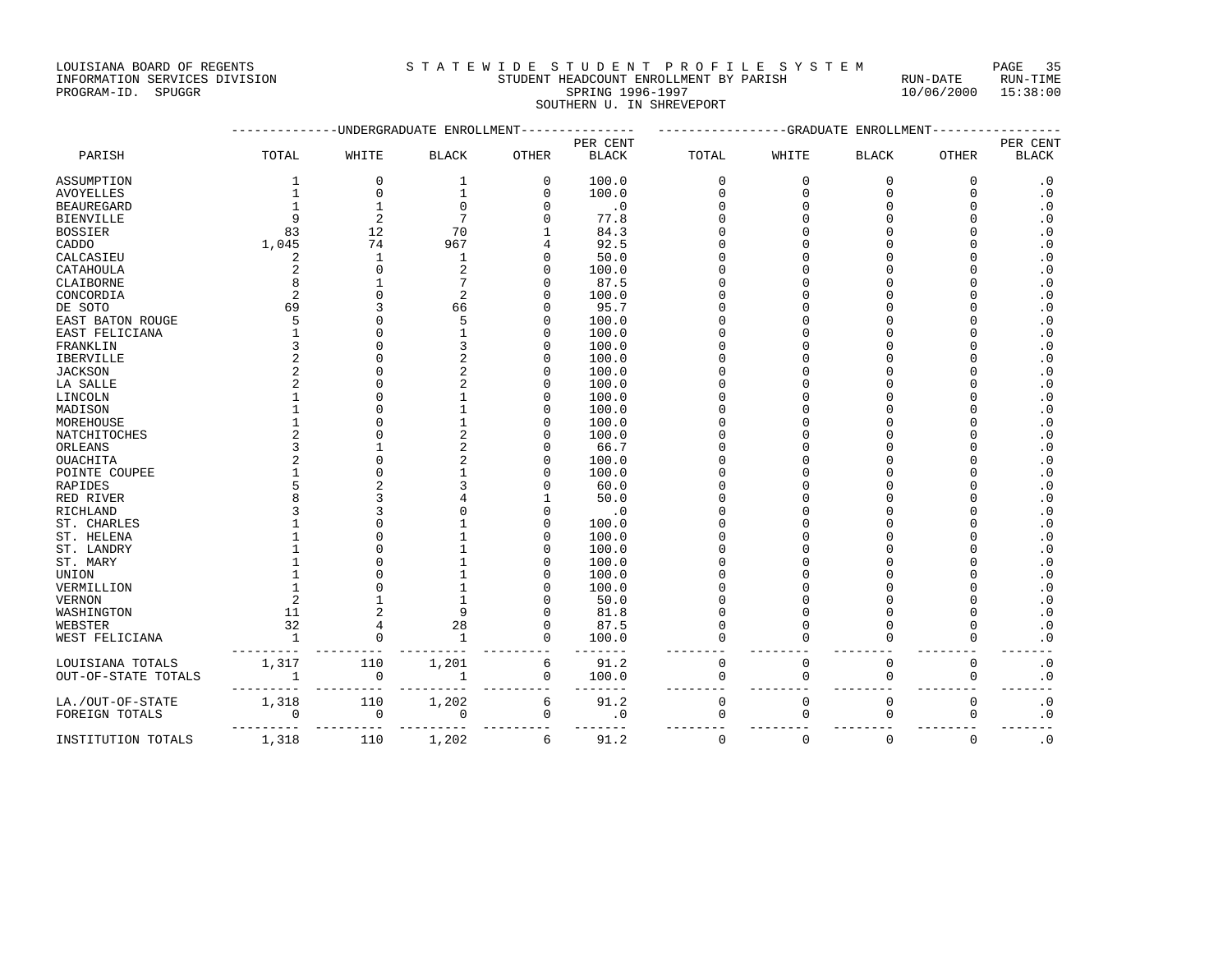#### INFORMATION SERVICES DIVISION STUDENT HEADCOUNT ENROLLMENT BY PARISH RUN-DATE RUN-TIME PROGRAM-ID. SPUGGR SPRING 1996-1997 10/06/2000 15:38:00

UNIVERSITY OF LA. SYSTEM TOTALS

|                         | -------------DNDERGRADUATE ENROLLMENT-------------- |       |              |          | ---------------GRADUATE ENROLLMENT---------------- |       |                 |                 |                |              |
|-------------------------|-----------------------------------------------------|-------|--------------|----------|----------------------------------------------------|-------|-----------------|-----------------|----------------|--------------|
|                         |                                                     |       |              |          | PER CENT                                           |       |                 |                 |                | PER CENT     |
| PARISH                  | TOTAL                                               | WHITE | <b>BLACK</b> | OTHER    | <b>BLACK</b>                                       | TOTAL | WHITE           | <b>BLACK</b>    | OTHER          | <b>BLACK</b> |
| ACADIA                  | 789                                                 | 635   | 143          | 11       | 18.1                                               | 66    | 57              | 7               | 2              | 10.6         |
| ALLEN                   | 282                                                 | 228   | 42           | 12       | 14.9                                               | 60    | 57              | 3               | $\Omega$       | 5.0          |
| ASCENSION               | 885                                                 | 776   | 95           | 14       | 10.7                                               | 43    | 38              | 5               | $\Omega$       | 11.6         |
| ASSUMPTION              | 373                                                 | 287   | 80           | 6        | 21.4                                               | 62    | 41              | 21              | $\mathbf 0$    | 33.9         |
| AVOYELLES               | 323                                                 | 236   | 77           | 10       | 23.8                                               | 45    | 36              | 9               | $\Omega$       | 20.0         |
| BEAUREGARD              | 600                                                 | 500   | 75           | 25       | 12.5                                               | 90    | 81              | $7\phantom{.0}$ | $\overline{2}$ | 7.8          |
| BIENVILLE               | 323                                                 | 152   | 153          | 18       | 47.4                                               | 39    | 20              | 17              | $\overline{2}$ | 43.6         |
| BOSSIER                 | 1,294                                               | 931   | 236          | 127      | 18.2                                               | 157   | 130             | 18              | 9              | 11.5         |
| CADDO                   | 2,377                                               | 1,300 | 956          | 121      | 40.2                                               | 321   | 216             | 95              | 10             | 29.6         |
| CALCASIEU               | 4,047                                               | 3,147 | 788          | 112      | 19.5                                               | 607   | 499             | 94              | 14             | 15.5         |
| CALDWELL                | 199                                                 | 166   | 23           | 10       | 11.6                                               | 20    | 19              | $\mathbf{1}$    | $\mathbf 0$    | 5.0          |
| CAMERON                 | 192                                                 | 182   | 8            | 2        | 4.2                                                | 27    | 26              | $\Omega$        | $\mathbf{1}$   | $\cdot$ 0    |
| CATAHOULA               | 306                                                 | 234   | 64           | 8        | 20.9                                               | 32    | 26              | 5               | $\mathbf{1}$   | 15.6         |
| CLAIBORNE               | 250                                                 | 129   | 117          | 4        | 46.8                                               | 32    | 18              | 13              | $\mathbf{1}$   | 40.6         |
| CONCORDIA               | 319                                                 | 222   | 91           | 6        | 28.5                                               | 33    | 24              | 9               | O              | 27.3         |
| DE SOTO                 | 348                                                 | 181   | 152          | 15       | 43.7                                               | 39    | 27              | 12              | $\Omega$       | 30.8         |
| EAST BATON ROUGE        | 3,614                                               | 3,037 | 422          | 155      | 11.7                                               | 292   | 255             | 31              | 6              | 10.6         |
| EAST CARROLL            | 153                                                 | 62    | 90           | 1        | 58.8                                               | 24    | 6               | 18              | $\Omega$       | 75.0         |
| EAST FELICIANA          | 119                                                 | 91    | 24           | 4        | 20.2                                               | 9     | 8               | $\mathbf{1}$    | $\Omega$       | 11.1         |
| EVANGELINE              | 307                                                 | 251   | 53           | 3        | 17.3                                               | 54    | 46              | 6               | 2              | 11.1         |
| FRANKLIN                | 464                                                 | 317   | 142          | 5        | 30.6                                               | 100   | 76              | 23              | $\mathbf{1}$   | 23.0         |
| GRANT                   | 252                                                 | 187   | 46           | 19       | 18.3                                               | 41    | 37              | 4               | 0              | 9.8          |
| IBERIA                  | 1,522                                               | 1,089 | 365          | 68       | 24.0                                               | 93    | 74              | 12              | 7              | 12.9         |
| IBERVILLE               | 205                                                 | 153   | 47           | 5        | 22.9                                               | 18    | 11              | 7               | 0              | 38.9         |
| JACKSON                 | 390                                                 | 242   | 137          | 11       | 35.1                                               | 52    | 37              | 15              | U              | 28.8         |
| JEFFERSON               | 7,433                                               | 5,021 | 1,342        | 1,070    | 18.1                                               | 182   | 140             | 35              | 7              | 19.2         |
| JEFFERSON DAVIS         | 542                                                 | 459   | 75           | 8        | 13.8                                               | 99    | 87              | 10              | 2              | 10.1         |
| LAFAYETTE               | 6,518                                               | 5,165 | 1,007        | 346      | 15.4                                               | 733   | 618             | 45              | 70             | 6.1          |
| LAFOURCHE               | 2,037                                               | 1,766 | 184          | 87       | 9.0                                                | 308   | 274             | 25              | 9              | 8.1          |
| LA SALLE                | 316                                                 | 280   | 15           | 21       | 4.7                                                | 28    | 27              | $\mathbf{1}$    | $\Omega$       | 3.6          |
| LINCOLN                 | 1,702                                               | 1,167 | 480          | 55       | 28.2                                               | 243   | 146             | 88              | 9              | 36.2         |
| LIVINGSTON              | 1,425                                               | 1,345 | 56           | 24       | 3.9                                                | 153   | 148             | 5               | $\Omega$       | 3.3          |
| MADISON                 | 267                                                 | 106   | 158          | 3        | 59.2                                               | 39    | 7               | 32              | $\Omega$       | 82.1         |
| MOREHOUSE               | 681                                                 | 388   | 290          | 3        | 42.6                                               | 64    | 33              | 31              | $\Omega$       | 48.4         |
| NATCHITOCHES            | 1,246                                               | 741   | 408          | 97       | 32.7                                               | 195   | 141             | 50              | 4              | 25.6         |
| ORLEANS                 | 7,333                                               | 2,194 | 4,475        | 664      | 61.0                                               | 143   | 82              | 47              | 14             | 32.9         |
| OUACHITA                | 4,301                                               | 3,056 | 1,125        | 120      | 26.2                                               | 566   | 435             | 117             | 14             | 20.7         |
| PLAOUEMINES             | 654                                                 | 441   | 170          | 43       | 26.0                                               | 15    | 13              | 2               | $\mathbf 0$    | 13.3         |
| POINTE COUPEE           | 220                                                 | 187   | 27           | 6        | 12.3                                               | 10    | 8               | $\mathbf{1}$    | 1              | 10.0         |
| RAPIDES                 | 1,695                                               | 1,091 | 502          | 102      | 29.6                                               | 297   | 220             | 66              | 11             | 22.2         |
|                         | 200                                                 | 102   | 86           | 12       | 43.0                                               | 25    | 24              | $\mathbf{1}$    | $\mathbf 0$    | 4.0          |
| RED RIVER<br>RICHLAND   | 518                                                 | 382   | 131          | 5        | 25.3                                               | 60    | 44              | 16              | $\Omega$       | 26.7         |
|                         | 568                                                 | 420   | 70           | 78       | 12.3                                               | 73    | 57              | 6               | 10             | 8.2          |
| SABINE<br>ST. BERNARD   | 1,841                                               | 1,659 | 74           | 108      | 4.0                                                | 7     | $7\phantom{.0}$ | $\Omega$        | $\Omega$       | $\cdot$ 0    |
| ST. CHARLES             | 816                                                 | 638   | 146          | 32       | 17.9                                               | 64    | 51              | 12              | 1              | 18.8         |
|                         | 104                                                 | 29    | 75           | $\Omega$ | 72.1                                               | 11    | 6               | 5               | $\Omega$       | 45.5         |
| ST. HELENA<br>ST. JAMES | 315                                                 | 223   | 86           | 6        | 27.3                                               | 27    | 23              | 4               | $\Omega$       | 14.8         |
|                         | 799                                                 | 552   | 214          | 33       | 26.8                                               | 37    | 29              | 8               | U              | 21.6         |
| ST. JOHN<br>ST. LANDRY  | 1,184                                               | 753   | 403          | 28       | 34.0                                               | 125   | 97              | 22              | 6              | 17.6         |
|                         | 879                                                 | 612   | 239          | 28       |                                                    | 57    | 44              | 8               | 5              |              |
| ST. MARTIN              |                                                     |       |              |          | 27.2                                               |       |                 |                 |                | 14.0         |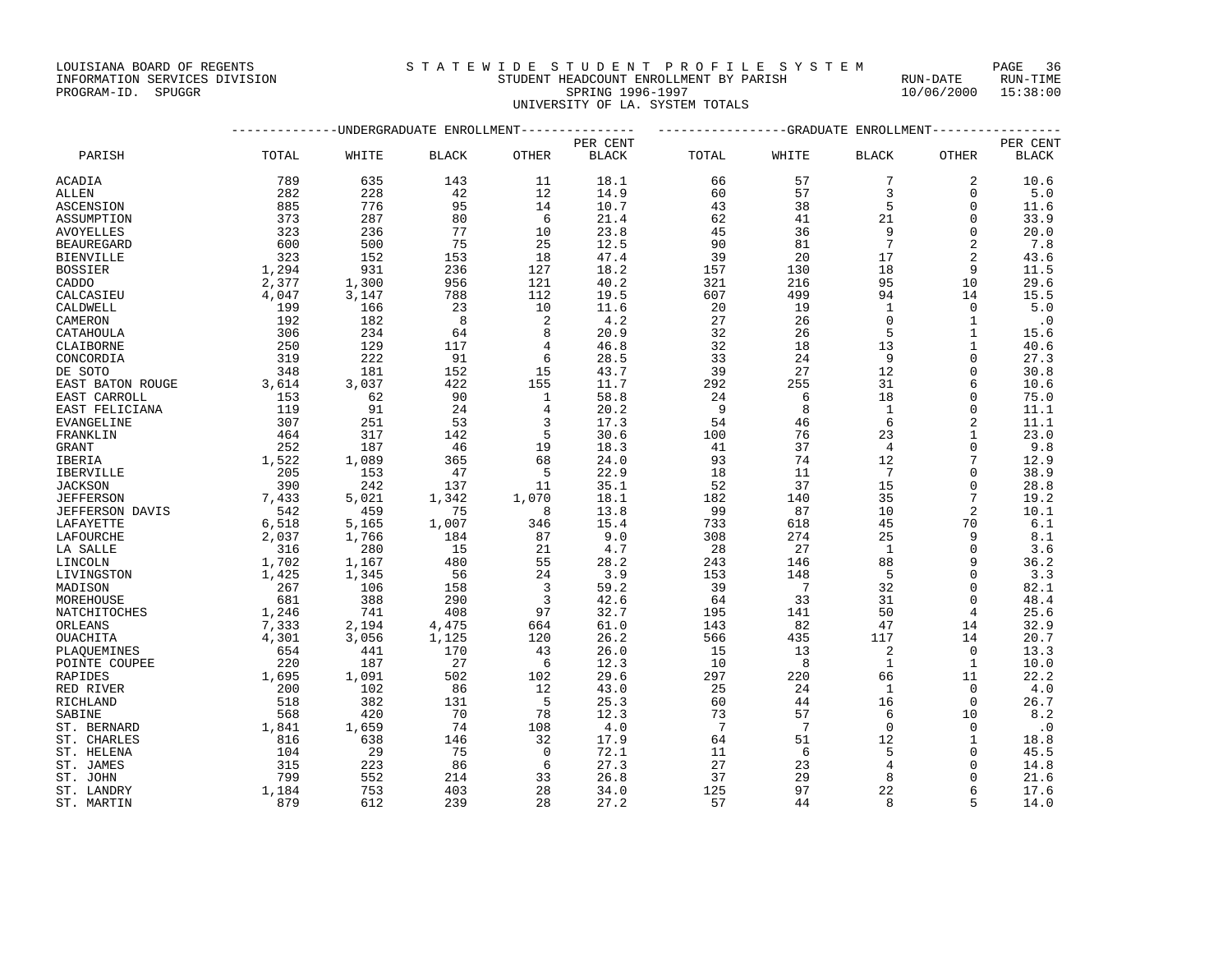#### INFORMATION SERVICES DIVISION STUDENT HEADCOUNT ENROLLMENT BY PARISH RUN-DATE RUN-TIME PROGRAM-ID. SPUGGR SPRING 1996-1997 10/06/2000 15:38:00 UNIVERSITY OF LA. SYSTEM TOTALS

#### --------------UNDERGRADUATE ENROLLMENT--------------- -----------------GRADUATE ENROLLMENT----------------- PER CENT PER CENT PARISH TOTAL WHITE BLACK OTHER BLACK TOTAL WHITE BLACK OTHER BLACK ST. MARY 967 660 248 59 25.6 126 104 15 7 11.9 ST. TAMMANY 3,503 3,047 306 150 8.7 377 350 16 11 4.2 TANGIPAHOA 2,961 2,370 526 65 17.8 350 288 57 5 16.3 TENSAS 138 63 71 4 51.4 23 15 7 1 30.4 TERREBONNE 2,129 1,780 239 110 11.2 234 194 37 3 15.8 UNION 441 330 100 11 22.7 60 45 14 1 23.3 VERMILLION 1,089 918 119 52 10.9 68 60 7 1 10.3 VERNON 1,398 970 239 189 17.1 177 149 18 10 10.2 WASHINGTON 583 439 141 3 24.2 93 73 20 0 21.5 WEBSTER 523 332 175 16 33.5 82 64 17 1 20.7 WEST BATON ROUGE 137 122 11 4 8.0 8 7 0 1 .0 WEST CARROLL 282 242 35 5 12.4 28 24 4 0 14.3 WEST FELICIANA 91 81 8 2 8.8 3 2 0 1 .0 WINN 562 404 131 27 23.3 71 55 15 1 21.1 --------- --------- --------- --------- ------- -------- -------- -------- -------- ------- LOUISIANA TOTALS 78,331 55,270 18,613 4,448 23.8 7,617 6,056 1,297 264 17.0 OUT-OF-STATE TOTALS 6,035 2,457 3,279 299 54.3 703 494 165 44 23.5 --------- --------- --------- --------- ------- -------- -------- -------- -------- ------- LA./OUT-OF-STATE 84,366 57,727 21,892 4,747 25.9 8,320 6,550 1,462 308 17.6 FOREIGN TOTALS 1,010 43 30 937 3.0 770 4 4 762 .5 --------- --------- --------- --------- ------- -------- -------- -------- -------- ------- INSTITUTION TOTALS 85,376 57,770 21,922 5,684 25.7 9,090 6,554 1,466 1,070 16.1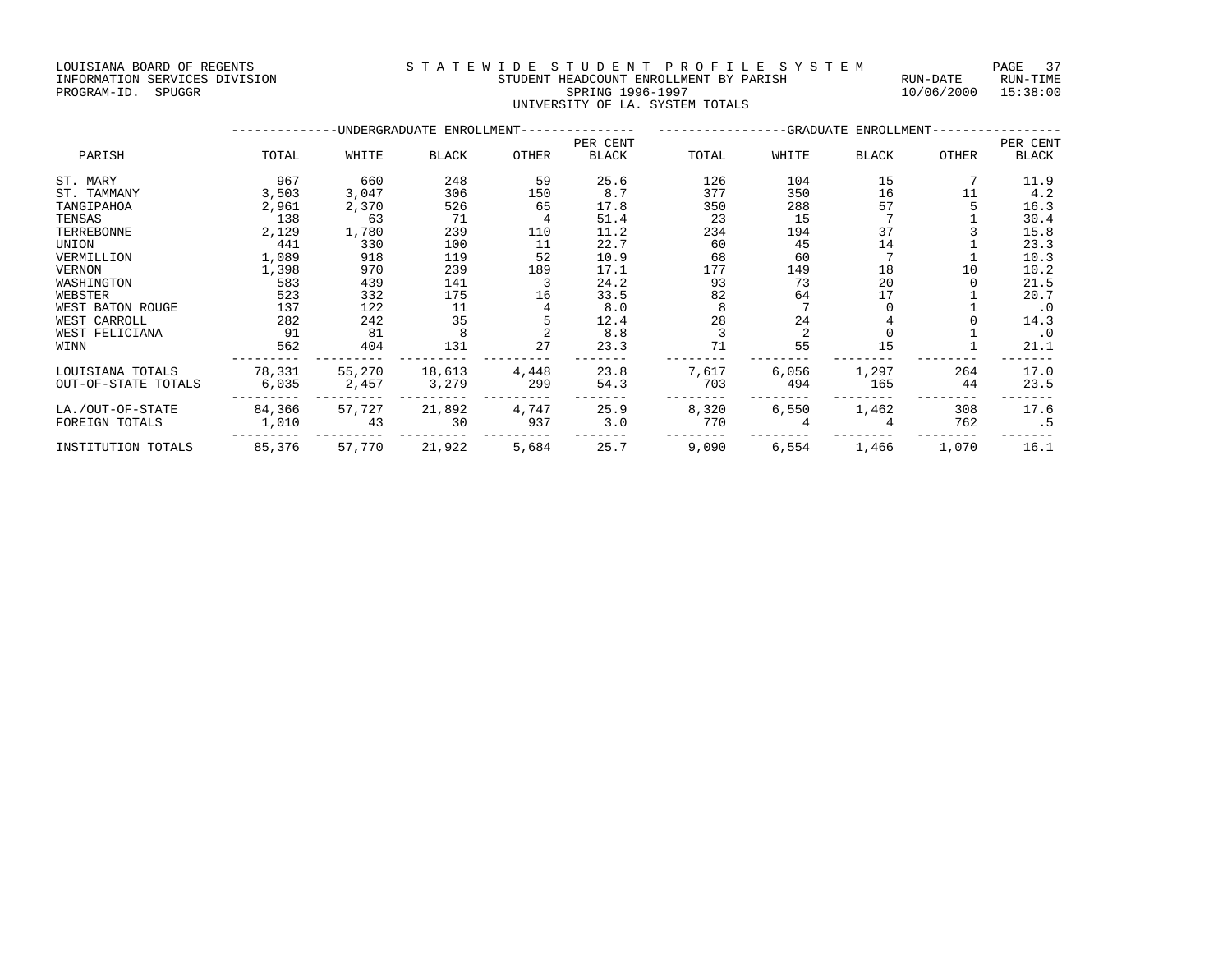#### INFORMATION SERVICES DIVISION STUDENT HEADCOUNT ENROLLMENT BY PARISH RUN-DATE RUN-TIME EXTERNIS AND SERVICES DIVISION **EXAMPLE AND SPUGGRAM-ID.** SPUGGRAM-ID. SPUGGRAM-ID. SPUGGRAM-ID. SPUGGRAM-ID. SPUGGRAM-ID. SPUGGRAM-ID. SPUGGRAM-ID. SPUGGRAM-ID. SPUGGRAM-ID. SPUGGRAM-ID. SPUGGRAM-ID. SPUGGRAM-ID. SPUGGRAM L.S.U. SYSTEM TOTALS

|                   |           |       | -UNDERGRADUATE ENROLLMENT |                | ---GRADUATE ENROLLMENT |                |                       |                       |                |              |
|-------------------|-----------|-------|---------------------------|----------------|------------------------|----------------|-----------------------|-----------------------|----------------|--------------|
|                   |           |       |                           |                | PER CENT               |                |                       |                       |                | PER CENT     |
| PARISH            | TOTAL     | WHITE | <b>BLACK</b>              | OTHER          | <b>BLACK</b>           | TOTAL          | WHITE                 | <b>BLACK</b>          | OTHER          | <b>BLACK</b> |
| ACADIA            | 638       | 582   | 49                        | 7              | 7.7                    | 31             | 28                    | 3                     | $\Omega$       | 9.7          |
| <b>ALLEN</b>      | 142       | 113   | 25                        | 4              | 17.6                   | 13             | 12                    | $\mathbf{1}$          | $\Omega$       | 7.7          |
| <b>ASCENSION</b>  | 631       | 563   | 41                        | 27             | 6.5                    | 100            | 90                    | 9                     | $\mathbf{1}$   | 9.0          |
| ASSUMPTION        | 63        | 53    | 8                         | 2              | 12.7                   | 10             | 6                     | $\overline{4}$        | $\Omega$       | 40.0         |
| AVOYELLES         | 511       | 450   | 50                        | 11             | 9.8                    | 26             | 22                    | $\overline{4}$        | $\Omega$       | 15.4         |
| <b>BEAUREGARD</b> | 82        | 70    | 8                         | 4              | 9.8                    | 13             | 12                    | $\Omega$              | $\mathbf{1}$   | $\cdot$ 0    |
| <b>BIENVILLE</b>  | 22        | 18    | $\overline{4}$            | $\mathbf 0$    | 18.2                   | 11             | 10                    | $\mathbf{1}$          | $\Omega$       | 9.1          |
| <b>BOSSIER</b>    | 738       | 643   | 55                        | 40             | 7.5                    | 199            | 183                   | 15                    | 1              | 7.5          |
| CADDO             | 2,287     | 1,812 | 395                       | 80             | 17.3                   | 496            | 372                   | 109                   | 15             | 22.0         |
| CALCASIEU         | 441       | 368   | 57                        | 16             | 12.9                   | 73             | 64                    | 8                     | $\mathbf{1}$   | 11.0         |
| CALDWELL          | 15        | 14    | $\mathbf{1}$              | $\mathbf 0$    | 6.7                    | $\overline{2}$ | 2                     | $\overline{0}$        | $\Omega$       | $\cdot$ 0    |
| CAMERON           | 16        | 13    | $\overline{2}$            | $\mathbf{1}$   | 12.5                   | 7              | 7                     | $\Omega$              | $\Omega$       | $\cdot$ 0    |
| CATAHOULA         | 60        | 53    | $\overline{7}$            | $\Omega$       | 11.7                   | 4              | 2                     | $\overline{2}$        | $\Omega$       | 50.0         |
| CLAIBORNE         | 15        | 14    | $\mathbf{1}$              | $\mathbf 0$    | 6.7                    | 9              | 7                     | $\sqrt{2}$            | 0              | 22.2         |
| CONCORDIA         | 59        | 53    | $\overline{4}$            | $\overline{2}$ | 6.8                    | 10             | 8                     | $\overline{c}$        | $\Omega$       | 20.0         |
| DE SOTO           | 131       | 98    | 29                        | 4              | 22.1                   | 40             | 29                    | 10                    | $\mathbf{1}$   | 25.0         |
| EAST BATON ROUGE  | 6,677     | 5,486 | 609                       | 582            | 9.1                    | 1,725          | 1,414                 | 179                   | 132            | 10.4         |
|                   | 21        | 18    | $\overline{2}$            | 1              | 9.5                    | 1              | 1                     | $\mathbf 0$           | 0              | $\cdot$ 0    |
| EAST CARROLL      | 87        | 64    | 19                        | 4              | 21.8                   | 15             | 12                    | 3                     | $\Omega$       |              |
| EAST FELICIANA    |           | 487   | 75                        | 5              |                        |                |                       | $\overline{c}$        | $\Omega$       | 20.0         |
| EVANGELINE        | 567<br>34 | 23    | 8                         | 3              | 13.2<br>23.5           | 14<br>8        | 12<br>$7\phantom{.0}$ | $\mathbf{1}$          | $\Omega$       | 14.3<br>12.5 |
| FRANKLIN          |           |       | 9                         |                |                        | 9              | 8                     | $\mathbf{1}$          | $\Omega$       |              |
| <b>GRANT</b>      | 146       | 133   |                           | 4              | 6.2                    |                |                       |                       |                | 11.1         |
| IBERIA            | 245       | 189   | 48                        | 8              | 19.6                   | 51<br>30       | 38                    | 11<br>$7\phantom{.0}$ | $\mathbf{1}$   | 21.6         |
| IBERVILLE         | 225       | 172   | 41                        | 12             | 18.2                   |                | 22                    |                       |                | 23.3         |
| <b>JACKSON</b>    | 18        | 10    | 8                         | $\Omega$       | 44.4                   | 7              | 6                     | $\mathbf{1}$          | $\Omega$       | 14.3         |
| <b>JEFFERSON</b>  | 4,995     | 3,661 | 333                       | 1,001          | 6.7                    | 1,300          | 1,041                 | 82                    | 177            | 6.3          |
| JEFFERSON DAVIS   | 148       | 130   | 13                        | 5              | 8.8                    | 12             | 10                    | $\overline{2}$        | 0              | 16.7         |
| LAFAYETTE         | 768       | 631   | 102                       | 35             | 13.3                   | 149            | 132                   | 11                    | 6              | 7.4          |
| LAFOURCHE         | 355       | 313   | 10                        | 32             | 2.8                    | 81             | 74                    | 3                     | 4              | 3.7          |
| LA SALLE          | 71        | 71    | $\mathbf 0$               | 0              | $\cdot$ 0              | 9              | 8                     | $\Omega$              | 1              | $\cdot$ 0    |
| LINCOLN           | 45        | 39    | $\overline{4}$            | 2              | 8.9                    | 38             | 31                    | 6                     | $\mathbf{1}$   | 15.8         |
| LIVINGSTON        | 490       | 467   | 6                         | 17             | 1.2                    | 87             | 86                    | $\mathsf 0$           | $\mathbf{1}$   | $\cdot$ 0    |
| MADISON           | 24        | 24    | $\Omega$                  | $\Omega$       | $\cdot$ 0              | 5              | 2                     | 3                     | $\Omega$       | 60.0         |
| MOREHOUSE         | 18        | 14    | 3                         | $\mathbf{1}$   | 16.7                   | 8              | 6                     | $\overline{c}$        | $\Omega$       | 25.0         |
| NATCHITOCHES      | 252       | 204   | 15                        | 33             | 6.0                    | 45             | 38                    | 4                     | 3              | 8.9          |
| ORLEANS           | 6,175     | 3,666 | 1,648                     | 861            | 26.7                   | 1,850          | 1,188                 | 464                   | 198            | 25.1         |
| OUACHITA          | 269       | 215   | 46                        | 8              | 17.1                   | 59             | 53                    | 5                     | -1             | 8.5          |
| PLAQUEMINES       | 150       | 111   | 24                        | 15             | 16.0                   | 50             | 42                    | $\overline{4}$        | 4              | 8.0          |
| POINTE COUPEE     | 209       | 190   | 14                        | 5              | 6.7                    | 33             | 25                    | 7                     | $\mathbf{1}$   | 21.2         |
| RAPIDES           | 1,666     | 1,337 | 266                       | 63             | 16.0                   | 85             | 70                    | 10                    | 5              | 11.8         |
| RED RIVER         | 29        | 22    | 7                         | 0              | 24.1                   | 13             | 8                     | 5                     | $\Omega$       | 38.5         |
| RICHLAND          | 25        | 23    | $\overline{2}$            | $\Omega$       | 8.0                    | 10             | 10                    | $\mathbf 0$           | $\Omega$       | $\cdot$ 0    |
| SABINE            | 38        | 33    | $\overline{c}$            | 3              | 5.3                    | 7              | $\overline{4}$        | $\overline{c}$        | $\overline{1}$ | 28.6         |
| ST. BERNARD       | 556       | 494   | 5                         | 57             | .9                     | 131            | 117                   | 5                     | 9              | 3.8          |
| ST. CHARLES       | 352       | 276   | 36                        | 40             | 10.2                   | 58             | 46                    | 8                     |                | 13.8         |
| ST. HELENA        | - 9       | 1     | 8                         | $\Omega$       | 88.9                   | $\Omega$       | $\mathbf{0}$          | $\Omega$              | $\Omega$       | $\cdot$ 0    |
| ST. JAMES         | 65        | 52    | 11                        | 2              | 16.9                   | 12             | 9                     | 3                     | $\Omega$       | 25.0         |
| ST. JOHN          | 292       | 228   | 38                        | 26             | 13.0                   | 44             | 35                    | 5                     |                | 11.4         |
| ST. LANDRY        | 1,133     | 875   | 237                       | 21             | 20.9                   | 51             | 37                    | 13                    | $\mathbf{1}$   | 25.5         |
| ST. MARTIN        | 106       | 81    | 19                        | 6              | 17.9                   | 31             | 27                    | 3                     | $\mathbf{1}$   | 9.7          |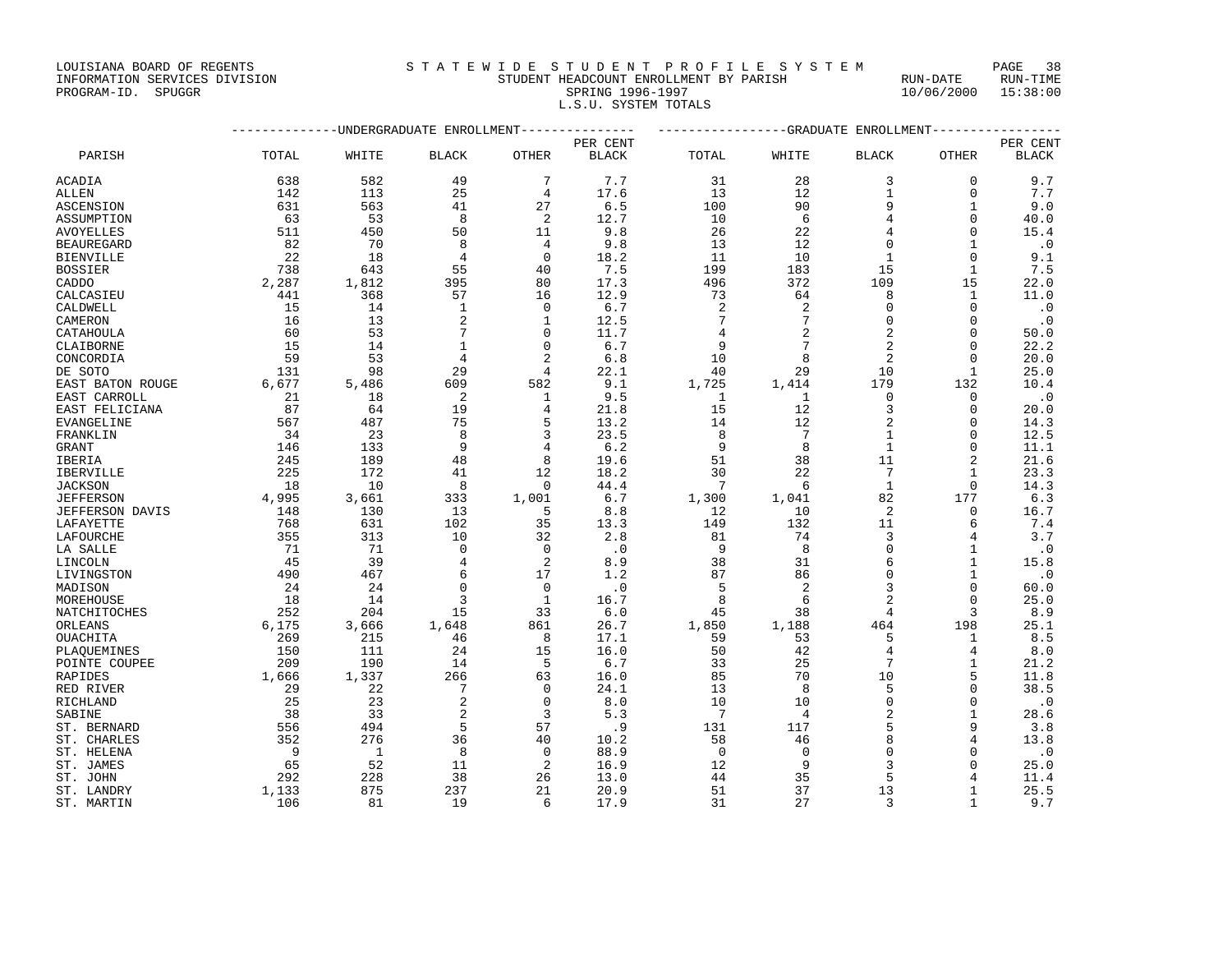LOUISIANA BOARD OF REGENTS STATEWIDE STUDENT PROFILE SYSTEM PAGE 39 INFORMATION SERVICES DIVISION STUDENT HEADCOUNT ENROLLMENT BY PARISH RUN-DATE RUN-TIME

## PROGRAM-ID. SPUGGR SPRING 1996-1997 10/06/2000 15:38:00 L.S.U. SYSTEM TOTALS

--------------UNDERGRADUATE ENROLLMENT--------------- -----------------GRADUATE ENROLLMENT----------------- PER CENT PER CENT PARISH TOTAL WHITE BLACK OTHER BLACK TOTAL WHITE BLACK OTHER BLACK

| --------            |        |        |       |       |           |        |       |       |       |           |
|---------------------|--------|--------|-------|-------|-----------|--------|-------|-------|-------|-----------|
| ST. MARY            | 252    | 188    | 34    | 30    | 13.5      | 25     | 22    |       |       | 8.0       |
| ST. TAMMANY         | 1,528  | 1,355  | 60    | 113   | 3.9       | 385    | 342   | 13    | 30    | 3.4       |
| TANGIPAHOA          | 238    | 204    | 19    | 15    | 8.0       | 72     | 63    |       |       | 5.6       |
| TENSAS              | 10     | 8      |       |       | 20.0      |        |       |       |       | 50.0      |
| <b>TERREBONNE</b>   | 338    | 295    | 12    | 31    | 3.6       | 78     |       |       |       | $\cdot$ 0 |
| UNION               | 13     | 11     |       |       | 15.4      |        |       |       |       | 22.2      |
| VERMILLION          | 195    | 160    | 13    | 22    | 6.7       | 24     | 22    |       |       | 4.2       |
| <b>VERNON</b>       | 111    | 79     | 11    | 21    | 9.9       | 33     | 28    |       |       | 9.1       |
| WASHINGTON          | 108    | 72     | 33    |       | 30.6      | 17     | 14    |       |       | 11.8      |
| WEBSTER             | 124    | 109    | 12    |       | 9.7       | 26     | 23    |       |       | 7.7       |
| WEST BATON ROUGE    | 167    | 150    |       |       | 6.6       | 22     | 17    |       |       | 18.2      |
| WEST CARROLL        | 15     | 15     |       |       | $\cdot$ 0 |        |       |       |       | $\cdot$ 0 |
| WEST FELICIANA      | 74     | 70     |       |       | 5.4       | 18     | 18    |       |       | . 0       |
| WINN                | 46     | 39     |       |       | 10.9      |        |       |       |       | 11.1      |
| LOUISIANA TOTALS    | 35,330 | 27,412 | 4,622 | 3,296 | 13.1      | 7,795  | 6,114 | 1,057 | 624   | 13.6      |
| OUT-OF-STATE TOTALS | 2,392  | 1,806  | 303   | 283   | 12.7      | 1,344  | 1,140 | 96    | 108   | 7.1       |
| LA./OUT-OF-STATE    | 37,722 | 29,218 | 4,925 | 3,579 | 13.1      | 9,139  | 7,254 | 1,153 | 732   | 12.6      |
| FOREIGN TOTALS      | 1,032  | 11     |       | 1,016 | . 5       | 1,448  |       |       | 1,438 | $\cdot$ 1 |
| INSTITUTION TOTALS  | 38,754 | 29,229 | 4,930 | 4,595 | 12.7      | 10,587 | 7,263 | 1,154 | 2,170 | 10.9      |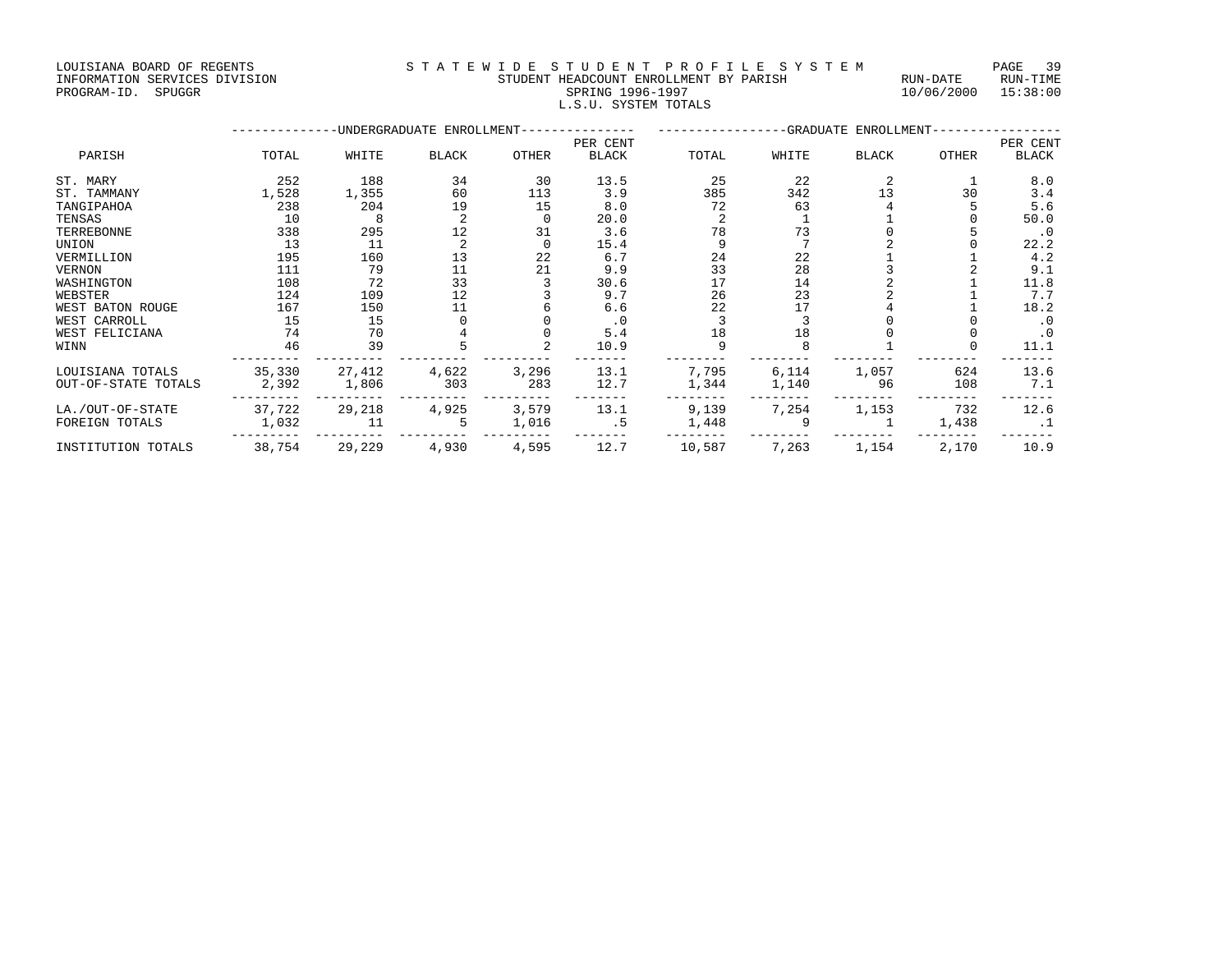### INFORMATION SERVICES DIVISION STUDENT HEADCOUNT ENROLLMENT BY PARISH RUN-DATE RUN-TIME PROGRAM-ID. SPUGGR SPRING 1996-1997 10/06/2000 15:38:00 SOUTHERN UNIV. SYSTEM TOTALS

|                           |         |                     | -UNDERGRADUATE ENROLLMENT |                | -------------GRADUATE ENROLLMENT |                  |                             |                 |               |                   |
|---------------------------|---------|---------------------|---------------------------|----------------|----------------------------------|------------------|-----------------------------|-----------------|---------------|-------------------|
|                           |         |                     |                           |                | PER CENT                         |                  |                             |                 |               | PER CENT          |
| PARISH                    | TOTAL   | WHITE               | <b>BLACK</b>              | OTHER          | <b>BLACK</b>                     | TOTAL            | WHITE                       | <b>BLACK</b>    | OTHER         | <b>BLACK</b>      |
| ACADIA                    | 33      | 1                   | 32                        | 0              | 97.0                             | 9                | 4                           | 5               | 0             | 55.6              |
| ALLEN                     | 16      | $\mathbf{1}$        | 15                        | $\Omega$       | 93.8                             | $\mathbf{1}$     | $\mathbf 0$                 | $\mathbf{1}$    | 0             | 100.0             |
| ASCENSION                 | 149     | 6                   | 143                       | $\Omega$       | 96.0                             | 28               | 11                          | 17              | 0             | 60.7              |
| ASSUMPTION                | 37      | $\mathbf{1}$        | 36                        | $\cap$         | 97.3                             | 12               | 5                           | $7\phantom{.0}$ | $\Omega$      | 58.3              |
| AVOYELLES                 | 45      | 4                   | 41                        | $\Omega$       | 91.1                             | 12               | $\overline{2}$              | 10              | $\Omega$      | 83.3              |
| BEAUREGARD                | 17      | 1                   | 16                        | O              | 94.1                             | $\mathbf{1}$     | 1                           | $\Omega$        | $\Omega$      | . 0               |
| <b>BIENVILLE</b>          | 14      | $\overline{2}$      | 12                        | $\Omega$       | 85.7                             | $\mathbf{1}$     | $\mathbf 0$                 | $\mathbf{1}$    | $\Omega$      | 100.0             |
| BOSSIER                   | 91      | 13                  | 77                        | 1              | 84.6                             | 6                | $\mathbf 1$                 | 5               | $\Omega$      | 83.3              |
| CADDO                     | 1,240   | 76                  | 1,160                     | 4              | 93.5                             | 31               | $\overline{2}$              | 29              | $\Omega$      | 93.5              |
| CALCASIEU                 | 114     | 2                   | 111                       | 1              | 97.4                             | 22               | 6                           | 16              | $\Omega$      | 72.7              |
| CALDWELL                  | 11      | $\mathbf 0$         | 11                        | $\Omega$       | 100.0                            | $\mathbf{1}$     | $\mathbf{0}$                | $\mathbf{1}$    | $\Omega$      | 100.0             |
| CAMERON                   | 2       | 1                   | -1                        | $\Omega$       | 50.0                             | 2                | 1                           | $\mathbf{1}$    | $\Omega$      | 50.0              |
| CATAHOULA                 | 18      | $\Omega$            | 18                        | O              | 100.0                            | 2                | $\Omega$                    | 2               | $\Omega$      | 100.0             |
| CLAIBORNE                 | 19      | $\overline{2}$      | 17                        | $\Omega$       | 89.5                             | $\mathbf 0$      | $\mathbf 0$                 | 0               | $\Omega$      | . 0               |
| CONCORDIA                 | 38      | 1                   | 37                        | $\Omega$       | 97.4                             | 6                | $\Omega$                    | 6               | $\Omega$      | 100.0             |
| DE SOTO                   | 92      | 3                   | 88                        | $\mathbf{1}$   | 95.7                             | 4                | $\mathbf{1}$                | 3               | 0             | 75.0              |
| EAST BATON ROUGE          | 2,691   | 99                  | 2,572                     | 20             | 95.6                             | 448              | 63                          | 379             | 6             | 84.6              |
| EAST CARROLL              | 23      | $\mathbf 0$         | 23                        | $\mathbf{0}$   | 100.0                            | 7                | $\mathbf 0$                 | 7               | $\Omega$      | 100.0             |
| EAST FELICIANA            | 110     | 8                   | 101                       | 1              | 91.8                             | 29               | 3                           | 26              | $\Omega$      | 89.7              |
| EVANGELINE                | 37      | $\Omega$            | 37                        | $\Omega$       | 100.0                            | 31               | 22                          | 9               | $\Omega$      | 29.0              |
| FRANKLIN                  | 31      | $\Omega$            | 31                        | $\cap$         | 100.0                            | 7                | $\mathbf 0$                 | 7               | $\Omega$      | 100.0             |
| GRANT                     | 11      | $\mathbf 0$         | 11                        | O              | 100.0                            | $\mathbf 0$      | $\mathbf{0}$                | $\mathbf 0$     | 0             | $\cdot$ 0         |
| IBERIA                    | 68      | 1                   | 67                        | $\Omega$       | 98.5                             | 33               | 3                           | 30              | $\Omega$      | 90.9              |
| IBERVILLE                 | 225     | 5                   | 219                       | 1              | 97.3                             | 32               | 4                           | 28              | $\Omega$      | 87.5              |
| <b>JACKSON</b>            | 13      | $\mathbf{1}$        | 12                        | $\Omega$       | 92.3                             | 3                | 1                           | 2               | $\Omega$      | 66.7              |
| <b>JEFFERSON</b>          | 510     | 31                  | 466                       | 13             | 91.4                             | 31               | 18                          | 12              | 1             | 38.7              |
| JEFFERSON DAVIS           | 13      | 1                   | 12                        | $\Omega$       | 92.3                             | 9                | 4                           | 5               | $\Omega$      | 55.6              |
| LAFAYETTE                 | 84      | 3                   | 81                        | $\Omega$       | 96.4                             | 38               | 11                          | 27              | $\Omega$      | 71.1              |
| LAFOURCHE                 | 35      | 3                   | 32                        | $\Omega$       | 91.4                             | 6                | 3                           | 3               | 0             | 50.0              |
| LA SALLE                  | 8       | $\Omega$            | 8                         | $\Omega$       | 100.0                            | 4                | $\Omega$                    | 4               | $\Omega$      | 100.0             |
| LINCOLN                   | 8       | $\mathbf 0$         | 8                         | $\Omega$       | 100.0                            | 4                | $\mathbf 1$                 | 3               | $\Omega$      | 75.0              |
| LIVINGSTON                | 26      | 7                   | 18                        | 1              | 69.2                             | 13               | 6                           | 7               | $\Omega$      | 53.8              |
| MADISON                   | 27      | 1                   | 26                        | $\Omega$       | 96.3                             | $\mathbf{1}$     | $\mathbf{0}$                | $\mathbf{1}$    | $\Omega$      | 100.0             |
| MOREHOUSE                 | 29      | $\mathbf{1}$        | 28                        | $\Omega$       | 96.6                             | 8                | $\mathbf{0}$                | 8               | $\Omega$      | 100.0             |
| NATCHITOCHES              | 29      | $\overline{2}$      | 27                        | $\Omega$       | 93.1                             | 9                | $\overline{3}$              | 6               | $\Omega$      | 66.7              |
| ORLEANS                   | 3,714   | 63                  | 3,595                     | 56             | 96.8                             | 368              | 88                          | 274             | 6             | 74.5              |
| OUACHITA                  | 95      | 3                   | 92                        | $\Omega$       | 96.8                             | 14               | $\overline{c}$              | 12              | $\Omega$      | 85.7              |
| PLAQUEMINES               | 45      | 1                   | 44                        | $\Omega$       | 97.8                             | $\mathbf 0$      | $\mathbf 0$                 | $\Omega$        | $\Omega$      | $\cdot$ 0         |
| POINTE COUPEE             | 96      | 6                   | 89                        | 1              | 92.7                             | 33               | 5                           | 28              | $\Omega$      | 84.8              |
| RAPIDES                   | 119     | $\overline{4}$<br>3 | 115                       | 0              | 96.6                             | 31               | 6                           | 25              | 0<br>$\Omega$ | 80.6              |
| RED RIVER                 | 13      | 3                   | 9<br>7                    | 1<br>$\Omega$  | 69.2                             | 2                | $\mathbf{0}$                | 2<br>$\Omega$   | $\Omega$      | 100.0             |
| RICHLAND                  | 10<br>6 | $\Omega$            | 6                         | O              | 70.0                             | $\mathbf 0$<br>1 | $\mathbf{0}$<br>$\mathbf 1$ | $\Omega$        | $\Omega$      | $\cdot$ 0         |
| SABINE<br>ST. BERNARD     | 30      | $\overline{4}$      | 24                        | $\overline{c}$ | 100.0<br>80.0                    | 3                | $\mathbf{1}$                | $\overline{2}$  | $\Omega$      | $\cdot$ 0<br>66.7 |
|                           | 65      | $\Omega$            | 65                        | $\Omega$       | 100.0                            | 3                | $1\,$                       | 2               | $\Omega$      | 66.7              |
| ST. CHARLES<br>ST. HELENA | 56      | $\Omega$            | 56                        | ∩              | 100.0                            | 15               | $\mathbf{1}$                | 14              | $\Omega$      | 93.3              |
| ST. JAMES                 | 119     | $\Omega$            | 118                       | 1              | 99.2                             | 16               | 1                           | 15              | $\Omega$      | 93.8              |
| ST. JOHN                  | 102     | $\mathfrak{D}$      | 100                       |                | 98.0                             | 12               | $\Omega$                    | 12              | $\Omega$      | 100.0             |
| ST. LANDRY                | 213     | 4                   | 209                       | $\Omega$       | 98.1                             | 98               | 8                           | 90              | 0             | 91.8              |
| ST. MARTIN                | 43      | $\Omega$            | 43                        | $\Omega$       | 100.0                            | 10               | $\Omega$                    | 10              | $\Omega$      | 100.0             |
|                           |         |                     |                           |                |                                  |                  |                             |                 |               |                   |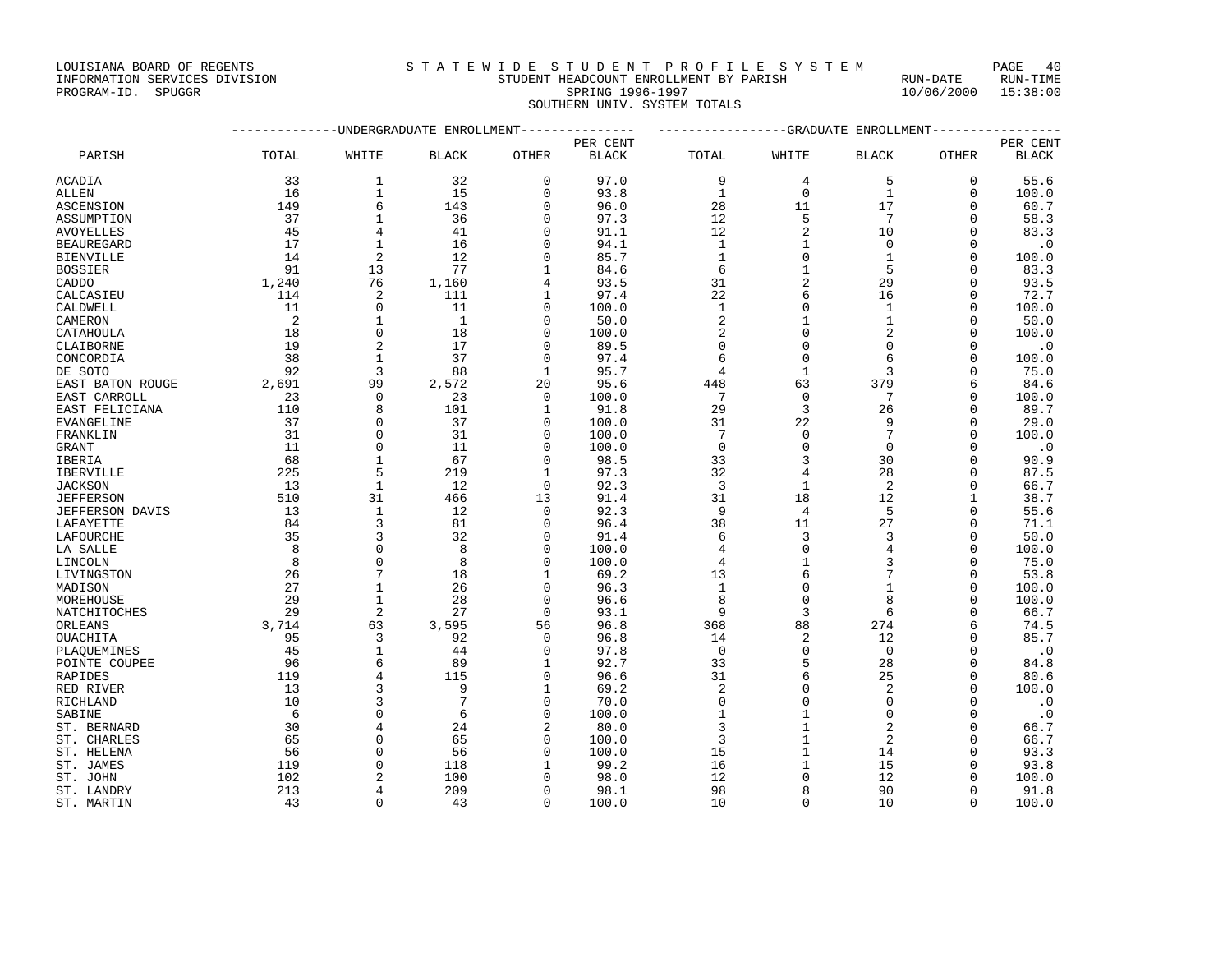#### INFORMATION SERVICES DIVISION STUDENT HEADCOUNT ENROLLMENT BY PARISH RUN-DATE RUN-TIME PROGRAM-ID. SPUGGR SPRING 1996-1997 10/06/2000 15:38:00 SOUTHERN UNIV. SYSTEM TOTALS

|                     |        |       | -UNDERGRADUATE ENROLLMENT- |          | -GRADUATE ENROLLMENT- |       |       |              |       |              |
|---------------------|--------|-------|----------------------------|----------|-----------------------|-------|-------|--------------|-------|--------------|
|                     |        |       |                            |          | PER CENT              |       |       |              |       | PER CENT     |
| PARISH              | TOTAL  | WHITE | <b>BLACK</b>               | OTHER    | <b>BLACK</b>          | TOTAL | WHITE | <b>BLACK</b> | OTHER | <b>BLACK</b> |
| ST. MARY            | 95     |       | 92                         |          | 96.8                  | 19    |       | 15           |       | 78.9         |
| ST. TAMMANY         | 92     |       | 87                         |          | 94.6                  | 9     |       |              |       | 55.6         |
| TANGIPAHOA          | 100    |       | 98                         |          | 98.0                  | 27    |       | 25           |       | 92.6         |
| TENSAS              | 33     |       | 33                         |          | 100.0                 |       |       |              |       | 100.0        |
| TERREBONNE          | 67     |       | 65                         |          | 97.0                  | 19    |       |              |       | 89.5         |
| UNION               | 10     |       | 10                         |          | 100.0                 |       |       |              |       | 100.0        |
| VERMILLION          | 20     |       | 19                         |          | 95.0                  |       |       |              |       | 62.5         |
| VERNON              | 14     |       | 13                         |          | 92.9                  |       |       |              |       | 40.0         |
| WASHINGTON          | 104    |       | 100                        |          | 96.2                  |       |       |              |       | 100.0        |
| WEBSTER             | 65     |       | 61                         |          | 93.8                  |       |       |              |       | 85.7         |
| WEST BATON ROUGE    | 112    |       | 107                        |          | 95.5                  | 18    |       | 15           |       | 83.3         |
| WEST CARROLL        | 10     |       | 10                         |          | 100.0                 |       |       |              |       | 100.0        |
| WEST FELICIANA      | 49     |       | 47                         |          | 95.9                  |       |       |              |       | 62.5         |
| WINN                |        |       |                            | $\Omega$ | 100.0                 |       |       |              |       | 100.0        |
| LOUISIANA TOTALS    | 11,412 | 398   | 10,909                     | 105      | 95.6                  | 1,594 | 313   | 1,266        | 15    | 79.4         |
| OUT-OF-STATE TOTALS | 1,808  | 20    | 1,764                      | 24       | 97.6                  | 201   | 20    | 180          |       | 89.6         |
| LA./OUT-OF-STATE    | 13,220 | 418   | 12,673                     | 129      | 95.9                  | 1,795 | 333   | 1,446        | 16    | 80.6         |
| FOREIGN TOTALS      | 184    | 8     | 38                         | 138      | 20.7                  | 61    |       |              | 54    | 8.2          |
| INSTITUTION TOTALS  | 13,404 | 426   | 12,711                     | 267      | 94.8                  | 1,856 | 335   | 1,451        | 70    | 78.2         |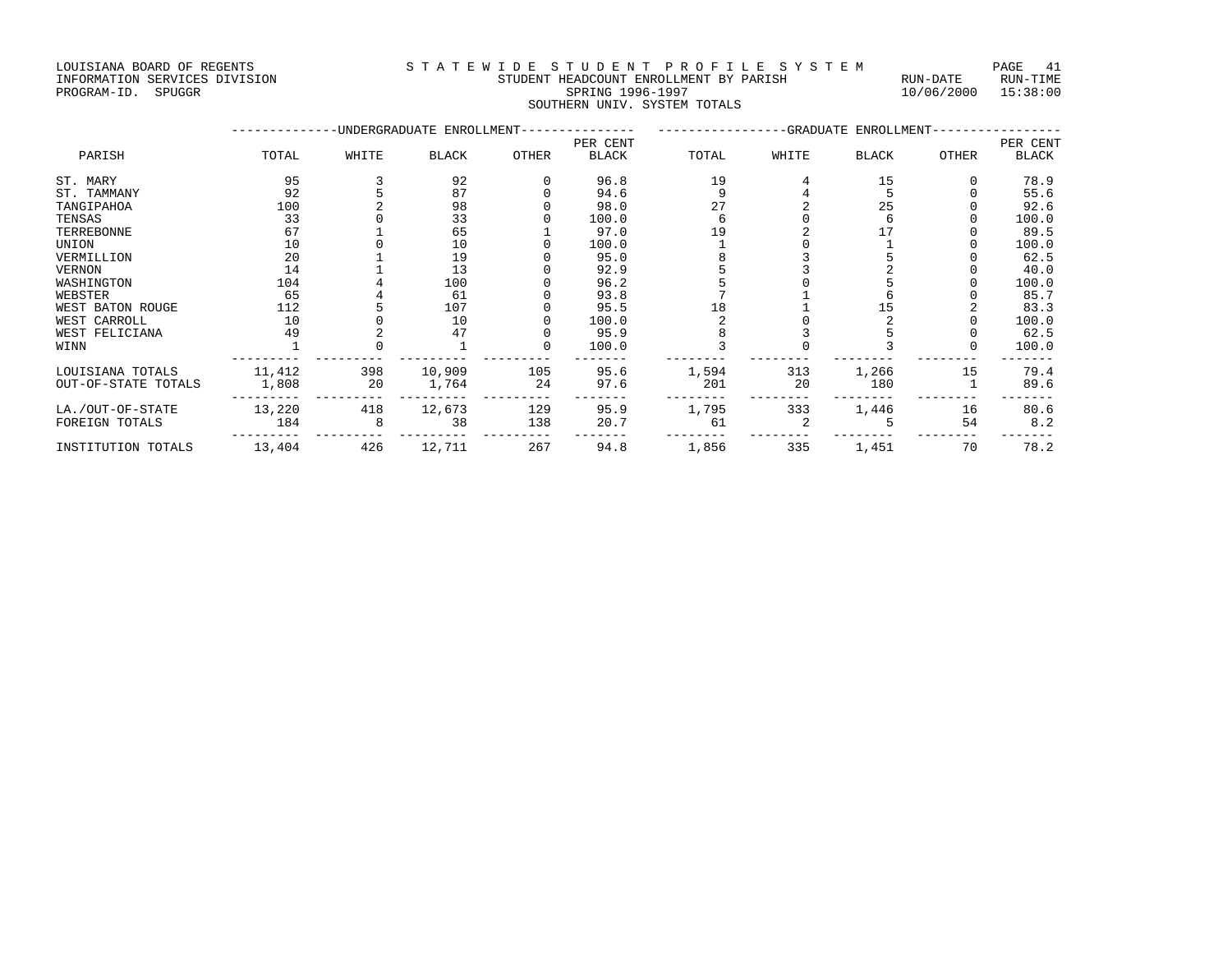#### LOUISIANA BOARD OF REGENTS STATEWIDE STUDENT PROFILE SYSTEM PAGE 42 INFORMATION SERVICES DIVISION STUDENT HEADCOUNT ENROLLMENT BY PARISH RUN-DATE RUN-TIME EXTERNIS AND SERVICES DIVISION **EXAMPLE AND SPUGGRAM-ID.** SPUGGRAM-ID. SPUGGRAM-ID. SPUGGRAM-ID. SPUGGRAM-ID. SPUGGRAM-ID. SPUGGRAM-ID. SPUGGRAM-ID. SPUGGRAM-ID. SPUGGRAM-ID. SPUGGRAM-ID. SPUGGRAM-ID. SPUGGRAM-ID. SPUGGRAM L.C.T.C.S. SYSTEM TOTALS

|                                         |       | -UNDERGRADUATE ENROLLMENT- |              |       | -GRADUATE ENROLLMENT-    |       |       |              |       |                          |
|-----------------------------------------|-------|----------------------------|--------------|-------|--------------------------|-------|-------|--------------|-------|--------------------------|
| PARISH                                  | TOTAL | WHITE                      | <b>BLACK</b> | OTHER | PER CENT<br><b>BLACK</b> | TOTAL | WHITE | <b>BLACK</b> | OTHER | PER CENT<br><b>BLACK</b> |
| LOUISIANA TOTALS<br>OUT-OF-STATE TOTALS |       |                            |              |       |                          |       |       |              |       |                          |
| LA./OUT-OF-STATE<br>FOREIGN TOTALS      |       |                            |              |       | . U                      |       |       |              |       |                          |
| INSTITUTION TOTALS                      |       |                            |              |       |                          |       |       |              |       |                          |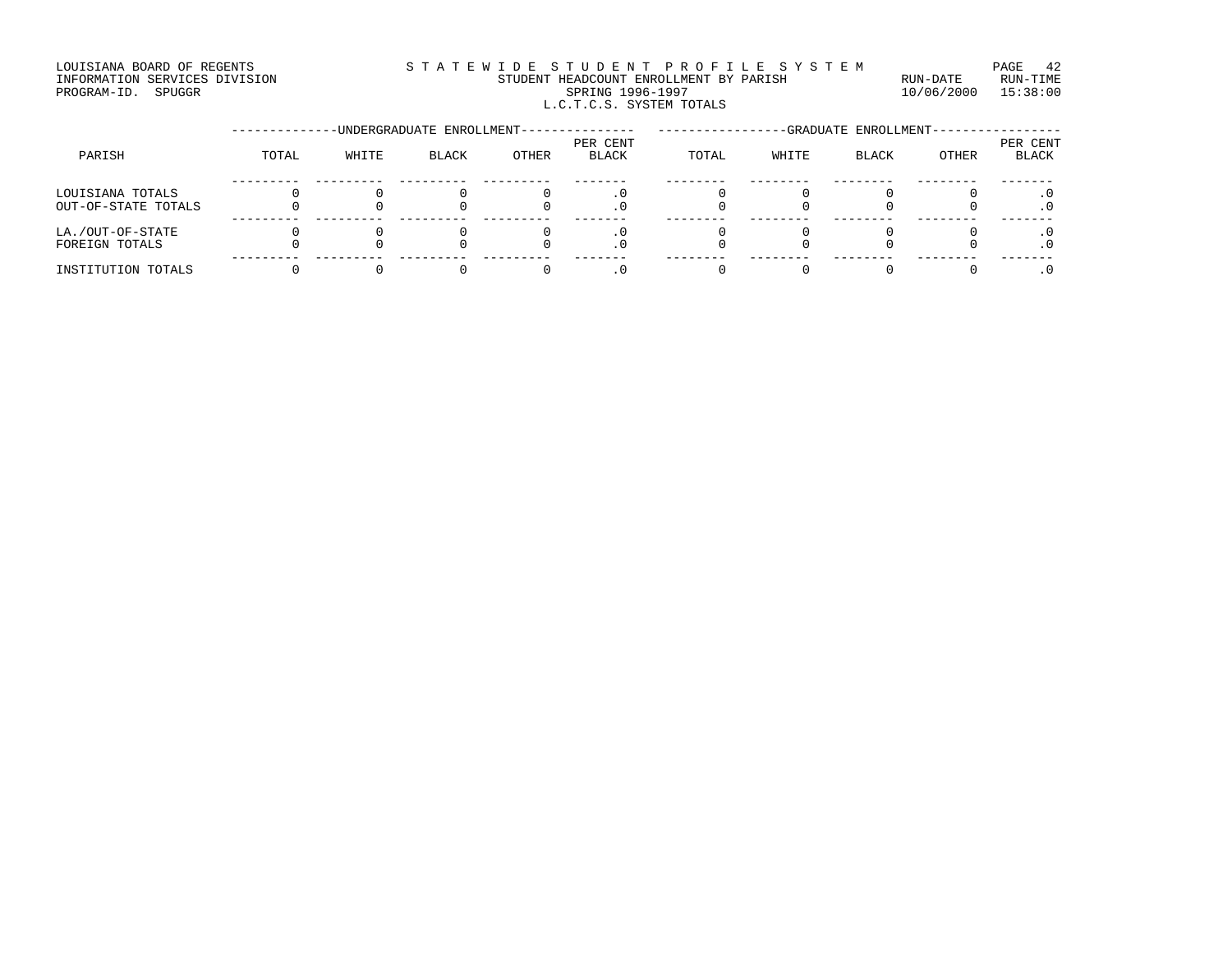## INFORMATION SERVICES DIVISION STUDENT HEADCOUNT ENROLLMENT BY PARISH RUN-DATE RUN-TIME RED INFORMATION SERVICES DIVISION AND STODENT HEADCOUNT ENROLLMENT BY PARISH THE SPUN-DATE RUN-TIME FUN-TIME SPUGGRAM-ID. SPUGGRAM-ID. SPUGGRAM-ID. SPUGGRAM-ID. SPUGGRAM-ID. SPUGGRAM-ID. SPUGGRAM-ID. SPUGGRAM-ID. SPUGGRAM-

PUBLIC INSTITUTIONS TOTALS

|                        |                                                  |                                                | --UNDERGRADUATE ENROLLMENT                                                        |                                         |              |       |                | -GRADUATE ENROLLMENT         |                 |              |
|------------------------|--------------------------------------------------|------------------------------------------------|-----------------------------------------------------------------------------------|-----------------------------------------|--------------|-------|----------------|------------------------------|-----------------|--------------|
|                        |                                                  |                                                |                                                                                   |                                         | PER CENT     |       |                |                              |                 | PER CENT     |
| PARISH                 | TOTAL                                            | WHITE                                          | <b>BLACK</b>                                                                      | OTHER                                   | <b>BLACK</b> | TOTAL | WHITE          | <b>BLACK</b>                 | OTHER           | <b>BLACK</b> |
| ACADIA                 | 1,460                                            | 1,218                                          | 224                                                                               | 18                                      | 15.3         | 106   | 89             | 15                           | 2               | 14.2         |
| <b>ALLEN</b>           | 440                                              | 342                                            | 82                                                                                | 16                                      | 18.6         | 74    | 69             | $5^{\circ}$                  | $\Omega$        | 6.8          |
| ASCENSION              | 1,665                                            | 1,345                                          | 279                                                                               | 41                                      | 16.8         | 171   | 139            | 31                           | $\mathbf{1}$    | 18.1         |
| ASSUMPTION             | 473                                              |                                                | 124                                                                               | 8                                       | 26.2         | 84    | 52             | 32                           | $\Omega$        | 38.1         |
| AVOYELLES              | 879                                              | 341<br>690                                     | 168                                                                               | 21                                      | 19.1         | 83    | 60             | 23                           | $\Omega$        | 27.7         |
| <b>BEAUREGARD</b>      | 699                                              | 571                                            | 99                                                                                | 29                                      | 14.2         | 104   | 94             | $7^{\circ}$                  | 3               | 6.7          |
| <b>BIENVILLE</b>       | 359                                              | 172                                            | 169                                                                               | 18                                      | 47.1         | 51    | 30             | 19                           | 2               | 37.3         |
| <b>BOSSIER</b>         | 2,123                                            | 1,587                                          | 368                                                                               | 168                                     | 17.3         | 362   | 314            | 38                           | 10              | 10.5         |
| CADDO                  | 5,904                                            | 3,188                                          | 2,511<br>956                                                                      | 205                                     | 42.5         | 848   | 590            | 233                          | 25              | 27.5         |
| CALCASIEU              | 4,602                                            | 3,517                                          |                                                                                   | 129                                     | 20.8         | 702   | 569            | 118                          | 15              | 16.8         |
| CALDWELL               | 225                                              | 180                                            | 35                                                                                | 10                                      | 15.6         | 23    | 21             | $\overline{2}$               | $\Omega$        | 8.7          |
| CAMERON                | 210                                              | 196                                            | 11                                                                                | $\overline{\mathbf{3}}$                 | 5.2          | 36    | 34             | $\overline{1}$               | $\mathbf{1}$    | 2.8          |
| CATAHOULA              | 384                                              | 287                                            | 89                                                                                | 8                                       | 23.2         | 38    | 28             | 9                            | $\mathbf{1}$    | 23.7         |
| CLAIBORNE              | 284                                              | 145                                            | 135                                                                               | $4\overline{ }$                         | 47.5         | 41    | 25             | 15                           | $\mathbf{1}$    | 36.6         |
| CONCORDIA              | 416                                              | 276                                            | 132                                                                               | 8                                       | 31.7         | 49    | 32             | 17                           | $\Omega$        | 34.7         |
| DE SOTO                | 571                                              | 282                                            | 269                                                                               | 20                                      | 47.1         | 83    | 57             | 25                           | 1               | 30.1         |
| EAST BATON ROUGE       | 12,982                                           | 8,622                                          | 3,603                                                                             | 757                                     | 27.8         | 2,465 | 1,732          | 589                          | 144             | 23.9         |
| EAST CARROLL           |                                                  | 80                                             | 115                                                                               | $\overline{\phantom{a}}$ 2              | 58.4         | 32    | $\overline{7}$ | 25                           | $\Omega$        | 78.1         |
| EAST FELICIANA         | $\begin{array}{c} 197 \\ 316 \\ 911 \end{array}$ | 163                                            | 144                                                                               | 9                                       | 45.6         | 53    | 23             | 30                           | $\Omega$        | 56.6         |
| EVANGELINE             |                                                  | 738                                            | 165                                                                               | 8                                       | 18.1         | 99    | 80             | 17                           | $\overline{2}$  | 17.2         |
| FRANKLIN               | $\frac{529}{409}$                                | 340                                            | 181                                                                               | 8                                       | 34.2         | 115   | 83             | 31                           | $\mathbf{1}$    | 27.0         |
| <b>GRANT</b>           |                                                  | 320                                            | 66                                                                                | 23                                      | 16.1         | 50    | 45             | 5                            | $\Omega$        | 10.0         |
| IBERIA                 | 1,835                                            | 1,279                                          | 480                                                                               | 76                                      | 26.2         | 177   | 115            | 53                           | $\mathsf{Q}$    | 29.9         |
| IBERVILLE              |                                                  | 330                                            | 307                                                                               | 18                                      | 46.9         | 80    | 37             | 42                           | $\mathbf{1}$    | 52.5         |
| <b>JACKSON</b>         | $655$<br>$421$                                   | 253                                            | 157                                                                               | 11                                      | 37.3         | 62    | 44             | 18                           | $\Omega$        | 29.0         |
| <b>JEFFERSON</b>       | 12,938                                           | 8,713                                          | 2,141                                                                             | 2,084                                   | 16.5         | 1,513 | 1,199          | 129                          | 185             | 8.5          |
| <b>JEFFERSON DAVIS</b> | $\begin{array}{c} 703 \\ 7,370 \end{array}$      | 590                                            | $\begin{array}{c} 100 \\ 1,190 \end{array}$                                       | $\frac{13}{387}$                        | 14.2         | 120   | 101            | 17                           | $\overline{2}$  | 14.2         |
| LAFAYETTE              |                                                  | 5,799                                          |                                                                                   |                                         | 16.1         | 920   | 761            | 83                           | 76              | 9.0          |
| LAFOURCHE              | 2,427                                            |                                                |                                                                                   | 119                                     | 9.3          | 395   | 351            | 31                           | 13              | 7.8          |
| LA SALLE               | 395                                              |                                                |                                                                                   |                                         | 5.8          | 41    | 35             | 5                            | $\overline{1}$  | 12.2         |
| LINCOLN                | 1,755                                            | 2,082<br>351<br>1,206<br>1,210                 | $\frac{226}{23}$<br>492                                                           | $\begin{array}{c} 21 \\ 57 \end{array}$ | 28.0         | 285   | 178            | 97                           | 10              | 34.0         |
| LIVINGSTON             | 1,941                                            |                                                | 80                                                                                | 42                                      | 4.1          | 253   | 240            | 12                           | 1               | 4.7          |
| MADISON                |                                                  |                                                | 184                                                                               | $\overline{\mathbf{3}}$                 | 57.9         | 45    | $\overline{9}$ | 36                           | $\Omega$        | 80.0         |
| MOREHOUSE              | $\begin{array}{r} 318 \\ 728 \end{array}$        | $1, 0$<br>131<br>403                           | 321                                                                               | $4\overline{4}$                         | 44.1         | 80    | 39             | 41                           | $\Omega$        | 51.3         |
| NATCHITOCHES           |                                                  |                                                |                                                                                   | 130                                     | 29.5         | 249   | 182            | 60                           | $7\phantom{.0}$ | 24.1         |
| ORLEANS                | 1,527<br>17,222                                  | $40.947$<br>5,923<br>3,274<br>553              | $\begin{array}{cc}\n 23 & 9, \\  & 1,26, \\  & 238 \\  & 13\degree\n \end{array}$ | 1,581                                   | 56.4         | 2,361 | 1,358          | 785                          | 218             | 33.2         |
| <b>OUACHITA</b>        | 4,665                                            |                                                |                                                                                   | 128                                     | 27.1         | 639   | 490            | 134                          | 15              | 21.0         |
| PLAQUEMINES            |                                                  |                                                |                                                                                   | 58                                      | 28.0         | 65    | 55             | $6^{\circ}$                  | $\overline{4}$  | 9.2          |
| POINTE COUPEE          | $849$<br>$525$<br>3,480                          | 383                                            |                                                                                   | 12                                      | 24.8         | 76    | 38             | 36                           | 2               | 47.4         |
| RAPIDES                |                                                  | 2,432                                          | 883                                                                               | 165                                     | 25.4         | 413   | 296            | 101                          | 16              | 24.5         |
| RED RIVER              |                                                  | 127                                            | 102                                                                               | 13                                      | 42.1         | 40    | 32             | $\overline{8}$               | $\Omega$        | 20.0         |
| RICHLAND               |                                                  |                                                | 140                                                                               | $5^{\circ}$                             | 25.3         | 70    | 54             | 16                           | $\Omega$        | 22.9         |
| SABINE                 | $\begin{array}{c} 242 \\ 553 \\ 612 \end{array}$ | $\begin{array}{c} 408 \\ 453 \\ 2 \end{array}$ | 78                                                                                | 81                                      | 12.7         | 81    | 62             | 8                            | 11              | 9.9          |
| ST. BERNARD            | 2,427                                            |                                                | 103                                                                               | 167                                     | 4.2          | 141   | 125            | $7\phantom{.0}\phantom{.0}7$ | 9               | 5.0          |
| ST. CHARLES            | 1,233                                            | 914                                            | 247                                                                               | 72                                      | 20.0         | 125   | 98             | 22                           | 5               | 17.6         |
| ST. HELENA             | 169                                              | 30                                             | 139                                                                               | $\overline{0}$                          | 82.2         | 26    | $\overline{7}$ | 19                           | $\Omega$        | 73.1         |
| ST. JAMES              | 499                                              | 275                                            | 215                                                                               | 9                                       | 43.1         | 55    | 33             | 22                           | $\Omega$        | 40.0         |
| ST. JOHN               | 1,193                                            | 782                                            | 352                                                                               | 59                                      | 29.5         | 93    | 64             | 25                           |                 | 26.9         |
| ST. LANDRY             | 2,530                                            | 1,632                                          | 849                                                                               | 49                                      | 33.6         | 274   | 142            | 125                          | $7\phantom{.0}$ | 45.6         |
| ST. MARTIN             | 1,028                                            | 693                                            | 301                                                                               | 34                                      | 29.3         | 98    | 71             | 21                           | 6               | 21.4         |